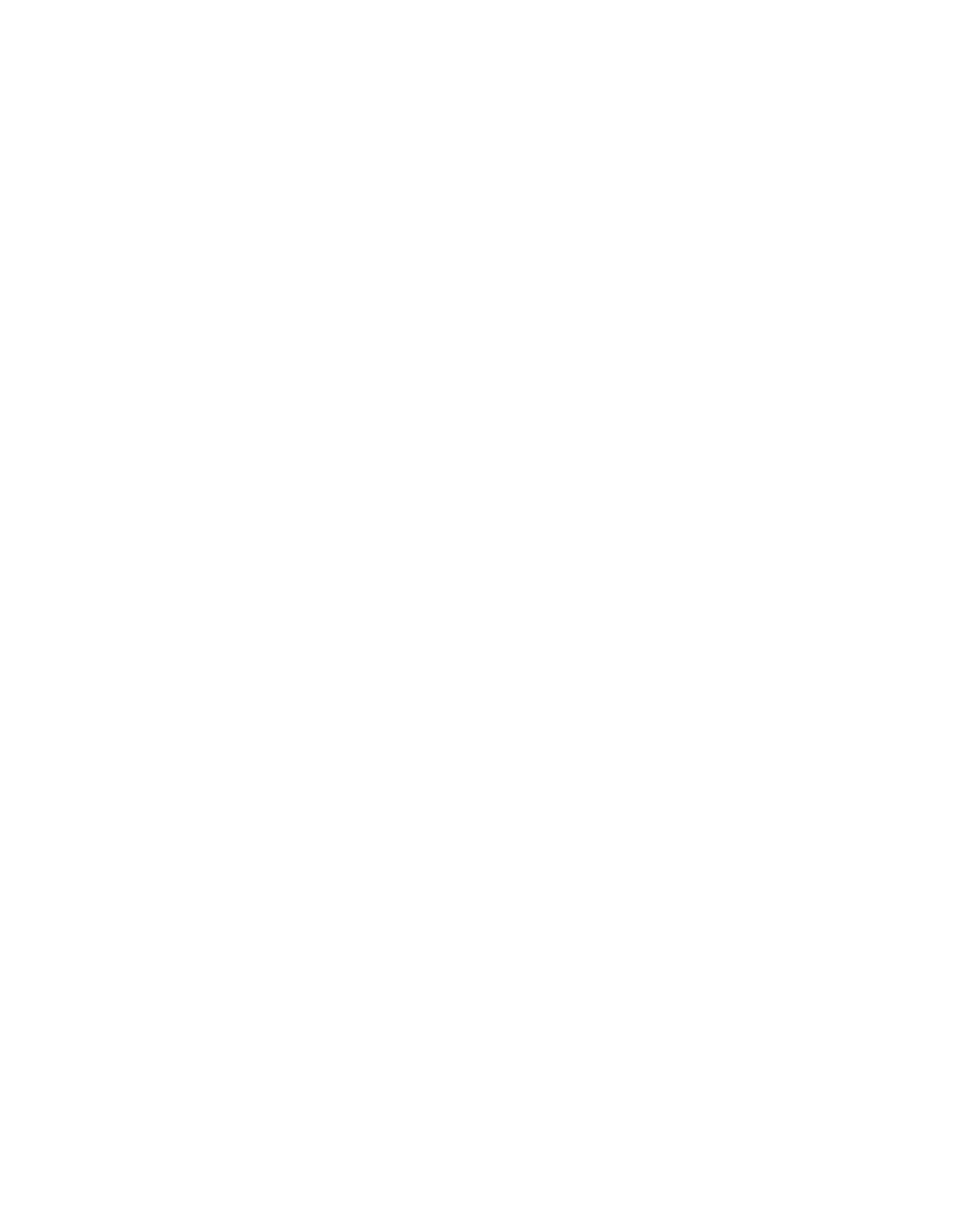# **Contents**

|              |                                                         | <b>Introduction</b>                                                                  | 1  |
|--------------|---------------------------------------------------------|--------------------------------------------------------------------------------------|----|
| 1            | Superselection sectors and the reconstruction of fields |                                                                                      | 5  |
|              | 1.1                                                     | Basic assumptions of algebraic quantum field theory                                  | 6  |
|              | 1.2                                                     |                                                                                      | 10 |
|              |                                                         | 1.2.1                                                                                | 11 |
|              |                                                         | 1.2.2                                                                                | 13 |
|              | 1.3                                                     |                                                                                      | 14 |
| $\mathbf{2}$ | Scaling algebras and ultraviolet limit                  |                                                                                      | 17 |
|              | 2.1                                                     | Scaling algebras as an algebraic version of the renormalization group                | 17 |
|              | 2.2                                                     | Construction of the scaling limit $\ldots \ldots \ldots \ldots \ldots \ldots \ldots$ | 21 |
|              | 2.3                                                     |                                                                                      | 24 |
| 3            | Ultraviolet stability and scaling limit of charges      |                                                                                      | 27 |
|              | 3.1                                                     |                                                                                      | 28 |
|              | 3.2                                                     |                                                                                      | 36 |
|              | 3.3                                                     |                                                                                      | 43 |
|              |                                                         | <b>Conclusions and outlook</b>                                                       | 55 |
| A            |                                                         | Some geometrical results about spacelike cones                                       | 57 |
| B            | An example of ultraviolet stable charge                 |                                                                                      | 63 |
|              |                                                         | <b>Bibliography</b>                                                                  | 73 |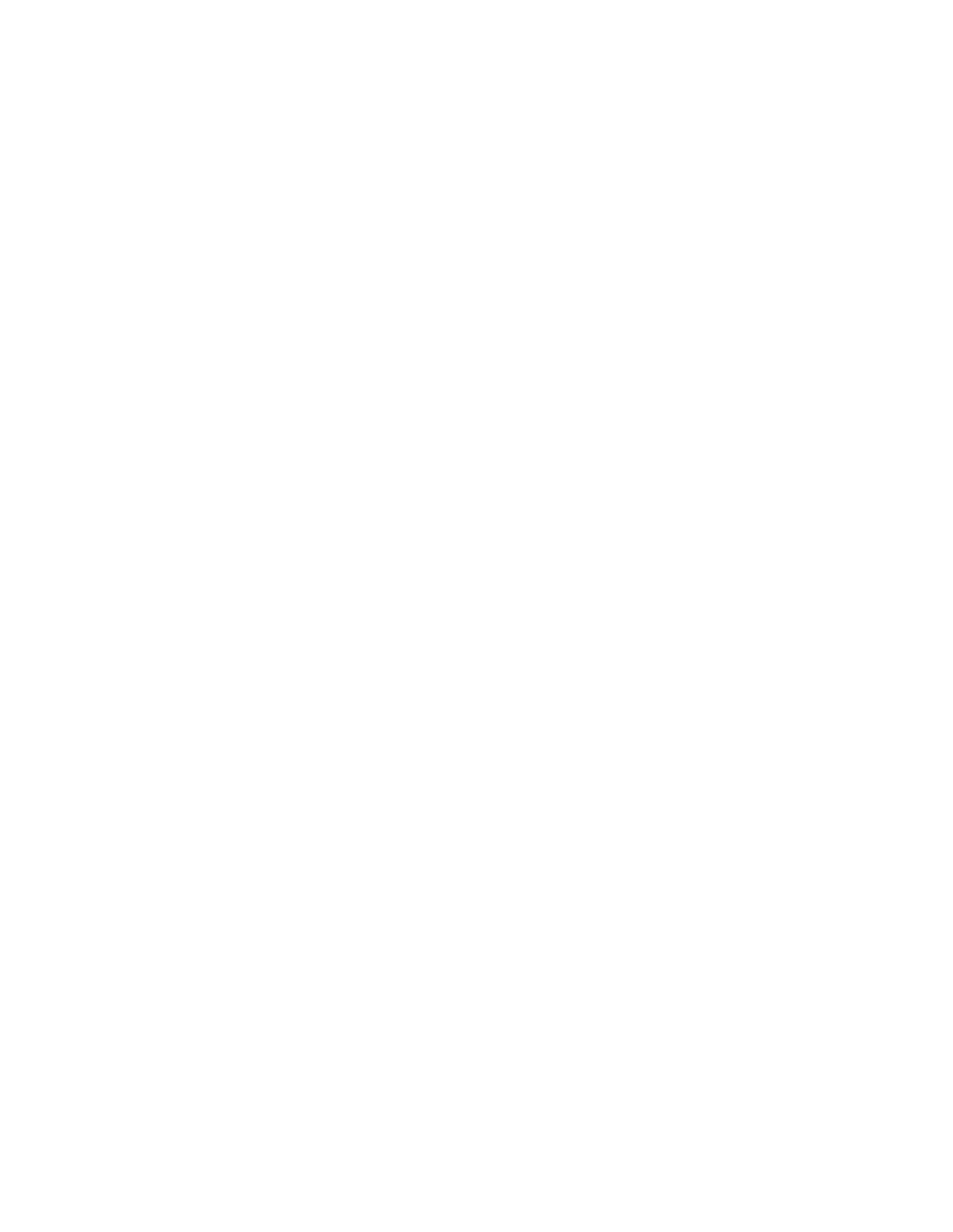# **Introduction**

The phenomenology of elementary particle physics is described on the theoretical side, to a high degree of accuracy, by the perturbative treatment of relativistic quantum field theories. On the mathematical and conceptual side, however, the understanding of these theories is far from being satisfactory, as illustrated, for instance, by the well known difficulties in the very problem of providing them with a mathematically sound definition in  $d = 4$  spacetime dimensions. Another example, not unrelated to the previous one, even if more on the conceptual level, is given by the problem of *confinement*. This issue arises in the theoretical description of hadronic physics, which, according to the common belief, is provided by quantum chromodynamics (QCD), a non-abelian gauge theory coupled to fermion fields, and amounts to the fact that the asymptotic ultraviolet freedom of QCD, together with other experimental and theoretical results such as the scaling of deep inelastic scattering cross section, or hadron spectroscopy fitting with the quark model of Gell-Mann and Ne'eman, seem to speak in favour of the existence of particle-like costituents of hadronic matter, quarks and gluons, which do not appear as asymptotic states at large distances, and are hence permanently confined in hadrons, due to a force between them that grows with distance. The conceptual problem with this notion of confinement arises when one notes that it ascribes a physical reality to theoretical objects which are not observable, such as the gauge and Dirac fields out of which the QCD lagrangian is constructed, while the observables are the only elements of a quantum theory to which it is possible to attach a physical interpretation. From what we know at present, we cannot exclude at all the possibility that there exists some other lagrangian, with a totally different field content, and nevertheless such that the corresponding quantum field theory, provided it can be constructed, yields the same observables as QCD. On the contrary, several examples are known of such a situation. It is well known, for instance, that a given *S*-matrix can be obtained from different systems of Wightman fields, relatively local with respect to each other (a so-called *Borchers class* of Wightman fields [Bor60]). Another classical, more relevant example is given by the Schwinger model, i.e. QED in  $d = 2$  spacetime dimensions with massless fermions, which has been considered as a simple illustration of QCD phenomenology, since in  $d = 2$  the electric potential is linearly rising with distance, so electrically charged fermions are expected to be confined in this model, and only composite neutral objects can appear as asymptotic states. This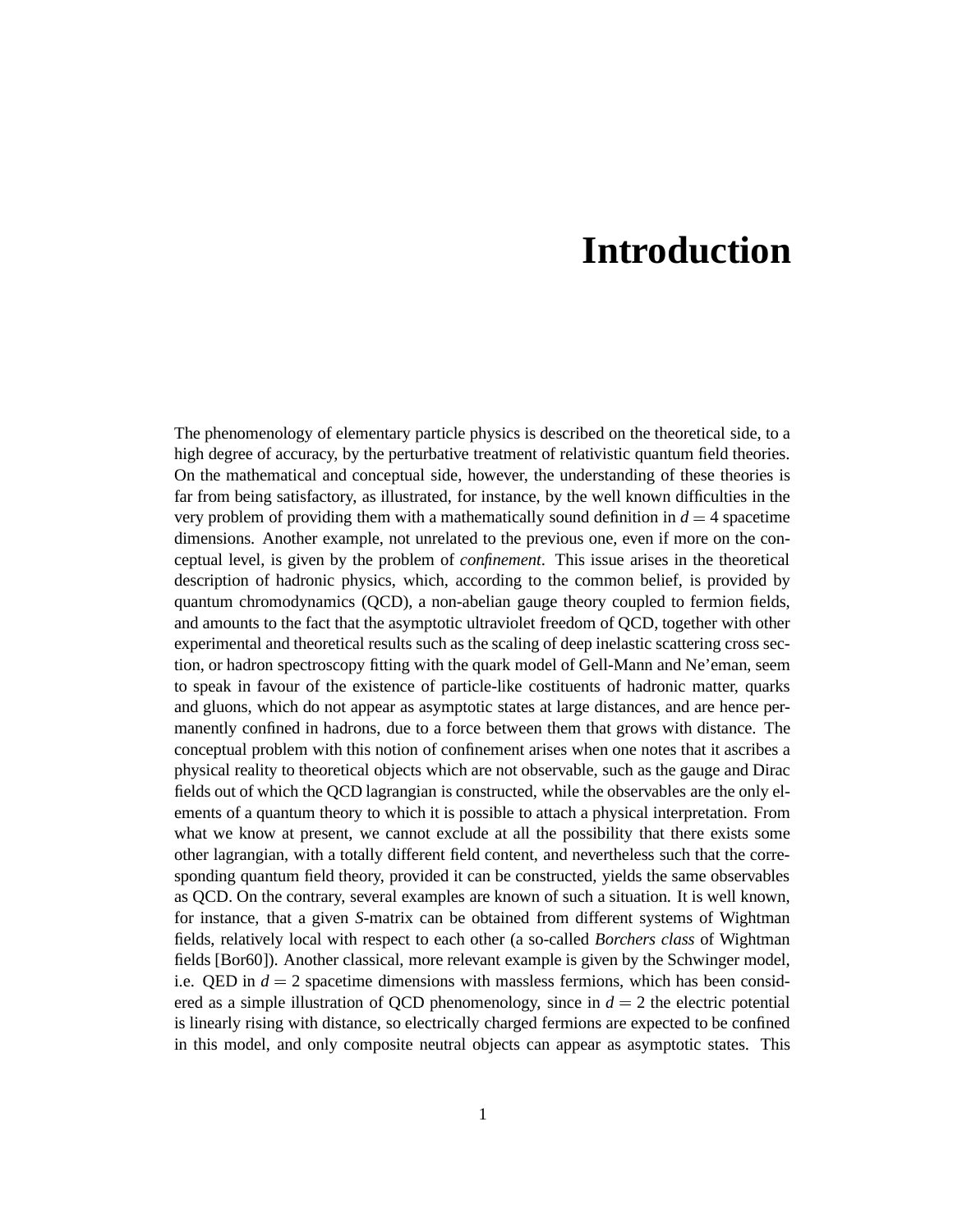model is exactly solvable, and what one indeed finds, is that the algebra of observables is isomorphic to the one generated by a massive free scalar field [LS71], so that actually the model has no charged states. But the same set of observables is obtained starting from a free field lagrangian, so it is unclear why one should speak of "confined electrons" described by the theory. More recently, the discovery of a web of dualities between pairs of (supersymmetric) Yang-Mills theories [Sei96] has given support to the possibility of existence, even in 4 dimensions, of theories defined by different lagrangians, with different gauge groups and matter content, but having the same infrared behaviour, and hence the same charges, particles etc.

In view of the above considerations, D. Buchholz has advocated the following point of view [Buc96b]: in order to decide if a given theory intrinsically describes at small scales objects corresponding to the physical idea of confined particles and charges, one has to look at the observables of the theory alone.

As a matter of fact, a conclusion of this kind should not have come as a surprise, since the principle that a theory is fixed by the assignment of its algebras of local observables has been at the heart of the algebraic approach to quantum field theory [Haa96] for more than forty years. This axiomatic framework has been considerably successful in analysing structural aspects of quantum field theory such as collision theory, gauge symmetry and superselection structure in physical and low-dimensional spacetimes, quantum field theory on curved spacetime, and thermal states. In particular superselection theory gives a completely general procedure to recover, from the knowledge of the net of local observables, the set of charges (also called superselection sectors) described by the theory, together with their composition rule, permutation statistic and charge-anticharge symmetry [DHR71, DHR74, BF82], as well as a canonical system of charge carrying fields and a global gauge group selecting the observables as the gauge invariant combinations of fields, and labelling charges by its irreducible representations [DR90]. We can expect then that this analysis should play a relevant role in an intrinsic understanding of confined charges in the spirit put forward above. The other essential ingredient in this task is necessarily a framework allowing a canonical analysis of the structure of local observables at small spatio-temporal scales. This framework has been provided in [BV95], where an algebraic version of the conventional renormalization group methods is established, and it is then used to show that the small scales behaviour of the observables of a given theory is canonically described by a new theory (or, more generally, by a family of theories), itself defined by a net of local algebras, which is then regarded as the *scaling (ultraviolet) limit* of the given theory. It is then possible to apply the superselection analysis to this new theory, and the resulting sectors, which, in view of their construction, are canonically determined by the observables of the underlying (i.e., finite scales) theory, can be naturally considered as the charges described by the underlying theory at small scales. This has to be contrasted with the unphysical degrees of freedom usually associated with the small scales behaviour of gauge theories considered above. The superselection structure of the underlying theory and of its scaling limit are in principle different. Suppose then that there is a canonical way to recognize some charges of the scaling limit as suitable small scales limits of charges of the underlying theory. Then, since the physical idea of confined charge is that of a charge that cannot be created by operations at finite scales, one would get a natural and intrinsic definition of confined charge by declaring that a confined charge of a given theory is a charge of its scaling limit that it is not obtained as a limit of charges of the underlying theory.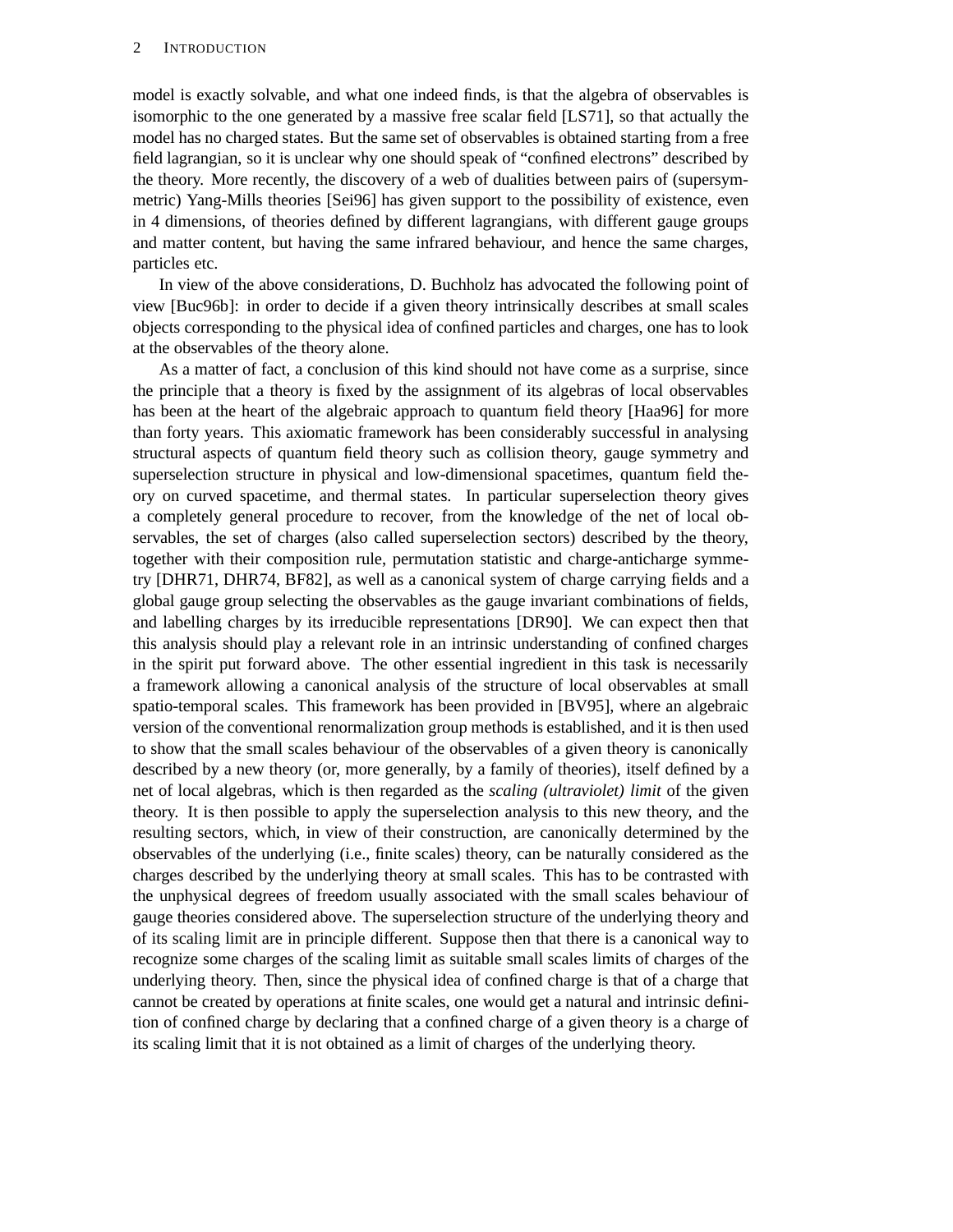In this thesis we study the relations between the scaling limit and the underlying theory's superselection structures, with the aim of establishing such a notion of charge scaling limit. As the analysis of the phase space properties of renormalization group orbits carried out in [BV95] makes clear (see also chapter 2), one cannot expect on general grounds this limit to exist for an arbitrary sector of the underlying theory, since it may happen that localizing a charge in a sequence of regions shrinking to a point requires energies growing too fast with the inverse radius of those regions, and the resulting charges of the scaling limit theory, if they existed, would then require an infinite amount of energy to be created in finite regions. What we will do then is to single out a class of sectors of the underlying theory with "good" phase space properties, and show that the limit of these sectors can be defined in a natural way. Also, we will consider both the cases of sectors which are finitely localizable, the so called DHR charges, after [DHR71, DHR74], and of sectors which are localizable in arbitrary spacelike cones, first studied in [BF82], the reason for this being that the latters are expected to appear in non-abelian gauge theories, the cone representing a roughened version of the Mandelstam string emanating from charged particles observed in lattice approximations, and that, on the other hand, non-abelian gauge theories are precisely the ones expected to exhibit the confinement phenomenon, so that a physically interesting intrinsic confinement criterion should necessarily encompass cone-like localizable charges in its range of application.

The organization of the thesis is as follows. In chapter 1, after having stated explicitly the general assumptions of the algebraic approach to quantum field theory, we recall the main results of the theory of superselection sectors both for localizable and for topological (i.e. cone-like localizable) charges, including the results of [DR90] about the reconstrucion of the field net and the compact gauge group. In chapter 2 we briefly review the algebraic version of the renormalization group and the construction of the scaling limit, together with some illustrative examples, taken from [BV98], among which there is the above mentioned Schwinger model, which is the simplest case in which confined charges can be intrinsically identified. New results on the scaling limit of charges are exposed in chapter 3. Here, we first extend the scaling limit construction to the case of a net of field algebras with normal (i.e. Bose-Fermi) commutation relations, and carrying an action of a compact gauge group *G*, obtaining as a scaling limit a new net of field algebras, again with normal commutation relations and an action of *G*. We show then that the DHR sectors of the underlying theory which satisfy a condition of "ultraviolet stability" – physically motivated by the above phase space considerations, and which is expressed in terms of the Hilbert spaces in the field net implementing the considered sector – admit a natural notion of scaling limit, in the precise sense that for any of such sectors it is possible to construct Hilbert spaces in the scaling limit of the field net, which carry the gauge group representation associated to the given ultraviolet stable sector, and inducing a DHR sector on the scaling limit theory. *<sup>a</sup>*) We then expose the results on the extension of this analysis to quantum topological charges, as conelike localizable sectors are also known. In this case there remain some conceptual and technical difficulties that will be discussed, but we feel that there are promising partial results, and work is in progress in order to obtain a clear physical picture. In particular, we

*<sup>a</sup>*)Work of C. D'Antoni and R. Verch in this direction is also in progress [DV]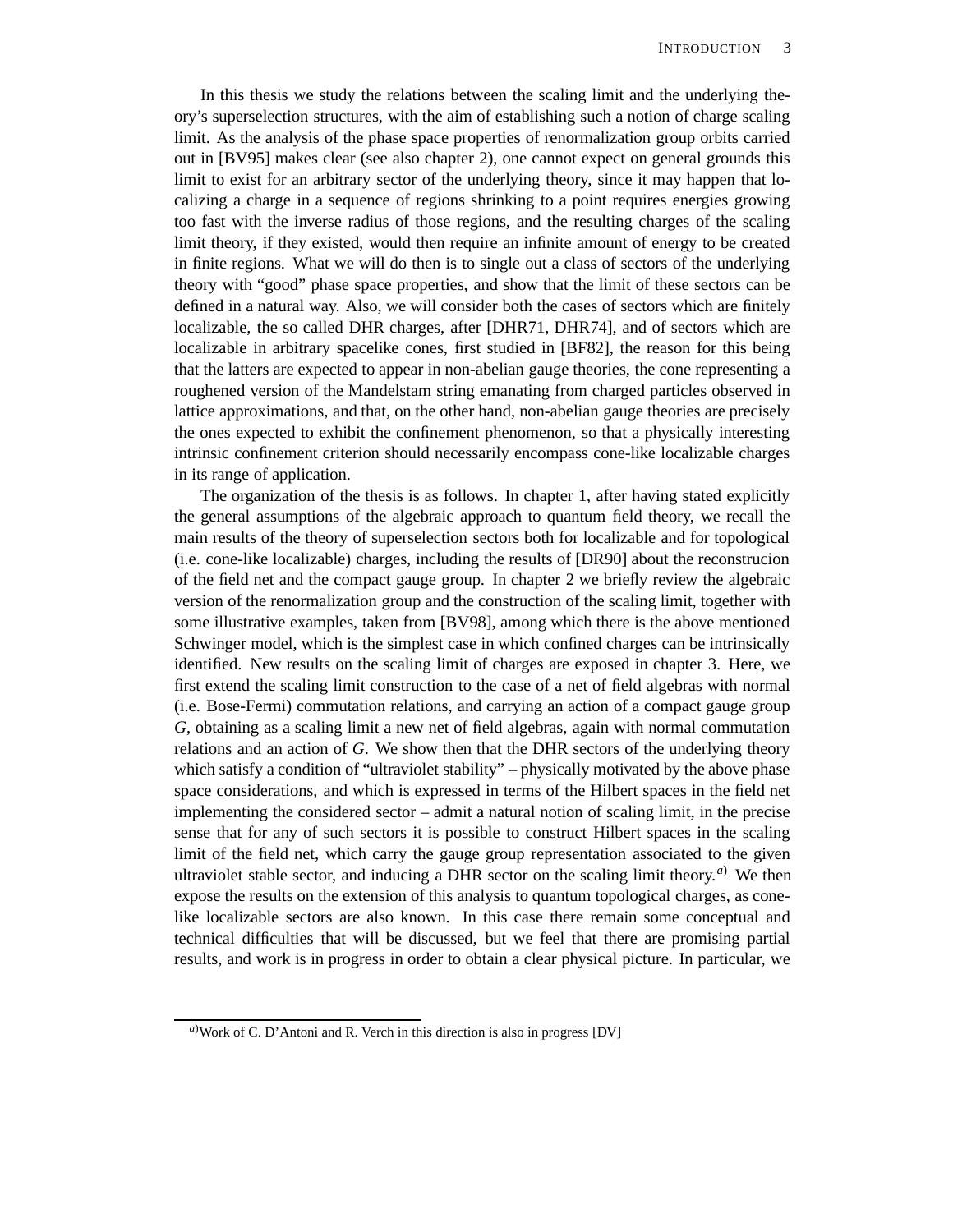#### 4 INTRODUCTION

consider sectors satisfying a condition of ultraviolet stability similar to the one employed for localizable charges, together with some natural conditions of asymptotic localizability (in bounded regions), which are suggested by the observed behaviour of these charges in models. To these sectors we are able to associate in the scaling limit a normal net of field algebras on *bounded* regions, and Hilbert spaces in these algebras carrying the relevant representations of *G*. Adding a technical assumption on this net, the status of which still needs to be clarified, we are also able to show that these Hilbert spaces induce DHR sectors on the scaling limit theory. We remark that this is precisely what is expected to happen in asymptotically free theories, where, due to vanishing of interactions at small scales, the strings disappear in the scaling limit, leaving only finitely localized excitations. Finally, in appendix A we collect some geometrical results on spacelike cones which are needed in the above analysis, and in appendix B we exhibit an example of a theory (the Majorana free field with  $\mathbb{Z}_2$  gauge group) whose localizable sectors comply with the ultraviolet stability assumption referred to above.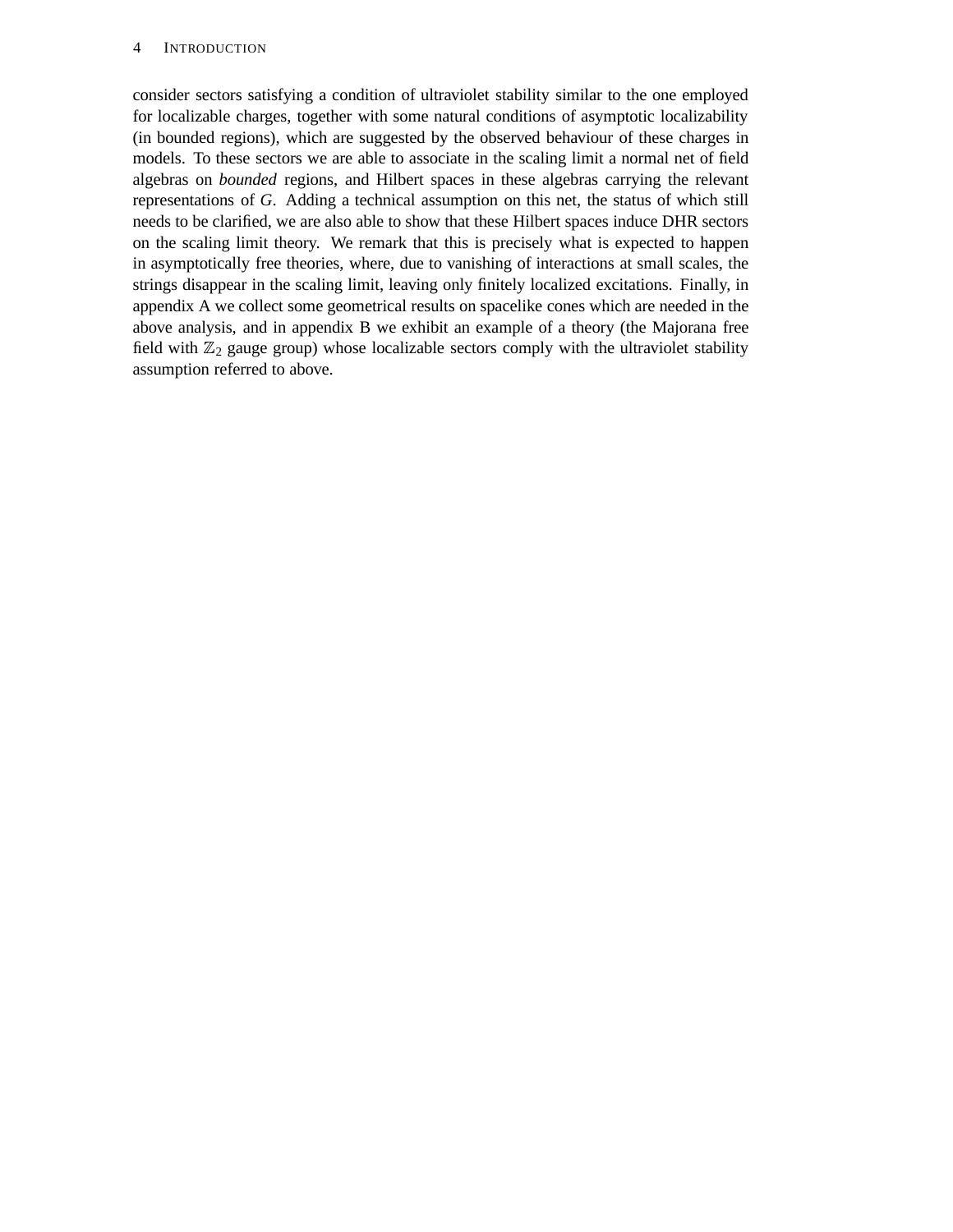# **Superselection sectors and the reconstruction of fields**

The existence of a restriction to the superposition principle for pure states, represented by vectors in the physical Hilbert space of quantum field theory, was discovered in [WWW52], where it was shown that this Hilbert space is the direct sum of *coherent subspaces*, or *superselection sectors*, for instance labelled by the electric charge, or by univalence, in such a way that the phase relations between vectors belonging to different sectors are unobservable. In [HK64] this was recognized as an aspect of the representation problem in quantum field theory, i.e. the existence of several inequivalent irreducibile representations of the algebra of observables for systems with an infinite number of degrees of freedom (in contrast to the situation prevailing for non-relativistic finite systems): the algebra of observables of quantum field theory is faithfully represented on each superselection sector, such representations being inequivalent, and the role of unobservable fields is that of transferring some "superselection quantum number" from one sector to another. This shifts the attention from the Hilbert space formulation of quantum field theory, central in the Wightman approach, to the abstract net of algebras of local observables and its representations, which are the object of study in the algebraic approach. In this framework it is taken as a fundamental postulate that all the information is encoded in the net of algebras of local observables, which then characterizes a given theory completely; superselection theory is then the study of the structure of the set of irreducible representations of such a net (or better of the subset of them which are "relevant for particle physics"). Remarkably enough, one finds, as we will see below, that it is possible to endow this set with structures, such as composition or conjugation of sectors, which reflect the corresponding physical operations with charges, and also that sectors are in one-to-one correspondence with unitary equivalence classes of irreducible representations of a global gauge group. This culminates in the Doplicher-Roberts reconstruction theorem, also discussed below, which embeds the observable net as the gauge invariant part of a canonical field net with Bose-Fermi commutation relations.

In this chapter we will state explicitly the main postulates of the algebraic approach to quantum field theory, briefly discussing also some basic consequences needed in the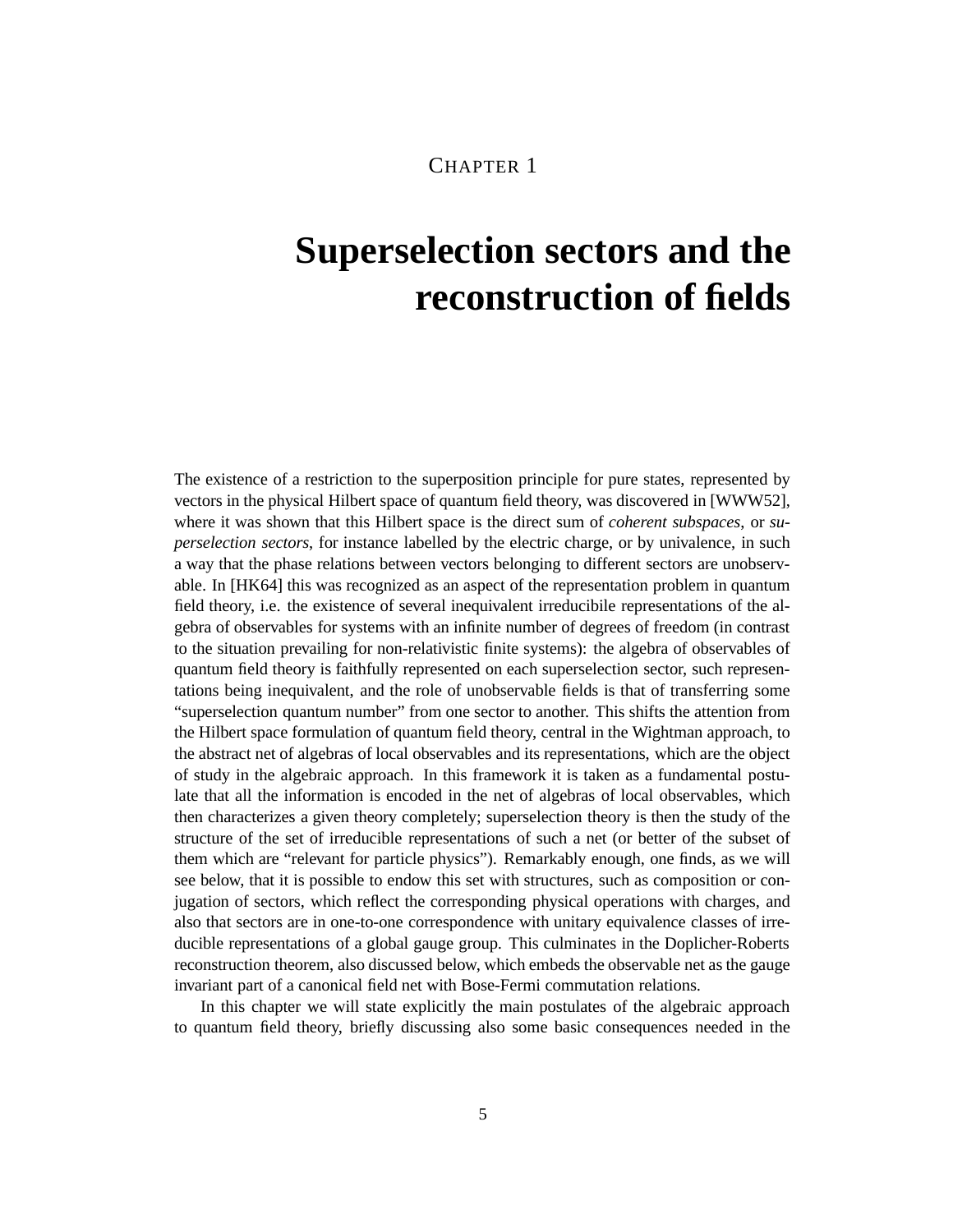following. Then we will review in section 1.2 the main results of superselection theory, both for localizable and topological charges, and finally, in section 1.3, we will discuss the above mentioned reconstruction of fields and global gauge group.

#### **1.1 Basic assumptions of algebraic quantum field theory**

For this work to be reasonably self-contained, and to fix a notation, in this section we will briefly discuss the fundamental assumptions of the algebraic approach to quantum field theory. We refer to the monograph [Haa96] for further details and references.

The arena of relativistic quantum field theory is Minkowski space, i.e. the (affine) space  $\mathbb{R}^4$  endowed with the pseudo-euclidean structure, called *Minkowski metric*, induced by the symmetric matrix  $g = (g_{\mu\nu})_{\mu,\nu=0,...,4} = \text{diag}(1, -1, -1, -1)$ . For  $x, y \in \mathbb{R}^4$ , we will write  $x \cdot y = g_{\mu\nu} x^{\mu} y^{\nu}$  for this bilinear form (summation over repeated indices is understood), and  $x^2 := x \cdot x$ . The symmetry group of Minkowski space is the Poincaré group  $\mathscr{P} := O(1,3) \ltimes \mathbb{R}^4$ , with  $O(1,3)$  the group of matrices  $\Lambda \in M_4(\mathbb{R})$  leaving g invariant,  $\Lambda^t g \Lambda = g$ , acting in the natural way on  $\mathbb{R}^4$ . We will only make use of the connected subgroup  $SO^{\dagger}(1,3)$  of those  $\Lambda$  with det $\Lambda = 1$ ,  $\Lambda^0_{0} > 0$ , and correspondingly we get a subgroup  $\mathscr{P}_+^{\perp}$  of  $\mathscr{P}_+$ . We will also need to consider the universal covering  $SL(2,\mathbb{C}) = \{A \in M_2(\mathbb{C}) : \det A = 1\}$  of  $SO^{\uparrow}(1,3)$ , with covering homomorphism denoted by  $A \to \Lambda(A)$  (for its definition we refer to [BLOT90, 3.1.C]). Correspondingly  $\tilde{\mathcal{P}}_+^{\uparrow} := SL(2,\mathbb{C}) \ltimes \mathbb{R}^4$  is the universal covering of  $\mathcal{P}_+^{\uparrow}$ , and  $\eta : \tilde{\mathcal{P}}_+^{\uparrow} \to \mathcal{P}_+^{\uparrow}$  will denote the covering homomorphism. Generic elements of  $\mathscr{P}_+^{\uparrow}$  and  $\tilde{\mathscr{P}}_+^{\uparrow}$  will be denoted by  $s,t,...$ and their action on  $x \in \mathbb{R}^4$  by *s*  $\cdot$  *x*. The metric *g* defines the standard causal structure, to which the terms timelike, lightlike etc. will be referred. The open forward (backward) lightcone  $V_+$  is the set of points in  $\mathbb{R}^4$  which are future (past) timelike to the origin. We set  $V := V_+ \cup V_-$ . For any set  $\mathscr{S} \subseteq \mathbb{R}^4$ , its spacelike complement  $\mathscr{S}'$  is the set of points in  $\mathbb{R}^4$ which are spacelike separated form all points in  $\mathscr{S}$ .

Throughout all this thesis, we shall use the symbol  $\mathcal O$  to denote the generic element of the family of open bounded subsets of  $\mathbb{R}^4$ , which form an upward directed net under inclusion. A frequently used subnet of causally complete regions is that of open double cones  $\mathscr{O}_{a,b} := (a+V_-) \cap (b+V_+),$  with  $a \in b+V_+$ . This family is clearly upward directed under inclusion, and the union of all its elements is all  $\mathbb{R}^4$ . Moreover, any double cone is Poincaré equivalent to a double cone of the form  $\mathscr{O}_r := \mathscr{O}_{re_0, -re_0}$ , with  $e_0 = (1, \mathbf{0})$ , and they form a basis for the standard topology of  $\mathbb{R}^4$ .

**Definition 1.1.** A *net of C* <sup>+</sup> *-algebras over Minkowski space* is a net

$$
\mathscr{O} \to \mathfrak{A}(\mathscr{O}) \tag{1.1}
$$

of unital C\*-algebras over the directed set of open bounded regions in  $\mathbb{R}^4$ , all the algebras having the same unit.

We can embed all the local algebras  $\mathfrak{A}(\mathscr{O})$  of a net as above in a *quasi-local* C<sup>\*</sup>-algebra  $\mathfrak{A}$ , defined as the C<sup>\*</sup>-inductive limit of the inductive system  $\mathfrak{A}(\mathscr{O})$  of C<sup>\*</sup>-algebras, i.e. as the completion of the \*-algebra  $\mathfrak{A}_{loc} = \bigcup_{\mathcal{O}} \mathfrak{A}(\mathcal{O})$  in its unique C\*-norm (as  $\mathfrak{A}(\mathcal{O}_1) \subseteq \mathfrak{A}(\mathcal{O}_2)$  if  $\mathscr{O}_1 \subset \mathscr{O}_2$ , the C<sup>\*</sup>-norms of  $\mathfrak{A}(\mathscr{O}_1)$  and  $\mathfrak{A}(\mathscr{O}_2)$  agree on  $\mathfrak{A}(\mathscr{O}_1)$ ). We will use the symbol  $\mathfrak A$  to denote both the net and its quasi-local algebra. To unbounded regions  $\mathscr{S} \subseteq \mathbb{R}^4$ , we can then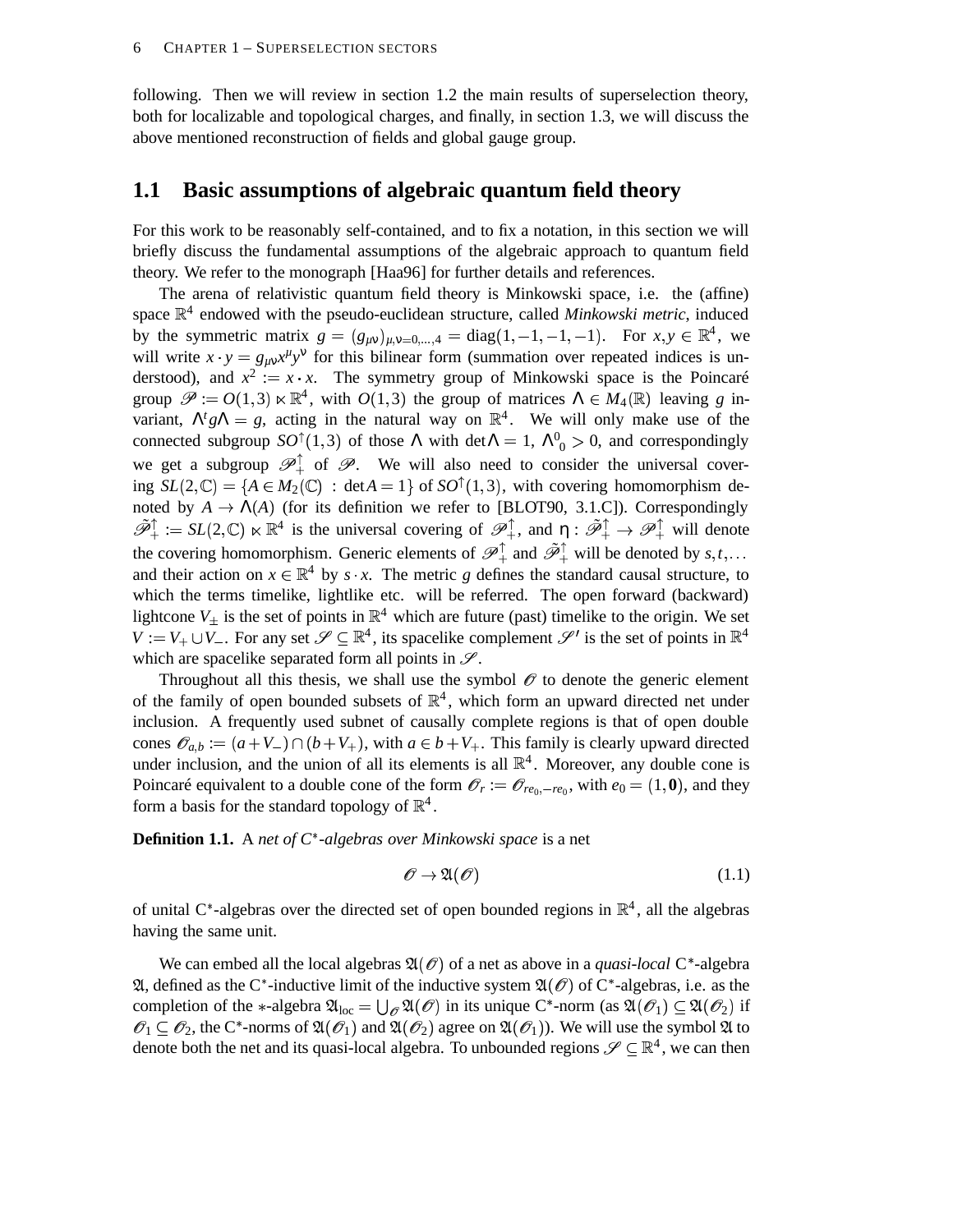associate the C<sup>\*</sup>-subalgebra of  $\mathfrak A$  generated by all the  $\mathfrak A(\mathscr O),\ \mathscr O\subset \mathscr S.$  Given two nets  $\mathfrak A_i$ ,  $i = 1, 2$ , a *net homomorphism* is an homomorphism  $\phi : \mathfrak{A}_1 \to \mathfrak{A}_2$  of the quasi-local algebras, such that  $\phi(\mathfrak{A}_1(\mathscr{O})) \subset \mathfrak{A}_2(\mathscr{O})$  for each  $\mathscr{O}$ . A *net isomorphism* is a net homomorphism which is invertible as such. For a subset  $\mathfrak S$  of an algebra  $\mathfrak A$ , we denote its commutant as  $\mathfrak S'$ .

**Definition 1.2.** A net of C\*-algebras is said to be *local* if  $\mathscr{O}_1 \subseteq \mathscr{O}_2'$  implies  $\mathfrak{A}(\mathscr{O}_1) \subseteq \mathfrak{A}(\mathscr{O}_2)'$ in 21.

We recall that for a unitary strongly continuous representation  $U$  of  $\mathbb{R}^4$  on a Hilbert space  $\mathcal{H}$ , the *spectrum* of U, SpU, is the support of the spectral measure determined by U, or, equivalently, the joint spectrum of its generators  $P_{\mu}$ ,  $\mu = 0, \ldots, 3$ .

**Definition 1.3.** A *Poincaré covariant net* of C<sup>\*</sup>-algebras is a pair  $(\mathfrak{A}, \alpha)$ , where  $\mathfrak{A}$  is a net of C<sup>\*</sup>-algebras and  $\alpha: \mathscr{P}_+^{\perp} \to \text{Aut}\mathfrak{A}$  is a group homomorphism (also called an automorphic action of  $\mathscr{P}_+^{\perp}$  on  $\mathfrak{A}$ ) such that for each  $\mathscr{O},$ 

$$
\alpha_s(\mathfrak{A}(\mathscr{O})) = \mathfrak{A}(s \cdot \mathscr{O}), \qquad s \in \mathscr{P}_+^\top. \tag{1.2}
$$

A *vacuum state<sup>a</sup>*) on  $(\mathfrak{A}, \alpha)$  is a state  $\omega$  on  $\mathfrak A$  which is  $\alpha$ -invariant, and such that, denoted by  $(\pi, \mathcal{H}, \Omega)$  its GNS representation, and by *U* the associated unitary strongly continuous representation of  $\mathscr{P}_+^{\uparrow}$ , the translations  $x \in \mathbb{R}^4 \to U(\mathbb{1},x)$  satisfy the *spectrum condition*  $SpU(\mathbb{1},\cdot)\subseteq\overline{V}_{+}.$ 

An homomorphism of Poincaré covariant nets  $(\mathfrak{A}_i, \alpha^i)$ ,  $i = 1, 2$ , is a net homomorphism  $\phi$  of the underlying nets  $\mathfrak{A}_i$  which intertwines the actions of the Poincaré group

$$
\phi \circ \alpha_s^1 = \alpha_s^2 \circ \phi, \qquad s \in \mathscr{P}_+^\uparrow. \tag{1.3}
$$

Sometimes we will consider nets that are only translation covariant, and it is evident how to adapt the above definitions.

As already mentioned above, the fundamental postulate of the algebraic approach to quantum field theory is that all the physically relevant information on a given theory is encoded in its algebra of observables. Together with the trivial observation that all measurements on a physical system are performed in some bounded spacetime region, and with Einstein causality, which implies that observations localized in spacelike separated regions cannot interfere with each other, so that the associated quantum mechanical operators need to commute, this implies that the algebra of observables has the structure of a local net of  $C^*$ -algebras, the algebras  $\mathfrak{A}(\mathcal{O})$  being interpreted as generated by observables measurable in  $\mathscr O$ .

Taking also into account that we are interested in applications to particle physics, i.e. to describe localized excitations of the vacuum, we conclude that the data determining a theory are given by a triple  $(\mathfrak{A}, \alpha, \omega)$ , constituted by a Poincaré covariant local net with a pure vacuum state.

*a*)The traditional notation  $\omega_0$  for the vacuum state will be used in this thesis with a different meaning, so that we will here denote the vacuum state simply by  $\omega$ . Correspondigly, its GNS representation will be denoted by  $(\pi,\mathscr{H},\Omega)$  instead of  $(\pi_0,\mathscr{H}_0,\Omega)$ .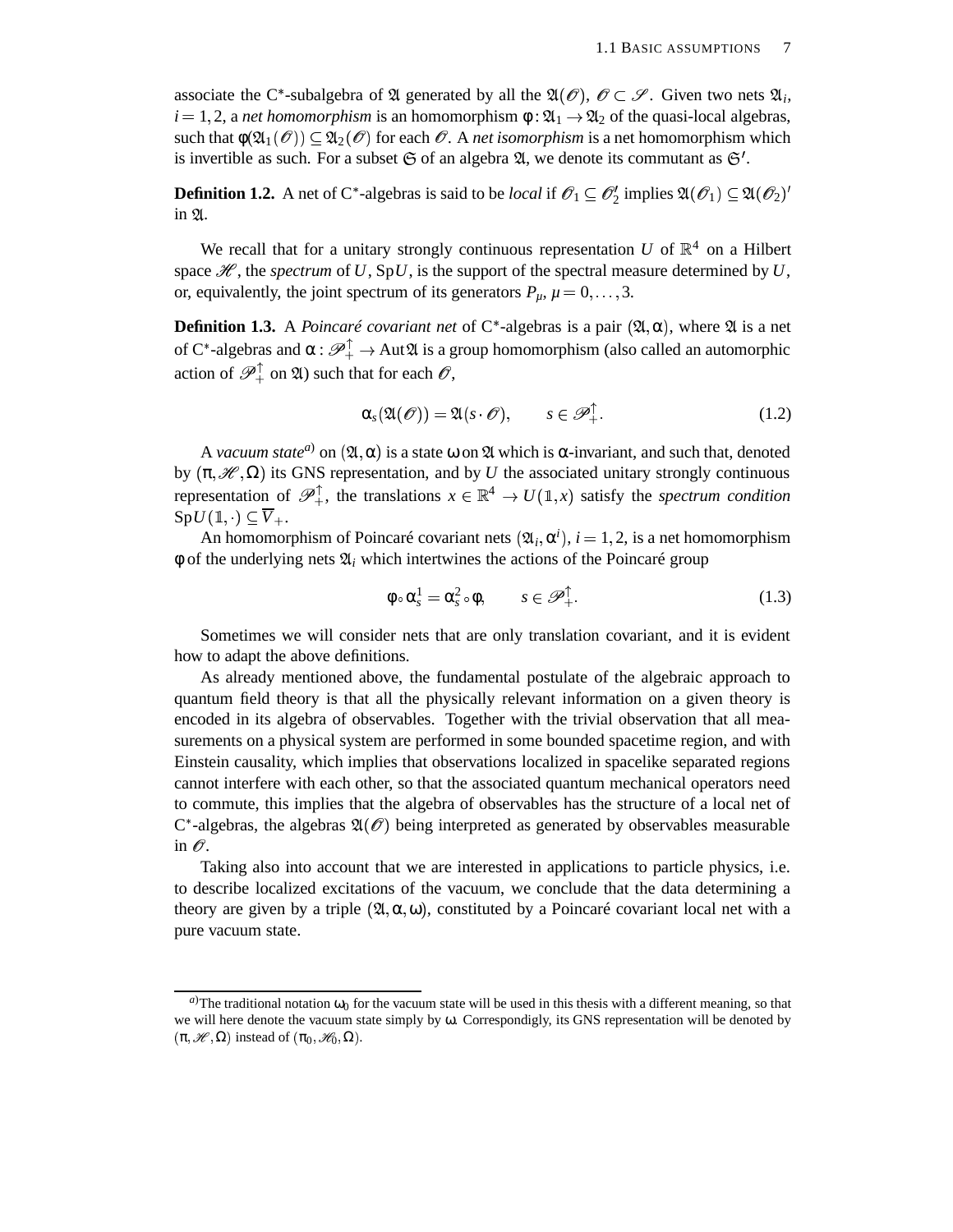#### 8 CHAPTER 1 – SUPERSELECTION SECTORS

Usually, as a consequence of the observation that all known superselection rules (including here not only charges in particle physics, but also thermodynamic quantities) are determined by global aspects of the states, the hypotesis is also made that all physically relevant states are *locally normal* states of the vacuum representation, i.e. for any such state  $\varphi$  on  $\mathfrak{A}$ , and any  $\mathscr{O}, \varphi \upharpoonright \mathfrak{A}(\mathscr{O})$  is a normal state of the representation  $\pi \upharpoonright \mathfrak{A}(\mathscr{O})$ . Then we are locally in the same situation as in quantum mechanics of systems with a finite number of degrees of freedom, as we have only to deal with a single quasi-equivalence class of representations of each local algebra  $\mathfrak{A}(\mathcal{O})$ . Thus we can assume that the net is defined directly in its vacuum representation. By  $B(\mathcal{H})$  we will denote the C<sup>\*</sup>-algebra of bounded operators on a Hilbert space  $\mathscr{H}.$ 

**Definition 1.4.** A local Poincaré covariant net of C<sup>\*</sup>-algebras *in vacuum representation* is a quadruple  $(\mathcal{H}, \mathfrak{A}, U, \Omega)$ , with  $\mathcal{H}$  a Hilbert space,  $\mathfrak A$  a local net of C\*-subalgebras of  $B(\mathscr{H})$ , *U* a strongly continuous unitary representation of  $\mathscr{P}_+^{\top}$  on  $\mathscr{H}$  satisfying the spectrum condition, and  $\Omega \in \mathcal{H}$  a unit vector cyclic for  $\mathfrak{A}$ , such that, with  $\alpha_s := AdU(s)$ ,  $(\mathfrak{A}, \alpha)$  is a Poincaré covariant local net of  $C^*$ -algebras, and  $\Omega$  is the (up to a phase) unique unit vector invariant under translations  $U(\mathbb{1},x)$ .

The unicity condition on  $\Omega$  implies that the vacuum state  $\omega := (\Omega | (\cdot) \Omega)$  is pure on  $\mathfrak{A}$ , or, equivalently,  $\mathfrak A$  is irreducible on  $\mathscr H, \mathfrak A' = \mathbb{C} \mathbb{1}_{\mathscr H}$  [Haa96, thm 3.2.6]. In the situation described by the above definition, it is also customary to assume that the local algebras are actually von Neumann algebras, as the von Neumann algebra<sup>b)</sup>  $\mathscr{A}(\mathscr{O}) := \mathfrak{A}(\mathscr{O})^n$  has by definition the same normal states as  $\mathfrak{A}(\mathcal{O})$ . In this context, an assumption that is frequently made, but which we will use only occasionally, is *weak additivity* of the net  $\mathscr A$ , i.e. that

$$
\bigvee_{x \in \mathbb{R}^4} \mathscr{A}(\mathscr{O} + x) = B(\mathscr{H})
$$
\n(1.4)

holds for each  $\mathcal O$ . This is clearly suggested by the idea that the algebras are generated by an underlying system of Wightman fields.

We now list a couple of basic results on the structure of local nets, essentially consequences of positivity of the energy, which will be needed in the following. For the proofs we refer to [D'A90].

**Theorem 1.5 (Reeh-Schlieder).** [RS61] *Let*  $(\mathcal{H}, \mathfrak{A}, U, \Omega)$  *be a translation covariant net in vacuum representation. Let*  $\mathscr{S} \subseteq \mathbb{R}^4$  *be such that there exists*  $\mathscr{S}_0 \subset \mathscr{S}$  *and a neighbourhood*  $\mathscr N$  of zero in  $\mathbb R^4$  for which  $\mathscr S_0+\mathscr N\subseteq \mathscr S$  , and  $\bigvee_{x\in\mathbb R^4}\mathfrak A(\mathscr S_0+x)^{\prime\prime}=B(\mathscr H).$  Then  $\Omega$  is cyclic *for*  $\mathfrak{A}(\mathcal{S})$ *.* 

We remark explicitly that this result does not rely on locality of  $\mathfrak{A}$ . Examples of regions satisfying the hypothesis of the above theorem are given by the spacelike complements  $\mathcal{O}'$ of any bounded  $\mathscr{O}$ , or by *wedges*, i.e. Poincaré transforms of  $\mathscr{W}_{1,\pm} := \{x \in \mathbb{R}^4 : \pm x^1 > |x^0|\}.$ Indeed, for any such region, one can find a translated region that contains any given bounded open set. If the net  $\mathscr A$  satisfies weak additivity, another example is given by bounded regions, so that in this case, if the net is also local, the vacuum vector is cyclic and separating for the algebras  $\mathscr{A}(\mathscr{O})$ .

*b*)Throughout the thesis, we will use script capital letters to denote nets of von Neumann algebras.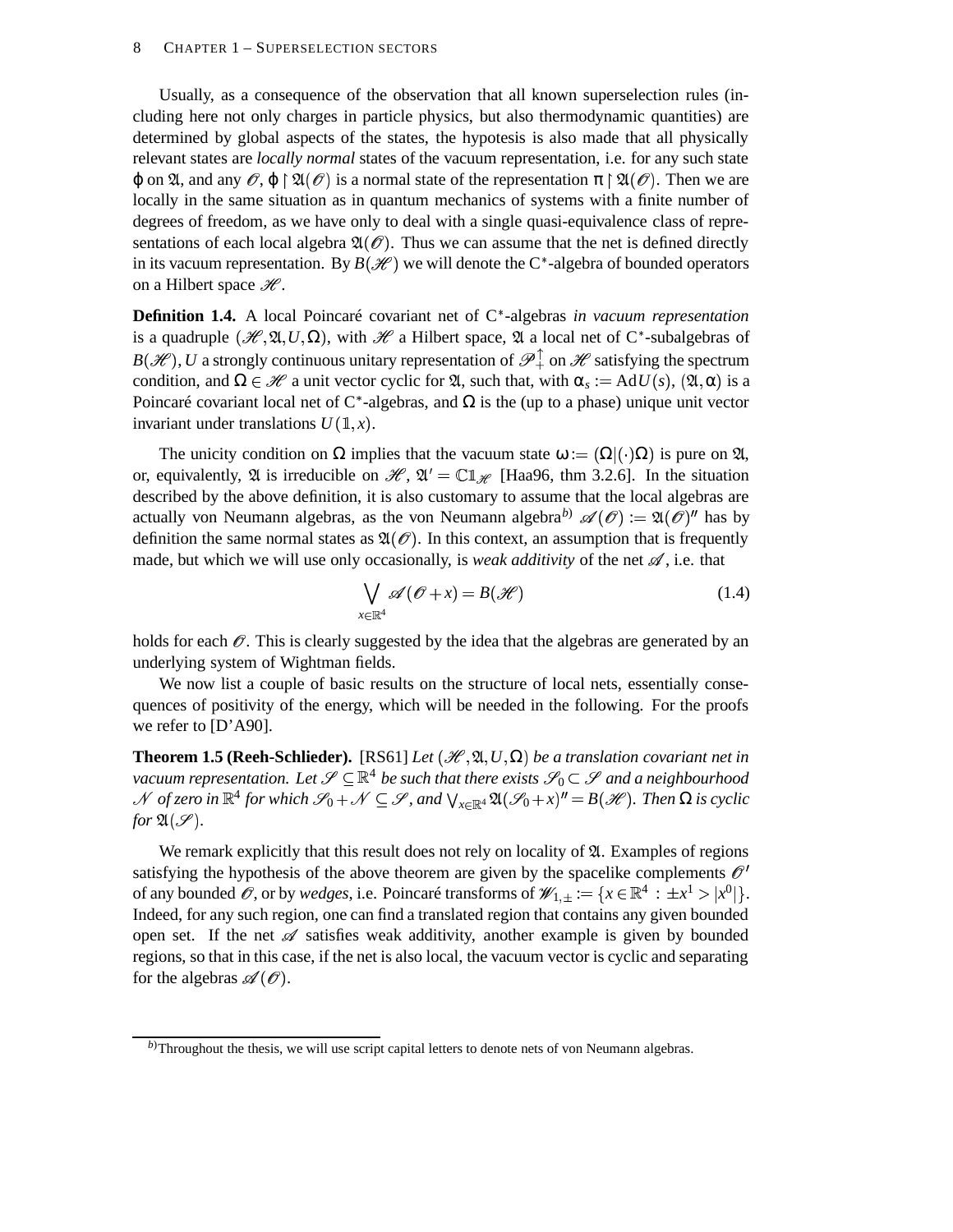**Theorem 1.6 (Borcher's property B).** [Bor67] *Let*  $(\mathcal{H}, \mathcal{A}, U, \Omega)$  *be a translation covariant local net of von Neumann algebras satisfying weak additivity. Then for any non-zero projection*  $E \in \mathscr{A}(\mathscr{O})$  *and for any*  $\mathscr{O}_1 \supset \overline{\mathscr{O}}$ , *there exists an isometry*  $V \in \mathscr{A}(\mathscr{O}_1)$  *whose final projection is*  $E, E = VV^*$ .

As we will see, this property finds an important application in superselection theory.

We will also have to deal with nets of algebras generated by unobservable fields, which then need not be local. For future reference, we collect here the relevant definitions for this case. As customary, we denote the commutator of operators by square brackets, and the anticommutator by curly brackets.

**Definition 1.7.** (i) A *normal net of*  $C^*$ -*algebras with gauge symmetry* is a triple  $(\mathfrak{F},\beta,k)$  where  $\mathfrak F$  is a net of C\*-algebras,  $\beta$  is an action of a compact group  $G$  on  $\mathfrak F$  (the *gauge group*) by net automorphisms, and  $k \in G$  is a central element, such that  $k^2 = e$  (the identity of G), and such that  $\mathfrak F$  obeys *local*  $\mathbb Z_2$ -graded *commutativity* with respect to the grading defined by  $\gamma := \beta_k$ , i.e. if for  $F \in \mathfrak{F}$  we define its *Bose and Fermi parts* as  $F_{\pm} := \frac{1}{2}(F \pm \gamma(F)),$ we have that for any pair  $F_i \in \mathfrak{F}(\mathcal{O}_i)$ ,  $i = 1, 2$ , with  $\mathcal{O}_1 \subset \mathcal{O}_2'$ , there holds

$$
[F_{1,+}, F_{2,+}] = [F_{1,+}, F_{2,-}] = [F_{1,-}, F_{2,+}] = \{F_{1,-}, F_{2,-}\} = 0.
$$
 (1.5)

(ii) A normal Poincaré covariant net with gauge symmetry will be a quadruple  $(\mathfrak{F}, \beta, k, \alpha^{\mathfrak{F}})$ , with  $(\mathfrak{F}, \beta, k)$  a normal net with gauge symmetry,  $(\mathfrak{F}, \alpha^{\mathfrak{F}})$  a  $\tilde{\mathscr{P}}_+^{\uparrow}$ -covariant net, and such that  $\alpha_s^{\mathfrak{F}}$  and  $\beta_g$  commute for each  $s \in \tilde{\mathscr{P}}_+^{\uparrow}$ ,  $g \in G$ .

(iii) Given a Poincaré covariant local net  $(\mathfrak{A}, \alpha)$ , a normal Poincaré covariant net with gauge symmetry *over*  $(\mathfrak{A}, \alpha)$  is a quintuple  $(\pi_{\mathfrak{F}}, \mathfrak{F}, \beta, k, \alpha^{\mathfrak{F}})$ , with  $(\mathfrak{F}, \beta, k, \alpha^{\mathfrak{F}})$  as in (ii), and  $\pi_{\mathfrak{F}} : \mathfrak{A} \to \mathfrak{F}$  a net homomorphism, such that  $\alpha_s^{\mathfrak{F}} \circ \pi_{\mathfrak{F}} = \pi_{\mathfrak{F}} \circ \alpha_{\eta(s)}$ , and  $\pi_{\mathfrak{F}}(\mathfrak{A}(\mathscr{O})) = \mathfrak{F}(\mathscr{O})^G$ , the fixed points of  $\mathfrak{F}(\mathcal{O})$  under the action  $\beta$  of *G*.

It is also clear what will be the definition of a vacuum state  $\omega$  over  $(\mathfrak{F}, \beta, k, \alpha^{\mathfrak{F}})$ . As in the case of local nets, we have the following spatial version of the above definitions (actually, below we give only the spatial version of definition 1.7(iii), it is however clear how the spatial versions of the other two definitions should be formulated).

**Definition 1.8.** Let  $(\mathcal{H}, \mathfrak{A}, U, \Omega)$  be a Poincaré covariant local net. A Poincaré covariant, normal net with gauge symmetry *in its physical representation* over  $(\mathcal{H}, \mathfrak{A}, U, \Omega)$  is a quintuple  $(\pi_{\mathfrak{F}}, \mathfrak{F}, V, k, U_{\mathfrak{F}})$  with  $\pi_{\mathfrak{F}}$  a representation of  $\mathfrak{A}$  on a Hilbert space  $\mathscr{H}_{\mathfrak{F}}$  containing the vacuum representation,  $\mathfrak{F}$  a net of C<sup>\*</sup>-subalgebras of  $B(\mathcal{H}_{\mathfrak{F}})$ , V a unitary strongly continuous representation of a compact group *G* on  $\mathcal{H}_{\mathfrak{F}}$ ,  $k \in G$  a central element with  $k^2 = e$ , and  $U_{\mathfrak{F}}$  a unitary strongly continuous representation of  $\tilde{\mathcal{P}}_{+}^{\uparrow}$  on  $\mathcal{H}_{\mathfrak{F}}$  such that:

- (i) with  $\beta_g := AdV(g)$  and  $\alpha_s^{\mathfrak{F}} := AdU_{\mathfrak{F}}(s)$ ,  $(\pi_{\mathfrak{F}}, \mathfrak{F}, \beta, k, \alpha^{\mathfrak{F}})$  is a Poincaré covariant normal net over  $(\mathfrak{A}, \mathrm{Ad} U)$ ;
- (ii) the translations  $x \to U_{\mathfrak{F}}(1,x)$  satisfy the spectrum condition;
- (iii)  $\Omega$  is gauge invariant,  $V(g)\Omega = \Omega$ ,  $g \in G$ , and is the unique translation invariant unit vector in  $\mathcal{H}_{\mathfrak{F}}$ .

*Remark.* If  $(\pi_{\mathfrak{F}}, \mathfrak{F}, V, k, U_{\mathfrak{F}})$  is as in the above definition, Reeh-Schlieder theorem and normal commutation relations imply that  $\Omega$  is separating for the local von Neumann algebras  $\mathfrak{F}(\mathcal{O})^-$  (the bar denoting closure in the weak operator topology on  $B(\mathcal{H}_\mathfrak{F}))$ : if  $F \in \mathfrak{F}(\mathcal{O})^-$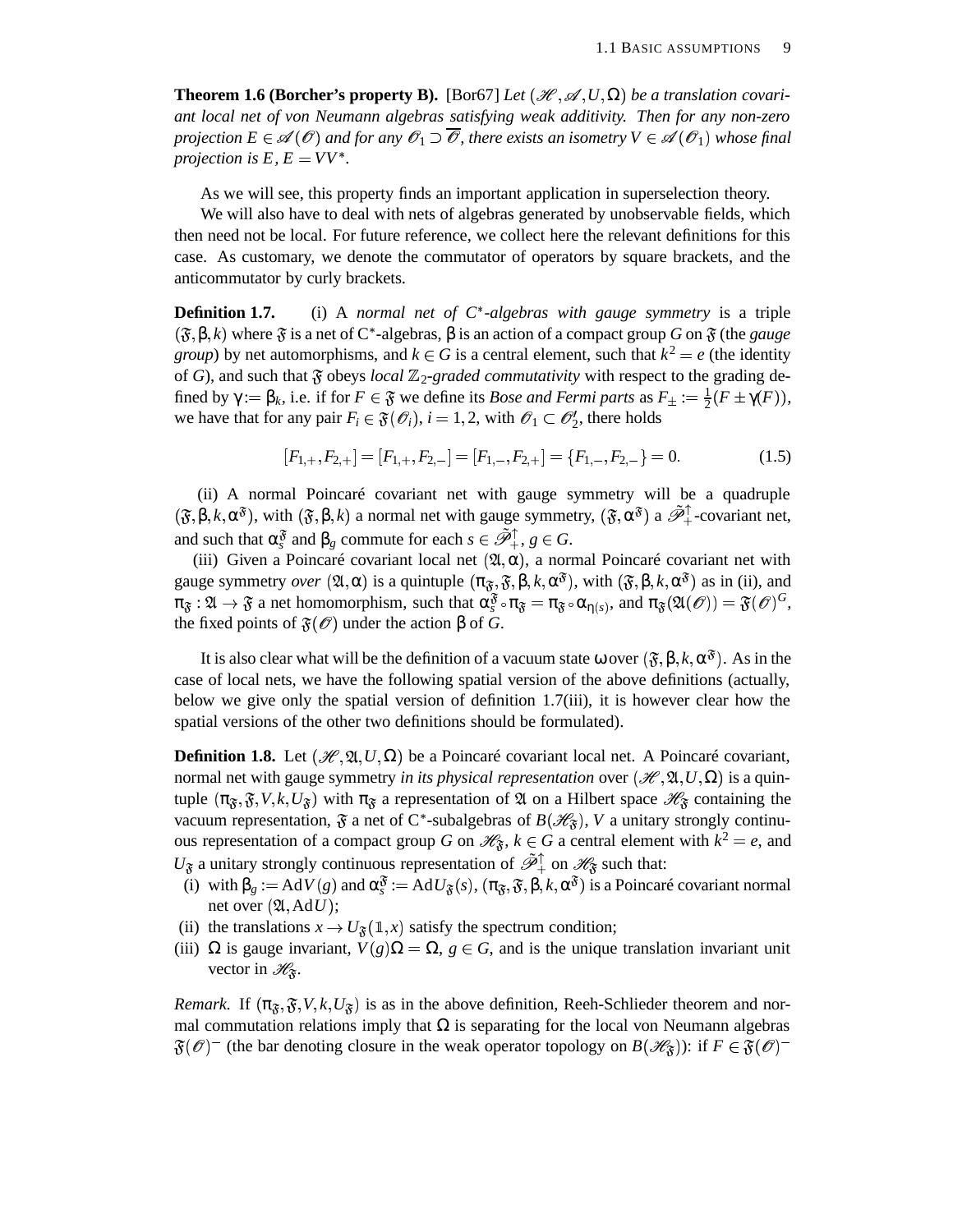is such that  $F\Omega = 0$ , then by gauge invariance of  $\Omega$ , also  $F_{\pm}\Omega = 0$ , so that if  $F' \in \mathfrak{F}(\mathcal{O}'),$ by normality  $FF' \Omega = F'F_+ \Omega + (F_+' - F_-')F_- \Omega = 0$ , and by the Reeh-Schlieder theorem applied to  $\mathfrak{F}(\mathcal{O}'), F = 0.$ 

As we mentioned in the introduction, in the subsequent analysis we shall encounter charges which are localizable (in a sense made precise in section 1.2) only in certain unbounded regions, called spacelike cones (see appendix A for their definition). Corrispondingly, the fields carrying such charges will also only be localized in spacelike cones, so that they will generate, instead of a net  $\mathscr{O} \to \mathfrak{F}(\mathscr{O})$  on bounded sets, a net  $\mathscr{C} \to \mathfrak{F}(\mathscr{C})$  on spacelike cones.<sup>*c*)</sup> It is then clear how to modify the above definitions in order to deal with such situation, and we will call the resulting quadruple  $(\mathfrak{F}, \beta, k, \alpha^{\mathfrak{F}})$ , with  $\mathfrak{F}$  a net on spacelike cones, an *extended* normal Poincaré covariant (field) net with gauge symmetry. The extended field net arising from topological sectors through the Doplicher-Roberts reconstruction theorem (see section 1.3 below) has some additional features, so that it deserves a formal definition.

**Definition 1.9.** Let  $(\mathcal{H}, \mathcal{A}, U, \Omega)$  be a Poincaré covariant local net of von Neumann algebras. A *Poincaré covariant, normal extended net with gauge symmetry in its physical representation over*  $(\mathcal{H}, \mathcal{A}, U, \Omega)$  is a quintuple  $(\pi_{\mathcal{F}}, \mathcal{F}, V, k, U_{\mathcal{F}})$  with  $\pi_{\mathcal{F}}$  a representation of  $\mathscr A$  on a Hilbert space  $\mathscr H_{\mathscr F}$  containing the vacuum representation,  $\mathscr F$  an extended net of C<sup>\*</sup>-subalgebras of  $B(\mathcal{H}_{\mathcal{F}})$ , V a unitary strongly continuous representation of a compact group *G* on  $\mathcal{H}_{\mathcal{F}}$ ,  $k \in G$  a central element with  $k^2 = e$ , and  $U_{\mathfrak{F}}$  a unitary strongly continuous representation of  $\tilde{\mathscr{P}}_+^{\uparrow}$  on  $\mathscr{H}_{\mathscr{F}}$  such that:

- (i) with  $\beta_g := AdV(g)$  and  $\alpha_s^{\mathscr{F}} := AdU_{\mathscr{F}}(s), (\mathscr{F}, \beta, k, \alpha^{\mathscr{F}})$  is a Poincaré covariant normal extended net of von Neumann algebras;
- (ii)  $\alpha_s^{\mathscr{F}} \circ \pi_{\mathscr{F}} = \pi_{\mathscr{F}} \circ \alpha_{\eta(s)}$  and  $\mathscr{F}(\mathscr{C})^G = \pi_{\mathscr{F}}(\mathscr{A}(\mathscr{C}))^-$ ;
- (iii) for each *C*, the union of all the algebras  $\mathscr{F}(\mathscr{C}+x)$ ,  $x \in \mathbb{R}^4$ , is irreducible;
- (iv) H is cyclic for each algebra  $\mathscr{F}(\mathscr{C});$
- (v) the translations  $x \to U_{\mathscr{F}}(1,x)$  satisfy the spectrum condition;
- (vi)  $\Omega$  is gauge invariant and is the unique translation invariant unit vector in  $\mathcal{H}_{\mathcal{F}}$ .

### **1.2 Superselection theory**

The states of interest in particle physics are characterized by the idealization that they describe a few localized excitations in empty space. The subject of superselection theory is to formulate precise criteria selecting, among all states on the quasi-local algebras, those that comply with this physical picture, and then to classify the (irreducible) representations of the quasi-local algebra induced by such states, and to study the structure of the resulting set of unitary equivalence classes, called *superselection sectors*. Here we will give a very brief account of the results obtained for the two main known classes of sectors: localizable – or DHR – sectors [DHR71, DHR74] (see also [Rob90] for a pedagogical overview), and topological sectors [BF82], which are essentially distinguished by the kind of localization

*<sup>c</sup>*)Here the term *net* is slightly abused, since the set of spacelike cones is not directed, and stands for the isotony property of the correspondence  $\mathscr{C} \to \mathfrak{F}(\mathscr{C}),$  i.e.  $\mathscr{C}_1 \subseteq \mathscr{C}_2$  implies  $\mathfrak{F}(\mathscr{C}_1) \subseteq \mathfrak{F}(\mathscr{C}_2)$ .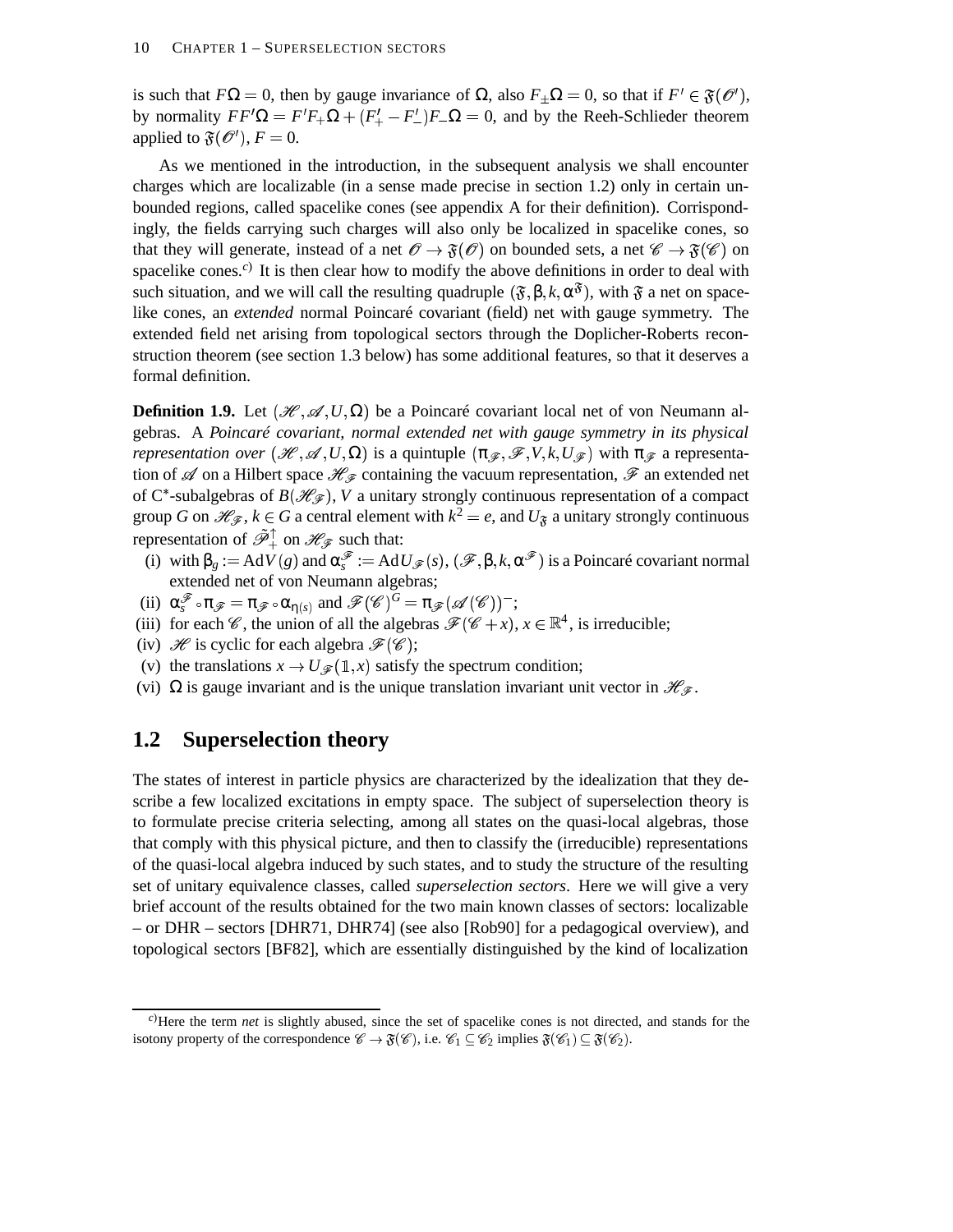regions of the corresponding charges, double cones for the former, and spacelike cones for the latter (a unified treatment is however possible, and has been given in [Kun01]).

#### **1.2.1 Localizable sectors**

Throughout this section,  $\mathcal O$  will denote a double cone in Minkowski space. Let  $(\mathcal{H}, \mathfrak{A}, U, \Omega)$  be a Poincaré covariant<sup>*d*)</sup> local net of C<sup>\*</sup>-algebras in its vacuum representation, that we denote by *ι.* We also assume that  $\mathfrak A$  satisfies property B, theorem 1.6, and *essential Haag duality*

$$
\mathfrak{A}^d(\mathcal{O}) = \mathfrak{A}^d(\mathcal{O}')',\tag{1.6}
$$

where  $\mathscr{O} \to \mathfrak{A}^d(\mathscr{O}) := \mathfrak{A}(\mathscr{O}')'$  is the *dual net* of  $\mathfrak{A}$ . Equation (1.6) is equivalent to locality of  $\mathfrak{A}^d$ . If in particular  $\mathfrak{A}^d(\mathcal{O}) = \mathfrak{A}(\mathcal{O})^n$  (by locality of  $\mathfrak{A}, \mathfrak{A}(\mathcal{O})^n \subseteq \mathfrak{A}^d(\mathcal{O})$ , so this can be viewed as the requirement that  $\mathfrak A$  is maximal with respect to locality) then  $\mathfrak A$  is said to satisfy Haag duality *tout court*. This last property, in terms of which DHR theory was originally formulated, is known to hold in free field theories [Ara63, Ara64], but is violated in models with spontaneous symmetry breaking [Rob76]. Essential duality is however to be considered as a generic property of local nets, as it is satisfied whenever the net is generated, in any reasonable sense, by Wightman fields [BW75, BW76]. The class of states (or, equivalently, representations) which we will consider is specified by the following criterion, where we use  $\cong$  to denote unitary equivalence, and  $\upharpoonright$  to denote restriction.

**Definition 1.10 (DHR selection criterion).** [DHR71] A representation  $\pi$  of the quasi-local algebra *satisfies the DHR selection criterion* (or is a *DHR representation*) if, for every double cone  $\mathscr O$ ,

$$
\pi \upharpoonright \mathfrak{A}(\mathscr{O}') \cong \iota \upharpoonright \mathfrak{A}(\mathscr{O}'),\tag{1.7}
$$

The above criterion was suggested by the findings of [DHR69a], where an irreducible field net with gauge symmetry  $\mathfrak F$  over  $\mathfrak A$  is considered, and it is then shown that the irreducible representations of  $\mathfrak A$  appearing in  $\mathcal H_{\mathfrak F}$  are DHR.

For what concerns the physical interpretation of the DHR criterion, if  $\varphi$  is a normal state of a DHR representation, then

$$
\lim_{\mathscr{O} \nearrow \mathbb{R}^4} \lVert (\varphi - \omega) \restriction \mathfrak{A}(\mathscr{O}') \rVert = 0,
$$

and this statement also admits a partial converse under some not really restrictive hypotesis on the representation considered. Thus we see that the DHR criterion select states which are close to the vacuum at spacelike infinity in a rather strong sense, and therefore excludes states with nonvanishing total electric charge, since this can be measured, thanks to Gauss' law, in the spacelike complement of any bounded region. This is clearly due to the vanishing of the photon mass, implying that electromagnetic forces are long-range, but we will see below that topological charges, which are not DHR, arise also in purely massive theories.

*d*)Most of the results of DHR theory of superselection sectors are independent of covariance of the theory, which enters directly only when dealing with covariant sectors, but since in the application to the scaling limit theory covariance is an essential ingredient, we include this hypotesis from the beginning.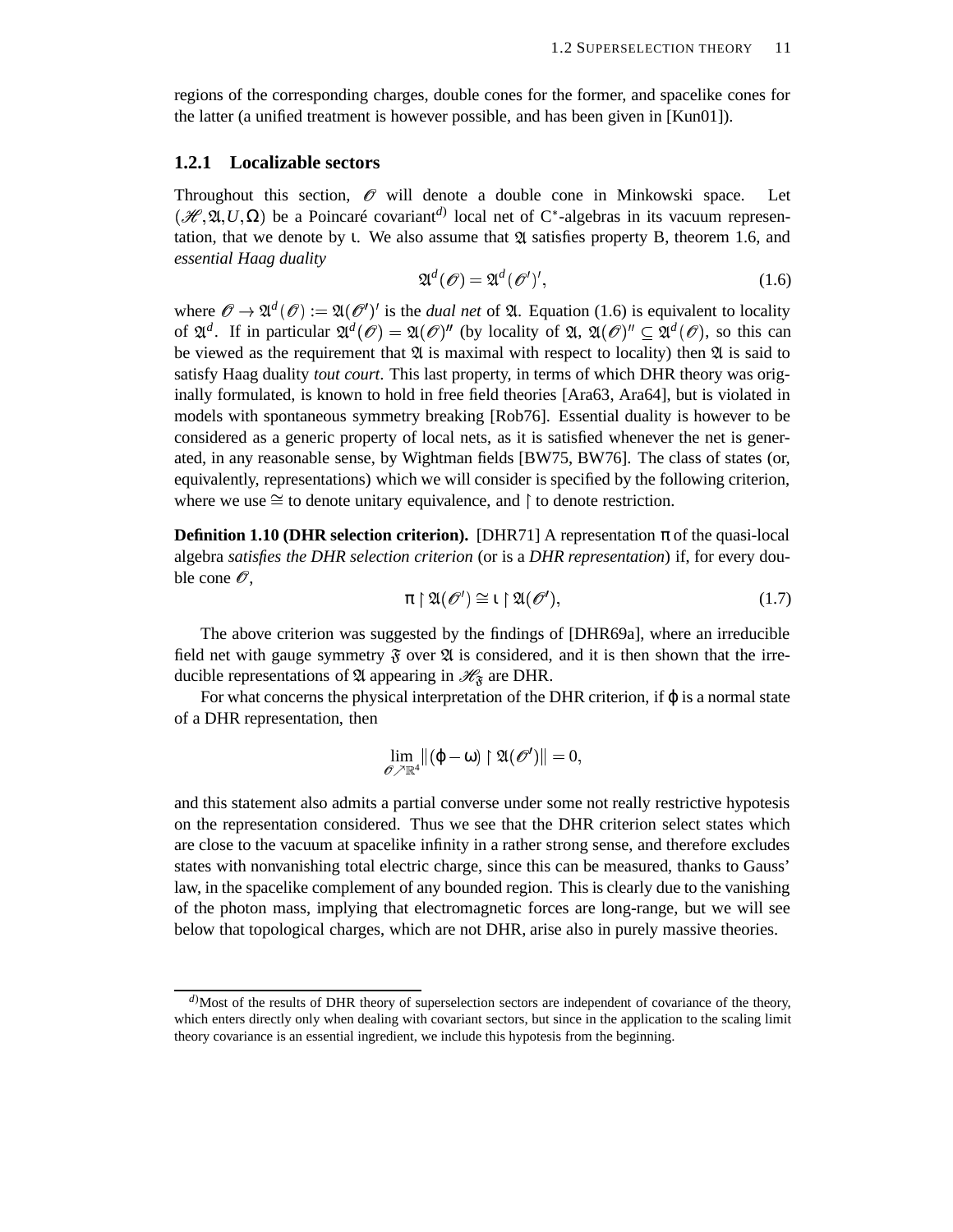It follows from property B that the set  $DHR(\mathfrak{A})$  of DHR representations of  $\mathfrak A$  is closed under direct sums and subrepresentations. Actually, it has a much richer structure, which can be uncovered by relating it to a set of endomorphisms of the quasi-local dual algebra  $\mathfrak{A}^d$ . This is accomplished as follows, using in an essential way notions from category theory, for which we refer to [McL98, DR89b]. The set  $DHR(\mathfrak{A})$  is, in a natural way, the set of objects of a C<sup>\*</sup>-category, whose space of morphisms  $(\pi_1 : \pi_2)$  between objects  $\pi_i$ ,  $i = 1, 2$ , is given by the *intertwiners* between  $\pi_1$  and  $\pi_2$ , i.e. operators  $T \in B(\mathcal{H}_{\pi_1}, \mathcal{H}_{\pi_2})$  such that  $T\pi_1(A) = \pi_2(A)T$  for each  $A \in \mathfrak{A}$ . This C<sup>\*</sup>-category is seen to be isomorphic to DHR( $\mathfrak{A}^d$ ) (with no risk of confusion, we denote by the same symbol a category and the set of its objects) by associating to each  $\pi \in \text{DHR}(\mathfrak{A})$  its unique extension  $\tilde{\pi}$  to  $\mathfrak{A}^d$ , which is an element of DHR $(\mathfrak{A}^d)$  [Rob90], and thanks to essential duality, this last category is in turn equivalent to the C<sup>\*</sup>-category  $\Delta$  of transportable localized endomorphisms of  $\mathfrak{A}^d$ , defined as follows.

**Definition 1.11.** Let  $\mathfrak{A}$  be a net of C<sup>\*</sup>-algebras. An endomorphism  $\rho \in \text{End}(\mathfrak{A})$  is *localized* in a double cone  $\mathcal O$  if  $\rho(A) = A$  for each  $A \in \mathfrak A(\mathcal O')$ , and is *transportable* if for any double cone  $\mathcal{O}_1$  there exists  $\rho_1$  localized in  $\mathcal{O}_1$  and a unitary  $U \in \mathfrak{A}$  which intertwines  $\rho$  and  $\rho_1$ . The space of morphisms between localized transportable endomorphisms  $\rho$  and  $\sigma$ , denoted by  $(\rho : \sigma)$ , is the subspace of intertwiners between  $\rho$  and  $\sigma$  which belong to  $\mathfrak{A}$ .

We denote by  $\Delta(\mathscr{O})$  the full subcategory of  $\Delta$  defined by endomorphisms localized in  $\mathscr O$ . The above mentioned equivalence is then the identity on morphisms, and is given by  $\rho \in \Delta \to \tilde{\iota} \circ \rho \in DHR(\mathfrak{A}^d)$  on objects. What one gains in considering endomorphisms, is that they allow a simple and natural definition of composition of sectors, since it is easy to show that  $\rho\sigma \in \Delta$  (composition of endomorphisms) for  $\rho, \sigma \in \Delta$ , and that the semigroup structure thus defined on  $\Delta$ , with the vacuum representation  $\tilde{\iota}$ as a unit, passes to the quotient  $\Delta / \cong$ . One can then define a corresponding product  $(T_1, T_2) \in (\rho_1 : \sigma_1) \times (\rho_2 : \sigma_2) \rightarrow T_1 \times T_2 \in (\rho_1 \rho_2 : \sigma_1 \sigma_2)$  on morphisms, in such a way as to equip ∆ with the structure of a *tensor* C<sup>\*</sup>-category.

The composition law of sectors is just the first example of a structure of physical charges which is encoded in the set of representations of the net  $\mathfrak{A}$ . Indeed, one can show [DHR71] that, thanks to locality and to the fact that in  $d = 4$  spacetime dimensions the spacelike complement of a double cone is connected, exchange symmetry of identical charges is described by unitary representations  $\varepsilon_p^{(n)}$ ,  $n \in \mathbb{N}$ , of the symmetric group of *n* objects  $S_n$ on  $\rho^{n}(\mathfrak{A}^{d})'$ , whose possible irreducible components are classified, for all integers *n*, by a single  $d_\xi \in \mathbb{N} \cup \{\infty\}$ , the *statistical dimension*, and, if  $d_\xi < \infty$ , by a sign  $\sigma_\xi$ , both depending only on the class  $\xi := [\rho]$ , the case  $1 < d_{\xi} < \infty$  being a generalization of ordinary Bose ( $\sigma_{\xi}$  = +) or Fermi ( $\sigma_{\xi}$  = -) statistics, called parastatistics of order  $d_{\xi}$ . Also, it is possible to show [DHR74], that if  $d<sub>ξ</sub> < ∞$ , in which case  $ρ$  is said to have *finite statistics*, there exists a conjugate endomorphism  $\overline{\rho}$  such that  $\rho\overline{\rho}$  and  $\overline{\rho}\rho$  both contain the vacuum representation of  $\mathfrak{A}^d$ , so that  $\overline{\xi} := [\overline{\rho}]$  is interpreted as the anti-charge of  $\xi$ .

As we will not need directly these structures in the subsequent analysis, we will not go here into details, and we just mention that the resulting structure on the full subcategory  $\Delta_f$  of  $\Delta$ , determined by finite direct sums of irreducibles with finite statistics, is that of a tensor symmetric  $C^*$ -category with subobjects, direct sums and conjugates and with  $(\tilde{\iota} : \tilde{\iota}) = \mathbb{C} \mathbb{1}$  [DR89b], and that this is the central issue in the Doplicher-Roberts reconstruction theorem, discussed in the following section. In particular, since we will be concerned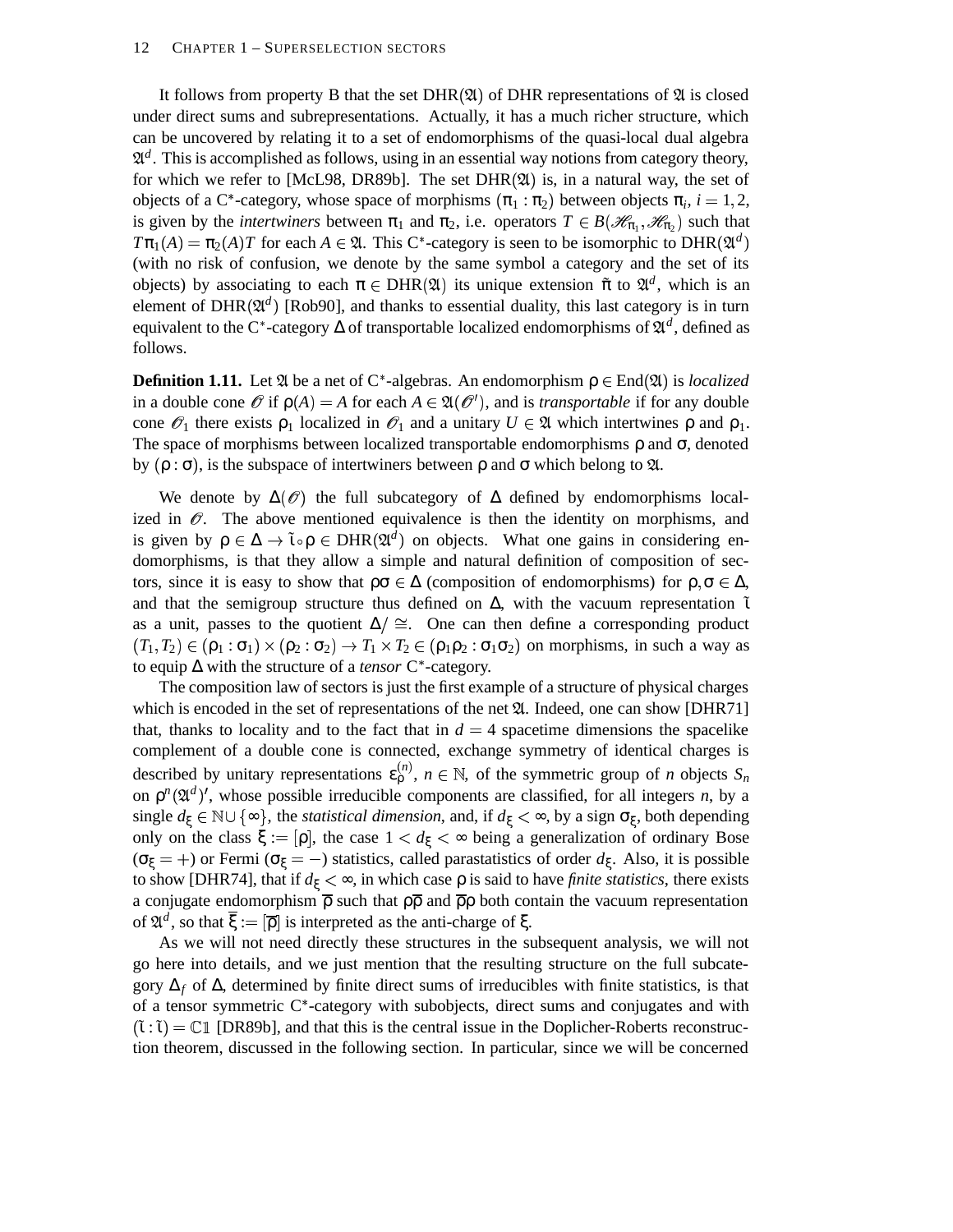with *covariant endomorphisms*  $\rho$ , which are objects  $\rho \in \Delta_f$  for which there exists a unitary strongly continuous representations  $U_{\rho}$  of  $\tilde{\mathscr{P}}^{\uparrow}_{+}$  on  $\mathscr{H}$ , such that

$$
U_{\rho}(s)\rho(A)U_{\rho}(s)^{*} = \rho\alpha_{\eta(s)}(A), \qquad A \in \mathfrak{A}^{d}, s \in \tilde{\mathcal{P}}_{+}^{\uparrow}, \tag{1.8}
$$

i.e. such that  $(\rho, U_{\rho})$  is a covariant representation of the C<sup>\*</sup>-dynamical system  $(\mathfrak{A}^d, \alpha_{\eta(\cdot)})$ , we remark that if ∆*<sup>c</sup>* is the full subcategory of ∆*<sup>f</sup>* defined by covariant endomorphisms, then ∆*<sup>c</sup>* is a category of the same kind as ∆*<sup>f</sup>* , and that moreover all the representations *U*<sup>ρ</sup> satisfy the spectrum condition [DHR74].

#### **1.2.2 Topological sectors**

Let  $(\mathfrak{A}, \alpha)$  be a translation covariant local net. We say that a covariant representation  $(\pi_m, U_m)$  of  $(\mathfrak{A}, \alpha)$ ,  $m > 0$ , is a *massive single particle representation* if  $\pi_m$  is a factorial representation of  $\mathfrak{A}, U_m(x) \in \pi_m(\mathfrak{A})^n$  for each  $x \in \mathbb{R}^4$ , the positive mass hyperboloid  $\Omega_m^+ := \{ p \in \mathbb{R}^4 : p^2 = m^2, p_0 > 0 \}$  is contained in the singular spectrum of  $U_m$ , and  $SpU_m \subseteq \Omega_m^+ \cup \{p \in \mathbb{R}^4 : p^2 \ge M^2, p_0 > 0\}$ , for some  $M > m$ , i.e. the set of single particle states is separated from the continuum by a gap in the spectrum.

**Theorem 1.12.** [BF82, thm. 3.5] *Let*  $(\mathfrak{A}, \alpha)$  *and*  $(\pi_m, U_m)$  *be as above. Then, there exists an irreducible vacuum representation*  $\pi$  *of*  $\mathfrak A$  *such that, for any spacelike cone*  $\mathscr C$ *,* 

$$
\pi_m \upharpoonright \mathfrak{A}(\mathscr{C}') \cong \pi \upharpoonright \mathfrak{A}(\mathscr{C}'). \tag{1.9}
$$

Then, even in theories without massless particles, as for instance in non-abelian gauge theories (according to the folklore), we may have superselection sectors not complying with the DHR selection criterion. That such sectors really should arise in this kind of theories is suggested by the fact that the cone can be viewed as a fattened version of the flux string joining opposite gauge charges in non-abelian gauge theories (see, for instance, [KS75]), once that a member of a charge-anticharge pair has been shifted to spacelike infinity to give a charged state.

Then, given a net  $\mathfrak A$  in vacuum representation  $\iota$  on  $\mathscr H$ , one is led to consider representations  $\pi$  of  $\mathfrak A$  satisfying the weaker selection criterion obtained by replacing the double cone  $\mathscr O$  by a spacelike cone  $\mathscr C$  in (1.7),

$$
\pi \upharpoonright \mathfrak{A}(\mathscr{C}') \cong \iota \upharpoonright \mathfrak{A}(\mathscr{C}'). \tag{1.10}
$$

Assuming then also the analogous property of Haag duality with respect to spacelike cones,

$$
\mathfrak{A}(\mathscr{C}')' = \mathfrak{A}(\mathscr{C})^-, \tag{1.11}
$$

and *property* B': for any non-zero projection  $E \in \mathfrak{A}(\mathscr{C})'$ , and any spacelike cone  $\mathscr{C}_1 \supset \mathscr{C}$ , there is an isometry  $W \in \mathfrak{A}(\mathscr{C}_1')'$  with *E* as final projection – which is also a consequence of weak additivity and the spectrum condition –, it is possible to develop a superselection theory for topological sectors which is similar to the one for localizable sectors. In particular, in this case also it is convenient to shift from representations complying with (1.10) to the set  $\Delta$ of transportable localized homomorphisms  $\rho \in Hom(\mathfrak{A}, B(\mathcal{H}))$ , defined in the evident way. Here, one does not obtain endomorphisms of  $\mathfrak{A}$ , since by (1.11) a  $\rho \in \Delta(\mathscr{C})$  is only such that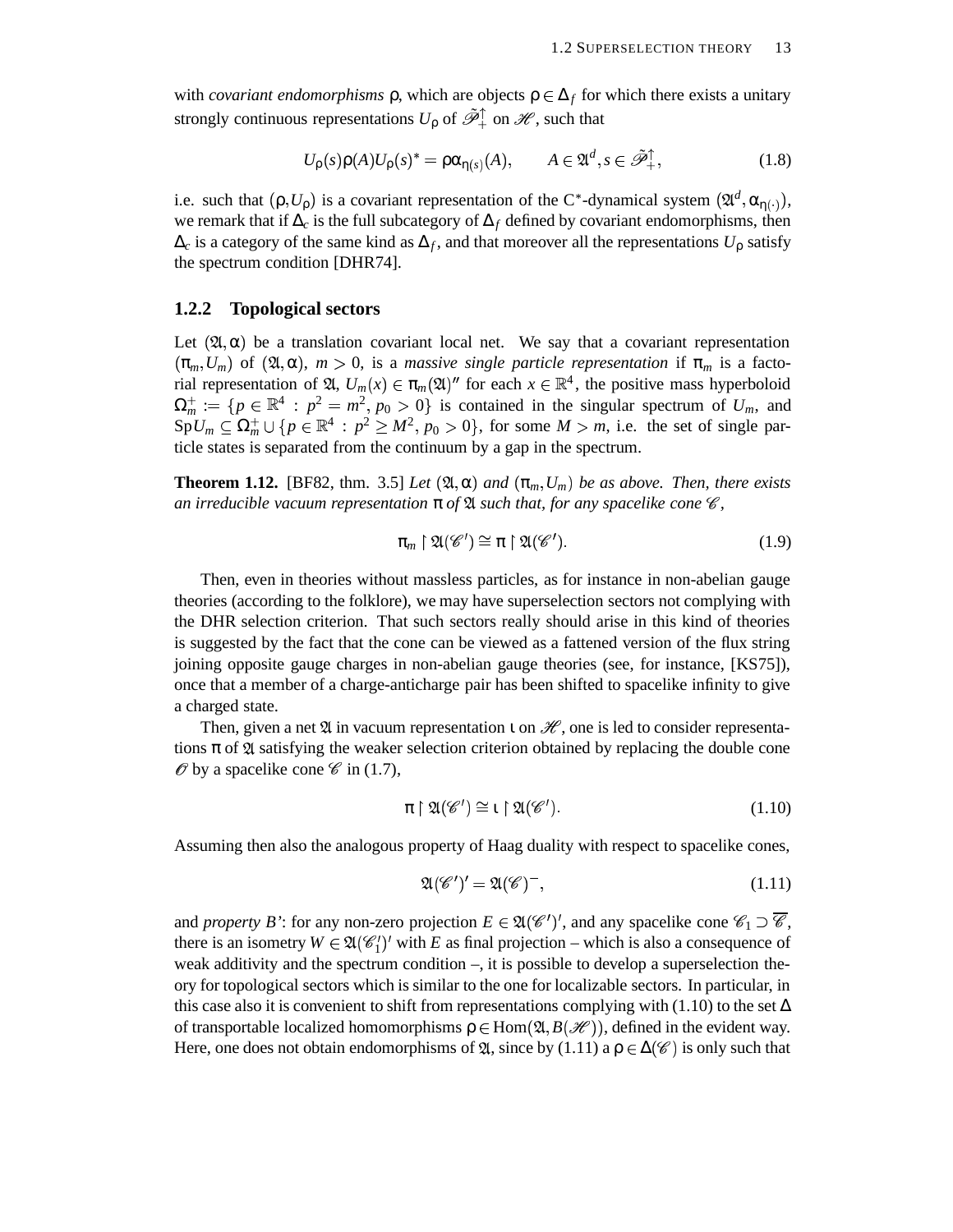$p(\mathfrak{A}(\mathscr{C}_1)) \subseteq \mathfrak{A}(\mathscr{C}_1)$  for each  $\mathscr{C}_1 \supseteq \mathscr{C}$ . The composition law of sectors cannot therefore be directly defined in terms of composition of morphisms. Nevertheless it can be established in a natural way, and most of the results discussed for localizable charges hold in this case as well, as the classification of statistics, and the existence of conjugates [BF82, DR90]. In particular, if *D* is a double cone at spacelike infinity (see appendix A for the definition), and if  $\Delta_f(D)$  is the set of all  $\rho \in \Delta$  which are localized in a cone  $\mathscr C$  with base  $D(\mathscr C) \subseteq D$ , then  $\Delta_f(D)$  is the set of objects of a symmetric tensor C<sup>\*</sup>-category with direct sums, subobjects and conjugates and with irreducible unit, and this allows the reconstruction of an extended field net in this case too.

#### **1.3 Reconstruction of fields and gauge group**

According to the above discussion, the main properties of charges appearing in quantum field theories are directly encoded in the algebraic structure of the observables of the theory, and in particular in the family of their representations. In view of the picture of superselection sectors as coherent subspaces of a "universal" Hilbert space on which unobservable fields act, recalled at the beginning of the present chapter, it is therefore tempting to conjecture that the algebraic structure of charge carrying fields itself, and in particular their commutation relations, with the Bose-Fermi alternative, can be directly read off the net of local observables and its superselection structure. This was indeed established already in  $[DHR69b]$  if the superselection sectors are all given by localizable *automorphisms* of  $\mathfrak{A}$ : in this case it is possible to construct a field net containing  $\mathfrak A$  as the fixed point subnet under the action of an *abelian* gauge group, whose Pontrjagin dual is in 1-1 correspondence with the sectors. That this should hold as well in the general case is also suggested by the mathematical structure of the set of sectors, the most prominent example of a tensor  $C^*$ -category as the ones arising in superselection theory being the category  $U(G)$  of finite-dimensional continuous unitary representations of a compact group *G*: the tensor structure is given by the tensor product of representations and intertwiners, the symmetry by the operator flipping the factors in a tensor product, and the conjugate by the conjugate representation. As was shown in [DR72] this is no accident: if  $\mathfrak{F}$  is a normal field net with gauge group G over  $\mathfrak A$ , then the full subcategory of  $\Delta_f$  determined by the sectors of  $\mathfrak A$  appearing in  $\mathscr H_{\mathfrak F}$  is equivalent to  $U(G)$ , and the equivalence is given by a symmetric tensor functor. One is thus led to the conjecture, related to the one above about the existence of a field net describing superselection structure, that for any symmetric tensor  $C^*$ -category with direct sums, subobjects, conjugates and irreducible unit, there exist a unique compact group *G* and a symmetric tensor equivalence from the given category to  $U(G)$ . Were this the case, the gauge group of the theory would be uniquely determined by  $\Delta_f$ .

Both these conjectures were solved affirmatively in [DR90] and [DR89b] respectively, the main technical tool used in these analyses being a crossed product construction of a  $C^*$ algebra  $\mathfrak A$  by a subsemigroup  $\Delta \subset$  End $(\mathfrak A)$ , satisfying certain hypoteses which are verified in the applications to quantum field theory [DR89a]. Here we will briefly review the main results on the reconstruction of the field net, which will be needed in the following.

We begin by recalling the notion of Hilbert space inside a unital  $C^*$ -algebra  $\mathfrak{B}$ . This is a closed subspace  $H \subset \mathfrak{B}$  such that, for each  $\psi, \varphi \in H$ ,  $\psi^* \varphi \in \mathbb{C} \mathbb{1}_{\mathfrak{B}}$ , and then a scalar product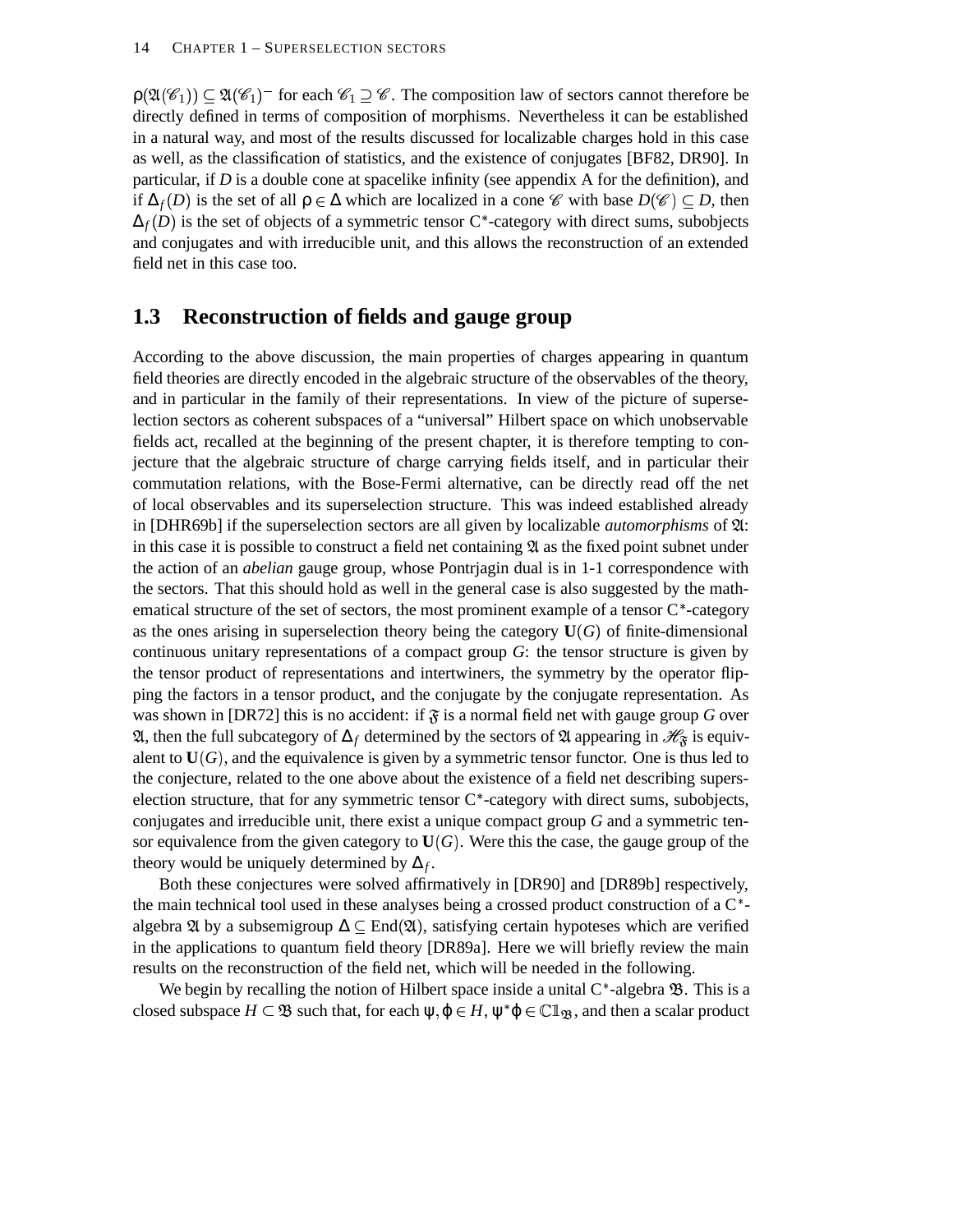$(\cdot | \cdot)$  on *H* is defined by

$$
\psi^*\phi=(\psi|\phi)1\!\!1_{\mathfrak{B}},
$$

and the associated norm agrees on  $H$  with the norm of  $\mathfrak{B}$ . We will only consider finitedimensional Hilbert spaces *H*. In this case, if  $\psi_j$ ,  $j = 1, ..., d$ , is an orthonormal basis of *H*, the projection

$$
\mathbb{1}_H := \sum_{j=1}^d \Psi_j \Psi_j^*,\tag{1.12}
$$

is independent of the chosen orthonormal basis, and is called the *support* of *H*.

**Theorem 1.13.** [DR90] Let  $(\mathcal{H}, \mathcal{A}, U, \Omega)$  be a local, Poincaré covariant net of von Neu*mann algebras in its vacuum representation, and assume that* - *is separable, and that Haag duality and property B hold for . There exists then a unique (up to unitary equivalence*) normal Poincaré covariant field net  $(\pi_{\mathscr{F}},\mathscr{F},V,k,U_{\mathscr{F}})$  over  $(\mathscr{H},\mathscr{A},U,\Omega)$  such that  $\mathscr H$  is cyclic for each  $\mathscr F(\mathscr O)$ , and any equivalence class of Poincaré covariant finite statistics *DHR representations of is realized as a subrepresentation of* π*. Moreover*

- $(i)$   $\pi_{\mathscr{F}}(\mathscr{A})' \cap \mathscr{F} = \mathbb{C}1;$
- *(ii)*  $\pi_{\mathscr{F}}(\mathscr{A})' = G''$  and

$$
\pi_{\mathscr{F}} = \bigoplus_{\xi} d_{\xi} \pi_{\xi},\tag{1.13}
$$

*where* ξ *runs over the set of localizable covariant sectors of and* π<sup>ξ</sup> *is an irreducible covariant finite statistics DHR representation of class* ξ *on*  $\mathscr{H}_\xi \subset \mathscr{H}$ *;* 

*(iii) there is a 1-1 correspondence between covariant sectors* ξ *of and classes of irreducible subrepresentations of V defined by the fact that, correspondingly to* (1.13)*,*

$$
V = \bigoplus_{\xi} u_{\xi} \otimes \mathbb{1}_{\mathscr{H}_{\xi}},\tag{1.14}
$$

*is the factorial decomposition of V, being then u*<sup>ξ</sup> *an irreducible representation of G of dimension d*<sup>ξ</sup> *;*

- *(iv)* the grading of  $\mathcal{H}$  defined by  $V(k)$  corresponds to the alternative between para-Bose and para-Fermi statistics, i.e. if  $\Phi \in \mathscr{H}_\xi$ , then  $V(k)\Phi = \pm \Phi$  according as  $\pi_\xi$  has *para-Bose or para-Fermi statistics;*
- *(v) for each*  $\rho \in \Delta_c(\mathcal{O})$ *,*

$$
H_{\rho} := \{ \psi \in \mathcal{F}(\mathscr{O}) : \psi \pi_{\mathscr{F}}(A) = \pi_{\mathscr{F}} \rho(A) \psi, A \in \mathscr{A} \}
$$
(1.15)

*is a d*<sub>[p]</sub>-dimensional β-invariant Hilbert space in  $\mathcal{F}(\mathcal{O})$  with support 1, and  $\mathcal{F}(\mathcal{O})$  is *generated as a von Neumann algebra by*  $H_p$ ,  $\rho \in \Delta_c(\mathcal{O})$ ;

*(vi) for irreducible*  $ρ$ *, the representation*  $u<sub>ρ</sub>$  *of G induced by*  $β$  *on*  $H<sub>ρ</sub>$  *is equivalent to*  $u<sub>[ρ]</sub>$ *.* 

It is evident that this is a remarkable result in several respects: in particular, we may note that the starting point is the algebra of local observables, which are gauge invariant by definition, and which contain no element that anticommutes with its spacelike translates, and we end up with a gauge group and with fields satisfying normal commutation and anticommutation relations.

Clearly, we have also the corresponding result for topological sectors, the main difference being that now the field algebras will be indexed by spacelike cones rather than double cones.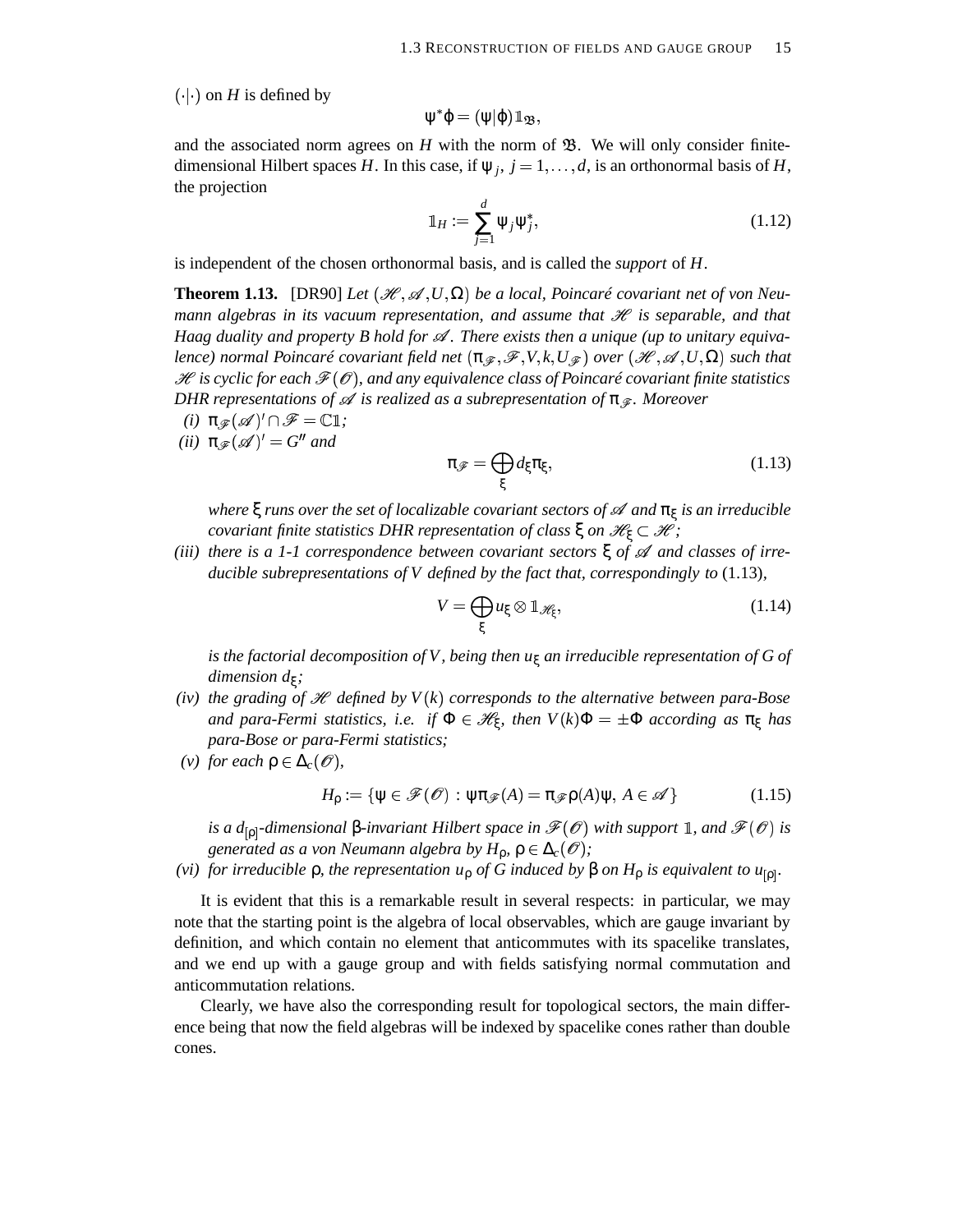**Theorem 1.14.** [DR90] Let  $(\mathcal{H}, \mathcal{A}, U, \Omega)$  be a local, Poincaré covariant net of von Neu*mann* algebras in its vacuum representation, and assume that  $\mathscr H$  is separable, and *that* (1.11) *and property B bold for*  $\mathcal{A}$ . There exists then *a unique* (*up to unitary equivalence*) normal Poincaré covariant extended field net  $(\pi_{\mathscr{F}},\mathscr{F},V,k,U_{\mathscr{F}})$  over  $(\mathscr{H},\mathscr{A},U,\Omega)$ *such that any equivalence class of Poincaré covariant finite statistics representations of satisfying* (1.10) *is realized as a subrepresentation of* π*. Moreover*

- *(i)*  $\pi_{\mathscr{F}}(\mathscr{A})' \cap \mathscr{F}_D = \mathbb{C}1$  where D is a double cone at spacelike infinity, and  $\mathscr{F}_D$  is the  $C^*$ -algebra generated by  $\mathscr{F}(\mathscr{C})$ ,  $D(\mathscr{C}) \subseteq D$ ;
- *(ii)*  $\pi_{\mathscr{F}}(\mathscr{A})' = G''$  and

$$
\pi_{\mathscr{F}} = \bigoplus_{\xi} d_{\xi} \pi_{\xi},\tag{1.16}
$$

*where* ξ *runs over the set of topological covariant sectors of and* π<sup>ξ</sup> *is an irreducible*  $c$ *covariant finite statistics representation fulfilling* (1.10) *of class*  $\xi$  *on*  $\mathscr{H}_{\xi} \subset \mathscr{H}$ ;

*(iii) there is a 1-1 correspondence between covariant topological sectors* ξ *of and classes of irreducible subrepresentations of V defined by the fact that, correspondingly to* (1.16)*,*

$$
V = \bigoplus_{\xi} u_{\xi} \otimes \mathbb{1}_{\mathscr{H}_{\xi}},\tag{1.17}
$$

*is the factorial decomposition of V, being then u*<sup>ξ</sup> *an irreducible representation of G of dimension d*<sup>ξ</sup> *;*

- *(iv)* the grading of  $\mathcal{H}$  defined by  $V(k)$  corresponds to the alternative between para-Bose  $i$  *and para-Fermi statistics, i.e. if*  $\Phi \in \mathscr{H}_{\xi}$ *, then*  $V(k)\Phi = \pm \Phi$  *according as*  $\pi_{\xi}$  *has para-Bose or para-Fermi statistics;*
- *(v) for each*  $\rho \in \Delta_c(\mathscr{C})$ ,

$$
H_{\rho} := \{ \psi \in \mathcal{F}(\mathscr{C}) : \psi \pi_{\mathscr{F}}(A) = \pi_{\mathscr{F}} \rho(A) \psi, A \in \mathscr{A} \}
$$
(1.18)

*is a d*<sub>[p]</sub>-dimensional β-invariant Hilbert space in  $\mathcal{F}(\mathscr{C})$  with support 1, and  $\mathcal{F}(\mathscr{C})$  is generated as a von Neumann algebra by  $H_\rho$ ,  $\rho \in \Delta_c(\mathscr{C})$ ;

*(vi) for irreducible*  $ρ$ *, the representation*  $u<sub>ρ</sub>$  *of G induced by*  $β$  *on*  $H<sub>ρ</sub>$  *is equivalent to*  $u<sub>[ρ]</sub>$ *.*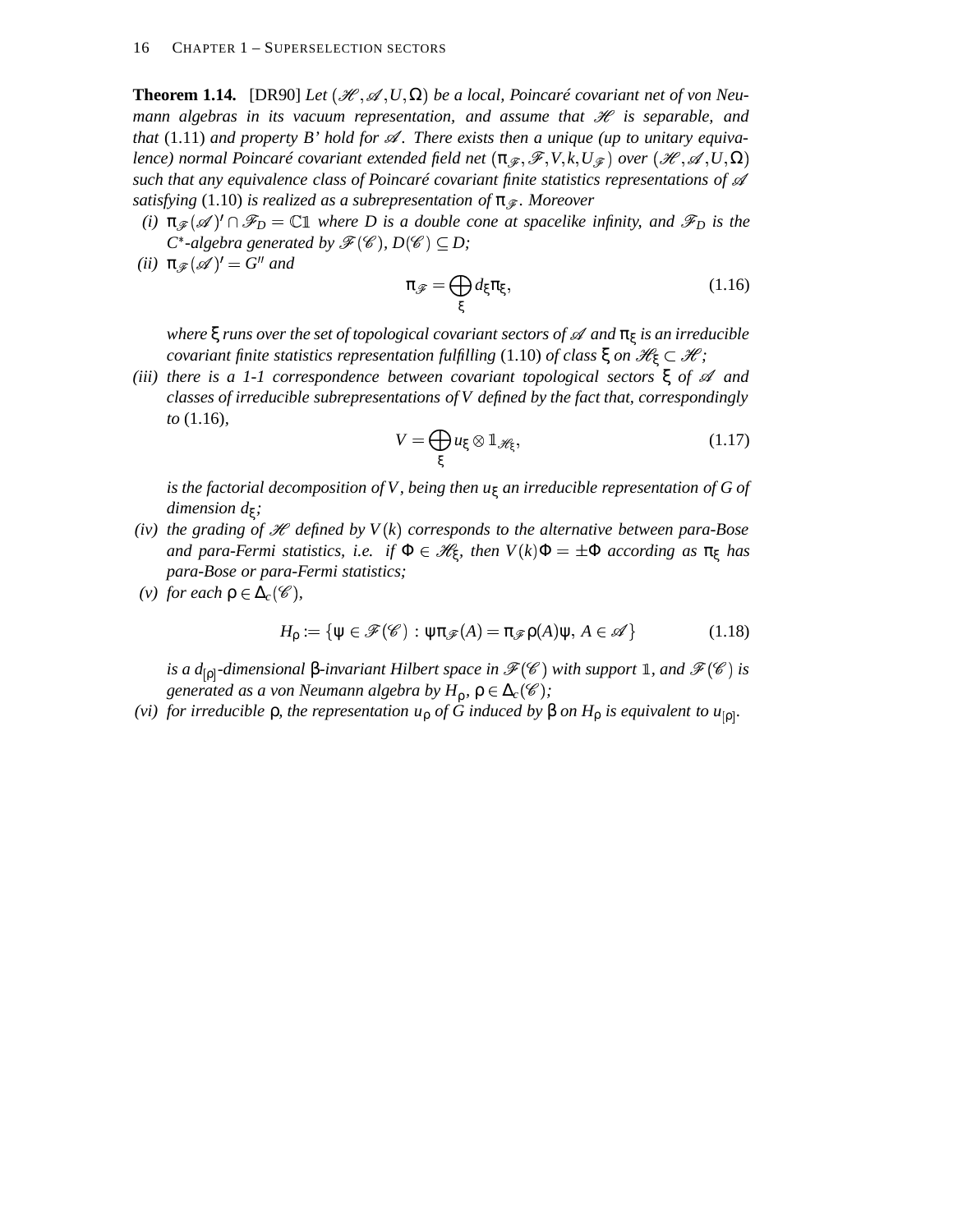### CHAPTER 2

# **Scaling algebras and ultraviolet limit**

In the conventional, lagrangian and perturbative, approach to quantum field theory, the ultraviolet (i.e. small scale or high energy) properties of a given model are uncovered, in favourable cases, with the help of renormalization group methods, which allow to control the short distance limit of correlation functions of fields. Since fields play such a central role in this kind of analysis, providing a set of operators with a fixed physical interpretation at all scales, it is not straightforward to translate these methods in the algebraic framework, in which the physical information is encoded only in the net structure of the observables. Such a translation has been however performed in [BV95], and is based, as we shall see below, on the observation that what really matters in the conventional framework are only the phase space properties of renormalization group orbits.

In this chapter we will review the work of Buchholz and Verch on this subject, on which our analysis of superselection sectors in the ultraviolet, which will be exposed in chapter 3, is based. In section 2.1 we will see how the analysis of the above mentioned phase space properties of renormalization group orbits leads to the introduction of the concept of *scaling algebras*, as a net of algebras subsuming the action of all possible renormalization group transformations on the given theory. In section 2.2 we will employ the net of scaling algebras to define, in a canonical, model independent fashion, the (ultraviolet) scaling limit of the theory under consideration, which turns out to be again a theory described by a net of local algebras, and we will classify the various possibilities for the structure of such a net. Finally, in section 2.3 we will discuss some simple examples of this construction, which illustrate some of these possibilities.

## **2.1 Scaling algebras as an algebraic version of the renormalization group**

If we denote generically by  $\varphi(x)$  an observable Wightman field, as for instance a component of a current or of a field strength, the conventional renormalization group  $(R_{\lambda})_{\lambda>0}$  is defined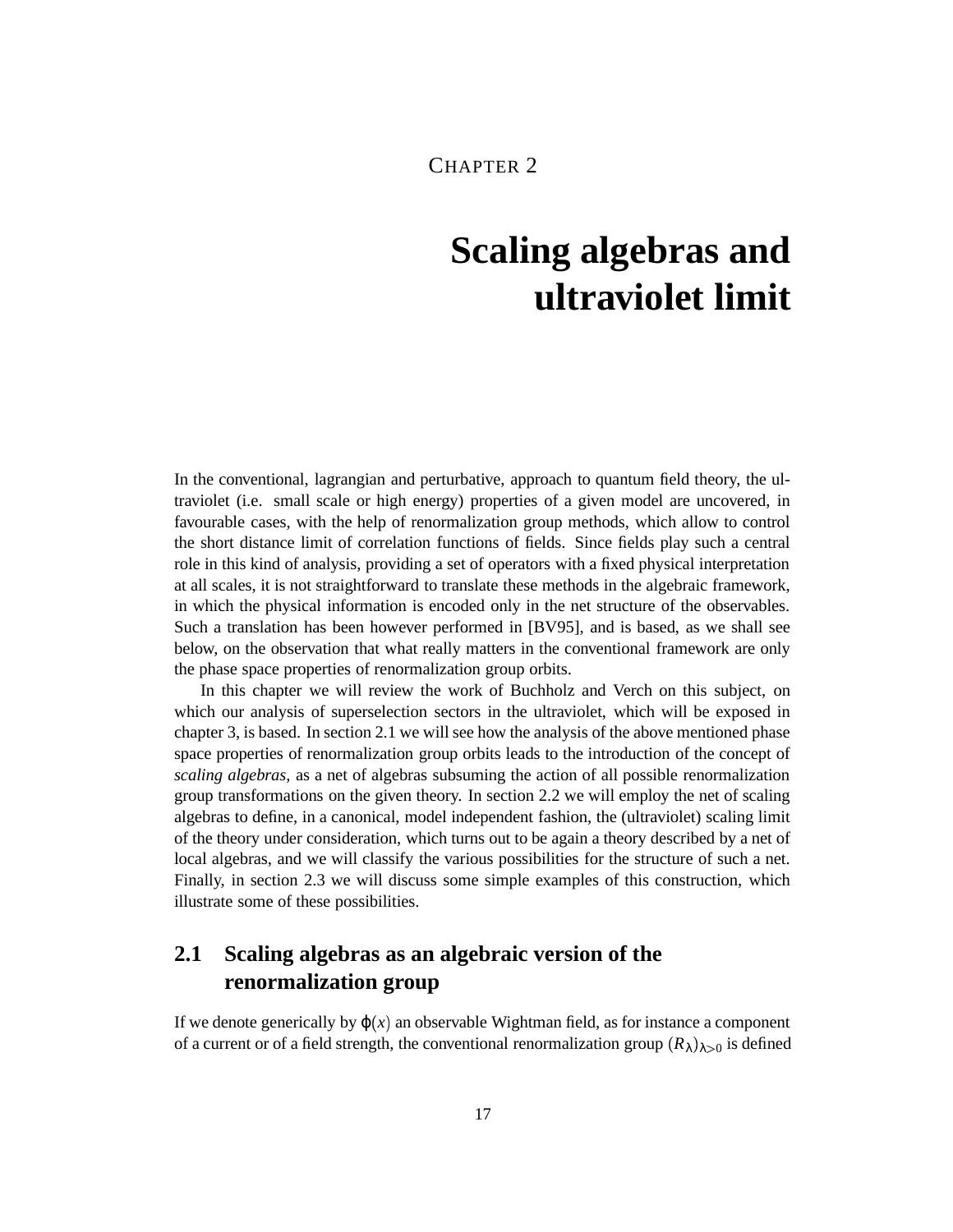essentially by

$$
R_{\lambda} : \phi(x) \to \phi_{\lambda}(x) := Z_{\lambda} \phi(\lambda x) \tag{2.1}
$$

where the renormalization constants  $Z_{\lambda}$  are fixed e.g. by requiring that for some fixed testfunction  $f$ ,

$$
(\Omega|\varphi_{\lambda}(f)\varphi_{\lambda}(f)\Omega) = \text{const} \qquad \text{for } \lambda > 0,
$$
 (2.2)

or by some other condition of this kind, in such a way that the  $\varphi_{\lambda}$  correlation functions have the same order of magnitude at all scales. The transformation  $R_{\lambda}$  can then be considered to map the given theory at scale  $\lambda = 1$  – from now on referred to as the *underlying theory* – to the theory at scale  $\lambda$  which is generated by the fields  $\varphi_{\lambda}$ , leaving fundamental constants, such as the speed of light  $c$  or Planck's  $\hbar$ , unaffected. In order to calculate the scaling (ultraviolet) limit of the underlying theory one has then to calculate the limit, for  $\lambda \to 0$ , of the  $\varphi_{\lambda}$  correlation functions. The main technical problem that has to be overcome in performing such a calculation, is that, due to the singular behaviour of Wightman fields at neighbouring spacetime points, in general  $Z_{\lambda}$  will go to zero in this limit, and quite precise information on the way it approaches zero will be needed in order to control the correlation functions' limit. Renormalization group equations provide this information in "good" cases, i.e. essentially only if the theory exhibits a perturbatively small ultraviolet fixed point, while leaving the problem open in all other cases.

Nevertheless, the following general properties of the transformations  $R_{\lambda}$  follow at once from their definition.

(i)  $R_{\lambda}$  maps observables localized in the bounded spacetime region  $\mathscr O$  to observables localized in the scaled region  $\lambda \mathcal{O}$ ,

$$
R_{\lambda}: \mathfrak{A}(\mathscr{O}) \to \mathfrak{A}(\lambda \mathscr{O}), \tag{2.3}
$$

and this reflects the fact that the value of *c* remains constant.

(ii) the fact that also the value of  $\hbar$  has to be left fixed by  $R_{\lambda}$  implies that these transformations map observables which transfer to physical states 4-momentum contained in a compact region<sup>*a*)</sup>  $\Delta \subset \mathbb{R}^4$  to observables which transfer 4-momentum in  $\lambda^{-1}\Delta$ , in symbols

$$
R_{\lambda} : \hat{\mathfrak{A}}(\Delta) \to \hat{\mathfrak{A}}(\lambda^{-1} \Delta) \tag{2.4}
$$

 $\hat{\mathfrak{A}}(\Delta)$  denoting the subspace of observabes which transfer 4-momentum in  $\Delta$ .

(iii) When acting on bounded functions of the fields, due to the above definition of  $Z_{\lambda}$ , the transformations  $R_{\lambda}$  are bounded in norm, uniformly for  $\lambda > 0$ .

We will refer to the above properties (i)-(iii) as "phase space" properties of renormalization group transformations, since they state that renormalization group orbits  $\lambda \to R_{\lambda}(A)$ ,  $A \in \mathfrak{A}$ , should occupy essentially the same phase space volume at all scales. All possible transformations  $R_\lambda$  complying with these conditions identify the same net  $\mathfrak{A}_\lambda(\mathscr{O}) = \mathfrak{A}(\lambda \mathscr{O})$ at the scale  $\lambda$ , and then, if one sticks to the principle that all the physical information on the theory is given by the net structure of observables, they should be regarded as being all physically equivalent, and there is no need to use fields to single out a particular choice of these maps.

*a*)See below for precise definitions.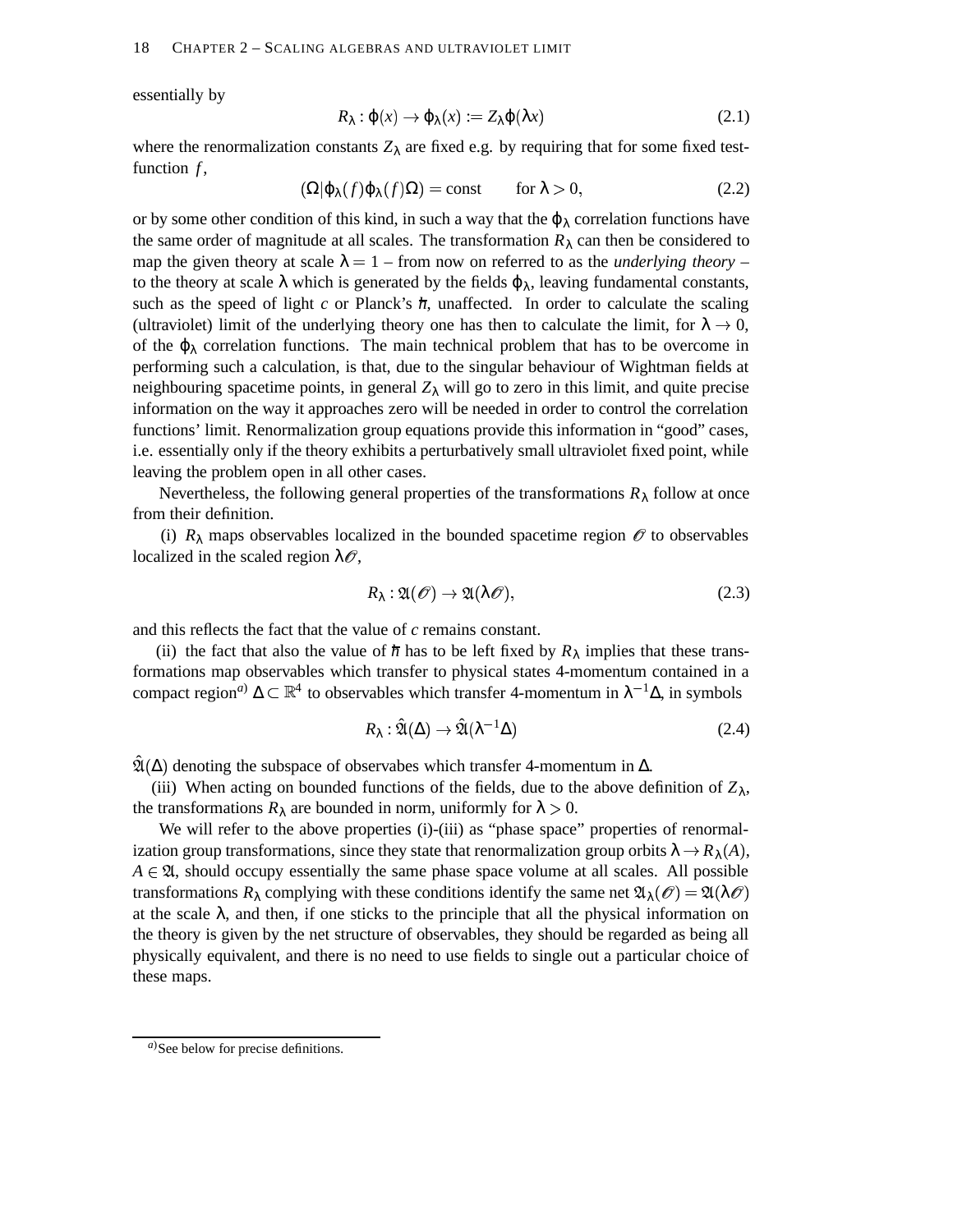We shall therefore construct the scaling algebra associated to a given underlying theory in such a way that it contains the orbits of local observables under all possible choices of renormalization group transformations as above. Before doing this, we shall state explicitly the assumptions under which such a construction can be performed, and we shall elaborate a little further on properties (i)-(iii).

Throughout the present chapter,  $(\mathcal{H}, \mathfrak{A}, U, \Omega)$  will denote a Poincaré covariant local net of  $C^*$ -algebras in vacuum representation, which satisfies the following

**Hypothesis 2.1.** For each  $A \in \mathfrak{A}(\mathcal{O})$  the function  $s \in \mathcal{P}_+^{\top} \to \alpha_s(A)$  is continuous in the norm topology of  $\mathfrak{A}$ , and the local algebras  $\mathfrak{A}(\mathcal{O})$  are maximal with respect to this property, i.e. if  $A \in \mathfrak{A}(\mathcal{O})^-$  is such that  $s \to \alpha_s(A)$  is norm continuous, then  $A \in \mathfrak{A}(\mathcal{O})$ .

This hypotesis is not really restrictive, as given any net  $\mathfrak B$  and defined  $\mathfrak A(\mathcal O)$  as the C<sup>\*</sup>-subalgebra of  $\mathfrak{B}(\mathcal{O})^-$  of those  $A \in \mathfrak{B}(\mathcal{O})^-$  for which  $s \to \alpha_s(A)$  is norm continuous, the net  $\mathfrak A$  complies with hypotesis 2.1, and for any  $\mathscr O$  and  $\mathscr O_1 \supset \overline{\mathscr O}$ ,  $\mathfrak A(\mathscr O_1)^-\supseteq \mathfrak B(\mathscr O),^{b)}$  so that the two nets  $\mathfrak A$  and  $\mathfrak B$  have the same locally normal states, and they can be considered as physically equivalent.

Our conventions about Fourier transform on Minkowski space are as follows: the Fourier transform of *f* will be defined as

$$
\hat{f}(p) := \int_{\mathbb{R}^4} d^4x \, e^{-ip \cdot x} f(x),\tag{2.5}
$$

and correspondingly the inverse transform will be

$$
\check{f}(x) := \int_{\mathbb{R}^4} \frac{d^4 p}{(2\pi)^4} \, e^{ip \cdot x} f(p). \tag{2.6}
$$

 $\Box$ 

The following elementary lemma, in which *E* denotes the spectral measure associated with translations  $\alpha_x := \alpha_{(\mathbb{1},x)}$ , is at the basis of the definition of the spaces of momentum transfer  $\hat{\mathfrak{A}}(\Delta)$  considered above.

**Lemma 2.2.** Let  $\Phi_1, \Phi_2 \in \mathcal{H}$ , and  $\Delta_1, \Delta_2 \subset \mathbb{R}^4$  be compact sets. The function  $x \in \mathbb{R}^4 \to (E(\Delta_2) \Phi_2 | \alpha_x(A) E(\Delta_1) \Phi_1)$  has *(distributional)* Fourier *transform* with support *in*  $\Delta_2 - \Delta_1$ .

*Proof.* Let  $\mu$  be the complex measure on  $\mathbb{R}^4 \times \mathbb{R}^4$ , determined by  $\mu(\Gamma_2 \times \Gamma_1) :=$  $(E(\Gamma_2)E(\Delta_2)\Phi_2|AE(\Gamma_1)E(\Delta_1)\Phi_1)=(E(\Gamma_2\cap \Delta_2)\Phi_2|AE(\Gamma_1\cap \Delta_1)\Phi_1).$  Then  $\mu$  has support in  $\Delta_2 \times \Delta_1$ . Thus since, for  $f \in \mathscr{S}(\mathbb{R}^4)$ ,

$$
\int_{\mathbb{R}^4} d^4x f(x) (E(\Delta_2) \Phi_2 | \alpha_x(A) E(\Delta_1) \Phi_1) = \int_{\Delta_2 \times \Delta_1} d\mu(p_2, p_1) \hat{f}(p_2 - p_1),
$$

we get the statement.

 $b$ )For the proof see also below, equation (3.13)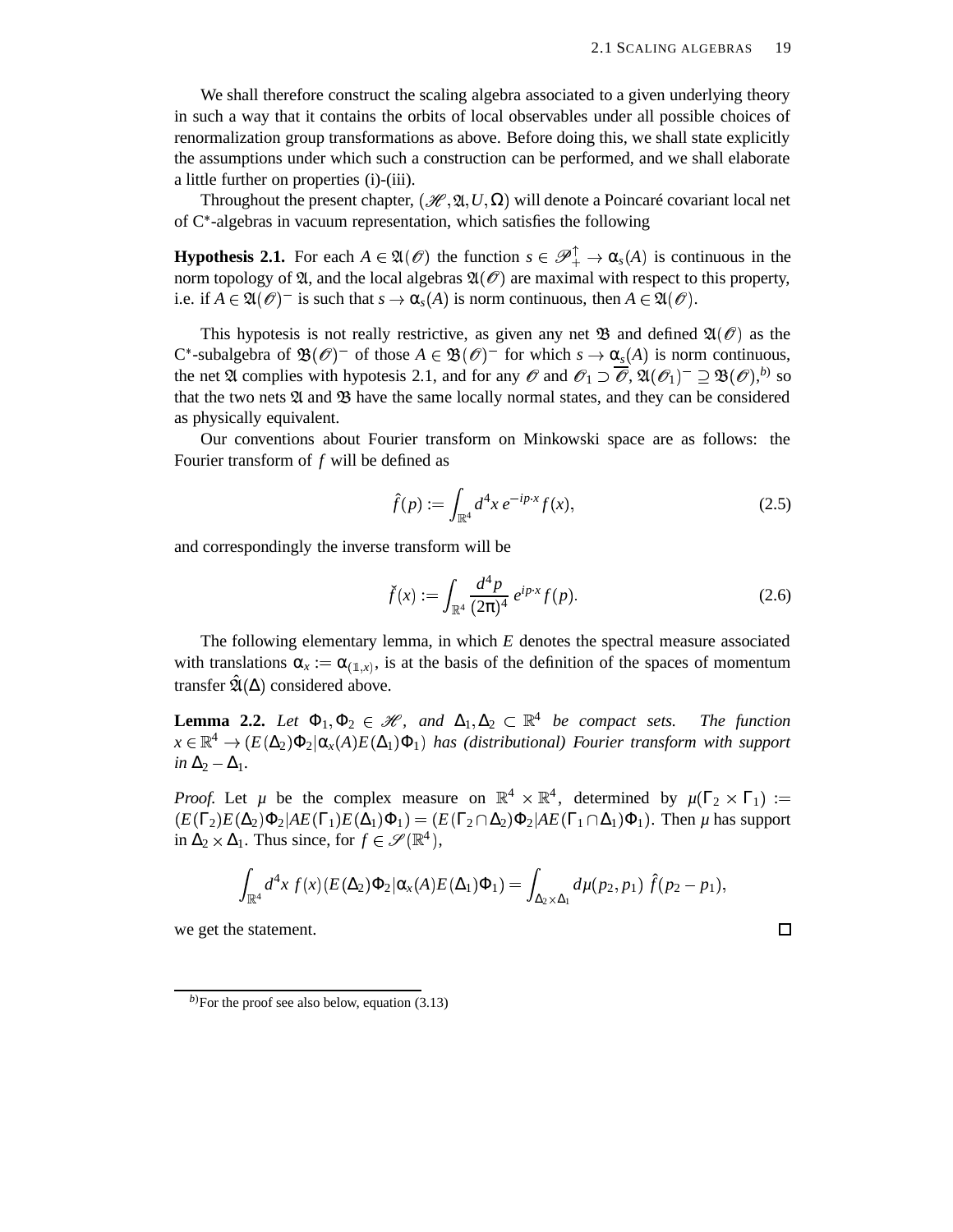It follows from the above lemma that, if we define, for  $A \in \mathfrak{A}$  and  $f \in L^1(\mathbb{R}^4)$ ,

$$
\alpha_f(A) := \int_{\mathbb{R}^4} d^4x \, f(x) \alpha_x(A), \tag{2.7}
$$

where the integral is defined in weak sense, i.e. by its associated bounded sesquilinear form on  $\mathscr{H}$ , and if  $\Phi_i \in \mathscr{H}$  has compact spectral support<sup>c)</sup>  $\Delta_i \subset \mathbb{R}^4$ ,  $i = 1, 2$ , then  $(\Phi_2 | \alpha_f(A) \Phi_1) = 0$  if  $(\Delta_1 + \text{supp} \hat{f}) \cap \Delta_2 = \emptyset$ , i.e.  $\alpha_f(A)$  transfers to states 4-momentum contained in supp  $\hat{f}$ . Taking into account that  $A = \alpha_g(A)$  for each *g* with  $\hat{g} = 1$  on  $\Delta$  if and only if  $\alpha_f(A) = 0$  whenever supp  $\hat{f} \cap \Delta = \emptyset$ , this motivates the following

**Definition 2.3.** The 4-momentum support of  $A \in \mathfrak{A}$  is the smallest closed set  $\Delta \subseteq \mathbb{R}^4$  such that  $\alpha_f(A) = 0$  for each  $f \in L^1(\mathbb{R}^4)$  with supp  $\hat{f} \subseteq \mathbb{R}^4 \setminus \Delta$ . We shall denote by  $\hat{\mathfrak{A}}(\Delta)$  the subspace of  $\mathfrak A$  of the elements with 4-momentum support contained in  $\Delta$ .

Let then  $A \in \mathfrak{A}(\mathcal{O})$  and  $(R_{\lambda})_{\lambda>0}$  be a family of renormalization group transformations. Then by (i) above,  $R_{\lambda}(A) \in \mathfrak{A}(\lambda \mathcal{O})$ . Moreover, it can be shown [BV95, lemma 2.2] that, thanks to hypotesis 2.1, *A* can be approximated in norm by operators in  $\hat{\mathfrak{A}}(\Delta)$  for  $\Delta$  sufficiently big, so that, by conditions (ii) and (iii), we deduce that for each  $\varepsilon > 0$  there exists a compact ∆ such that

$$
R_{\lambda}(A) \in \hat{\mathfrak{A}}(\lambda^{-1}\Delta) + \varepsilon B_{\mathfrak{A}}, \qquad \lambda > 0,
$$
\n(2.8)

having denoted by  $B_{\mathfrak{A}}$  the unit ball in  $\mathfrak{A}$ .

This last condition can be reformulated as a more manageable condition of continuity with respect to translations, uniform in  $\lambda$ , as in [BV95, lemma 3.1] it is shown that (2.8), together with boundedness in norm of  $\lambda \to R_{\lambda}(A)$ , which follows again from (iii), is equivalent to

$$
\lim_{x \to 0} \sup_{\lambda > 0} \left\| \alpha_{\lambda x} \big( R_{\lambda}(A) \big) - R_{\lambda}(A) \right\| = 0. \tag{2.9}
$$

Similarly, since angular momentum has the dimensions of an action, and since Planck's constant is not rescaled by renormalization group transformations, it can be shown that the orbits  $\lambda \to R_{\lambda}(A)$  have also to satisfy

$$
\lim_{\Lambda \to 1} \sup_{\lambda > 0} \left\| \alpha_{\Lambda} (R_{\lambda}(A)) - R_{\lambda}(A) \right\| = 0, \tag{2.10}
$$

where  $\alpha_{\Lambda} := \alpha_{(\Lambda,0)}$ .

These remarks suggest the following definition of scaling algebra. We consider the  $C^*$ -algebra  $B(\mathbb{R}_+^{\times}, \mathfrak{A})$  of bounded  $\mathfrak{A}$ -valued functions on the positive reals, where algebraic operations are defined pointwise,

$$
(a\underline{A} + b\underline{B})(\lambda) := a\underline{A}(\lambda) + b\underline{B}(\lambda),
$$
  
\n
$$
(\underline{AB})(\lambda) := \underline{A}(\lambda)\underline{B}(\lambda),
$$
  
\n
$$
(\underline{A}^*)(\lambda) := \underline{A}(\lambda)^*,
$$
  
\n
$$
a, b \in \mathbb{C},
$$
  
\n(2.11)

and with  $C^*$ -norm

$$
\|\underline{A}\| := \sup_{\lambda > 0} \|\underline{A}(\lambda)\|.
$$
 (2.12)

*c*)The spectral support of a  $\Phi \in \mathcal{H}$  is the support of the vector valued Borel measure  $\Delta \to E(\Delta)\Phi$ .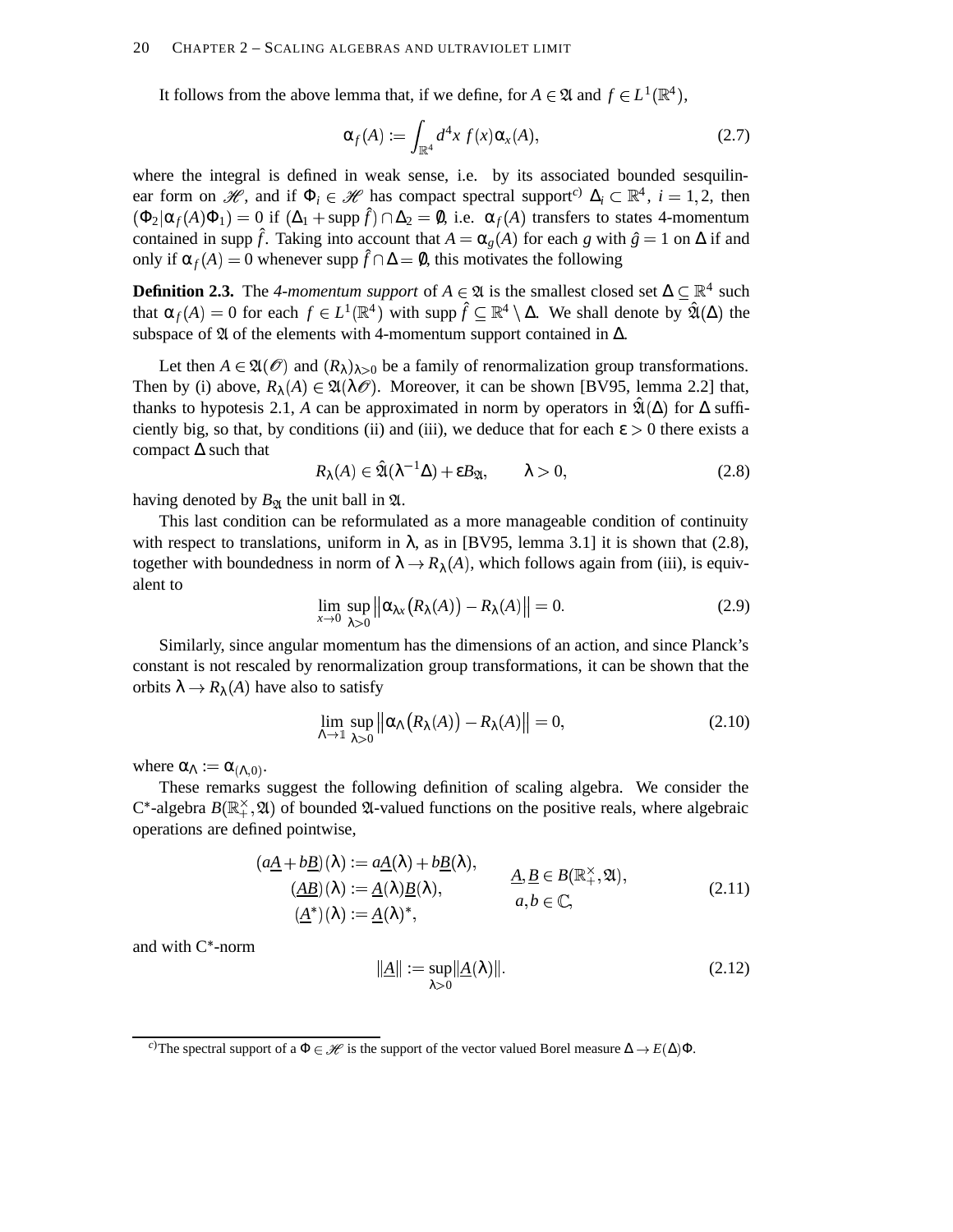We can lift the action of the Poincaré group to this algebra by defining

$$
\underline{\alpha}_s(\underline{A})(\lambda) := \alpha_{s_\lambda}(\underline{A}(\lambda)), \qquad \lambda > 0, \ s \in \mathscr{P}_+^{\uparrow}
$$
\n(2.13)

where  $(\Lambda, x)_\lambda := (\Lambda, \lambda x)$ , which is an endomorphism of  $\mathscr{P}_+^{\top}$ , so that we obtain again an action of  $\mathscr{P}_+^{\perp}$  by automorphisms of  $B(\mathbb{R}_+^{\times}, \mathfrak{A})$ .

**Definition 2.4.** Let  $\mathscr{O} \subset \mathbb{R}^4$  be open and bounded. The *local scaling algebra* associated to  $\mathscr O$  is the C<sup>\*</sup>-subalgebra  $\underline{\mathfrak A}(\mathscr O)$  of  $B(\mathbb{R}_+^\times,\mathfrak A)$  of those <u>A</u> such that  $\underline{A}(\lambda)\in\mathfrak A(\lambda\mathscr O)$  for each  $\lambda > 0$ , and

$$
\lim_{s \to e} \|\underline{\alpha}_s(\underline{A}) - \underline{A}\| = 0. \tag{2.14}
$$

The *(quasi-local) scaling algebra*  $\underline{\mathfrak{A}}$  is the C<sup>\*</sup>-inductive limit of the algebras  $\underline{\mathfrak{A}}(\mathcal{O})$ .

It is clear that  $(\underline{\mathfrak{A}}, \underline{\alpha})$  is a local Poincaré covariant net of C<sup>\*</sup>-algebras, which moreover is non trivial, i.e. not reduced to scalar functions  $\underline{A}(\lambda) = c_{\lambda} \mathbb{1}$ , since functions  $\underline{A}$  with the desired properties can be constructed quite easily using results in [BV95, sec. 2], where it is shown that, thanks to hypotesis 2.1, for each fixed pair of regions  $\mathcal{O}_0$ ,  $\Delta_0$  there exists a "large" set  $\mathfrak{S}_\lambda \subset \mathfrak{A}(\lambda \mathscr{O}_0)$  such that each  $A_\lambda \in \mathfrak{S}_\lambda$  has  $||A_\lambda|| = 1$ , and for each  $\varepsilon > 0$ ,  $A_\lambda \in$  $\hat{\mathfrak{A}}(\lambda^{-1}\Delta) + \epsilon B_{\mathfrak{A}}$  with  $\Delta = \epsilon^{-1}\Delta_0$ . Then if  $\underline{A}(\lambda) := \int_{\mathcal{N}} d\Lambda \alpha_{\Lambda}(A_{\lambda})$ , where  $\mathcal{N} \subseteq SO^{\uparrow}(1,3)$  is a neighbourhood of the identity,  $\underline{A} \in \underline{\mathfrak{A}}(\mathscr{O})$  for  $\mathscr{O} \supseteq \mathscr{N} \mathscr{O}_0$ .

Renormalization group transformations are then implemented on the scaling algebra as geometrical symmetries, given by an automorphic action  $\sigma$  of the multiplicative group  $\mathbb{R}^{\times}_{+}$ of positive reals on  $\mathfrak{A}$ , defined by

$$
\underline{\sigma}_{\mu}(\underline{A})(\lambda) := \underline{A}(\mu\lambda), \qquad \lambda, \mu > 0. \tag{2.15}
$$

The geometrical character of this automorphisms group is seen by noting that

$$
\underline{\sigma}_{\mu}(\underline{\mathfrak{A}}(\mathcal{O})) = \underline{\mathfrak{A}}(\mu\mathcal{O}),\tag{2.16}
$$

$$
\underline{\sigma}_{\mu} \circ \underline{\alpha}_{s} = \underline{\alpha}_{s_{\mu}} \circ \underline{\sigma}_{\mu}, \qquad s \in \mathscr{P}_{+}^{\top}, \tag{2.17}
$$

so that  $\sigma$  defines an action of the dilatations on the scaling algebra.

#### **2.2 Construction of the scaling limit**

Let  $\varphi$  be a locally normal state of  $\mathfrak{A}$ . We associate to it the family  $(\underline{\varphi}_{\lambda})_{\lambda>0}$  of states over the scaling algebra  $2*l*$ , defined by

$$
\underline{\varphi}_{\lambda}(\underline{A}) := \varphi(\underline{A}(\lambda)), \qquad \underline{A} \in \underline{\mathfrak{A}}, \ \lambda > 0. \tag{2.18}
$$

Considering  $(\underline{\varphi}_{\lambda})_{\lambda>0}$  as a net for  $\lambda \to 0$ , the set of its weak\* limit points will be non-empty, thanks to the Banach-Bourbaki-Alaoglu theorem.

**Definition 2.5.** Every weak\* limit point of the net  $(\underline{\varphi}_{\lambda})_{\lambda>0}$  will be called a *scaling limit state* of the state  $\varphi$ . The set of all scaling limit states of  $\varphi$  will be denoted by  $SL_{\mathfrak{A}}(\varphi)$ .

Actually,  $SL_{\mathfrak{A}}(\varphi)$  is independent of the locally normal state  $\varphi$ .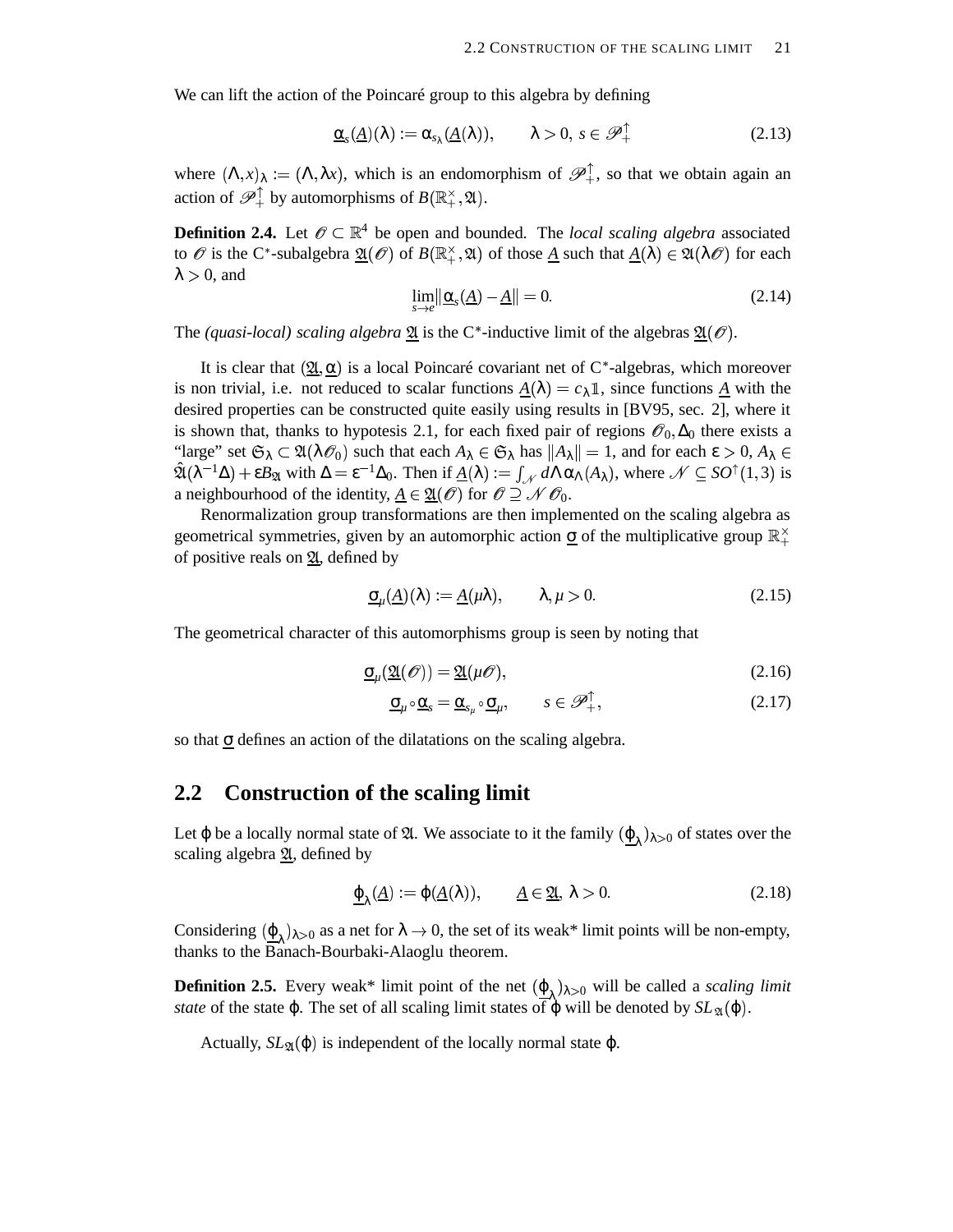**Proposition 2.6.** *Let*  $\varphi_1$ *,*  $\varphi_2$  *be locally normal states of*  $\mathfrak{A}$ *. Then, for each open bounded*  $\mathcal{O}$ *,* 

$$
\lim_{\lambda \to 0} \left\| \left( \underline{\varphi}_{1,\lambda} - \underline{\varphi}_{2,\lambda} \right) \upharpoonright \underline{\mathfrak{A}}(\mathscr{O}) \right\| = 0, \tag{2.19}
$$

*thus, in particular,*  $SL_{\mathfrak{A}}(\varphi_1) = SL_{\mathfrak{A}}(\varphi_2)$ *.* 

For the proof, we refer to [Rob74, BV95] (see also proposition 3.6, where the slightly more general case of normal, instead of local, commutation relations is considered). We will then talk simply of the *scaling limit states of*  $\mathfrak{A}$ , without reference to any particular locally normal state on  $\mathfrak{A}$ , and we will denote this set as  $SL_{\mathfrak{A}}$ .

Let  $\underline{\omega}_0 \in SL_{\mathfrak{A}}$  and denote by  $(\pi_0, \mathcal{H}_0, \Omega_0)$  the corresponding GNS representation. On  $\mathcal{H}_0$  we can then consider the local net of C\*-algebras defined by

$$
\mathscr{O} \to \mathfrak{A}_0(\mathscr{O}) := \pi_0(\mathfrak{A}(\mathscr{O})), \tag{2.20}
$$

with the state  $\omega_0 := (\Omega_0 | (\cdot) \Omega_0)$ , and, since  $\underline{\omega}_0$  can be obtained as a weak\* limit of a net  $(\omega_{\lambda_1})_{1 \in I}$ ,  $\omega$  being the vacuum state on  $\mathfrak{A}$ , it is <u> $\alpha$ </u>-invariant, and we get a corresponding unitary representation  $U_0$  of  $\mathscr{P}_+^{\uparrow}$  on  $\mathscr{H}_0$ . We set  $\alpha_s^0 := \text{Ad} U_0(s)$ ,  $s \in \mathscr{P}_+^{\uparrow}$ .

**Theorem 2.7.** With the above notations,  $(\mathscr{H}_0, \mathfrak{A}_0, U_0, \Omega_0)$  is a Poincaré covariant, local net *of C*<sup>+</sup> *-algebras in vacuum representation.*

Again, for the proof see [BV95, prop. 4.4] or theorem 3.7 below, where this is generalized to the scaling limit of a field net.

*Remark.* The above result holds for a number of spacetime dimensions  $d \geq 3$ . For  $d = 2$ one still gets that  $(\mathfrak{A}_0, \alpha^0)$  is a Poincaré covariant local net, and  $\omega_0$  is a vacuum state on it, but  $ω_0$  needs not be pure in general.

**Definition 2.8.** Every net  $(2\mathfrak{u}_0, \alpha^0)$  obtained as above from a scaling limit state  $\underline{\omega}_0 \in SL_2$ will be called a *scaling limit net* of the *underlying net*  $(\mathfrak{A}, \alpha)$ .

The fact that in general we get several in principle different scaling limit theories, one for each choice of a scaling limit state on the scaling algebra, can be traced back to the already mentioned fact that  $\mathfrak{A}$  is constructed from the orbits of all possible choices of renormalization group transformations complying with the very general phase space properties discussed in the previous section, so that, loosely speaking, any scaling limit net can be attributed to a particular such choice. But since the particular renormalization group transformation chosen should not matter for the physical interpretation of the theory at small scales, we can expect that, in generic cases, all the scaling limit nets should describe the same physics. The following definition formalizes this favourable scenario.

**Definition 2.9.** The underlying theory  $(\mathfrak{A}, \alpha)$  is said to have a *unique scaling limit* if all the scaling limit nets  $( \mathfrak{A}_0, \alpha^0 )$  are isomorphic. If, moreover, there exist net isomorphisms that connect the respective vacuum states, the theory is said to have a *unique vacuum structure* in the scaling limit.

There is the possibility that the various isomorphic nets  $\mathfrak{A}_0$  are all trivial, i.e. reduced to the multiples of the identity. In this case we speak of a *classical* scaling limit, due to the fact that correlations between observables vanish in every state on  $\mathfrak{A}_0$ . This situation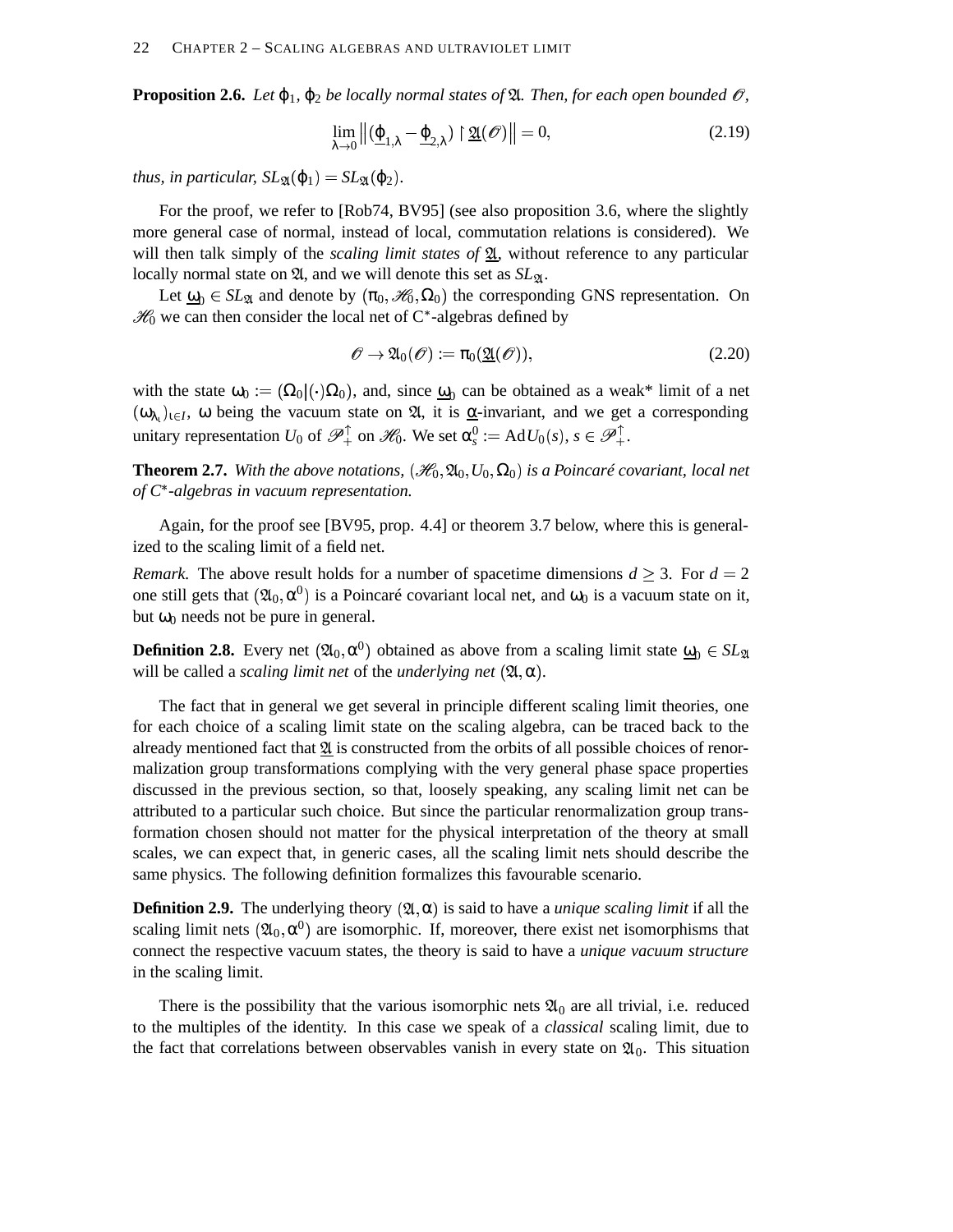may arise if observables in  $\mathfrak A$  exhibit an exceptional quantum behaviour at small scales, the 4-momentum transfer of observables localized in  $\mathfrak{A}(\lambda \mathscr{O})$  being of the order of  $\lambda^{-q}$  for some  $q > 1$ , so that do not exist renormalization group orbits occupying a finite volume of phase space at all scales, apart from multiples of the identity. *<sup>d</sup>*) We may expect a situation of this kind to be realized in non-renormalizable theories. The only alternative to this scenario is the much more interesting case in which the isomorphic nets  $\mathfrak{A}_0$  are all infinite dimensional and non-abelian [Buc96a], and we say in this case that the unique scaling limit is a *quantum* one. This situation should correspond to theories that in the conventional setting have an ultraviolet fixed point of the renormalization group. We will see some simple examples of this case in the following section.

Of course, it could happen that not all the scaling limit nets are isomoprhic, since the structure of the theory at small scales is continually varying as  $\lambda \to 0$ , and we speak then of a *degenerate* scaling limit.

As can be expected, in the physically relevant case of unique (quantum) scaling limit, the dilatations are geometrical symmetries of the scaling limit theories.

**Definition 2.10.** A local Poincaré covariant net  $(\mathfrak{A}, \alpha)$  is *dilatation covariant* if for each  $\mu > 0$  there exists  $\delta_{\mu} \in Aut\mathfrak{A}$  such that

$$
\delta_{\mu}(\mathfrak{A}(\mathcal{O})) = \mathfrak{A}(\mu\mathcal{O}), \qquad \mu > 0, \ \mathcal{O} \subset \mathbb{R}^4,
$$
 (2.21)

$$
\delta_{\mu} \circ \alpha_s = \alpha_{s_{\mu}} \circ \delta_{\mu}, \qquad \mu > 0, \ s \in \mathscr{P}_+^\top. \tag{2.22}
$$

A vacuum state  $\omega$  on  $(\mathfrak{A}, \alpha)$  is *dilatation invariant* if  $\omega \circ \delta_{\mu} = \omega, \mu > 0$ .

**Proposition 2.11.** [BV95, prop. 4.4] *If the underlying theory has unique scaling limit, then each scaling limit theory is dilatation covariant. If, moreover, the underlying theory has a unique vacuum structure in the scaling limit, then the scaling limit vacuum states are dilatation invariant.*

The automorphisms  $\delta_{\mu}^0 \in Aut\mathfrak{A}_0$  implementing dilatations in the scaling limit are induced by the scaling transformations  $\underline{\sigma}_{\mu}$  through the fact that if  $\underline{\omega}_0 \in SL_2$ , then also  $\underline{\omega}_0 \circ \underline{\sigma}_{\mu} \in SL_{\mathfrak{A}}$ , and it induces a scaling limit net isomorphic to the one induced by  $\underline{\omega}_0$ .

We close this section by discussing results which allow us to analyse the superselection structure in the scaling limit.

We denote by  $\Lambda_{\mathscr{W}_{1,+}}(t) \in SO^{\uparrow}(1,3), t \in \mathbb{R}$ , the one-parameter group of Lorentz boosts in the  $x^1$  direction, with speed  $\beta = \tanh t$ , explicitly

$$
\Lambda_{\mathscr{W}_{1,+}}(t) = \begin{pmatrix} \cosh t & \sinh t & 0 \\ \sinh t & \cosh t & 0 \\ 0 & 1 & 1 \end{pmatrix}.
$$
 (2.23)

These transformations leave the wedge  $\mathscr{W}_{1,+}$  (and hence also  $\mathscr{W}_{1,-} = \mathscr{W}'_{1,+}$ ) invariant, since if  $e_{\pm} := e_1 \pm e_0$ ,  $e_{\mu}$ ,  $\mu = 0, \ldots, 3$ , being the canonical basis in  $\mathbb{R}^4$ , then  $x \in \mathscr{W}_{1,+}$ 

*d*)Such a connection between phase space properties of the underlying theory and the structure of its scaling limit is further clarified in [Buc96a].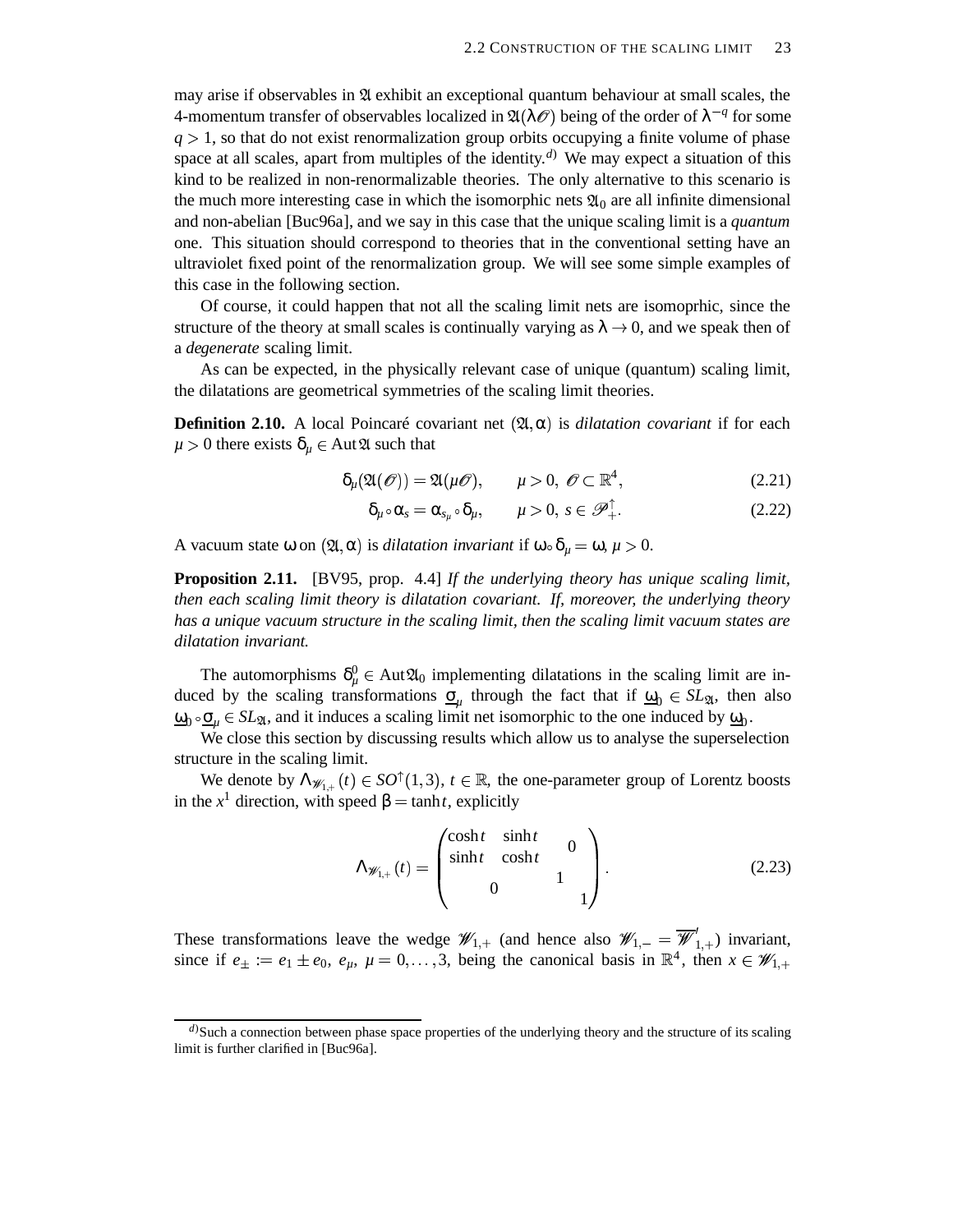if and only if  $x \cdot e_{\pm} < 0$ , and  $\Lambda_{\mathscr{W}_{1,+}}(t)e_{\pm} = e^{\pm t}e_{\pm}$ . For any other wedge  $\mathscr{W} = s \cdot \mathscr{W}_{1,+}$ ,  $s \in \mathscr{P}_+^{\perp}$ , the corresponding one-parameter group in  $\mathscr{P}_+^{\perp}$  leaving *W* invariant is given by  $\Lambda_{\mathscr{W}}(t) := s \Lambda_{\mathscr{W}_{1,+}}(t) s^{-1}, t \in \mathbb{R}$ . Also, we consider the non-orthocronous Lorentz transformation  $j := diag(-1, -1, 1, 1)$ , which is such that  $j^2 = \mathbb{1}$  and  $j\mathscr{W}_{1,+} = \mathscr{W}_{1,-}$ . In generic cases, these Lorentz transformations represent the geometric action of the modular objects associated through Tomita-Takesaki theory (cfr. [BR79a, KR86]) to the algebra of  $\mathscr{W}_{1,+},$ with the vacuum as cyclic and separating vector.

**Definition 2.12.** Let  $(\mathcal{H}, \mathfrak{A}, U, \Omega)$  be a Poincaré covariant local net in vacuum representation, and let  $(\Delta, J)$  be the modular objects associated to  $(\mathfrak{A}(\mathscr{W}_{1,+})^-, \Omega)$ . We say that  $(\mathcal{H}, \mathfrak{A}, U, \Omega)$  satisfies the *condition of geometric modular action* if

$$
J\mathfrak{A}(\mathscr{O})^{-}J = \mathfrak{A}(j\mathscr{O})^{-} \qquad \qquad \mathscr{O} \subset \mathbb{R}^{4}, \qquad (2.24)
$$

$$
JU(\Lambda, x)J = U(j\Lambda j, jx), \qquad (\Lambda, x) \in \mathscr{P}_+^{\uparrow}, \tag{2.25}
$$

$$
\Delta^{it} = U(\Lambda_{\mathscr{W}_{1,+}}(2\pi t)), \qquad t \in \mathbb{R}.
$$
 (2.26)

This condition holds for nets generated by underlying Wightman fields [BW76], and it has been proven at a purely algebraic level in two spacetime dimensions [Bor92], and in physical dimension under fairly general assumptions [BGL93, Mun01], so that it can be considered as holding in generic cases. An immediate consequence is *wedge duality*:

$$
\mathfrak{A}(\mathscr{W})' = \mathfrak{A}(\overline{\mathscr{W}}')^-, \tag{2.27}
$$

which follows from (2.24) through  $\mathfrak{A}(\mathscr{W}_{1,-})^- = \mathfrak{A}(j\mathscr{W}_{1,+})^- = J\mathfrak{A}(\mathscr{W}_{1,+})^- J = \mathfrak{A}(\mathscr{W}_{1,+})'$  and Poincaré covariance, and which implies essential duality, thanks to the fact that, as is easy to see,  $\mathfrak{A}^d(\mathcal{O}) = \bigcap_{\mathscr{W} \supset \mathscr{O}} \mathfrak{A}(\mathscr{W})$ <sup>-</sup> for each double cone  $\mathscr{O}$ . As this last property is, as we have seen, a basic hypotesis needed to apply superselection theory to a given net, the following result is quite welcome.

**Proposition 2.13.** [BV95, prop. 6.3] *If the underlying theory complies with the condition of geometric modular action, then any scaling limit theory does the same.*

### **2.3 Examples of scaling limit calculation**

As can be expected from the geometrical significance of the renormalization group, a class of theories for which the scaling limit theory should be identified rather easily is that of dilatation covariant theories. This is indeed true, at least for theories which satisfy the following mild phase space condition.

**Definition 2.14.** [HS65] Let  $(\mathcal{H}, \mathfrak{A}, U, \Omega)$  be a translation covariant local net, and define, for each  $\beta > 0$  and  $\mathscr{O} \subset \mathbb{R}^4$ , the operator  $\Theta_{\beta,\mathscr{O}} : \mathfrak{A}(\mathscr{O}) \to \mathscr{H}$  by by the contract of the contract of the contract of the contract of the contract of the contract of the contract of the contract of the contract of the contract of the contract of the contract of the contract of the contrac

$$
\Theta_{\beta,\mathcal{O}}(A) := e^{-\beta H} A \Omega, \qquad A \in \mathfrak{A}(\mathcal{O}), \tag{2.28}
$$

where *H* is the generator of time translations. Then the theory is said to satisfy the *Haag-Swieca compactness condition* if all the operators  $\Theta_{\beta,\theta}$  are compact.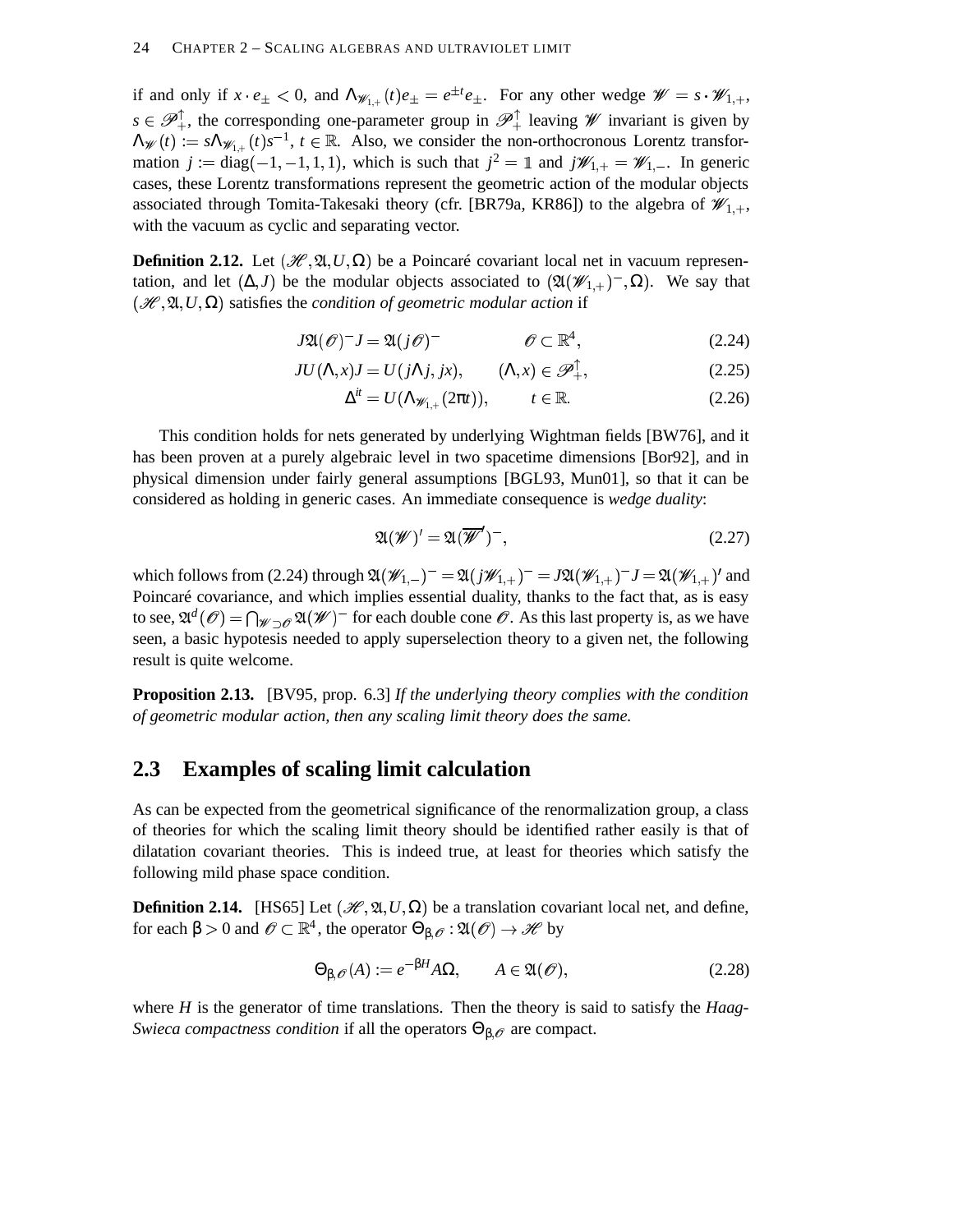This condition was initially proposed in [HS65] (to which we refer for its motivations) in order to characterize theories with a complete asymptotic particle interpretation. It has been verified in several models, such as the free massive [HS65] and massless [BJ87] scalar field, or in locally Fock interacting theories in two dimensions, as the  $P(\phi)_2$  [Dri79] and *Y*<sup>2</sup> [Sum82] models.

**Proposition 2.15.** [BV95, prop. 5.1] If the underlying net  $(\mathcal{H}, \mathfrak{A}, U, \Omega)$  is dilatation co*variant, satisfies the Haag-Swieca compactness condition, and the vacuum* ω *is dilatation invariant, then the theory has unique scaling limit and vacuum structure in this limit. In*  $\alpha$  *particular, each scaling limit net*  $({\mathfrak{A}}_{0}, \alpha^{0})$  *is isomorphic to*  $({\mathfrak{A}}, \alpha)$ *, and the isomorphism connects the respective vacuum states* ω<sub>0</sub> *and* ω.

In [Buc96a] it is also shown that if the underlying theory complies with a strengthened version of the compacteness condition, then all scaling limit theories satisfy the compactness condition, so that, in view also of proposition 2.11, the scaling limit of such theories, if it's unique, can be considered as a fixed point of the renormalization group.

Another example in which the scaling limit theory turns out to be unique, and can be explicitly calculated, is provided by the free scalar field in  $d = 3$ , 4 spacetime dimensions.

**Theorem 2.16.** [BV98, thm. 3.1] *The theory of the free scalar field of mass*  $m \geq 0$  *in*  $d =$ 3 4 *dimensional Minkowski space has unique quantum scaling limit and unique vacuum structure in this limit, as each of its scaling limit theories is isomorphic with the theory of the free scalar field of mass m* 0 *in the same spacetime dimension, and the isomorphisms connect the respective vacuum states.*

This example, though rather simple, illustrates several aspects of the algebraic approach to renormalization group reviewed here. In particular, it shows that, in contrast to the conventional approach, it is not necessary to single out a particular choice of renormalization group transformations, with a corresponding gain in flexibility and generality, but still enabling one to perform explicit calculations. Also, it shows that the apparent ambiguities inherent to the existence of a multiplicity of scaling limit theories disappear after identifying isomorphic nets.

It is however in the example of the massive free scalar field in  $d = 2$  spacetime dimensions, where the application of the conventional methods is complicated by infrared divergences, that the use of local algebras appears to be more effective. Though the explicit calculation of the scaling limit theories remains an open problem in this case, it can be shown that each of them contain a central extension of the net generated by the massless free field in Weyl form as a subnet, and this is sufficient to show that, in contrast to the situation at finite scales, the scaling limit theories describe charged states.

**Theorem 2.17.** [BV98, thm. 4.1] *Let*  $\omega_0$  *be any scaling limit state of the theory of the free scalar field of mass m*  $>$  0 *in d* = 2 *dimensional Minkowski space, and let*  $(\mathfrak{A}_0, \mathfrak{a}^0)$  *the*  $corresponding scaling limit theory. Then  $\mathfrak{A}_0$  has a non-trivial centre, and there exist states$  $\omega_q$ *,*  $q \in \mathbb{R}$ *, on*  $\mathfrak{A}_0$ *, locally normal to*  $\omega_0$ *, such that* 

- *(i) for each sufficiently large double cone*  $\mathscr{O}, \omega_q \restriction \mathfrak{A}_0(\mathscr{O}^{\pm}) = \omega_0 \restriction \mathfrak{A}_0(\mathscr{O}^{\pm})$ , where  $\mathscr{O}^{+(-)}$ *is the right (left) component of*  $\mathcal{O}'$ *;*
- *(ii) for all double cones*  $\mathscr{O}$ ,  $\omega_q \upharpoonright \mathfrak{A}_0(\mathscr{O}^t)$  *is disjoint from*  $\omega_0 \upharpoonright \mathfrak{A}_0(\mathscr{O}^t)$  *if*  $q \neq 0$ ;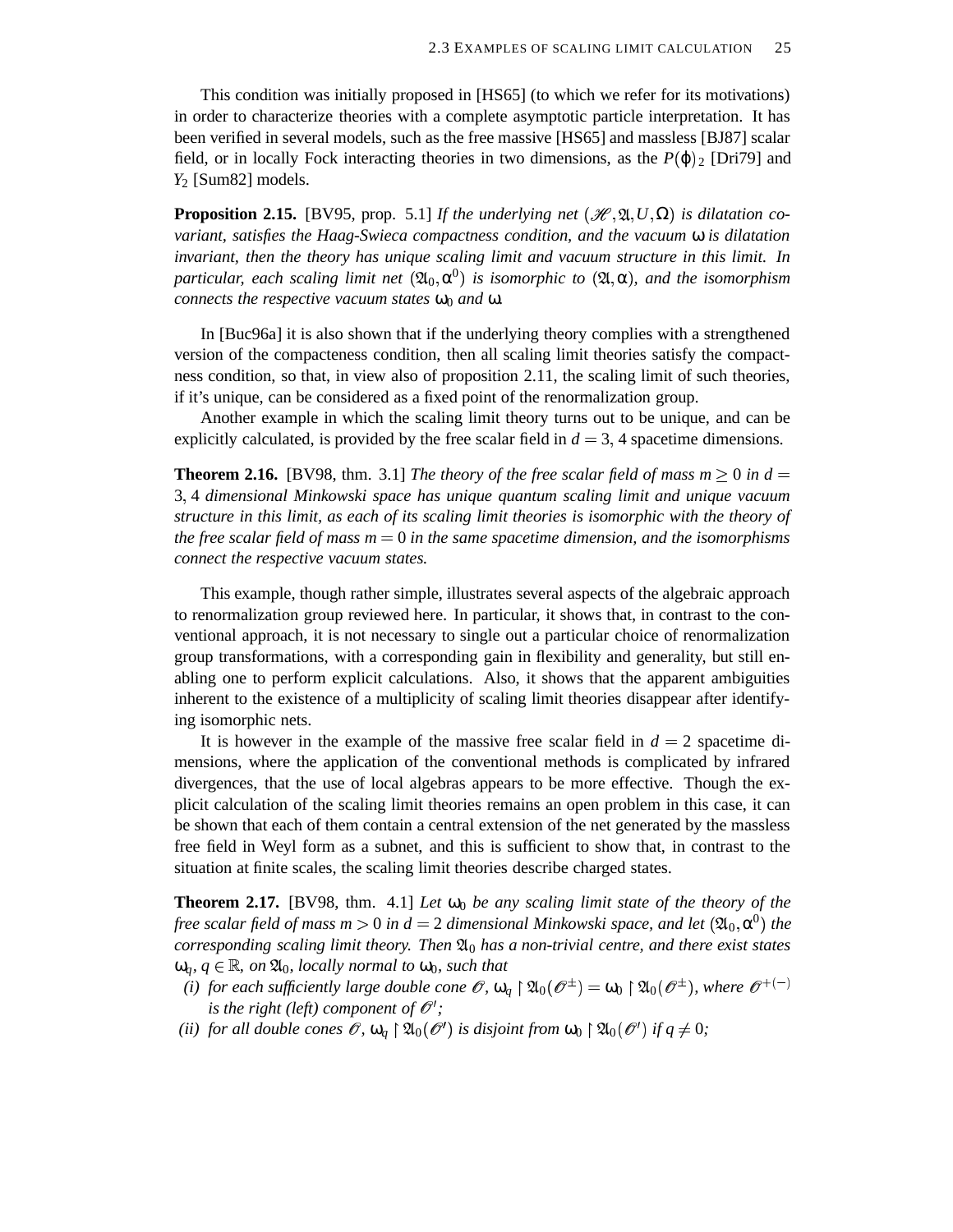*(iii) in the GNS-representation induced by*  $\omega_q$  *the translations*  $x \in \mathbb{R}^2 \to \alpha_x^0$  *are implemented by a unitary strongly continuous representation satisfying the spectrum condition.*

Then the states  $\omega_q$  describe topological charges, and, in view of the fact that the massive scalar field has no non-trivial superselection sector, this illustrates the fact that the superselection structures of the underlying theory and of its scaling limit are in general different. Taking into account the fact that the net generated by the free massive scalar field in two dimensions coincides with the net of observables defined by the Schwinger model, as recalled in the introduction, the existence of such charged states in the scaling limit can be interpreted as the appearence of "confined" charges intrinsically described by the Schwinger model, in agreement with the folklore, and this feature is established without the need to attach a physical interpretation to unobservable fields. The dynamical justification usually given of this phenomenon remains however questionable, as it can be interpreted as a purely quantum feature of a free theory [Buc96b, sec. 4]. Also, if we denote by *G* and *G*<sup>0</sup> the canonical gauge groups determined respectively by the underlying theory and by a fixed scaling limit theory according to the Doplicher-Roberts reconstruction theorem, we have in this case  $G \subset G_0$  (*G* is trivial in this example). This is the situation expected in asymptotically free theories, where symmetries possibly concealed by interactions at finite scales show up in the scaling limit. The opposite situation,  $G_0 \subset G$ , is also possible. An example of theory with classical scaling limit has been constructed [Lut97]: it is a theory which satisfies standard conditions, such as essential duality and compactness, but which contains only operators with a very singular short distance behaviour, as the ones expected to appear in non-renormalizable theories (provided they can be defined at all). For theories with a classical scaling limit  $G_0$  is clearly trivial, thus the charges they describe disappear in the scaling limit. In the general case both phenomena – underlying charges disappearing and new ones appearing – may happen, so that  $G$  and  $G_0$  have at best some subgroup in common.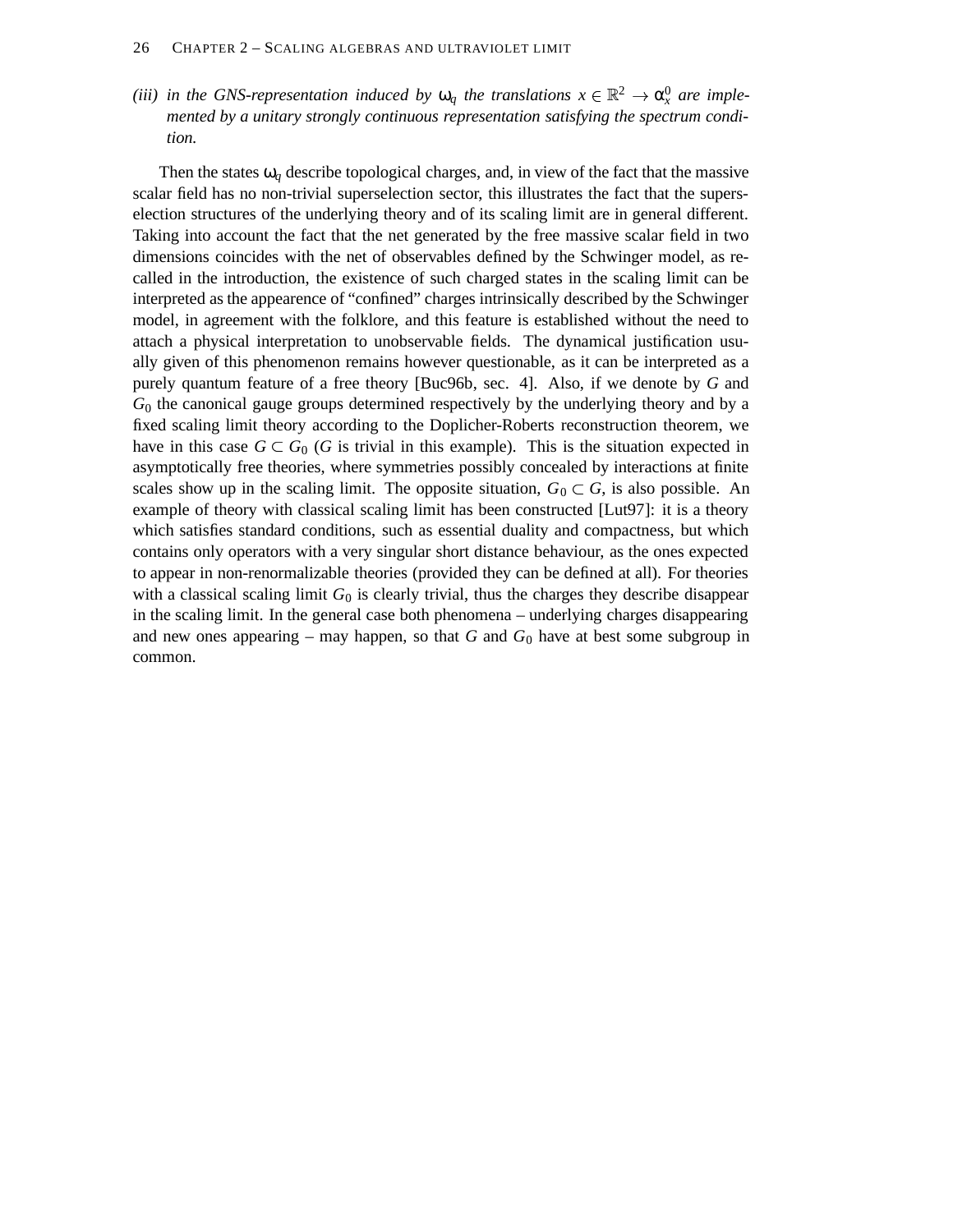### CHAPTER 3

# **Ultraviolet stability and scaling limit of charges**

The intuitive physical picture of a confined charge is that of a charge which appears only in the limit of small spatio-temporal scales, but which cannot be created by physical operations performed at finite scales. In order to obtain from this vague statement an intrinsic understanding of the confinement phenomenon, in the framework we have discussed up to now, the following idea presents almost by itself to mind: *confined charges are described by superselection sectors of the scaling limit theory, which do not appear as sectors of the underlying theory*. Since, as we have seen, both the scaling limit construction and the superselection structure are canonically determined by the assignement of the (underlying) net of algebras of local observables, such a notion of confinement does not present the drawbacks of the conventional one, recalled in the introduction, and then it is possible to regard at confined charges as theoretical objects intrinsically described by the theory, and not as artifacts of the particular way chosen to represent it. When applied to the already considered example of the Schwinger model (sect. 2.3), the above confinement criterion yields the existence of (at least) a continuum of confined charges, carried by the states  $\omega_a$ : these charges appear in the scaling limit theory, but they cannot be described by the underlying theory, which has no non-trivial superselection sectors (it is the theory of the massive free scalar field). However it is apparent that, in order for the criterion to be applicable to more complicated models, in which both the underlying theory and the scaling limit one have non-trivial superselection structures, a way to compare the two superselection structures is needed. In particular, it is sufficient to have a natural notion of charges of the underlying theory "surviving" the scaling limit, giving an identification of (a subset of) sectors of the underlying theory with a subset of the ones in the scaling limit, regarded as scaling limits of the formers. Then these sectors can be interpreted, in a natural way, as described by the theory both at finite scales and in the scaling limit, and the scaling limit sectors which do not arise in this way from those of the underlying theory will be the confined ones.

In this chapter we will discuss such a notion of scaling limit of charges, which we call *ultraviolet stability*, after a suggestion of Detlev Buchholz. Recalling the remarks about the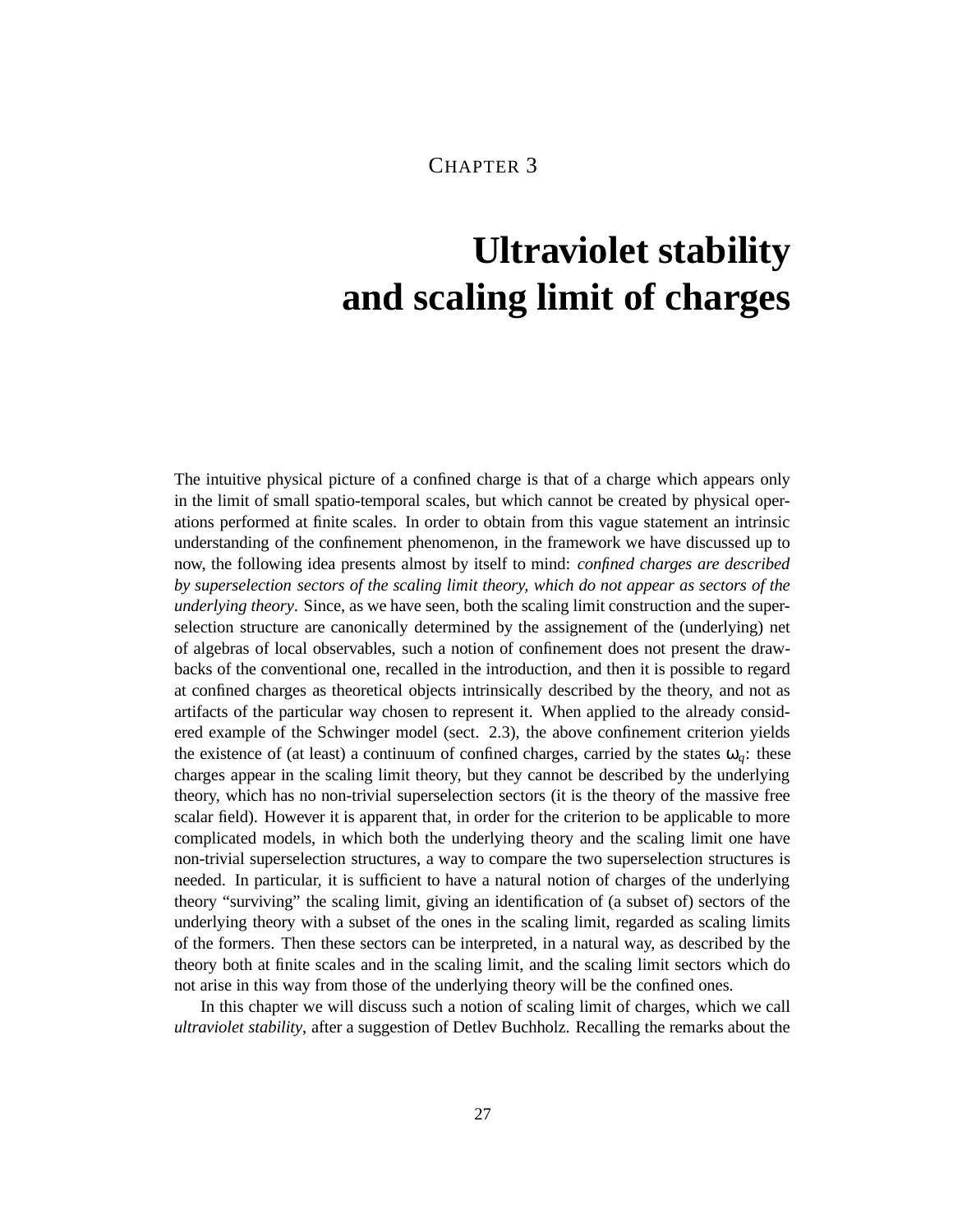phase space properties of renormalization group orbits made in sect. 2.1, and the ensuing definition of scaling algebras, as well as the comments in section 2.3 about the possible disappearing of charges in the scaling limit, for instance in the case of classical scaling limit, it is to be expected that not all underlying charges will survive the limit, and that the "good" charges will be singled out by some phase space property of the fields carrying them: if the fields carrying a charge ξ require too much energy to be localized in smaller and smaller regions, then ξ will not appear in the scaling limit. It is also to be remarked that, to obtain a physically meaningful criterion, it is necessary in this setting to consider the scaling limit of both double cone and cone-like localizable charges, since, as already recalled, in non-abelian gauge theories, which are the candidate ones to exhibit confinement, the latter charges are naturally expected to appear, cfr. the introduction of [BF82] and references quoted there. This adds some conceptual (as well as technical) difficulties, since it is not a priori clear in what sense cone-like fields can be localized in vanishingly small regions, as space-like cones are unaffected by scaling trasformations. For this reason, we shall consider first the simpler case of double cone localizable charges. In the first section we shall generalize the scaling limit construction to the case of a normal field net with compact gauge group describing the superselection structure of the underlying theory. Then, in section 3.2, we shall show that double cone localizable charges satisfying an energetic condition of the above stated kind actually survive the scaling limit, in the sense that there is a Hilbert space of isometries in any field net scaling limit, carrying the associated gauge group representation and inducing a localizable sector on the corresponding scaling limit theory. In section 3.3 finally, we shall extend the discussion to quantum topological charges. In this case the results obtained up to now are not yet of a completely general character, as the above mentioned identification of topological charges surviving the scaling limit can be achieved only under some technical assumptions on the structure of the scaling limit, whose status we plan to clarify in our future work. However, we feel it worthwile to present here our investigations on this subject, as they seem promising.

#### **3.1 Scaling limit for field nets**

To begin with, in this section we extend the scaling limit construction of chapter 2 to the case of a field net with normal commutation relations on which a compact gauge group acts. Throughout this section, unless otherwise stated,  $(\mathcal{H}, \mathfrak{A}, U, \Omega)$  will denote a Poincaré covariant local net of C<sup>\*</sup>-algebras in vacuum representation, and  $(\pi_{\mathfrak{F}}, \mathfrak{F}, V, k, U_{\mathfrak{F}})$  a corresponding Poincaré covariant normal field net, acting on a universal Hilbert space  $\mathcal{H}_{\mathfrak{F}}$  (definitions 1.4 and 1.8). As usual, we shall indicate by  $\alpha$  and  $\alpha^{\delta}$  the action of the (universal covering of the) Poincaré group induced by *U* and  $U_{\mathfrak{F}}$  on the nets  $\mathfrak A$  and  $\mathfrak F$  respectively, by β the action of the gauge group *G* induced by *V* on  $\mathfrak{F}$ , and by  $\gamma := \beta_k$  the automorphism inducing the Bose-Fermi grading of  $\mathfrak{F}$ . In order to perform the scaling limit construction, in analogy with the case of observable nets, we shall add the following hypotesis on the field net.

**Hypothesis 3.1.** (i) For any  $F \in \mathfrak{F}(\mathcal{O})$ , the functions  $s \in \tilde{\mathcal{P}}_+^{\uparrow} \to \alpha_s^{\mathfrak{F}}(F)$ ,  $g \in G \to \beta_g(F)$ are continuous in the norm topology of  $\mathfrak{F}$ , and  $\mathfrak{F}(\mathscr{O})$  is maximal with respect to this property, i.e. any  $F \in \mathfrak{F}(\mathcal{O})$  for which these functions are norm continuous is already contained in  $\mathfrak{F}(\mathscr{O}).$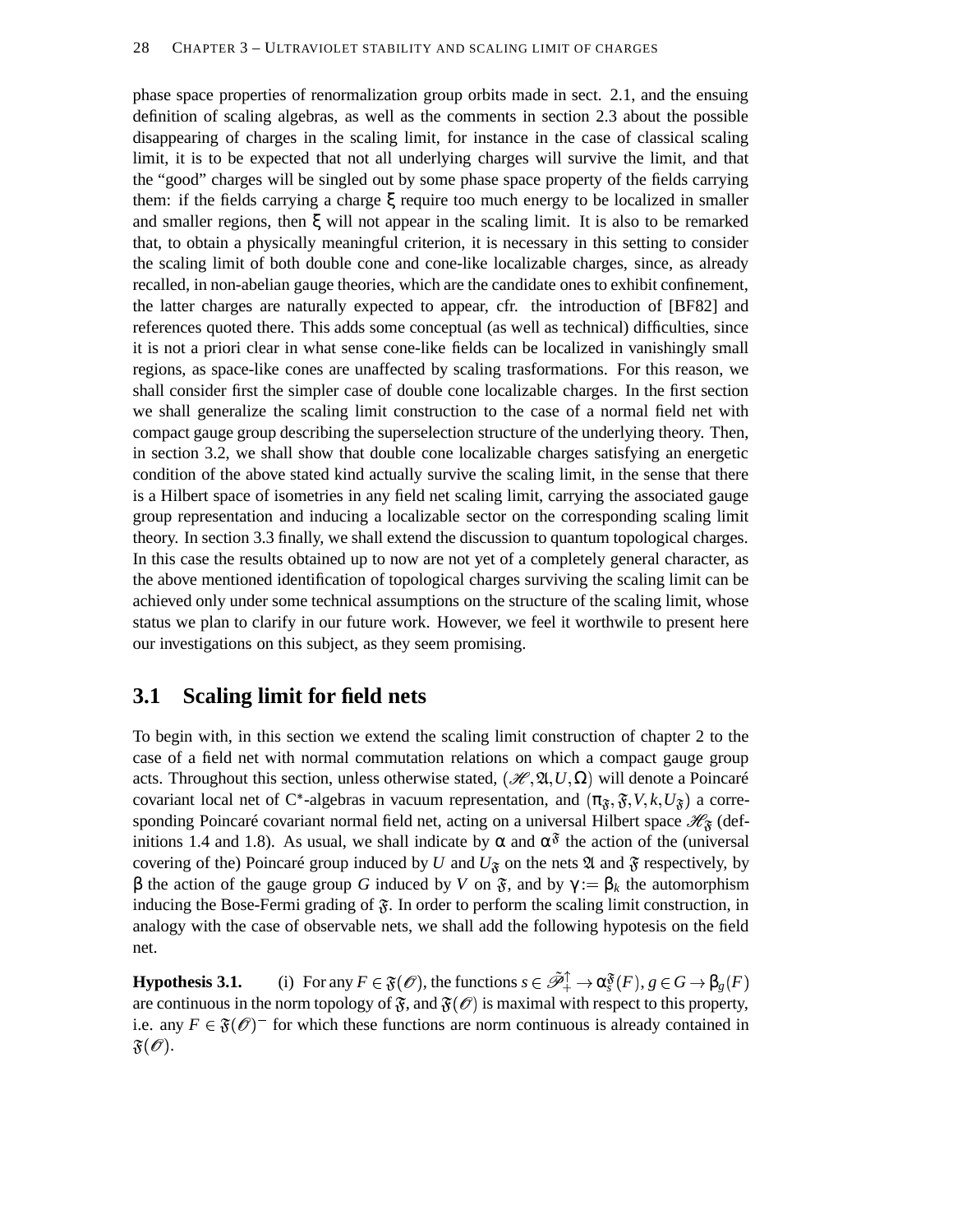(ii) For each  $\lambda > 0$  there exists a unitary, strongly continuous representation  $V^{(\lambda)}$  of the gauge group *G* on  $\mathscr{H}_{\mathfrak{F}}$  leaving the vacuum invariant, still inducing a representation  $\beta^{(\lambda)}$  of *G* by automorphisms of the underlying net  $\mathfrak F$  which commute with Poincaré transformations, and such that  $\gamma^{(\lambda)} := \beta_k^{(\lambda)}$  defines the  $\mathbb{Z}_2$ -grading of  $\mathfrak{F}$ , and  $\pi_{\mathfrak{F}}(\mathfrak{A}(\mathscr{O})) = \mathfrak{F}(\mathscr{O})^{\beta^{(\lambda)}}$  for every  $\mathscr O$  and every  $\lambda > 0$ .

The first of the above hypoteses is a natural extension to the field net of the analogous assumption of continuity of the observable net with respect to Poincaré transformations, hypotesis 2.1 (and in fact implies it, as we will see shortly, proposition 3.2), supplemented by a similar requirement concerning the action of the gauge group. The second hypotesis is not restrictive at all: a simple example of a family of representations  $(V^{(\lambda)})_{\lambda>0}$  complying with such assumption is given by  $V^{(\lambda)}(g) := V(g_{\lambda})$  for some family of continuous homomorphisms  $g \in G \rightarrow g_{\lambda} \in G$  (this is also essentially the unique possibility [DR90, thm 3.6]). In particular, we could take  $g_{\lambda} = g$  for each  $\lambda > 0$ , so any field net with gauge symmetry complies with this assumption. However, we add this statement here because we consider the family of representations  $(V^{(\lambda)})_{\lambda>0}$  as part of the data determining the field net scaling limit construction, the choice of different families giving rise to a priori different field net scaling limits. The reason for this being that in general charges may carry a dimension, as for instance the electric charge in the Schwinger model, which has dimensions of a mass, and then exhibit a non trivial running under renormalization group. So, allowing for a  $\lambda$ dependence of the gauge group representation, and restricting accordingly in an appropriate way the set of renormalization group orbits under consideraton, one may expect that the resulting scaling limit describes those charges whose scaling behaviour is given by the  $\lambda$ dependence of the spectra of  $V^{(\lambda)}$ .

#### **Proposition 3.2.** *The observable net*  $(\mathfrak{A}, U, \Omega)$  *satisfies hypotesis* 2.1.

Before proving the proposition, we state and prove a preliminary result.

**Lemma 3.3.** *The representation*  $\pi_{\mathfrak{F}} \restriction \mathfrak{A}(\mathcal{O})$  *extends to a strongly continuous isomorphism*  $\overline{\pi}_{\mathfrak{F}}:\mathfrak{A}(\mathscr{O})^-\rightarrow\pi_{\mathfrak{F}}(\mathfrak{A}(\mathscr{O}))^-.$ 

*Proof.* Identifying  $\mathcal{H}$  with a subspace of  $\mathcal{H}_{\mathfrak{F}}$  as customary, define  $\overline{\pi}_{\mathfrak{F}}$  by

$$
\overline{\pi}_{\mathfrak{F}}(A)F\Omega := FA\Omega, \qquad A \in \mathfrak{A}(\mathscr{O})^-, F \in \mathfrak{F}(\mathscr{O}').
$$

This defines  $\overline{\pi}_{\mathfrak{F}}(A)$  on the dense set  $\mathfrak{F}(\mathcal{O}')\Omega$ . We show that  $\overline{\pi}_{\mathfrak{F}}(A)$  is bounded and belongs to  $\pi_{\mathfrak{F}}(\mathfrak{A}(\mathscr{O}))^-$ : by Kaplansky's theorem, there is a net  $(A_\iota)_{\iota \in I} \subseteq \mathfrak{A}(\mathscr{O})$ , such that  $\|\pi_{\mathfrak{F}}(A_\iota)\|$  =  $||A_1|| \le ||A||$ , and  $s$ -lim<sub> $i \in I$ </sub>  $A_1 = A$ ; then, using normal commutation relations,

$$
\overline{\pi}_{\mathfrak{F}}(A)F\Omega = F A \Omega = \lim_{\iota \in I} F A_{\iota}\Omega = \lim_{\iota \in I} \pi_{\mathfrak{F}}(A_{\iota})F \Omega,
$$

so that, being  $(\pi_{\mathfrak{F}}(A_1))_{1 \in I}$  boundend in norm,  $\overline{\pi}_{\mathfrak{F}}(A) = s - \lim_{1 \in I} \pi_{\mathfrak{F}}(A_1)$  belongs to  $\pi_{\mathfrak{F}}(\mathfrak{A}(\mathcal{O}))^-$ , and  $\overline{\pi}_{\mathfrak{F}}$  extends  $\pi_{\mathfrak{F}}$  and is strongly continuous. This also implies that  $\overline{\pi}_{\mathfrak{F}}(A)$  |  $\mathcal{H} = A$ , so that  $\overline{\pi}_{\mathfrak{F}}$  is injective. To show that it is also surjective, we note that from  $\pi_{\mathfrak{F}}(\mathfrak{A}(\mathcal{O})) \restriction \mathscr{H} = \mathfrak{A}(\mathcal{O}), \pi_{\mathfrak{F}}(\mathfrak{A}(\mathcal{O}))^- \restriction \mathscr{H} \subseteq \mathfrak{A}(\mathcal{O})^- \text{ follows, and if } A \in \pi_{\mathfrak{F}}(\mathfrak{A}(\mathcal{O}))^- \text{, by}$ definition  $\overline{\pi}_{\mathfrak{F}}(A \upharpoonright \mathcal{H}) = A$ .  $\Box$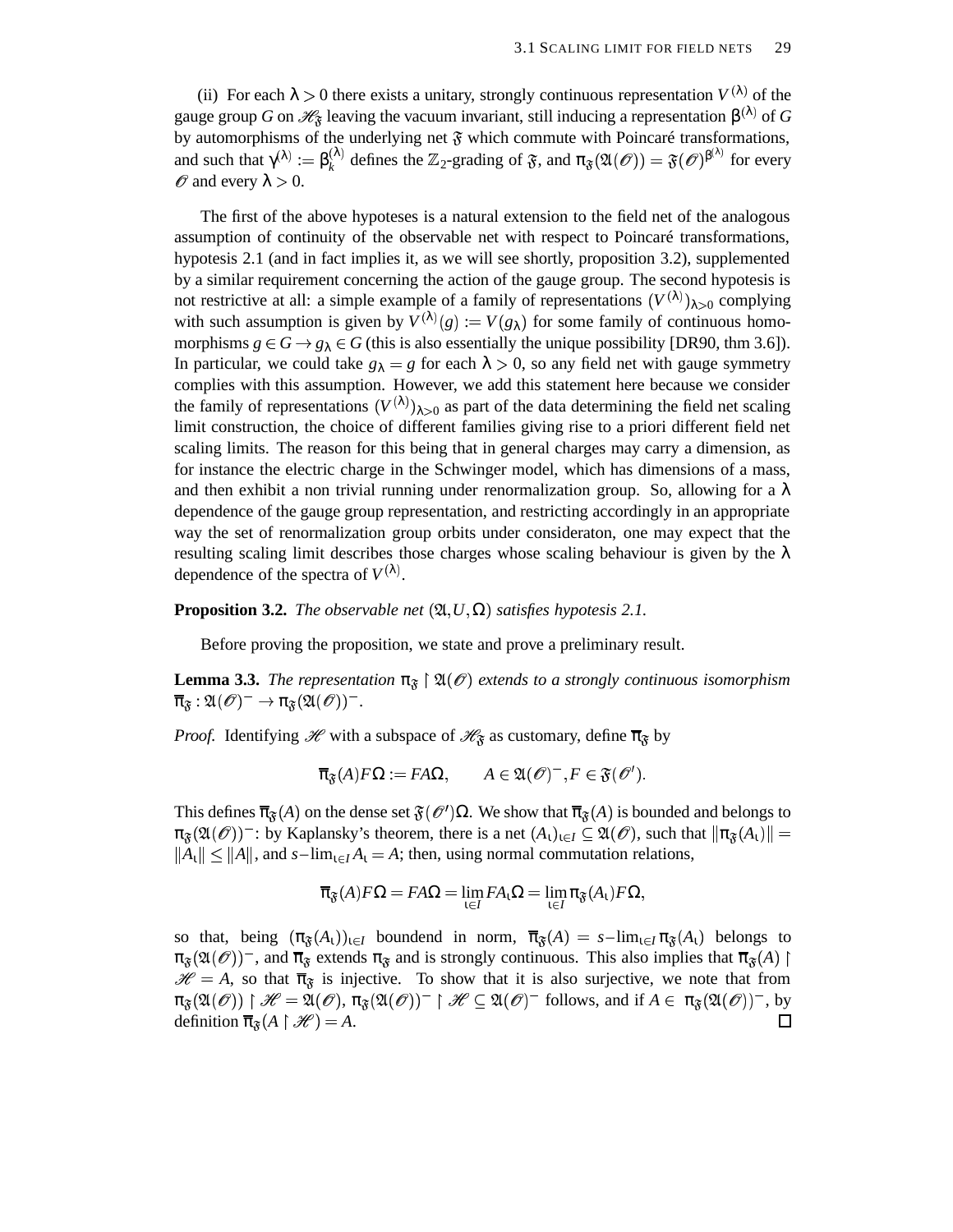*Remark.* We should use the more precise notation  $\bar{\pi}_{\tilde{\mathfrak{F}}, \mathcal{O}}$  for the isomorphisms just defined, but since, as evident,  $\overline{\pi}_{\mathfrak{F},\mathscr{O}_2} \restriction \mathfrak{A}(\mathscr{O}_1) = \overline{\pi}_{\mathfrak{F},\mathscr{O}_1}$  if  $\mathscr{O}_1 \subseteq \mathscr{O}_2$ ,  $\overline{\pi}_{\mathfrak{F},\mathscr{O}}(A)$  is independent of the region of localization of *A*, so that the simpler notation used above will not cause any confusion.

*Proof of proposition* 3.2. Since  $(\pi_{\tilde{\mathfrak{F}}}, U_{\tilde{\mathfrak{F}}})$  is a covariant representation of  $(\mathfrak{A}, \alpha \circ \eta)$  ( $\eta$ :  $\tilde{\mathscr{P}}_+^{\uparrow} \to \mathscr{P}_+^{\uparrow}$  the covering homomorpishm), it follows, by strong continuity of  $\overline{\pi}_{\mathfrak{F}}, \alpha_s^{\mathfrak{F}}, \alpha_s$ ,

$$
\alpha_s^{\mathfrak{F}}(\overline{\pi}_{\mathfrak{F}}(A)) = \overline{\pi}_{\mathfrak{F}}(\alpha_{\eta(s)}(A)), \qquad A \in \mathfrak{A}(\mathscr{O})^-, s \in \tilde{\mathscr{P}}_+^{\uparrow},
$$

and then if  $s \to \alpha_s(A)$ ,  $A \in \mathfrak{A}(\mathcal{O})^-$  is norm continuous, so is  $s \to \alpha_s^{\mathfrak{F}}(\overline{\pi}_{\mathfrak{F}}(A))$ , which, being  $\overline{\pi}_{\mathfrak{F}}(A) \in \mathfrak{F}(\mathcal{O})$ <sup>-</sup> and gauge invariant (still by strong continuity), implies, by hypotesis (i) above, that  $\overline{\pi}_{\mathfrak{F}}(A)$  belongs to  $\mathfrak{F}(\mathcal{O})$  and then, again by gauge invariance, to  $\pi_{\mathfrak{F}}(\mathfrak{A}(\mathcal{O}))$ , so that  $A \in \mathfrak{A}(\mathcal{O})$ . On the other hand, if  $A \in \mathfrak{A}(\mathcal{O}), t \to \alpha_t^{\mathfrak{F}}(\pi_{\mathfrak{F}}(A))$  is norm continuous, and

$$
\|\alpha_s(A)-A\|=\|\alpha_t^{\mathfrak{F}}(\pi_{\mathfrak{F}}(A))-\pi_{\mathfrak{F}}(A)\|,\qquad s=\mathsf{n}(t),
$$

so that, as  $\eta(\mathcal{N})$  is a neighbourhood of the identity in  $\mathscr{P}_+^{\perp}$  for any such neighbourhood  $\mathcal{N}$ in  $\tilde{\mathcal{P}}_+^{\uparrow}$ ,  $s \to \alpha_s(A)$  is continuous, and hypotesis 2.1 is satisfied.  $\Box$ 

It is then possible to apply the construction of the scaling algebra and of the scaling limit to the observable net  $\mathfrak{A}$ . We now want to extend this construction to the field net. We will proceed along the lines of the discussion in chapter 2, taken from [BV95].

We recall then that the starting point for the definition of the scaling observable algebra is the usual, field theoretical approach to renormalization group, based on the choice of a family  $(R_{\lambda})_{\lambda>0}$  of (uniformly bounded) transformations of  $\mathfrak A$  into itself, which have specific phase-space properties: namely, they have to rescale space-time coordinates by a factor  $\lambda$ , and momentum coordinates by a factor  $\lambda^{-1}$ , so to leave the velocity of light and Planck's constant unaffected. However, in the usual approach to renormalization group, the action of the transformations  $R_{\lambda}$  is by no means restricted to the observables: on the contrary, usually one considers the scaling of all the correlation functions of the theory, which in general involve unobservable fields, as Dirac or gauge fields, as well. This implies that we can assume that the  $R_\lambda$ 's are transformations of  $\mathfrak F$  in itself, retaining the above mentioned phase space properties. Then, all the considerations about these transformations in 2.1 apply verbatim to the present setting, if we replace the observable net  $\mathfrak A$  by the field net  $\mathfrak F$ , and we conclude that RG orbits  $\lambda \to R_{\lambda}(F)$  of fields  $F \in \mathfrak{F}$  will enjoy properties of continuity with respect to the action of the Poincaré group analogous to the ones found to hold for orbits of observables. In addition, a similar spectral analysis of RG orbits with respect to the action of the gauge group shows that the functions complying with the physically prescribed running of charges, encoded in the  $\lambda$ -dependence of Sp $V^{(\lambda)}$ , are those for which

$$
\lim_{g\to e}\sup_{\lambda>0}\|\beta^{(\lambda)}_g(R_\lambda(F))-R_\lambda(F)\|=0
$$

holds.

We will therefore consider the C<sup>\*</sup>-algebra  $B(\mathbb{R}_+^{\times}, \mathfrak{F})$  of functions  $\underline{F} : \mathbb{R}_+^{\times} \to \mathfrak{F}$ , such that

$$
\|\underline{F}\| := \sup_{\lambda > 0} \|\underline{F}(\lambda)\| < +\infty,\tag{3.1}
$$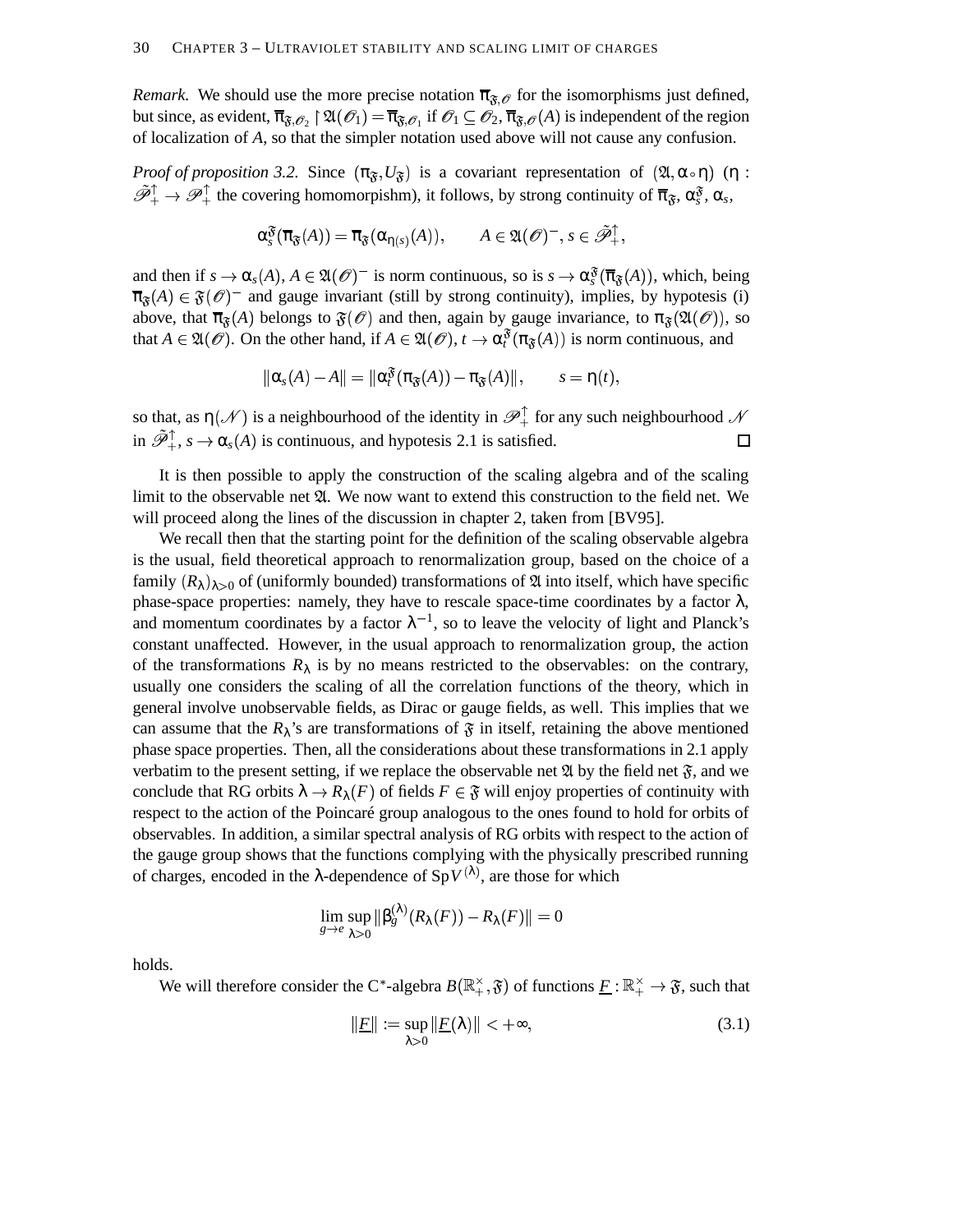and where the algebraic structure is defined pointwise:

$$
(a\underline{F} + b\underline{G})(\lambda) := a\underline{F}(\lambda) + b\underline{G}(\lambda),
$$
  
\n
$$
(\underline{FG})(\lambda) := \underline{F}(\lambda)\underline{G}(\lambda),
$$
  
\n
$$
(\underline{F}^*)(\lambda) := \underline{F}(\lambda)^*,
$$
\n(3.2)

where  $\underline{F}, \underline{G} \in B(\mathbb{R}_+^{\times}, \mathfrak{F})$  and  $a, b \in \mathbb{C}$ . On this algebra we can define actions  $\underline{\alpha}^{\mathfrak{F}}$  of  $\tilde{\mathscr{P}}_+^{\uparrow}$  and β of *G* by automorphisms as

$$
\underline{\alpha}_{s}^{\mathfrak{F}}(\underline{F})(\lambda) := \alpha_{s_{\lambda}}^{\mathfrak{F}}(\underline{F}(\lambda)), \qquad s \in \tilde{\mathscr{P}}_{+}^{\uparrow}, \underline{\beta}_{g}(\underline{F})(\lambda) := \beta_{g}^{(\lambda)}(\underline{F}(\lambda)), \qquad g \in G,
$$
\n(3.3)

where as usual  $(a, x)_{\lambda} := (a, \lambda x)$  for any  $(a, x) \in \tilde{\mathcal{P}}_+^{\uparrow}$ .

**Definition 3.4.** The *local field scaling algebra* associated to the bounded open region  $\mathcal{O}$ of Minkowskij space-time is the C<sup>\*</sup>-subalgebra  $\mathfrak{F}(\mathcal{O})$  of  $B(\mathbb{R}^{\times}_+,\mathfrak{F})$  of those <u>F</u> such that  $\underline{F}(\lambda) \in \mathfrak{F}(\lambda \mathscr{O})$  and

$$
\lim_{s \to e} \|\underline{\alpha}_s^{\mathfrak{F}}(\underline{F}) - \underline{F}\| = 0, \qquad \lim_{g \to e} \|\underline{\beta}_g(\underline{F}) - \underline{F}\| = 0.
$$
\n(3.4)

The *(quasi-local) field scaling algebra*  $\mathfrak{F}$  is the C<sup>\*</sup>-inductive limit of the algebras  $\mathfrak{F}(\mathcal{O})$ .

It is then evident that  $\mathscr{O} \to \mathfrak{F}(\mathscr{O})$  is a net of C\*-algebras over Minkowski space – which we will denote, as usual, still by  $\mathfrak{F}$  – and since the actions  $\alpha^{\mathfrak{F}}$  and β clearly commute, they restrict to actions of  $\tilde{\mathcal{P}}_+^{\uparrow}$  and *G* on  $\tilde{\mathfrak{F}}$ , with respect to which the net is covariant. Likewise, it is evident that  $\mathfrak F$  satisfies local  $\mathbb Z_2$ -graded commutativity with respect to the grading defined by γ : β*k*, as follows immediately from

$$
\underline{F}_{\pm}(\lambda) = \frac{1}{2} \Big( \underline{F}(\lambda) \pm \gamma^{(\lambda)} (\underline{F}(\lambda)) \Big) = \underline{F}(\lambda)_{\pm}.
$$

Finally, it is clear that

$$
\pi_{\underline{\mathfrak{F}}}(A)(\lambda) := \pi_{\mathfrak{F}}(A(\lambda)), \qquad \underline{A} \in \underline{\mathfrak{A}}(\mathscr{O}) \tag{3.5}
$$

defines, by continuity, an homomorphism of nets  $\pi_{\underline{\mathfrak F}}$  of  $\underline{\mathfrak A}$  in  $\underline{\mathfrak F}$ , such that  $\underline{\alpha_s^{\mathfrak F}} \circ \pi_{\underline{\mathfrak F}} = \pi_{\underline{\mathfrak F}} \circ \underline{\alpha}_{\eta(s)},$ and  $\pi_{\mathfrak{F}}(\mathfrak{A}(\mathcal{O}))$  is contained in  $\mathfrak{F}(\mathcal{O})^G$ , fixed-point subalgebra of  $\mathfrak{F}(\mathcal{O})$  under the action of β. On the converse, if  $\underline{F} \in \underline{\mathfrak{F}}(\mathcal{O})^G$ , then  $\beta_g^{(\lambda)}(E(\lambda)) = E(\lambda)$  for every  $\lambda > 0$ , i.e.  $\underline{F}(\lambda) \in$  $\overline{\mathfrak{F}}(\lambda \mathscr{O})^{\beta^{(\lambda)}} = \pi_{\mathfrak{F}}(\mathfrak{A}(\lambda \mathscr{O}))$ , and then  $\underline{F} \in \pi_{\mathfrak{F}}(\mathfrak{A}(\mathscr{O}))$  (the continuity of  $s \to \underline{\alpha}_{s}(\underline{A})$  follows easily from that of  $s \to \underline{\alpha}_s^{\mathfrak{F}}(\pi_{\underline{\mathfrak{F}}}(\underline{A}))$ , as in the proof of proposition 3.2), so that  $\underline{\mathfrak{A}}(\mathcal{O})$  and  $\mathfrak{F}(\mathcal{O})^G$  really coincide. In summary, we have proven:

**Proposition 3.5.** The quintuple  $(\pi_{\mathfrak{F}}, \mathfrak{F}, \beta, k, \underline{\alpha}^{\mathfrak{F}})$  is a Poincaré covariant normal field net *over*  $(\underline{\mathfrak{A}}, \underline{\alpha})$ .

Given a locally normal state  $\varphi$  on  $\mathfrak F$  we can define its lift to  $\mathfrak F$  as the family of states  $(\underline{\varphi}_{\lambda})_{\lambda>0}$  such that

$$
\underline{\varphi}_{\lambda}(E) := \varphi(E(\lambda)), \qquad E \in \underline{\mathfrak{F}}, \lambda > 0,
$$
\n(3.6)

and we can consider the set  $SL_{\mathfrak{F}}(\varphi)$  of its weak\* limit points, which is non-void by Banach- Bourbaki-Alaoglu theorem. As for the case of the observable scaling algebra, we have the following.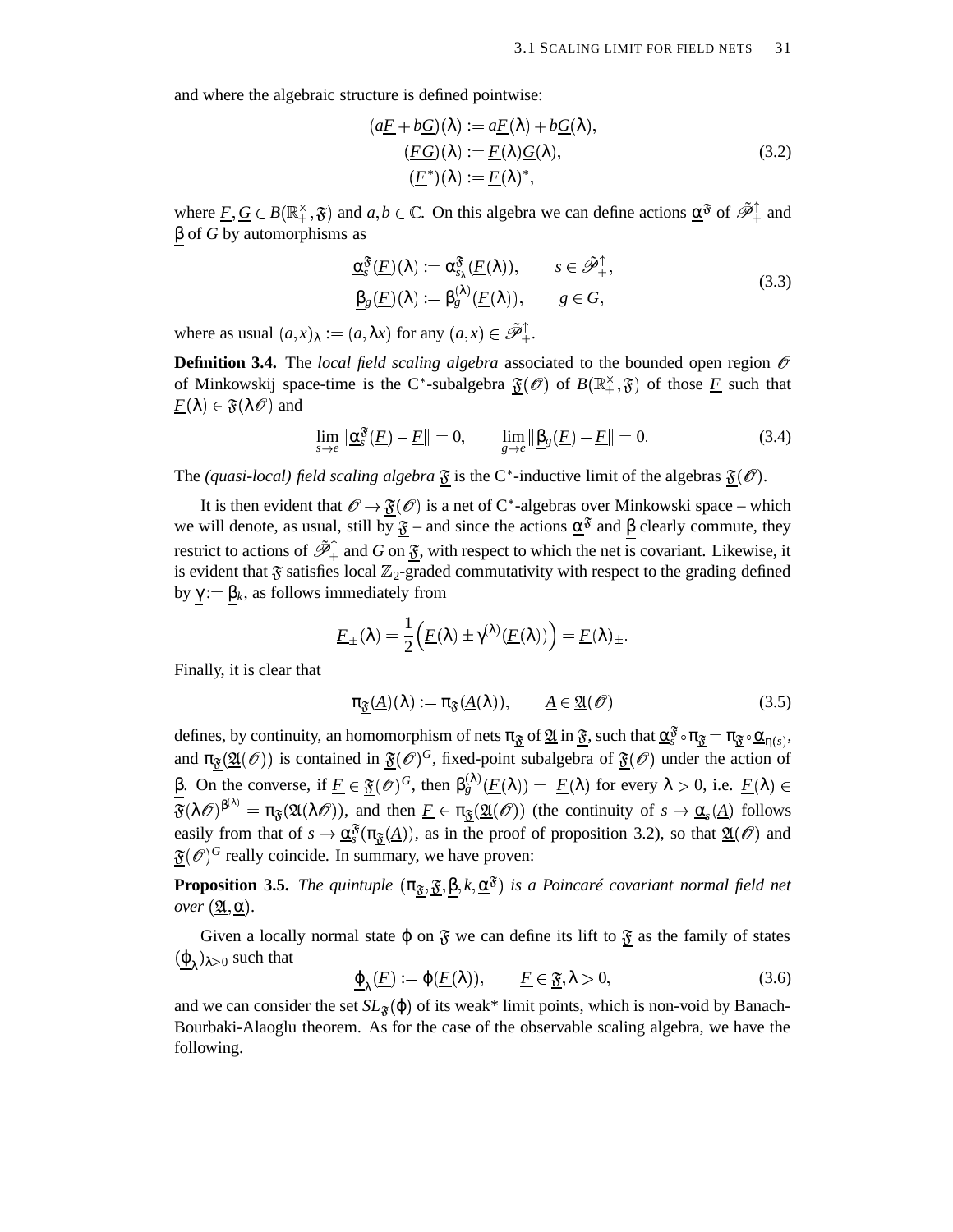**Proposition 3.6.**  $SL_{\mathfrak{F}}(\phi)$  is independent of the locally normal state  $\phi$  on  $\mathfrak{F}$ .

*Proof.* Arguing as in [BV95, corollary 4.2], it follows that it is sufficient to show that, for any couple of locally normal states  $\varphi_1$ ,  $\varphi_2$  on  $\mathfrak{F}$ , it holds

$$
\lim_{\lambda\to 0^+}\|(\phi_1-\phi_2)\restriction \mathfrak{F}(\lambda\mathscr{O})\|=0.
$$

Furthermore, since the second half of the proof of [BV95, lemma 4.1] can be repeated verbatim in the present case (only the net structure of  $\mathfrak F$  is involved, and not commutation relations), we need only to show that

$$
\bigcap_{\mathscr{O} \ni 0} \mathfrak{F}(\mathscr{O})^- = \mathbb{C} \mathbb{1}.
$$

To show this, we follow the first half of the proof of [BV95, lemma 4.1]. Since any  $Z \in \bigcap_{\mathscr{O} \ni 0} \mathfrak{F}(\mathscr{O})^-$  is a sum of a bosonic and a fermionic part, we can assume that *Z* is purely bosonic or purely fermionic. Then  $Z^*$  has the same Bose-Fermi parity as  $Z$  and is also "localized at 0". Thus, by locality, for  $x^2 > 0$  we have  $[Z^*, \alpha_x^{\mathfrak{F}}(Z)] = 0$  (resp.  $\{Z^*, \alpha_x^{\mathfrak{F}}(Z)\} = 0$ ) if *Z* is bosonic (resp. fermionic) and, being  $x \to \alpha_x^3(Z)$  weakly continuous, this holds also for  $x^2 = 0$ . Then, if *e* is a lightlike vector, we have

$$
\begin{aligned} (Z\Omega|U_{\mathfrak{F}}(te)Z\Omega)&=(\Omega|Z^*\alpha_t^\mathfrak{F}(Z)\Omega)\\&=\pm(\Omega|\alpha_t^\mathfrak{F}(Z)Z^*\Omega)=\pm(Z^*\Omega|U_{\mathfrak{F}}(-te)Z^*\Omega),\end{aligned}
$$

thus, by the spectrum condition, the function  $t \to (Z\Omega | U_{\mathfrak{F}}(te)Z\Omega)$  has Fourier transform whose support is  $\{0\}$  and hence, being bounded, is constant. This implies

$$
\|U_{\mathfrak{F}}(te)Z\Omega-Z\Omega\|^2=2-2\operatorname{Re}(Z\Omega|U_{\mathfrak{F}}(te)Z\Omega)=0
$$

for any lightlike vector *e*, and then  $U_{\mathfrak{F}}(x)Z\Omega = Z\Omega$  for any  $x \in \mathbb{R}^4$ , and finally, by uniqueness of the vacuum, and its separating property with respect to the algebras  $\mathfrak{F}(\mathcal{O})$ ,  $Z = (\Omega|Z\Omega)1$ . П

It is then meaningful to talk about the *set of scaling limit states of*  $\mathfrak{F}$ ,  $SL_{\mathfrak{F}}$ , without reference to any particular (locally normal) state of  $\mathfrak{F}$ . We remark also that  $SL_{\mathfrak{F}} \circ \pi_{\underline{\mathfrak{F}}} = SL_{\mathfrak{A}}$ (scaling limit states of  $\underline{\mathfrak{A}}$ ), since both can be calculated through the lifting of the vacuum states  $\omega$  and  $\omega^{\mathfrak{A}} := \omega \circ \pi_{\mathfrak{F}}$ : if  $\underline{\omega}_0 \in SL_{\mathfrak{F}}(\omega)$  it is clear that  $\underline{\omega}_0 \circ \pi_{\mathfrak{F}} \in SL_{\mathfrak{A}}(\omega^{\mathfrak{A}})$ , and on the converse, if  $\underline{\omega}_0^{\mathfrak{A}} \in SL_{\mathfrak{A}}(\omega^{\mathfrak{A}})$  is a weak\* limit of a net  $(\underline{\omega}_{\lambda_1}^{\mathfrak{A}})_{\iota \in I}$ , by compactness one can find a subnet of  $(\underline{\omega}_{\lambda_1})_{1 \in I}$  convergent to a state  $\underline{\omega}_0 \in SL_{\mathfrak{F}}(\omega)$ , and  $\underline{\omega}_0 \circ \pi_{\underline{\mathfrak{F}}} = \underline{\omega}_0^{\mathfrak{A}}$ .

Now, fix a scaling limit state  $\underline{\omega}_0 \in SL_{\mathfrak{F}}$ , and denote by  $(\pi^0, \mathcal{H}^0, \Omega_0)$  its GNS representation. One can then define a net of C\*-algebras over Minkowskij space, acting on  $\mathscr{H}^0$ , by  $\mathfrak{F}^0(\mathcal{O}) := \pi^0(\underline{\mathfrak{F}}(\mathcal{O}))$ . Since  $\underline{\omega}_0$  can be obtained as a weak\* limit point of the lifting of the vacuum state  $\omega$  on  $\mathfrak{F}$ , we have  $\underline{\omega}_0 \circ \underline{\alpha}_s^{\mathfrak{F}} = \underline{\omega}_0$  and  $\underline{\omega}_0 \circ \underline{\beta}_g = \underline{\omega}_0$ , so that we get unitary representations  $V_{\mathfrak{F}^0}$  and  $U_{\mathfrak{F}^0}$ , of *G* and  $\tilde{\mathcal{P}}_+^{\uparrow}$  respectively, on  $\mathcal{H}^0$ , leaving  $\Omega_0$  invariant. Let also  $(\pi_0, \mathcal{H}_0, \Omega_0)$  be the GNS representation associated to  $\underline{\omega}_0 \circ \pi_{\underline{\mathfrak{F}}} \in SL_2(\omega)$  (we drop the notational distinction between the vacuum states on  $\mathfrak A$  and  $\mathfrak F$ ), and  $\mathfrak A_0$  the associated scaling limit net. By unicity of the GNS representation, we have that  $\mathcal{H}_0$  is identified, through a unitary equivalence, with a subspace of  $\mathcal{H}^0$ , in such a way that the respective cyclic vectors agree (and that is why we have used the same symbol  $\Omega_0$  for them from the beginning), and that  $\pi_0$  is the restriction to  $\mathscr{H}_0$  of  $\pi^0 \circ \pi_{\mathfrak{F}}$ .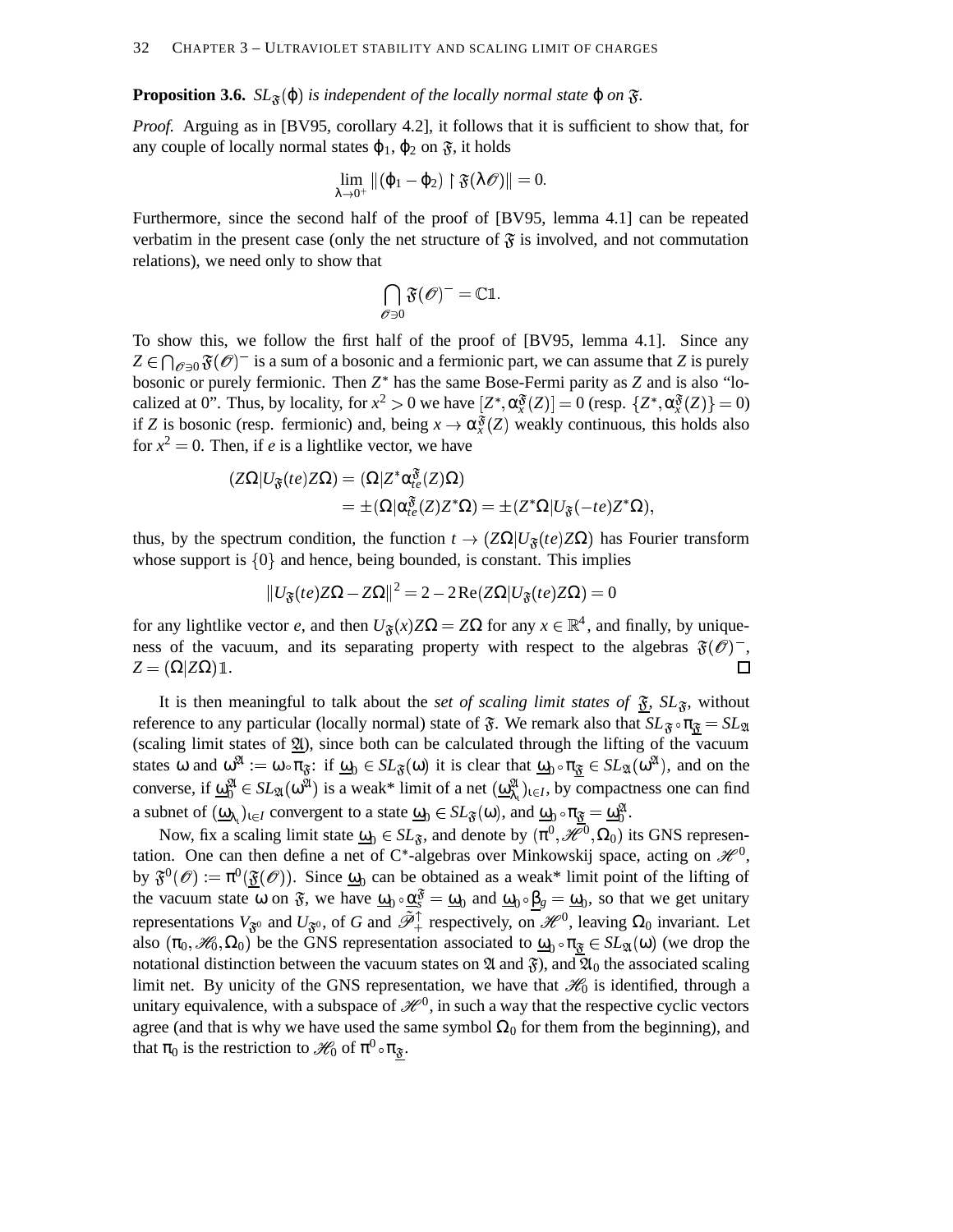**Theorem 3.7.** *The representation*  $\pi_{\mathfrak{F}^0}$  *of*  $\mathfrak{A}_0$  *on*  $\mathcal{H}^0$  *given by* 

$$
\pi_{\mathfrak{F}^0}(\pi_0(\underline{A})) := \pi^0 \circ \pi_{\underline{\mathfrak{F}}}(\underline{A}) \qquad \underline{A} \in \underline{\mathfrak{A}}, \tag{3.7}
$$

is well defined, and the quintuple  $(\pi_{\mathfrak{F}^0}, \mathfrak{F}^0, V_{\mathfrak{F}^0}, k, U_{\mathfrak{F}^0})$  is a Poincaré covariant, normal field *net with gauge symmetry over*  $(\mathscr{H}_0, \mathfrak{A}_0, U_0, \Omega_0)$ *.* 

We introduce the following notation: for a tempered distribution  $f \in \mathscr{S}(\mathbb{R}^4)'$ , such that  $\hat{f}$  is a measure with supp  $\hat{f} \subseteq \overline{V}_+ \cup \overline{V}_-$ , its positive (negative) frequency part is  $f_{\pm} := (\chi_{\overline{V}_+} \hat{f})^{\times}$ . Then the following lemma, useful for the proof of the theorem, can be extracted from the calculations in [AHR62].

**Lemma 3.8.** *Let*  $h \in C_b^{\infty}(\mathbb{R}^4)$  *be such that* 

- (*i*)  $h(x) = 0$  for  $x \in \mathcal{O}_r^t$  ( $\mathcal{O}_r$  double cone generated by the 3-sphere of radius r centered at 0 in the  $x^0 = 0$  plane);
- (*ii*)  $p^{\alpha}d\hat{h}(p)$  is a bounded complex measure for every multiindex  $\alpha \in \mathbb{N}_0^4$ ; *(iii)*  $\sup \hat{h} \subset \overline{V}_{+} \cup \overline{V}_{-}$ .

*Then there exists a constant*  $A > 0$ , *independent of h, such that, for*  $|x| > r$ ,

$$
|h_{+}(0,\mathbf{x})| \leq \frac{Ar^3}{(|\mathbf{x}| - r)^2} \left| \int_{\mathbb{R}^4} p^0 d\hat{h}(p) \right|.
$$
 (3.8)

The proof is based on an application of the Jost-Lehmann-Dyson representation.

*Proof of theorem 3.7.* Since the function  $g \to \underline{\omega}_0(\underline{G\beta}_g(\underline{F}))$  is continuous for every  $\underline{F}, \underline{G} \in \underline{\mathfrak{F}},$ the representation  $V_{\mathfrak{F}^0}$  is weakly, and hence strongly, continuous. Analogously for  $U_{\mathfrak{F}^0}$ . By the definition of  $V_{\mathfrak{F}^0}$ , it is immediate to verify that  $\beta_g^{\mathfrak{F}^0} := AdV_{\mathfrak{F}^0}(g)$ ,  $g \in G$ , is such that, for  $\underline{F} \in \underline{\mathfrak{F}}$ ,  $\beta_g^{\mathfrak{F}^0}(\pi^0(\underline{F})) = \pi^0(\underline{\beta_g(F)})$ , so that  $\beta^{\mathfrak{F}^0}$  defines an action of *G* on  $\mathfrak{F}^0$  by net automorphisms, and  $\gamma^{\mathfrak{F}^0} := \beta_k^{\mathfrak{F}^0}$  defines a Z  $\tilde{k}^{\circ}$  defines a  $\mathbb{Z}_2$ -grading of  $\mathfrak{F}^0$  such that  $\pi^0(\underline{F})_{\pm} = \pi^0(\underline{F}_{\pm})$ , and then  $\mathfrak{F}^{0}$  satisfies local  $\mathbb{Z}_{2}$ -graded commutativity with respect to  $\gamma^{\mathfrak{F}^{0}}.$ 

We show that  $\pi_{\mathfrak{F}^0}(\mathfrak{A}_0)$  is the fixed point subnet of  $\mathfrak{F}^0$  under the action of *G* (we will prove below that  $\pi_{\mathfrak{F}^0}$  is well defined). To this end, consider the conditional expectation  $m$ on  $\mathfrak F$  defined by

$$
\underline{m}(E) := \int_G dg \, \underline{\beta}_g(E),
$$

where *dg* is the left invariant Haar measure on *G*, and the integral exists in Bochner sense [Yos68] since the integrand is a bounded, norm continuous function on a compact space, and hence its range, being metrizable, is separable. Let also *m* be the analogous mean on  $\mathfrak{F}^0$ . We have then  $m(\mathfrak{F}(\mathcal{O})) = \mathfrak{F}(\mathcal{O})^G$ : the inclusion  $\mathfrak{F}(\mathcal{O})^G \subseteq m(\mathfrak{F}(\mathcal{O}))$  is evident, as  $m(F) = F$  for  $F \in \mathfrak{F}(\mathcal{O})^G$ , the reverse one also follows immediately from invariance of *dg*, which implies *G*-invariance of <u>m</u>. For the same reasons,  $m(\mathfrak{F}^0(\mathcal{O})) = \mathfrak{F}^0(\mathcal{O})^G$ . By continuity of  $\pi^0$ , we have  $m \circ \pi^0 = \pi^0 \circ m$ , and then

$$
\pi_{\mathfrak{F}^0}(\mathfrak{A}_0(\mathscr{O})) = \pi^0 \circ \pi_{\underline{\mathfrak{F}}}(\underline{\mathfrak{A}}(\mathscr{O})) = \pi^0(\underline{\mathfrak{F}}(\mathscr{O})^G) \n= \pi^0(\underline{m}(\underline{\mathfrak{F}}(\mathscr{O}))) = m(\mathfrak{F}^0(\mathscr{O})) = \mathfrak{F}^0(\mathscr{O})^G.
$$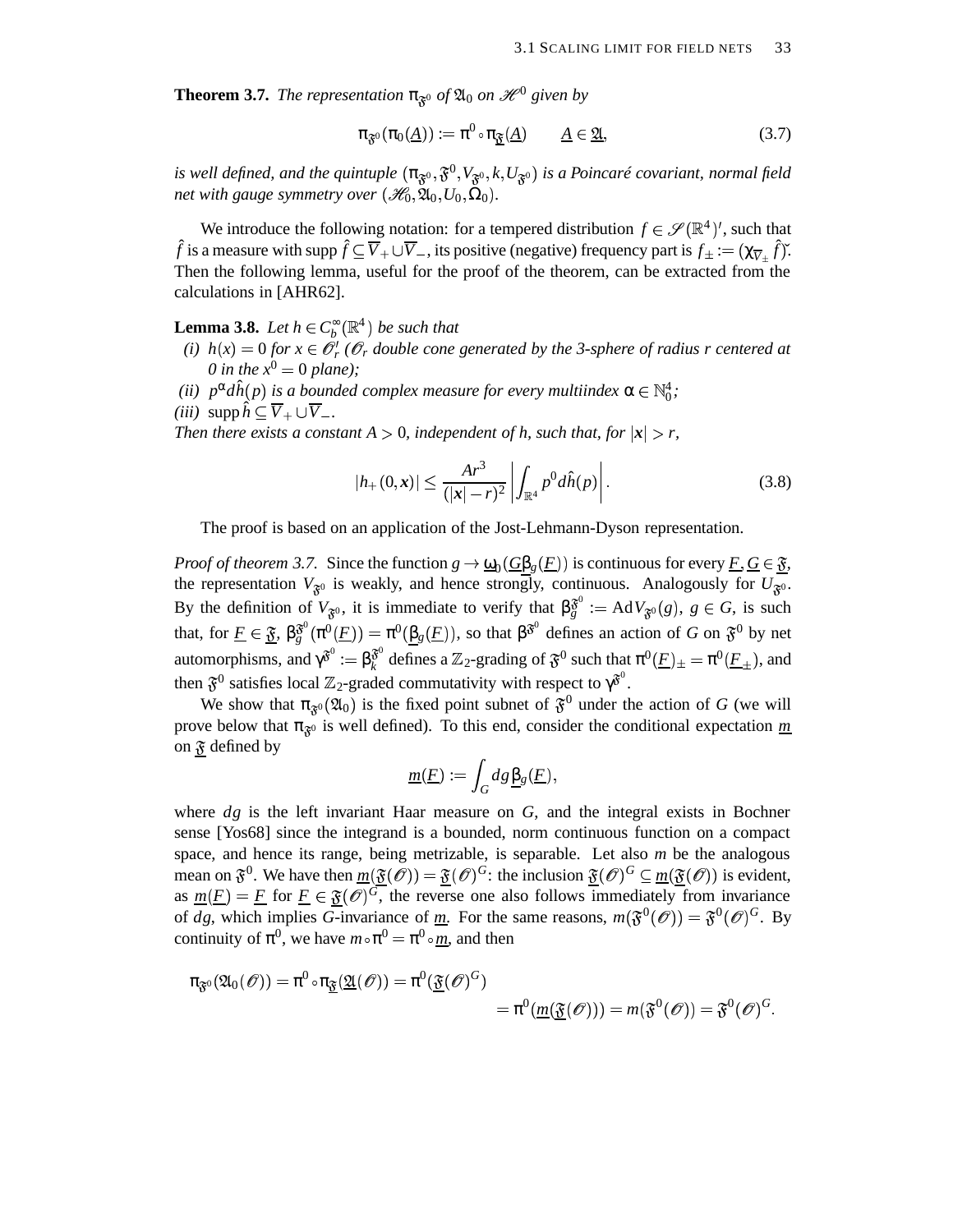### 34 CHAPTER 3 – ULTRAVIOLET STABILITY AND SCALING LIMIT OF CHARGES

For what concerns covariance, if  $\alpha_s^{\mathfrak{F}^0} := \text{Ad}U_{\mathfrak{F}^0}(s)$ , we have  $\alpha_s^{\mathfrak{F}^0} \circ \pi^0 = \pi^0 \circ \underline{\alpha}_s^{\mathfrak{F}}$ , so that  $\mathfrak{F}^0$  is covariant with respect to the action of  $\tilde{\mathcal{P}}_+^{\uparrow}$  defined by  $\alpha^{\mathfrak{F}^0}$ , and  $s \to \alpha^{\mathfrak{F}^0}_{s}(F)$  is norm continuous for every  $F \in \mathfrak{F}^0(\mathcal{O})$ . Furthermore, it is clear that  $\alpha^{\mathfrak{F}^0}$  and  $\beta^{\mathfrak{F}^0}$  commute.

Let us show that  $U_{\mathfrak{F}^0}$  fulfills the spectrum condition. For this, it is sufficient to show that, for every  $f \in L^1(\mathbb{R}^4)$  whose Fourier transform has support in  $\mathbb{R}^4 \setminus \overline{V}_+$ , and for every  $F, G \in \mathfrak{F},$ 

$$
\int_{\mathbb{R}^4} dx f(x) (\pi^0(\underline{G}) \Omega_0 | U_{\mathfrak{F}^0}(x) \pi^0(\underline{F}) \Omega_0) = \int_{\mathbb{R}^4} dx f(x) \underline{\omega}_0(\underline{G}^* \underline{\alpha}_x^{\mathfrak{F}}(\underline{F}))
$$
  
=  $\underline{\omega}_0(\underline{G}^* \underline{\alpha}_f^{\mathfrak{F}}(\underline{F})) = 0,$ 

where we have also used the continuity of the action of  $\alpha^{\delta}$  on  $\tilde{\mathfrak{F}}$ . But, making again use of this fact, it is easy to see that

$$
\underline{\omega}_{\lambda}(\underline{G}^{*}\underline{\alpha}_{f}^{\mathfrak{F}}(\underline{F}))=\omega\big(\underline{G}(\lambda)^{*}\alpha_{f_{\lambda}}^{\mathfrak{F}}(\underline{F}(\lambda))\big),
$$

where  $f_{\lambda}(x) := \lambda^{-4} f(\lambda^{-1} x)$ , so that  $\operatorname{supp} \hat{f}_{\lambda} = \lambda^{-1} \operatorname{supp} \hat{f} \subseteq \mathbb{R}^4 \setminus \overline{V}_+$ , and  $\underline{\omega}_{\lambda}(\underline{G}^* \underline{\alpha}_{f}^{\mathfrak{F}}(\underline{F})) = 0$ for every  $\lambda > 0$ . Furthermore, by definition  $\Omega_0$  is cyclic for  $\mathfrak{F}^0$ , and is Poincaré and gauge invariant.

To complete the proof, it remains then only to show that  $\Omega_0$  is the unique translation invariant unit vector. In fact, if this is true,  $\mathfrak{F}^0$  is irreducible, and  $\Omega_0$  is separating for the local von Neumann algebras  $\mathfrak{F}^0(\mathcal{O})^-$  (Reeh-Schlieder theorem 1.5 and remark after definition 1.8), and this implies that  $\pi_{\mathfrak{F}^0}$  is well defined: if  $\pi_0(\underline{A}) = 0, \underline{A} \in \underline{\mathfrak{A}}(\mathscr{O})$ , then

$$
\|\pi^0\mathop{\raisebox{+.3ex}{\hbox{$\scriptstyle\circ$}}}\nolimits\pi_{\underline{\mathfrak F}}(\underline{A})\Omega_0\|=\lim_{n\to+\infty}\|\pi_{\mathfrak F}(\underline{A}(\lambda_n))\Omega\|=\|\pi_0(\underline{A})\Omega_0\|=0,
$$

for a suitable sequence  $(\lambda_n)_{n\in\mathbb{N}}$  converging to zero, and then  $\pi^0\circ\pi_{\mathfrak{F}}(\underline{A})=0$ , so that  $\pi_{\mathfrak{F}^0}$  is a well defined representation of  $\mathfrak{A}_{0,loc}$ , which then extends to the inductive limit, giving a net homomorphism from  $\mathfrak{A}_0$  to  $\mathfrak{F}^0.$ 

To show that  $\Omega_0$  is the unique translation invariant unit vector, it is sufficient [Haa96, lemma 3.2.5] to verify that the state  $\omega_0 := (\Omega_0 | (\cdot) \Omega_0)$  is clustering, i.e. that for every  $F,G\in \mathfrak{F}^{0},$ 

$$
\lim_{|x| \to +\infty} \omega_0(F \alpha_x^{\mathfrak{F}^0}(G)) = \omega_0(F)\omega_0(G). \tag{3.9}
$$

Furthermore, since the operators  $F_{\pm} \alpha_x^{\mathfrak{F}^0} (G_{\mp})$  are odd under  $\gamma^{\mathfrak{F}^0}$ , and therefore  $\omega_0(F_\pm \alpha_\mathfrak{X}^{\mathfrak{F}^0}(G_\mp)) = 0 = \omega_0(F_\pm) \omega_0(G_\mp)$ , it suffices to show that (3.9) holds for *F*, *G* both purely bosonic or purely fermionic. Any purely bosonic (resp. fermionic)  $F \in \mathfrak{F}^0$  is of the form  $F = \pi^0(\underline{F})$  with  $\underline{F} \in \mathfrak{F}$  purely bosonic (resp. fermionic), so we pick, to beging with,  $\underline{F}, \underline{G} \in \underline{\mathfrak{F}}(\mathcal{O}_r)$  purely bosonic, and such that  $x \to \underline{\alpha}_x^{\mathfrak{F}}(\underline{F})$ ,  $x \to \underline{\alpha}_x^{\mathfrak{F}}(\underline{G})$  are infinitely continuously differentiable in norm. The set of such operators, for all  $r > 0$  is norm dense in  $\underline{\mathfrak{F}}_+$ , as can be seen considering operators of the form  $\underline{\alpha}_f^{\mathfrak{F}}(F)$ , with  $f \in C_c^{\infty}(\mathbb{R}^4)$ and  $\underline{F} \in \underline{\mathfrak{F}}(\mathcal{O})_+$  (it is easy to see that  $x \to \underline{\alpha}_x^{\mathfrak{F}}(\underline{\alpha}_f^{\mathfrak{F}}(\underline{F}))$  is differentiable in norm with  $\partial_{\mu} \underline{\alpha}_{x}^{\mathfrak{F}}(\underline{\alpha}_{f}^{\mathfrak{F}}(E)) = -\underline{\alpha}_{x}^{\mathfrak{F}}(\underline{\alpha}_{\partial_{\mu}f}^{\mathfrak{F}}(E)),$  and, if  $(\delta_{n})_{n \in \mathbb{N}} \subseteq C_{c}^{\infty}(\mathbb{R}^{4}),$  is an approximate identity,  $\underline{\alpha}_{\delta_n}^{\mathfrak{F}}(F) \to F$  in norm, thanks to norm continuity of  $x \to \underline{\alpha}_x^{\mathfrak{F}}(F)$ ). Consider, for  $0 < \lambda \leq 1$ , the functions

$$
\begin{aligned} h_{\underline{F},\underline{G}}^{(\lambda)}(\textbf{x}) :&=(\Omega|\underline{F}(\lambda)\alpha_{\lambda\textbf{x}}^{\mathfrak{F}}(\underline{G}(\lambda))\Omega)-(\Omega|\underline{F}(\lambda)\Omega)(\Omega|\underline{G}(\lambda)\Omega)\\ &=\underline{\omega}_{\lambda}(\underline{F}\underline{\alpha}_{\textbf{x}}^{\mathfrak{F}}(\underline{G}))-\underline{\omega}_{\lambda}(\underline{F})\underline{\omega}_{\lambda}(\underline{G}), \end{aligned}
$$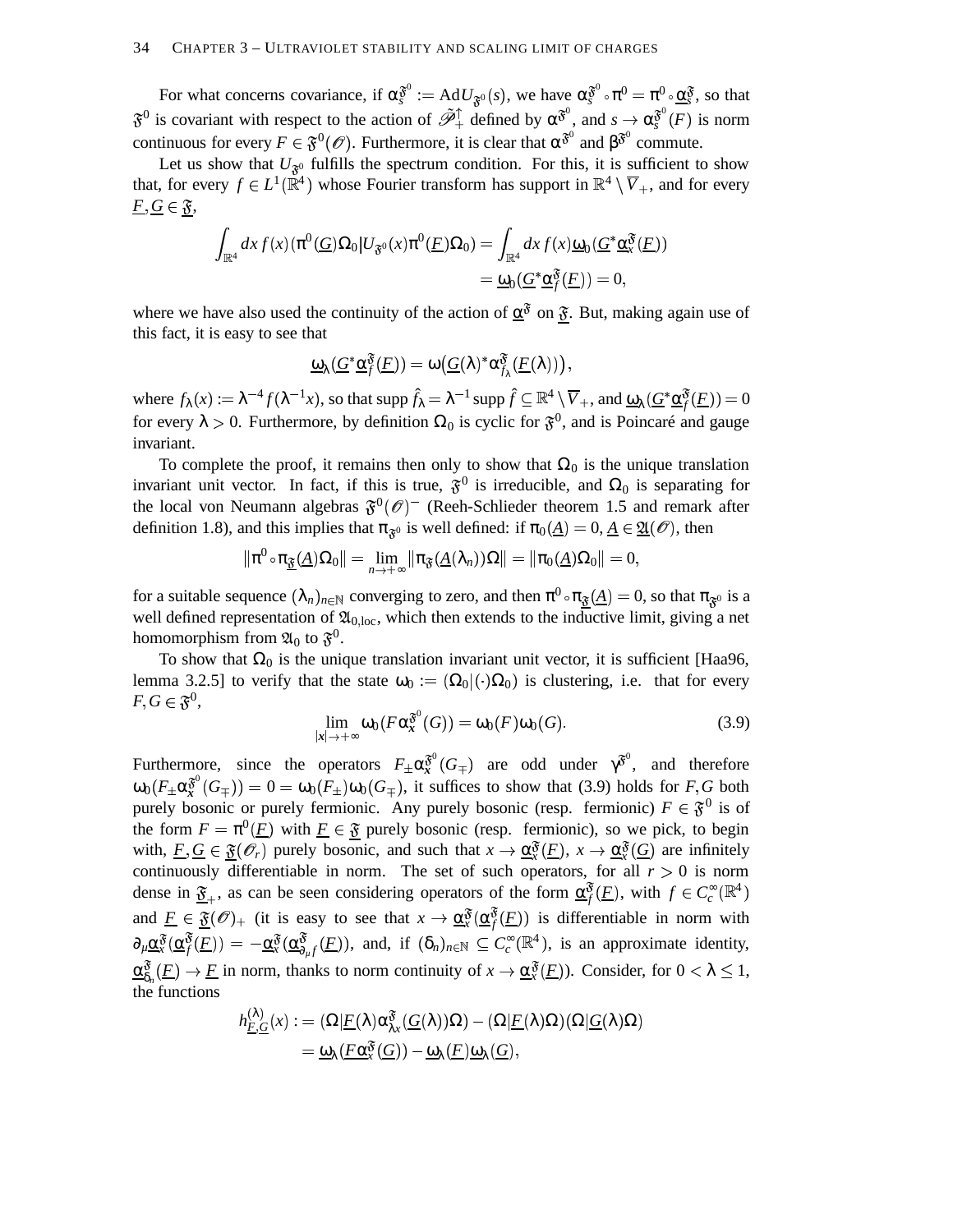and

$$
h^{(\lambda)}(x):=h_{\underline{F},\underline{G}}^{(\lambda)}(x)-h_{\underline{G},\underline{F}}^{(\lambda)}(-x)=(\Omega|[\underline{F}(\lambda),\alpha_{\lambda x}^{\mathfrak{F}}(\underline{G}(\lambda))]\Omega).
$$

We have  $h^{(\lambda)} \in C_b^{\infty}(\mathbb{R}^4)$  and, due to the fact that  $\underline{F}(\lambda)$ ,  $\underline{G}(\lambda)$  are purely bosonic for every  $\lambda$ ,  $h^{(\lambda)}(x) = 0$  for  $x \in \mathcal{O}'_{2r}$ . If we denote by *E* the spectral measure determined by the translation group, we have

$$
d\hat{h}^{(\lambda)}(p) = (2\pi)^4 \left[ d(\Omega | \underline{F}(\lambda) E(\lambda^{-1} p) \underline{G}(\lambda) \Omega) - d(\Omega | \underline{G}(\lambda) E(-\lambda^{-1} p) \underline{F}(\lambda) \Omega) \right],
$$

so that, by the spectrum condition,  $\text{supp }\hat{h}^{(\lambda)} \subseteq \overline{V}_+ \cup \overline{V}_-$ . From the fact that  $x \to \alpha_x^{\mathfrak{F}}(\underline{F}(\lambda))$ ,  $x \to \alpha_x^3(G(\lambda))$  are  $C^{\infty}$ , it follows that  $\underline{F}(\lambda)\Omega$ ,  $\underline{G}(\lambda)\Omega$  are in the domain of all monomials in the generators of the translations  $P^{\mu}$ , and then, from the above formula, we have that, for any α $\in \mathbb{N}_0^4$ ,

$$
p^{\alpha}d\hat{h}^{(\lambda)}(p) = (2\pi)^{4} \left[ \lambda^{|\alpha|} d(\Omega | \underline{F}(\lambda) E(\lambda^{-1} p) P^{\alpha} \underline{G}(\lambda) \Omega) - (-\lambda)^{|\alpha|} d(\Omega | \underline{G}(\lambda) E(-\lambda^{-1} p) P^{\alpha} \underline{F}(\lambda) \Omega) \right]
$$
(3.10)

is a bounded measure. So, if we observe that, due to the fact that  $\Omega$  is the unique translation invariant vector,

$$
h_{+}^{(\lambda)}(x) = \frac{1}{(2\pi)^{4}} \int_{\overline{V}_{+}} e^{ipx} d\hat{h}^{(\lambda)}(p)
$$
  
=  $(\Omega | \underline{F}(\lambda) U_{\mathfrak{F}}(\lambda x) \underline{G}(\lambda) \Omega) - (\Omega | \underline{G}(\lambda) E(\{0\}) \underline{F}(\lambda) \Omega) = h_{\underline{F},\underline{G}}^{(\lambda)}(x),$ 

applying lemma 3.8 and (3.10), we have, for some (universal) constant  $C > 0$ , independent of  $\lambda$ , <u>F</u> and <u>G</u>, and for  $|x| > 2r$ ,

$$
\begin{aligned} \left| \underline{\omega}_{\lambda} (F \underline{\alpha}_{\mathbf{x}}^{\mathfrak{F}}(\underline{G})) - \underline{\omega}_{\lambda} (F) \underline{\omega}_{\lambda} (\underline{G}) \right| &\leq \\ &\leq \frac{Cr^3}{(|\mathbf{x}|-2r)^2} \left| \lambda (\Omega | F(\lambda) P^0 \underline{G}(\lambda) \Omega) + \lambda (\Omega | \underline{G}(\lambda) P^0 \underline{F}(\lambda) \Omega) \right| \\ &\leq \frac{Cr^3}{(|\mathbf{x}|-2r)^2} \left( \| F(\lambda) \| \| \underline{\dot{G}}(\lambda) \| + \| \underline{G}(\lambda) \| \| \underline{\dot{F}}(\lambda) \| \right) \\ &\leq \frac{Cr^3}{(|\mathbf{x}|-2r)^2} \left( \| F \| \| \underline{\dot{G}} \| + \| \underline{G} \| \| \underline{\dot{F}} \| \right) \end{aligned}
$$

where  $\underline{\dot{F}}$  is the derivative of  $t \to \underline{\alpha}^{\mathfrak{F}}_t(\underline{F})$  at  $t = 0$ , and we have used the fact that, due to norm differentiability,  $\underline{F}(\lambda) = \frac{d}{dt} \alpha_{\lambda t}^{\mathfrak{F}} \left( \underline{F}(\lambda) \right)|_{t=0}$  (and the same for *G*). Since the above estimate is uniform in  $\lambda$ , we conclude that (3.9) holds for any pair  $\pi^0(\underline{F})$ ,  $\pi^0(\underline{G})$  of the form considered, and since such operators are norm dense in the bosonic part of  $\mathfrak{F}^0$ , we have that  $\omega_0$  is clustering for any bosonic *F* and *G*. For *F* and *G* purely fermionic, one has  $\underline{\omega}_{\lambda}(\underline{F}) = 0$  $\omega_{\lambda}(G)$ , and the result is obtained by applying the above argument to the function  $h_{E,G}^{(\lambda)}(x)$  +  $h^{\left(\lambda\right)}_{\underline{G},\underline{F}}(-x)=\left(\Omega|\{\underline{F}(\lambda),\alpha_{\lambda x}^{\mathfrak{F}}(\underline{G}(\lambda))\}\Omega\right).$  $\Box$ 

This result shows therefore that the scaling limit construction can then be applied, without essential modifications, to a net of localized fields.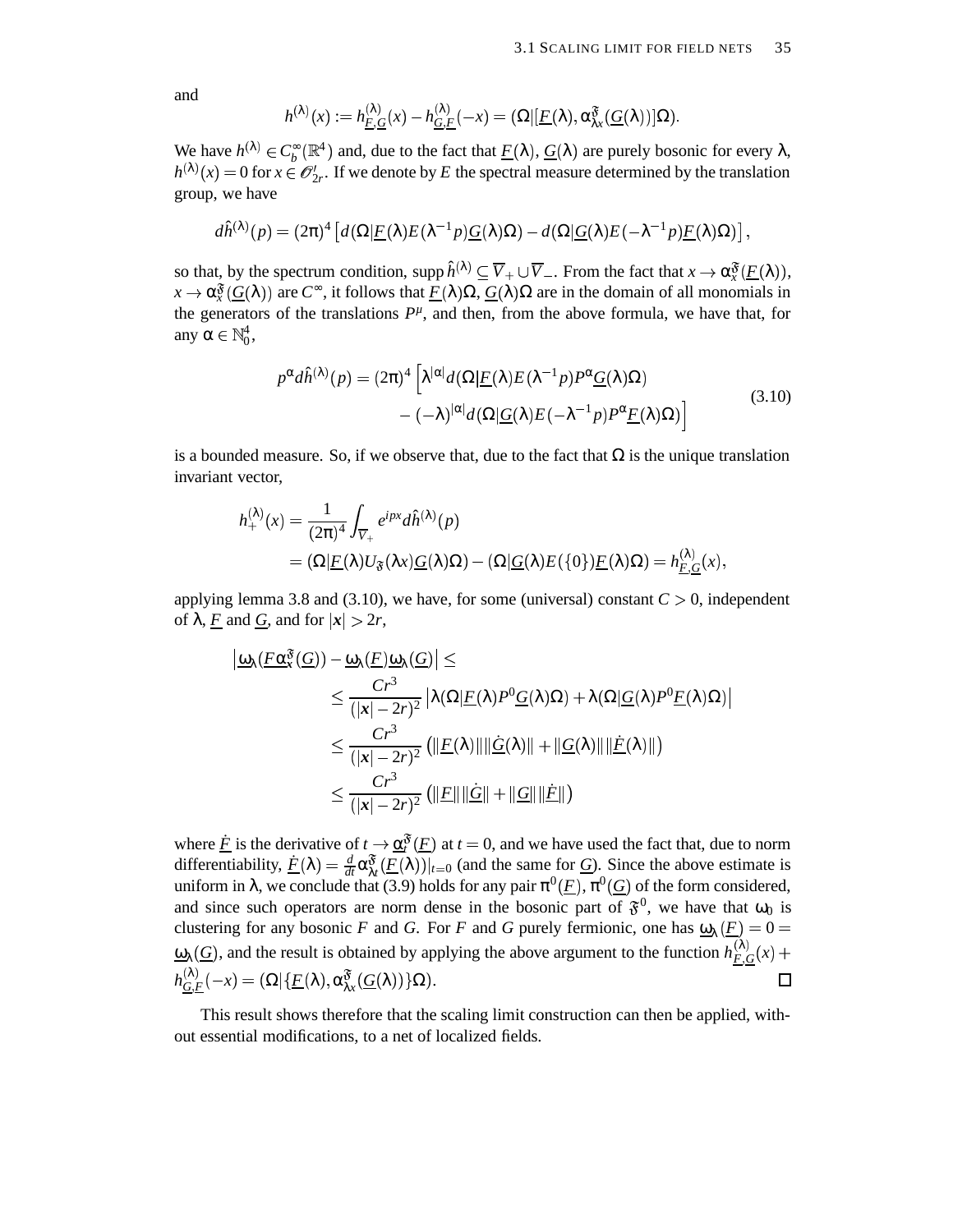**Definition 3.9.** Every net  $(\pi_{\mathfrak{F}^0}, \mathfrak{F}^0, V_{\mathfrak{F}^0}, k, U_{\mathfrak{F}^0})$  arising, as above, from a scaling limit state  $\underline{\omega}_0 \in SL_{\mathfrak{F}}$ , will be called a *scaling limit field net* over the associated scaling limit observable net  $(\alpha^{\mathfrak{F}^0}, U_0, \Omega_0)$ .

The various possibilities for the structure of the scaling limit, considered for the case of the observable net in section 2.2, arise also in the case at hand, and the analysis made there of their different physical meanings applies as well. We remark, however, that it can happen that different, non isomorphic scaling limit field nets are associated to the same scaling limit observable net, or to isomorphic ones. For instance, it may happen that for two different scaling limit states  $\underline{\omega}_0$  on  $\underline{\mathfrak{F}}$ , the corresponding states  $\underline{\omega}_0 \circ \pi_{\underline{\mathfrak{F}}}$ , determining  $\mathfrak{A}_0$ , coincide. In particular, the situation can be realized in which there is a unique quantum scaling limit in the sense of definition 2.9, but the various scaling limit field net are not isomorphic to each other, and then describe different set of charges of the scaling limit theory. Sticking to the general principles of the algebraic approach to quantum field theory, according to which the theory is identified by its net of local observables, in such a case we will still talk of a unique scaling limit.

### **3.2 Ultraviolet stable localizable charges**

The superselection structure of a theory is described by a net of charge carrying fields with a compact gauge group acting on it, and then it is natural to try and define a scaling limit procedure for sectors of the underlying theory through the scaling limit field net defined in the previous section. However, as already remarked at the beginning of this chapter, one cannot expect that, in general, all (localizable) sectors of the underlying theory possess a sensibile scaling limit, giving rise to corresponding (localizable) sectors of the scaling limit theory, and this is due to the specific phase space properties of renormalization group orbits, encoded in the (field or observable) scaling algebra: if a charge sistematically requires, in order to be created from the vacuum in a region of diameter  $\lambda$ , energy of order  $\lambda^{-q}$ , with  $q > 1$ , then the fields carrying it cannot be expected to give rise to elements of the field scaling algebra possesing a non trivial scaling limit, and the corresponding sector will vanish in the limit, or, in more physical terms, it cannot appear in the scaling limit since its creation would require an infinite amount of energy*a*) . For this reason, we shall now single out a subclass of sectors which are energetically "well behaved" in the above sense, and then we shall apply the scaling limit procedure of the previous section to the subnet of the canonical field net of a given theory constructed out of fields carrying such charges.

We shall then assume to be given a Poincaré covariant observable net  $(\mathcal{H}, \mathfrak{A}, U, \Omega)$ in vacuum representation satisfying hypotesis 2.1, and such that the corresponding net of von Neumann algebras  $\mathscr{A}(\mathscr{O}) := \mathfrak{A}(\mathscr{O})^-$  satisfies Haag duality and property B. Let then  $(\pi_{\mathscr{F}}, \mathscr{F}, V, k, U_{\mathscr{F}})$  be the corresponding unique complete normal Poincaré covariant field net with gauge symmetry determined by the superselection structure of  $\mathscr A$ , theorem 1.13. To simplify the notation, from now on, unless where confusion can arise, we shall drop

*<sup>a</sup>*)On the other hand, it may be possible that such charges give rise to some kind of *non-localizable* sector in the scaling limit, since, if one insists in not spending energies bigger than  $\lambda^{-1}$ , then the charge can only be localized in regions of diameter much bigger than  $\lambda$ , which in the limit become the whole space-time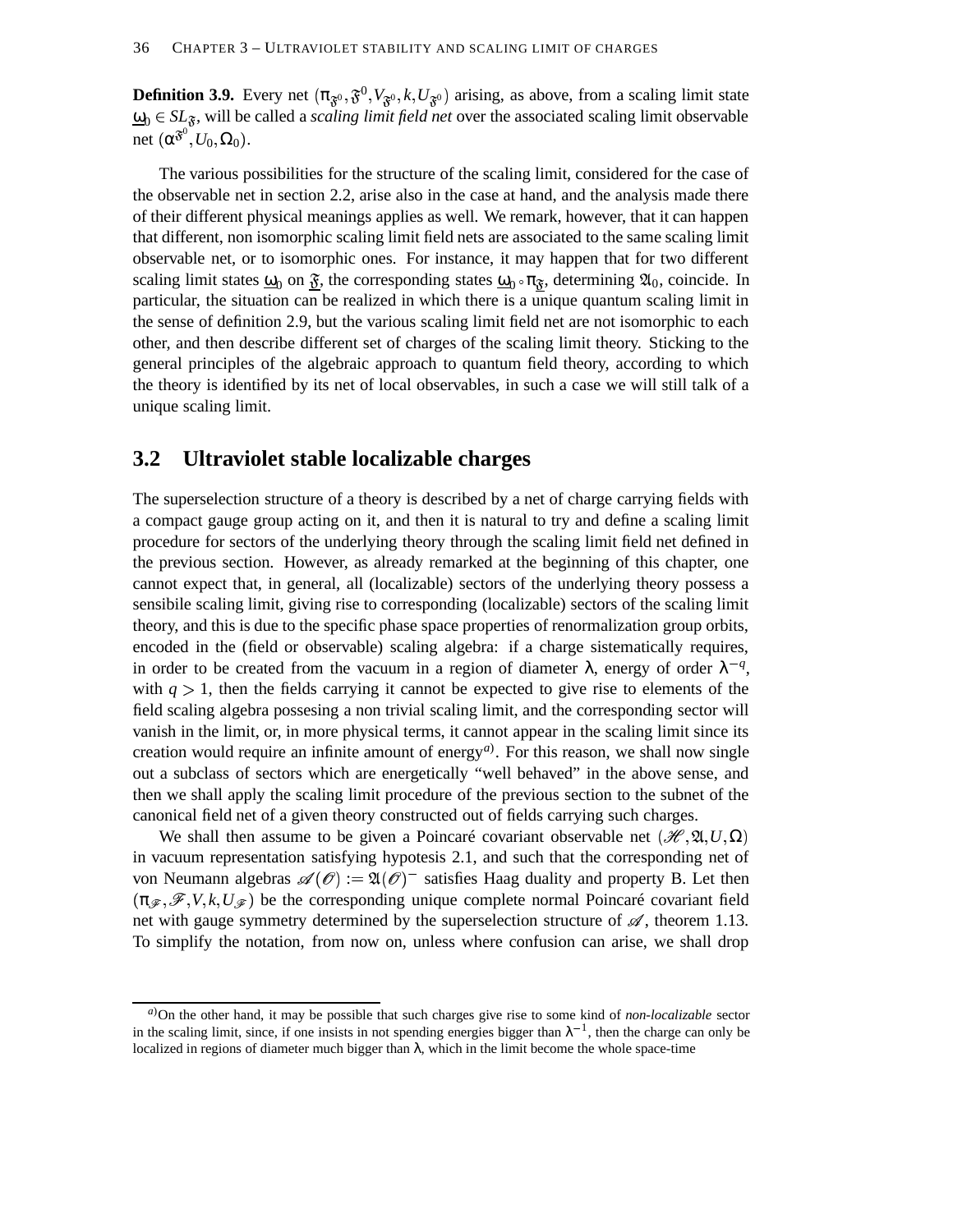the superscripts from the action of the Poincaré and gauge groups on the various nets, underlying or scaling limit ones, we shall consider, and we shall only distinguish the actions in the scaling limit by denoting them by  $\alpha^0$  and  $\beta^0$ . As usual, we shall indicate by  $\Delta$  the semigroup of transportable localized endomorphisms of  $\mathscr{A}, \Delta(\mathscr{O})$  being the subsemigroup of those localized in the double cone  $\mathcal O$ , and  $H_0$  will be the finite dimensional Hilbert space in  $\mathscr{F}(\mathscr{O})$  implementing a  $\rho \in \Delta(\mathscr{O})$ .

**Definition 3.10.** A localizable covariant sector  $\xi$  of the underlying theory will be called *ultraviolet stable* if for every double cone  $\mathscr O$  there exists a family  $(\rho_{\lambda})_{\lambda>0}$  of covariant transportable localized endomorphisms of  $\mathscr A$  of class  $\xi, \rho_\lambda$  localized in  $\lambda \mathscr O$ , such that for every bounded function  $\lambda \to \psi(\lambda) \in H_{\rho_{\lambda}}$  there holds

$$
\lim_{s\to e}\sup_{\lambda\in (0,1]}\|[\alpha_{s_\lambda}(\psi(\lambda))-\psi(\lambda)]\Omega\|=0=\lim_{s\to e}\sup_{\lambda\in (0,1]}\|[\alpha_{s_\lambda}(\psi(\lambda)^*)-\psi(\lambda)^*]\Omega\|.\qquad (3.11)
$$

Any such function will be called a *(renormalization group) quasi-orbit*. By a slight abuse, we shall also say that an endomorphism  $\rho \in \xi$  is ultraviolet stable.

*Remarks.* (i) That these charges do not exhibit the pathological phase space behaviour discussed above can be easily seen using methods completely analogous to those employed in the analysis of chapter 2. For instance, a particular case of (3.11) is

$$
\lim_{x\to 0}\sup_{\lambda\in (0,1]}\|[\alpha_{\lambda x}(\psi(\lambda))-\psi(\lambda)]\Omega\|=0,
$$

and, repeating the proof of lemma 3.1 in [BV95] with trivial modifications, we get that this is equivalent to demanding that for any  $\varepsilon > 0$ , there exists a compact set  $\Delta \subseteq \mathbb{R}^4$  such that

$$
\sup_{\lambda\in(0,1]}\|[E(\lambda^{-1}\Delta)-\mathbb{1}]\psi(\lambda)\Omega\|<\epsilon,
$$

and then, as required,  $\psi(\lambda)\Omega$  is (essentially) localized in a region of radius  $\lambda$ , and has 4momentum scaling as  $\lambda^{-1}$ . As we consider a Poincaré covariant scaling limit, we have to require also similar continuity with respect to Lorentz transformations, which is equivalent to the fact that the charged states  $\psi(\lambda)\Omega$  carry angular momentum independent of  $\lambda$ .

(ii) The choice of the interval  $(0, 1]$  in  $(3.11)$  is clearly arbitrary, and, for what concerns the analysis of the short distance behaviour of charges, it could have been replaced by any interval  $(0, \delta]$  with  $\delta > 0$ . It may be too strong a requirement, however, to ask (3.11) to hold with such interval replaced by  $(0, +\infty)$ , as it is conceivable that charges exist which cannot be localized in a region of radius, say,  $\lambda > 1$  without being localized also in a region of radius  $\lambda = 1$ , and it would then be unreasonable to require that arbitrarily small energies are needed to create such a charge in larger regions (cfr. the previous remark).

(iii) In appendix B it is shown there is at least a free field model in which all sectors are ultraviolet stable.

We are going to show in this section that ultraviolet stable sectors survive the scaling limit.

From field operators carrying ultraviolet stable charges we construct a field net, to which we will then apply the scaling limit procedure, in the following way. Let  $\mathscr{F}_s(\mathscr{O})$  be the von Neumann subalgebra of  $\mathcal{F}(\mathcal{O})$ , generated by  $\pi_{\mathcal{F}}(\mathcal{A}(\mathcal{O}))$  and by the Hilbert spaces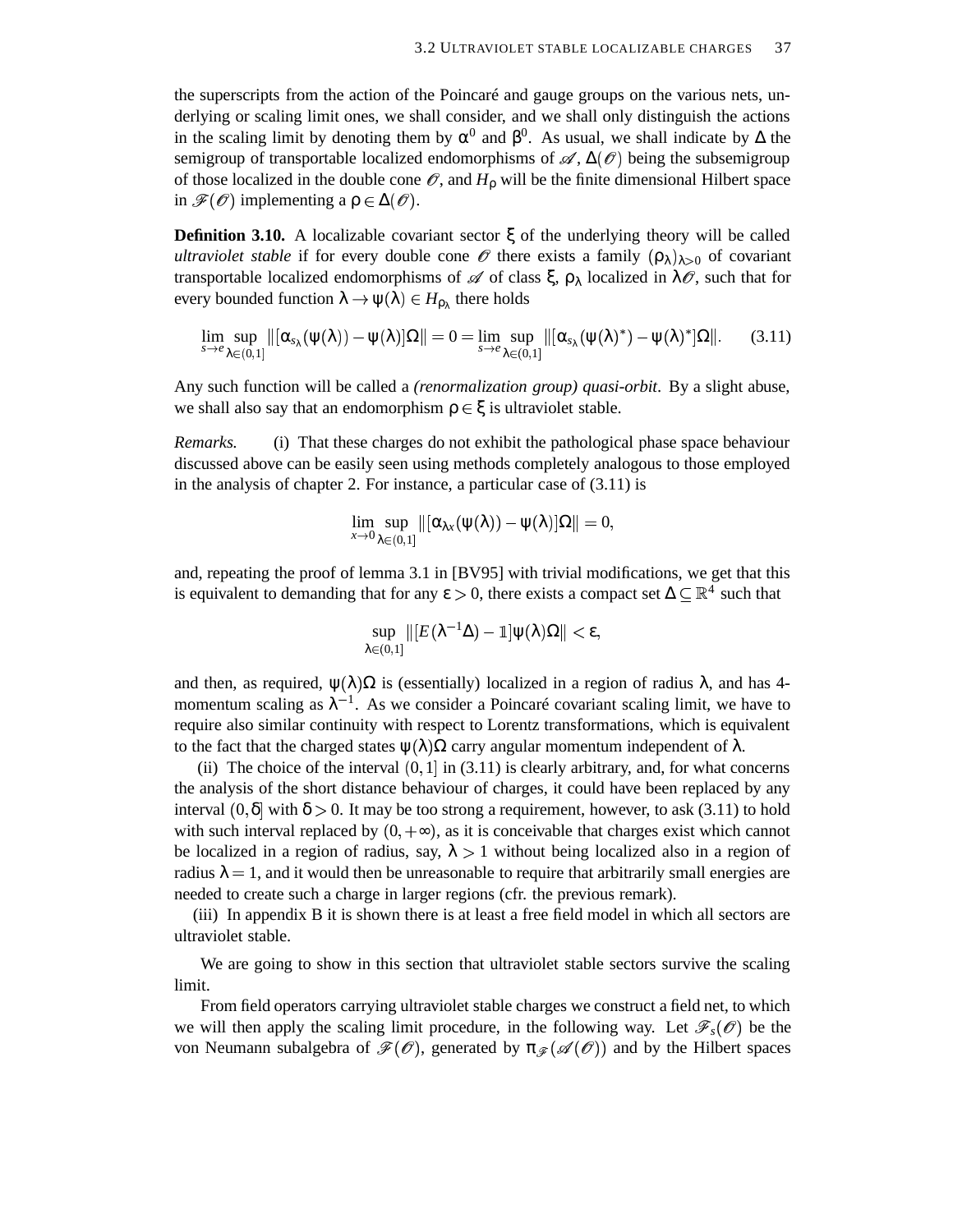$H_0$ , where the sector determined by  $\rho$  is ultraviolet stable. Then we define  $\mathfrak{F}(\mathscr{O})$  as the C<sup>\*</sup>-subalgebra of  $\mathscr{F}_s(\mathscr{O})$  consisting of those elements  $F \in \mathscr{F}_s(\mathscr{O})$  such that the functions  $s \to \alpha_s(F)$ ,  $g \to \beta_g(F)$  are norm continuous, and denote by  $\mathscr{H}_{\mathfrak{F}}$  the closure of  $\mathfrak{F}\Omega$ . Using the fact that  $\Omega$  is separating for  $\mathcal{F}(\mathcal{O})$ , it is then easy to see that  $\mathfrak{F}$  is net isomorphic with its restriction to  $\mathcal{H}_{\mathfrak{F}}$ , and we will then identify the two nets.

**Proposition 3.11.** With the notations above  $\mathcal{H}_{\mathfrak{F}}$  is Poincaré and gauge invariant, and with  $\pi_{\mathfrak{F}} := \pi_{\mathscr{F}}(\cdot) \restriction \mathscr{H}_{\mathfrak{F}}$ ,  $U_{\mathfrak{F}} := U_{\mathscr{F}}(\cdot) \restriction \mathscr{H}_{\mathfrak{F}}$ , and still denoting by V the restriction to  $\mathscr{H}_{\mathfrak{F}}$  of the gauge group representation,  $(\pi_{\mathfrak{F}}, \mathfrak{F}, V, k, U_{\mathfrak{F}})$  is a Poincaré covariant, normal field net with , , , , *gauge symmetry satisfying hypotesis*  $3.1(i)$  *over*  $(\mathfrak{A}, U, \Omega)$ *.* 

*Proof.* The auxiliary net  $\mathscr{F}_s$  is Poincaré and gauge covariant:  $\alpha_s(\pi_{\mathscr{F}}(\mathscr{A}(\mathscr{O})))$  =  $\pi_{\mathscr{F}}(\mathscr{A}(s \cdot \mathscr{O}))$  and  $\alpha_s(H_\rho) = H_{\alpha_s \rho \alpha_{s-1}}$  and, being  $\rho$  covariant,  $\alpha_s \rho \alpha_{s-1}$  is in its same ultraviolet stable sector, so that  $\alpha_s(\mathscr{F}_s(\mathscr{O})) = \mathscr{F}_s(s \cdot \mathscr{O})$ . Similarly  $\beta_g(\pi_{\mathscr{F}}(\mathscr{A}(\mathscr{O}))) = \pi_{\mathscr{F}}(\mathscr{A}(\mathscr{O}))$ and  $\beta_g(H_p) = H_p$ , giving  $\beta_g(\mathscr{F}_s(\mathscr{O})) = \mathscr{F}_s(\mathscr{O})$ . It follows then immediately, using commutativity of  $\alpha$  and  $\beta$ , that  $\tilde{s}$  is also Poincaré and gauge covariant, and that  $\mathcal{H}_{\tilde{s}}$  is globally Poincaré and gauge invariant. Normality of commutation relations is also immediate, as  $\mathfrak{F}(\mathcal{O}) \subseteq \mathcal{F}(\mathcal{O})$  and the action of k is the same on the two nets. That the vacuum is cyclic for  $\mathfrak{F}$ , thought as a net over  $\mathcal{H}_{\mathfrak{F}}$ , and that it is the unique translation invariant vector is true by definition, as the fact that hypotesis 3.1(i) holds. Finally as  $\pi_{\mathscr{F}}(\mathfrak{A}) \subseteq \mathfrak{F}$ ,  $\mathscr{H}$ , cyclically generated by  $\mathfrak A$  on  $\Omega$ , is a subspace of  $\mathcal H_{\mathfrak F}$ , and  $\pi_{\mathfrak F}$  restricted to it is the vacuum representation of  $\mathfrak{A}$ , and if  $F \in \mathfrak{F}(\mathcal{O})^G \subseteq \mathcal{F}(\mathcal{O})^G$  then  $F = \pi_{\mathcal{F}}(A), A \in \mathcal{A}(\mathcal{O})$ , but then, by the usual argument,  $s \to \alpha_s(A)$  is norm continuous, and, by maximality,  $A \in \mathfrak{A}(\mathscr{O})$  so that, restricting to  $\mathscr{H}_{\mathfrak{F}}, \mathfrak{F}(\mathscr{O})^G = \pi_{\mathfrak{F}}(\mathfrak{A}(\mathscr{O})).$  $\Box$ 

Hypotesis 3.1(ii) is trivially satisfied if we assume  $V^{(\lambda)} = V$ ,  $\lambda > 0$ , which is the scaling behaviour expected for conserved (Nöther) charges from perturbative quantum field theory [IZ80, chp. 13].

Consider then the scaling field net  $\underline{\mathfrak{F}}$ , and fix a scaling limit state  $\underline{\omega}_0 \in SL_{\mathfrak{F}}$ , with corresponding scaling limit field net  $(\pi_{\mathfrak{F}^0}^-, \mathfrak{F}^0, V_0, k, U_0)$  and scaling limit observable net  $(\mathscr{H}_0, \mathfrak{A}_0, U_0, \Omega_0)$ . In general, a quasi-orbit  $\lambda \to \psi(\lambda)$  will not be an element of  $\mathfrak{F}(\mathscr{O})$ , as (3.11) does not imply norm continuity, uniform in  $\lambda$ , of  $s \to \alpha_{s_\lambda}(\psi(\lambda))$ . We proceed then to a *smeared quasi-orbitb*)

$$
\underline{\alpha}_h \psi(\lambda) := \int_{\mathscr{F}_+^{\uparrow}} ds \, h(s) \alpha_{s_{\lambda}}(\psi(\lambda)), \qquad \lambda > 0,
$$
\n(3.12)

where  $h \in L^1(\tilde{\mathscr{P}}_+^{\uparrow})$ , *ds* denotes left Haar measure on  $\tilde{\mathscr{P}}_+^{\uparrow}$ , and the integral is understood in the weak sense.

**Lemma 3.12.** If  $\lambda \to \psi(\lambda) \in H_{\rho_\lambda}$  is bounded,  $\rho_\lambda \in \Delta_c(\lambda \mathcal{O}_1)$  ultraviolet stable, and  $h \in$  $C_c(\tilde{\mathscr{P}}_+^{\uparrow})$  (continuous functions of compact support), then  $\underline{\alpha}_h \psi$  is in  $\underline{\mathfrak{F}}(\mathscr{O})$  for any  $\mathscr{O}$  con $taining \text{ supp } h \cdot \mathscr{O}_1 := \bigcup_{s \in \text{supp} h} s \cdot \mathscr{O}_1.$ 

*b*)The relevance of these objects was pointed out to me by R. Verch. See also [DV], where they are called *lifted scaled multiplets*.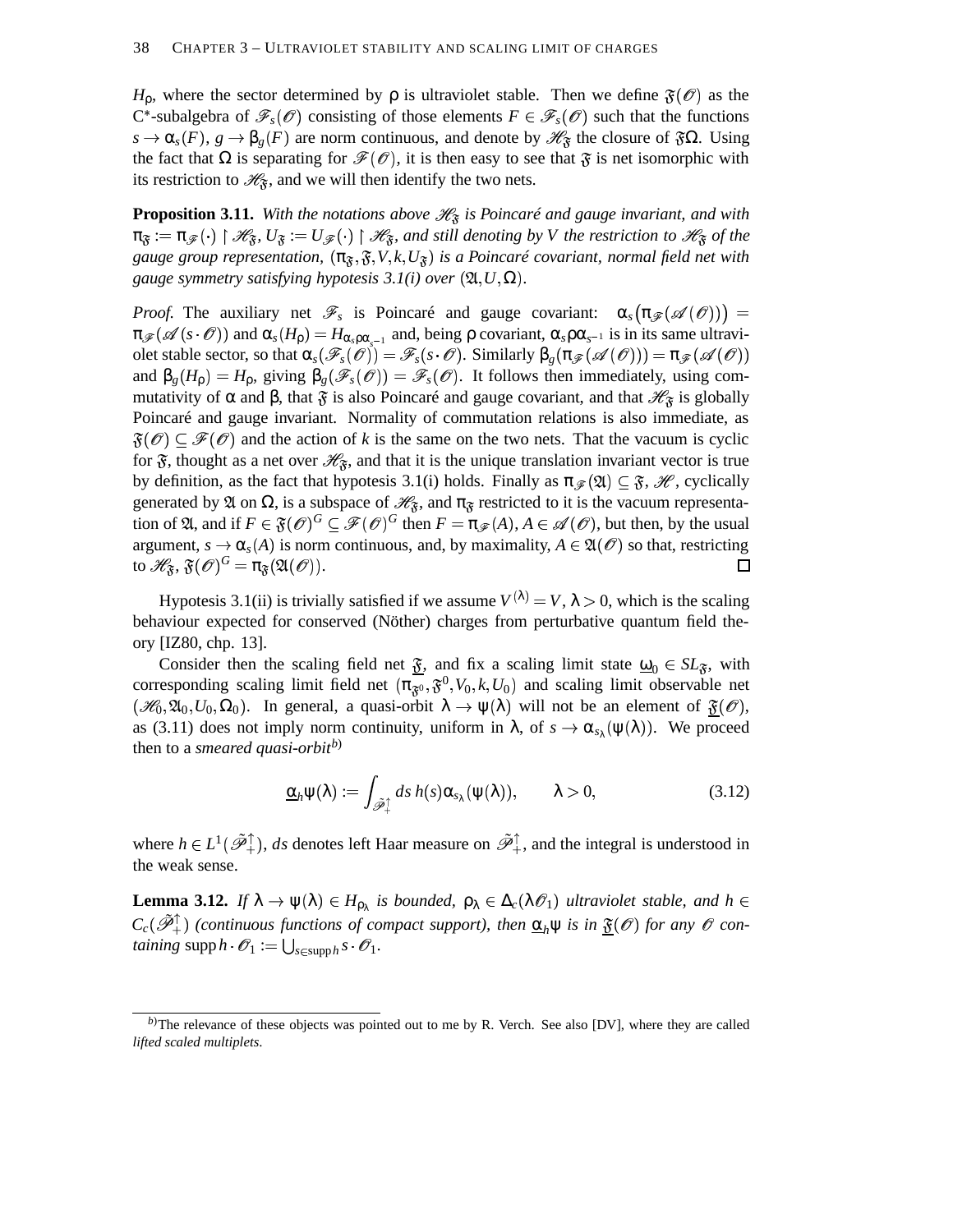*Proof.* It is clear that  $\underline{\alpha}_h \psi(\lambda)$  is a well defined bounded operator, with  $\|\underline{\alpha}_h\psi(\lambda)\| \leq \|h\|_1 \|\psi(\lambda)\|$ , so that, being  $\lambda \to \psi(\lambda)$  bounded, the same is true for  $\lambda \to \underline{\alpha}_h \psi(\lambda)$ . Let  $B \in \mathscr{F}_s(\lambda \mathscr{O})'$  and  $\Phi \in \mathscr{H}_\mathscr{F}$ . Then

$$
\begin{aligned} (\Phi | \underline{\alpha}_h \psi(\lambda) B \Phi) &= \int ds \, h(s) \, (\Phi | \alpha_{s_\lambda} (\psi(\lambda)) B \Phi) \\ &= \int ds \, h(s) \, (\Phi | B \alpha_{s_\lambda} (\psi(\lambda)) \Phi) = (\Phi | B \underline{\alpha}_h \psi(\lambda) \Phi), \end{aligned}
$$

where the one but to last equality follows from the fact that  $\alpha_{s_\lambda}(\psi(\lambda)) \in \mathscr{F}_s(\lambda(s \cdot \mathscr{O}_1))$ , and  $s \cdot \mathscr{O}_1 \subseteq \mathscr{O}$ . Then  $\underline{\alpha}_h \psi(\lambda) \in \mathscr{F}_s(\lambda \mathscr{O})$ . With  $sh(t) := h(s^{-1}t)$ , we have

$$
\|\alpha_{s_{\lambda}}(\underline{\alpha}_h\psi(\lambda))-\underline{\alpha}_h\psi(\lambda)\|=\|\underline{\alpha}_{s}h\psi(\lambda)-\underline{\alpha}_h\psi(\lambda)\|\leq \|_sh-h\|_1\|\psi(\lambda)\|,
$$

which, as left translations are continuous on  $L^1$  [Loo53] and  $\lambda \to \psi(\lambda)$  is bounded, implies  $\|\underline{\alpha}_s(\underline{\alpha}_h\psi) - \underline{\alpha}_h\psi\| \to 0$  for  $s \to e$ . Finally, let  $u_{\rho_\lambda}$  be the representation of *G* induced by  $\beta$ on  $H_{\rho_{\lambda}}$ . Then, since

$$
\beta_g(\underline{\alpha}_h\psi(\lambda))=\int ds\,h(s)\alpha_{s_{\lambda}}\big(\beta_g(\psi(\lambda))\big)=\int ds\,h(s)\alpha_{s_{\lambda}}\big(u_{\rho_{\lambda}}(g)\psi(\lambda)\big),
$$

we have

$$
\|\underline{\beta}_{g}(\underline{\alpha}_{h}\psi)(\lambda)-\underline{\alpha}_{h}\psi(\lambda)\| \leq \|h\|_{1}\|u_{\rho_{\lambda}}(g)-1\|_{B(H_{\rho_{\lambda}})}\|\psi(\lambda)\|
$$
  
=  $\|h\|_{1}\|u_{\rho_{1}}(g)-1\|_{B(H_{\rho_{1}})}\|\psi(\lambda)\|$ 

the last equality holding by unitary equivalence of  $u_{\rho_{\lambda}}$  for different  $\lambda$ . Being these representations continuous, we have continuity of  $g \to \underline{\beta_g}(\underline{\alpha}_h \psi)$  and  $\underline{\alpha}_h \psi \in \underline{\mathfrak{F}}(\mathscr{O})$ . 口

We are going to see that actually the smearing function *h* can be removed in the scaling limit. We think of the space  $I_\delta$  of non-negative functions  $h \in C_c(\tilde{\mathcal{P}}_+^{\uparrow})$  such that  $\int_{\tilde{\mathcal{P}}_+^{\uparrow}} h = 1$ and  $e \in \text{supp } h$ , as a net ordered by  $h_1 \succeq h_2$  if  $\text{supp } h_1 \subseteq \text{supp } h_2$ , and we will write  $h \to \delta$ to denote limit along this net. By [Loo53, thm 31E] it follows that, for any  $f \in L^1(\tilde{\mathscr{P}}_+^{\uparrow})$ ,  $f * h \to f$  and  $h * f \to f$  in  $L^1$  as  $h \to \delta$ . We have also, for any  $\Phi \in \mathcal{H}_{\mathcal{F}}$ ,

$$
\|\underline{\alpha}_h \psi(\lambda)\Phi - \psi(\lambda)\Phi\| \leq \int_{\mathscr{D}_+^{\uparrow}} ds \, h(s) \|\alpha_{s_{\lambda}}(\psi(\lambda))\Phi - \psi(\lambda)\Phi\|
$$
  

$$
\leq \sup_{s \in \text{supp } h} \|\alpha_{s_{\lambda}}(\psi(\lambda))\Phi - \psi(\lambda)\Phi\|,
$$
 (3.13)

and the analogous estimate with  $\psi(\lambda)$ <sup>\*</sup> replacing  $\psi(\lambda)$ , from which, by strong continuity of  $s \to \alpha_s(F)$ ,  $F \in \mathscr{F}$ , we get  $\underline{\alpha}_h \psi(\lambda) \stackrel{*}{\to} \psi(\lambda)$  for any fixed  $\lambda > 0$ . Also note that, since  $\tilde{\mathscr{P}}_+^{\uparrow}$  is a Lie group, and hence in particular a metric space, there exist sequences  $(h_n)_{n \in \mathbb{N}}$  which are subnets of this net, since it is sufficient to take supp  $h_n \subseteq N_n$ , with  $(\mathcal{N}_n)_{n \in \mathbb{N}}$  a monotonically decreasing basis of neighbourhoods of *e* in  $\tilde{\mathcal{P}}_+^{\uparrow}$ . We will write  $h_n \to \delta$  in this case.

**Lemma 3.13.** *With the notations above, there exists the \*strong limit*

$$
\psi^0:= {}^*s\operatornamewithlimits{--}\lim_{h\to\delta}\pi^0(\underline{\alpha}_h\psi)\in \mathfrak{F}^0(\mathscr{O})^-
$$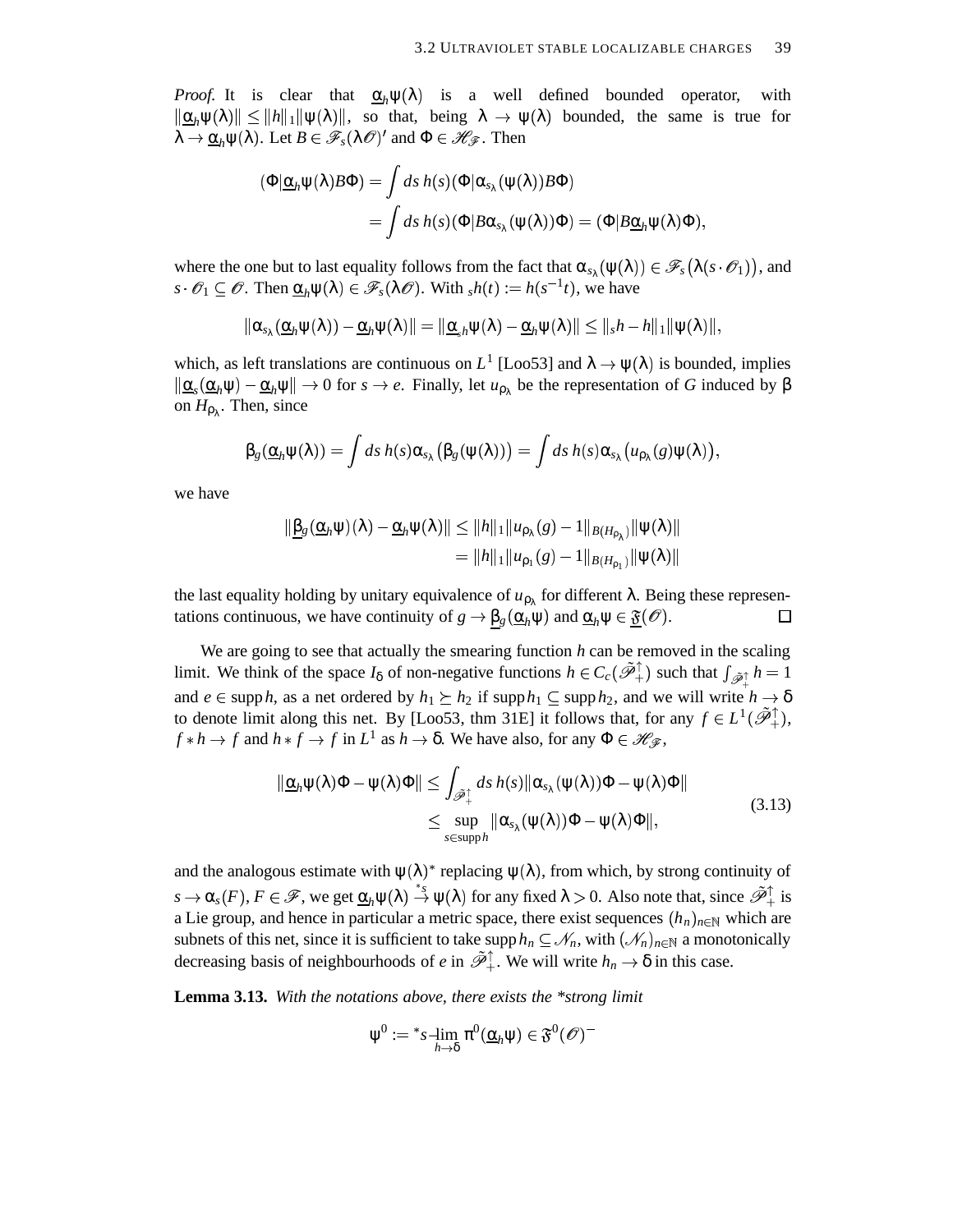*Proof.* As there exist sequences  $(h_n)_{n \in \mathbb{N}}$  such that  $h_n \to \delta$ ,  $\Omega_0$  is separating for  $\mathfrak{F}^0(\mathcal{O})^-$  and the norms  $\|\pi^0(\underline{\alpha}_h\psi)\|$  are uniformly bounded for  $h \in I_\delta$ , it is sufficient to show that for any  $\epsilon > 0$  there exists  $h_{\epsilon} \in I_{\delta}$  such that for any  $h, g \succeq h_{\epsilon}$ ,

$$
\|\pi^0(\underline{\alpha}_h\psi)\Omega_0-\pi^0(\underline{\alpha}_g\psi)\Omega_0\|<\epsilon,\qquad \|\pi^0(\underline{\alpha}_h\psi)^*\Omega_0-\pi^0(\underline{\alpha}_g\psi)^*\Omega_0\|<\epsilon.
$$

Clearly, it is enough to prove the first inequality, the second one being proven in a completely analogus way. For any  $\lambda \in (0,1]$  we have, using  $\int_{\tilde{\mathscr{P}}_1} h = \int_{\tilde{\mathscr{P}}_1} g = 1$ ,

$$
\begin{aligned} \|\left[\underline{\alpha}_h\psi(\lambda)-\underline{\alpha}_g\psi(\lambda)\right]\Omega\|&\leq\\ &\leq\int_{\tilde{\mathscr{P}}_+^{\uparrow}}ds\,h(s)\|[\alpha_{s_{\lambda}}(\psi(\lambda))-\psi(\lambda)]\Omega\|+\int_{\tilde{\mathscr{P}}_+^{\uparrow}}ds\,g(s)\|[\alpha_{s_{\lambda}}(\psi(\lambda))-\psi(\lambda)]\Omega\|\\ &\leq\sup_{s\in\,{\rm supp}\,h}\sup_{\lambda\in(0,1]}\|[\alpha_{s_{\lambda}}(\psi(\lambda))-\psi(\lambda)]\Omega\|+\sup_{s\in\,{\rm supp}\,g}\sup_{\lambda\in(0,1]}\|[\alpha_{s_{\lambda}}(\psi(\lambda))-\psi(\lambda)]\Omega\|, \end{aligned}
$$

and then, for a suitable sequence  $(\lambda_k)_{k \in \mathbb{N}}$  converging to zero,

$$
\begin{aligned} \|\pi^0(\underline{\alpha}_h\psi)\Omega_0-\pi^0(\underline{\alpha}_g\psi)\Omega_0\|&=\lim_{k\to+\infty}\|[\underline{\alpha}_h\psi(\lambda_k)-\underline{\alpha}_g\psi(\lambda_k)]\Omega\|\\ &\leq \sup_{s\in\mathrm{supp}\,h}\sup_{\lambda\in(0,1]}\|[\alpha_{s_\lambda}(\psi(\lambda))-\psi(\lambda)]\Omega\|+\sup_{s\in\mathrm{supp}\,g}\sup_{\lambda\in(0,1]}\|[\alpha_{s_\lambda}(\psi(\lambda))-\psi(\lambda)]\Omega\|, \end{aligned}
$$

and since, thanks to (3.11), we can find a neighbourhood  $\mathcal{N}_{\epsilon}$  of the identity in  $\tilde{\mathcal{P}}_+^{\uparrow}$  such that  $\sup_{\lambda \in (0,1]} \| [\alpha_{s_{\lambda}}(\psi(\lambda)) - \psi(\lambda)]\Omega \| < \frac{\varepsilon}{2}$  for any  $s \in$ that  $\sup_{\lambda \in (0,1]} \| [\alpha_{s_{\lambda}}(\psi(\lambda)) - \psi(\lambda)]\Omega \| < \frac{\varepsilon}{2}$  for any  $s \in \mathscr{N}_{\varepsilon}$ , we conclude by taking  $\sup h_{\varepsilon} \subseteq$  $\mathscr{N}_{ε}$ .

We shall use the notations  $\mathscr{A}_0(\mathscr{O}) := \mathfrak{A}_0(\mathscr{O})^-$ ,  $\mathscr{F}^0(\mathscr{O}) := \mathfrak{F}^0(\mathscr{O})^-$  and  $\pi_{\mathscr{F}^0} := \overline{\pi}_{\mathfrak{F}^0}$ will be the extension of  $\pi_{\mathfrak{F}^0}$  to  $\mathcal{A}_0$  given by lemma 3.3. It is easy to verify that  $(\pi_{\mathscr{F}^0},\mathscr{F}^0,V_0,k,U_0)$  is still a Poincaré covariant normal field net over  $(\mathscr{H}_0,\mathscr{A}_0,U_0,\Omega_0)$ : the only thing that really needs a check is that  $\mathscr{F}^0(\mathscr{O})^G \subseteq \pi_{\mathscr{F}^0}(\mathscr{A}_0(\mathscr{O}))$  (the reverse inclusion being trivial); let  $F \in \mathscr{F}^0(\mathscr{O})^G$  and  $(F_t)_{t \in I}$  be a norm bounded net in  $\mathfrak{F}^0(\mathscr{O})$  converging strongly to *F*, which exists by Kaplanski theorem. Then by

$$
||m(F_1)\Omega_0 - F\Omega_0|| = \left\|\int_G dg\ \beta_g^0 (F_1 - F)\Omega_0\right\| \leq ||(F_1 - F)\Omega_0||,
$$

 $m(F_1) \in \pi_{\mathfrak{F}^0}(\mathfrak{A}_0(\mathcal{O}))$ , being bounded, converges strongly to *F*, and then  $F \in \pi_{\mathscr{F}^0}(\mathscr{A}_0(\mathcal{O}))$ .

**Theorem 3.14.** *Let* ξ *be an ultraviolet stable covariant sector. For any double cone* & *there* is a finite dimensional Hilbert space  $H_{\rho}$  in  $\mathscr{F}^0(\mathscr{O})$  of support  $\mathbb{1}$  carrying a  $G$  representation *of class* ξ*, and implementing a transportable irreducible endomorphism* ρ *of* <sup>0</sup> *localized*  $i$ *n*  $\mathcal{O}$ *, which is covariant with positive energy.* 

*Proof.* Fix a double cone  $\mathscr{O}_1$  whose closure is contained in  $\mathscr{O}$ , let  $\rho_\lambda \in \Delta_c(\lambda \mathscr{O}_1)$ ,  $\lambda > 0$ , be as in definition 3.10, and choose, for each  $\lambda > 0$ , an orthonormal basis  $\psi_j(\lambda)$ ,  $j = 1, \dots, d :=$  $d(\xi)$ , of  $H_{\rho_{\lambda}}$ , transforming under a fixed,  $\lambda$ -independent, irreducible matrix representation *u*<sup>ξ</sup> of *G* of class ξ,

$$
\psi_j(\lambda)^* \psi_i(\lambda) = \delta_{ji} \mathbb{1}, \qquad \sum_{j=1}^d \psi_j(\lambda) \psi_j(\lambda)^* = \mathbb{1}, \qquad \beta_g(\psi_j(\lambda)) = \sum_{i=1}^d u_{\xi}(g)_{ij} \psi_i(\lambda)
$$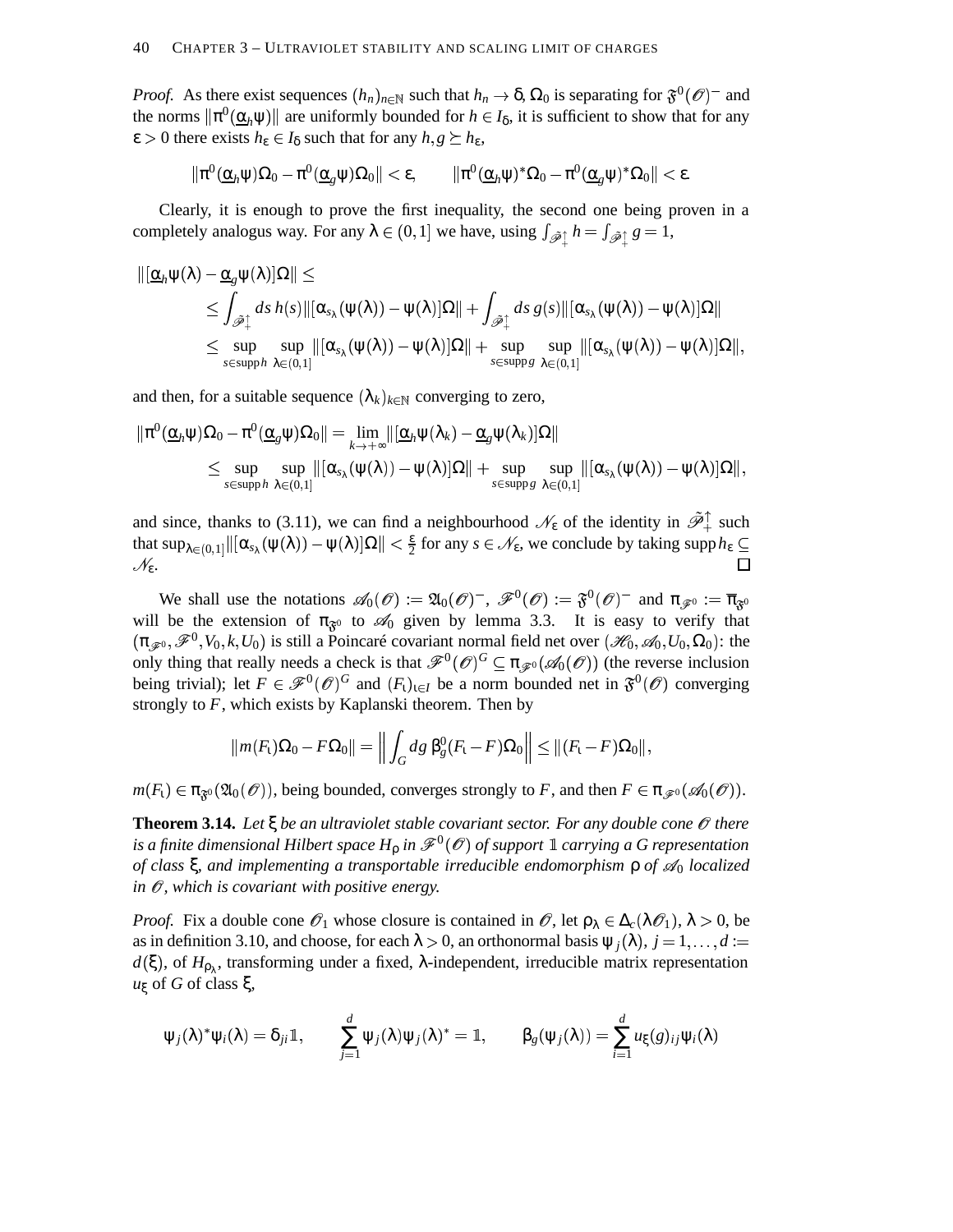(e.g., it could be  $\psi_j(\lambda) = \pi_{\mathscr{F}}(V_\lambda)\psi(1)$ , for a unitary  $V_\lambda \in (\rho_\lambda : \rho_1)$ ). If  $\psi_j^0$  is as in lemma 3.13, we show that  $\psi_j^0$ ,  $j = 1, ..., d$  is a multiplet of class  $\xi$  of orthogonal isometries of support  $\mathbb{1}$  in  $\mathscr{F}^0(\mathscr{O})$  (and then in particular  $\psi^0_j$  is not a multiple of  $\mathbb{1}$ ). To this end, it is clearly sufficient, by cyclicity of the vacuum for  $\tilde{\mathfrak{F}}^{0}(\mathcal{O}')$ , to show that, for any  $\underline{F} \in \underline{\mathfrak{F}}(\mathcal{O}')$ ,

$$
\omega_0(\pi^0(\underline{F})\psi_j^{0*}\psi_i^0) = \delta_{ji}\omega_0(\pi^0(\underline{F})),\tag{3.14}
$$

$$
\sum_{j=1}^{d} \omega_0(\pi^0(\underline{F}) \psi_j^0 \psi_j^{0*}) = \omega_0(\pi^0(\underline{F})).
$$
\n(3.15)

We begin by proving  $(3.14)$ . We can assume that  $\overline{F}$  is a bosonic element, for if it is fermionic, since  $\psi_j^0$  has a defined Bose-Fermi parity (it has the same parity as  $\psi_j(\lambda)$ , and then as  $\xi$ , as is easily verified), and  $\omega_0$  is even, both sides of (3.14) are zero, and the equality is trivially satisfied. Then we have, for  $h_n \to \delta$ , and for sufficiently big *n*, using normal commutation relations,

$$
\begin{aligned}\n&\left|\left(\Omega\middle| \underline{F}(\lambda)\underline{\alpha}_{h_n}\psi_j^*(\lambda)\underline{\alpha}_{h_n}\psi_i(\lambda)\Omega\right)-\delta_{ji}(\Omega\middle| \underline{F}(\lambda)\Omega)\right| \\
&= \Big|\int_{\tilde{\mathscr{P}}_+^{\uparrow}}ds\int_{\tilde{\mathscr{P}}_+^{\uparrow}}dt\;h_n(s)h_n(t)\left[\left(\Omega\middle|\alpha_{s_{\lambda}}(\psi_j(\lambda)^*)\underline{F}(\lambda)\alpha_{t_{\lambda}}(\psi_i(\lambda))\Omega\right)\right. \\
&\left.-\left(\Omega\middle|\psi_j(\lambda)^*\underline{F}(\lambda)\psi_i(\lambda)\Omega\right)\right]\Big|\n\leq \sup_{s,t\in\mathrm{supp}h_n}\left|\left(\alpha_{s_{\lambda}}(\psi_j(\lambda))\Omega\middle| \underline{F}(\lambda)\alpha_{t_{\lambda}}(\psi_i(\lambda))\Omega\right)-\left(\psi_j(\lambda)\Omega\middle| \underline{F}(\lambda)\psi_i(\lambda)\Omega\right)\right|\n\leq \|\underline{F}\| \sup_{s\in\mathrm{supp}h_n}\sup_{\lambda\in(0,1]}\left\{\|\alpha_{s_{\lambda}}(\psi_i(\lambda))\Omega-\psi_i(\lambda)\Omega\|+\|\alpha_{s_{\lambda}}(\psi_j(\lambda))\Omega-\psi_j(\lambda)\Omega\|\right\},\n\end{aligned}
$$

so that, in view of (3.11), if  $(\lambda_1)_{1 \in I}$  is a net such that  $\underline{\omega}_{\lambda_1} \to \underline{\omega}_0$ , the limit

$$
\lim_{n\to+\infty}\big(\Omega\big|\underline{F}(\lambda_{\tau})\underline{\alpha}_{h_n}\psi_j^*(\lambda_{\tau})\underline{\alpha}_{h_n}\psi_i(\lambda_{\tau})\Omega\big)=\delta_{ji}(\Omega|\underline{F}(\lambda_{\tau})\Omega),
$$

following from  $\underline{\alpha}_{h_n}\psi_j(\lambda_1) \stackrel{*}{\rightarrow} \psi_j(\lambda_1)$ , is uniform in *t*, and then it is possible to interchange the limits and get

$$
\omega_0(\pi_0(\underline{F})\psi_j^{0*}\psi_i^0) = \lim_{n \to +\infty} \lim_{t \in I} \left( \Omega \middle| \underline{F}(\lambda_t) \underline{\alpha}_{h_n} \psi_j^*(\lambda_t) \underline{\alpha}_{h_n} \psi_i(\lambda_t) \Omega \right)
$$
  
\n
$$
= \lim_{t \in I} \lim_{n \to +\infty} \left( \Omega \middle| \underline{F}(\lambda_t) \underline{\alpha}_{h_n} \psi_j^*(\lambda_t) \underline{\alpha}_{h_n} \psi_i(\lambda_t) \Omega \right)
$$
  
\n
$$
= \lim_{t \in I} \delta_{ji} (\Omega \middle| \underline{F}(\lambda_t) \Omega) = \delta_{ji} \omega_0(\pi_0(\underline{F})).
$$

The proof of (3.15) is completely analogous.

Then the linear span of  $\psi_j^0$ ,  $j = 1, ..., d$  is a *d*-dimensional Hilbert space  $H_\rho$  of support  $\mathbb{1}$  in  $\mathscr{F}^0(\mathscr{O})$ , and by

$$
\beta_g^0(\psi_j^0) = {}^*s-\lim_{n\to+\infty}\pi^0(\underline{\beta}_g(\underline{\alpha}_{h_n}\psi_j)) = {}^*s-\lim_{n\to+\infty}\sum_{i=1}^d u_{\xi}(g)_{ij}\pi^0(\underline{\alpha}_{h_n}\psi_i) = \sum_{i=1}^d u_{\xi}(g)_{ij}\psi_i^0,
$$

it carries a unitary representation of *G* of class  $\xi$ . The endomorphism  $\rho$  of  $\mathscr{A}_0$  implemented by  $H_{\rho}$  is given, as usual, by

$$
\pi_{\mathscr{F}^0}\rho(A)=\sum_{j=1}^d\psi_j^0\pi_{\mathscr{F}^0}(A)\psi_j^{0*},\qquad A\in\mathscr{A}_0
$$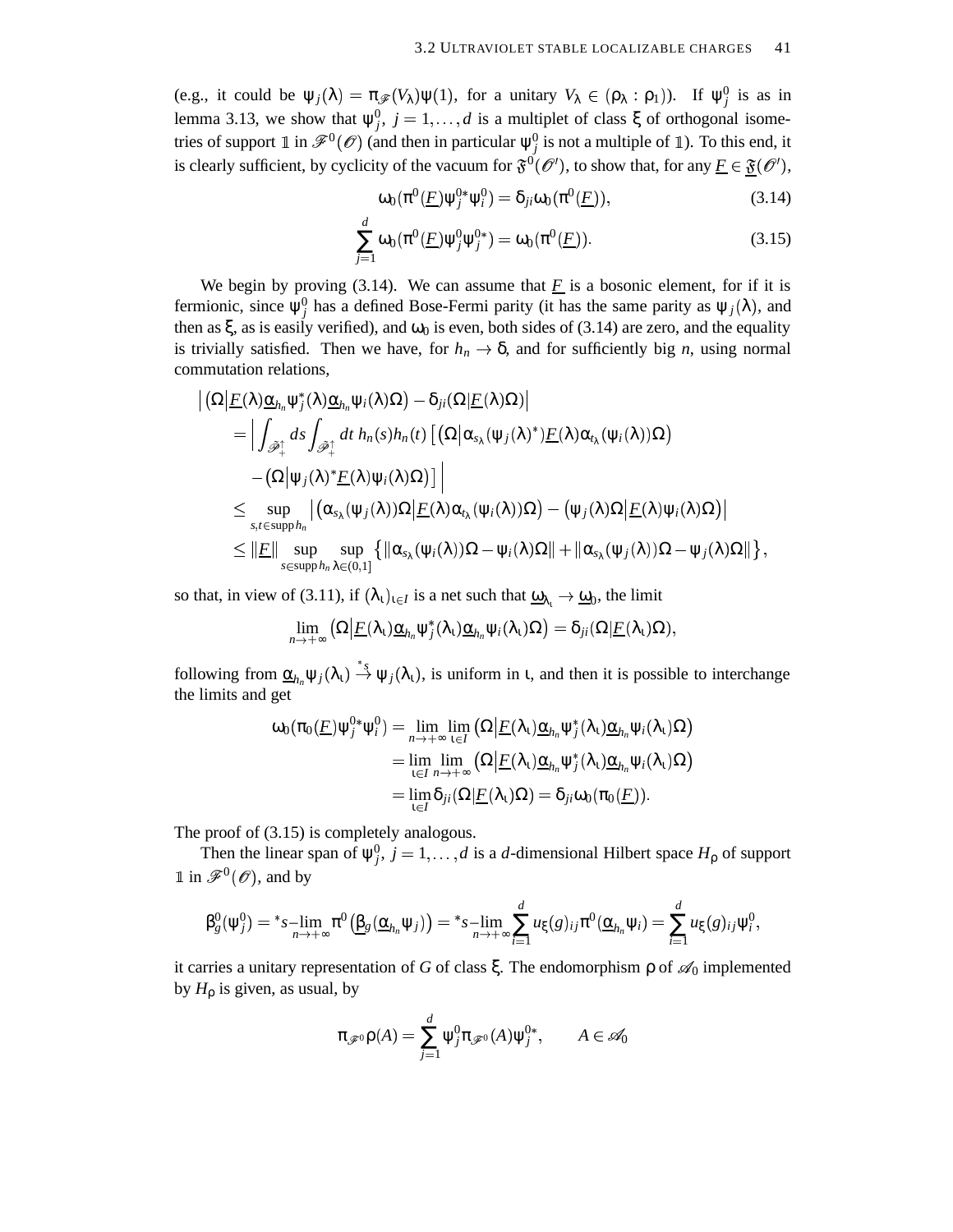### 42 CHAPTER 3 – ULTRAVIOLET STABILITY AND SCALING LIMIT OF CHARGES

which is well defined, since the left hand side is gauge invariant  $(\psi_j^0)$ <sup>\*</sup> transforms with  $\overline{u}_\xi$ ) and  $\pi_{\mathscr{F}}$  is an isomorphism. Clearly  $\rho$  is localized in  $\mathscr{O}$ . If  $\mathscr{K}$  is another double cone, let  $H_{\sigma} \subseteq \mathscr{F}^{0}(\mathscr{K})$  and  $\sigma \in \text{End}(\mathscr{A}_{0})$  be constructed as  $H_{\rho}$  and  $\rho$  above, and  $\varphi_{j}^{0}$ ,  $j = 1, ..., d$ , be an orthonormal basis of  $H_{\sigma}$ . Then the operator  $W \in \mathscr{A}_0$  defined by  $\pi_{\mathscr{F}^0}(W) = \sum_{j=1}^d \phi_j^0 \psi_j^{0*}$ is isometric,

$$
\pi_{\mathscr{F}^0}(W^*W)=\sum_{i,j}^{1,d}\psi_i^0\phi_i^{0*}\phi_j^0\psi_j^{0*}=\sum_{j=1}^d\psi_j^0\psi_j^{0*}=\mathbb{1},
$$

and hence, interchanging the roles of the  $\psi_j^0$ 's and  $\varphi_j^0$ 's, unitary, and it intertwines  $\rho$  and  $\sigma$ 

$$
\pi_{\mathscr{F}^0}(W\rho(A)W^*) = \sum_{i,j,k}^{1,d} \varphi_i^0 \psi_i^{0*} \psi_j^0 \pi_{\mathscr{F}^0}(A) \psi_j^{0*} \psi_k^0 \varphi_k^{0*}
$$

$$
= \sum_{j=1}^d \varphi_j^0 \pi_{\mathscr{F}^0}(A) \varphi_j^{0*} = \pi_{\mathscr{F}^0} \sigma(A),
$$

so that  $\rho$  is transportable. Covariance of  $\rho$  is proved as follows. Define  $W_{\rho}(s) \in \mathscr{A}_0$ ,  $s \in \tilde{\mathscr{P}}_+^{\uparrow}$ , by  $\pi_{\mathscr{F}^0}(W_\rho(s)) = \sum_{j=1}^d \alpha_s^0(\psi_j^0) \psi_j^{0*}$ ; then since, as is easily seen,  $\alpha_s^0(H_\rho)$  is a Hilbert space implementing  $\alpha_s^0 \rho \alpha_{s-1}^0$ ,  $W_\rho(s) \in (\rho : \alpha_s^0 \rho \alpha_{s-1}^0)$  is unitary, as above. Furthermore,  $W_\rho$  is a strongly continuous  $\alpha^0$ -cocycle:

$$
\pi_{\mathscr{F}^0}(\alpha_{s_1}^0(W_p(s_2))W_p(s_1)) = \alpha_{s_1}^0\left(\sum_{j=1}^d \alpha_{s_2}^0(\psi_j^0)\psi_j^{0*}\right)\sum_{i=1}^d \alpha_{s_1}^0(\psi_i^0)\psi_i^{0*}
$$

$$
= \sum_{i=1}^d \alpha_{s_1}^0\left(\sum_{j=1}^d \alpha_{s_2}^0(\psi_j^0)\psi_j^{0*}\psi_i^0\right)\psi_i^{0*}
$$

$$
= \sum_{i=1}^d \alpha_{s_1s_2}^0(\psi_i^0)\psi_i^{0*} = \pi_{\mathscr{F}^0}(W_p(s_1s_2)).
$$

Define then  $U_p(s) := W_p(s)^* U_0(s)$ . That  $U_p$  is a strongly continuous representation of  $\tilde{\mathcal{P}}_+^{\uparrow}$ follows easily from strong continuity and the cocycle property of  $W<sub>0</sub>$ , while the intertwining property of *W*<sup>ρ</sup> implies

$$
U_{\rho}(s)\rho(A)U_{\rho}(s)^{*}=W_{\rho}(s)^{*}\alpha_{s}^{0}\rho(A)W_{\rho}(s)=\rho\alpha_{s}^{0}(A),
$$

and  $\rho$  is covariant. Finally translations  $x \to U_{\rho}(x)$  satisfy the spectrum condition thanks to

$$
U_{\rho}(x) = W_{\rho}(x)^* U_0(x) = \sum_{j=1}^d \psi_j^0 U_0(x) \psi_j^{0*} \upharpoonright \mathscr{H}_0.
$$

It remains only to show that  $\rho$  is irreducible. We adapt standard arguments from [DHR69a, section 3]. These imply that, thanks to norm and σ-weak continuity of *m*,  ${\rm from} \ \pi_{\mathscr{F}^0}(\mathscr{A}_0(\mathscr{O}))=m(\mathscr{F}^0(\mathscr{O}))=\mathscr{F}^0(\mathscr{O})\cap V_0(G)'$  it follows  $\pi_{\mathscr{F}^0}(\mathscr{A}_0)^-=\mathscr{F}^{0-}\cap V_0(G)'$  $= V_0(G)'$ , where the last equality uses irreducibility of  $\mathscr{F}^0$ , theorem 3.7. Consider now the closed subspace  $\mathcal{H}_{\xi}$  of  $\mathcal{H}^{0}$  generated by the vectors  $\psi_{j}^{0*}\Phi$ ,  $j=1,\ldots,d$ ,  $\Phi \in \mathcal{H}_{0}$ . This subspace is isomorphic to  $\mathbb{C}^d \otimes \mathcal{H}_0$ , for

$$
(\psi_j^{0*}\Phi_1|\psi_i^{0*}\Phi_2)=(\Phi_1|\beta_g^0(\psi_j^0\psi_i^{0*})\Phi_2)=\sum_{h,k}^{1,d}\overline{u}_{\xi}(g)_{jk}(\psi_k^{0*}\Phi_1|\psi_h^{0*}\Phi_2)u_{\xi}(g)_{hi}
$$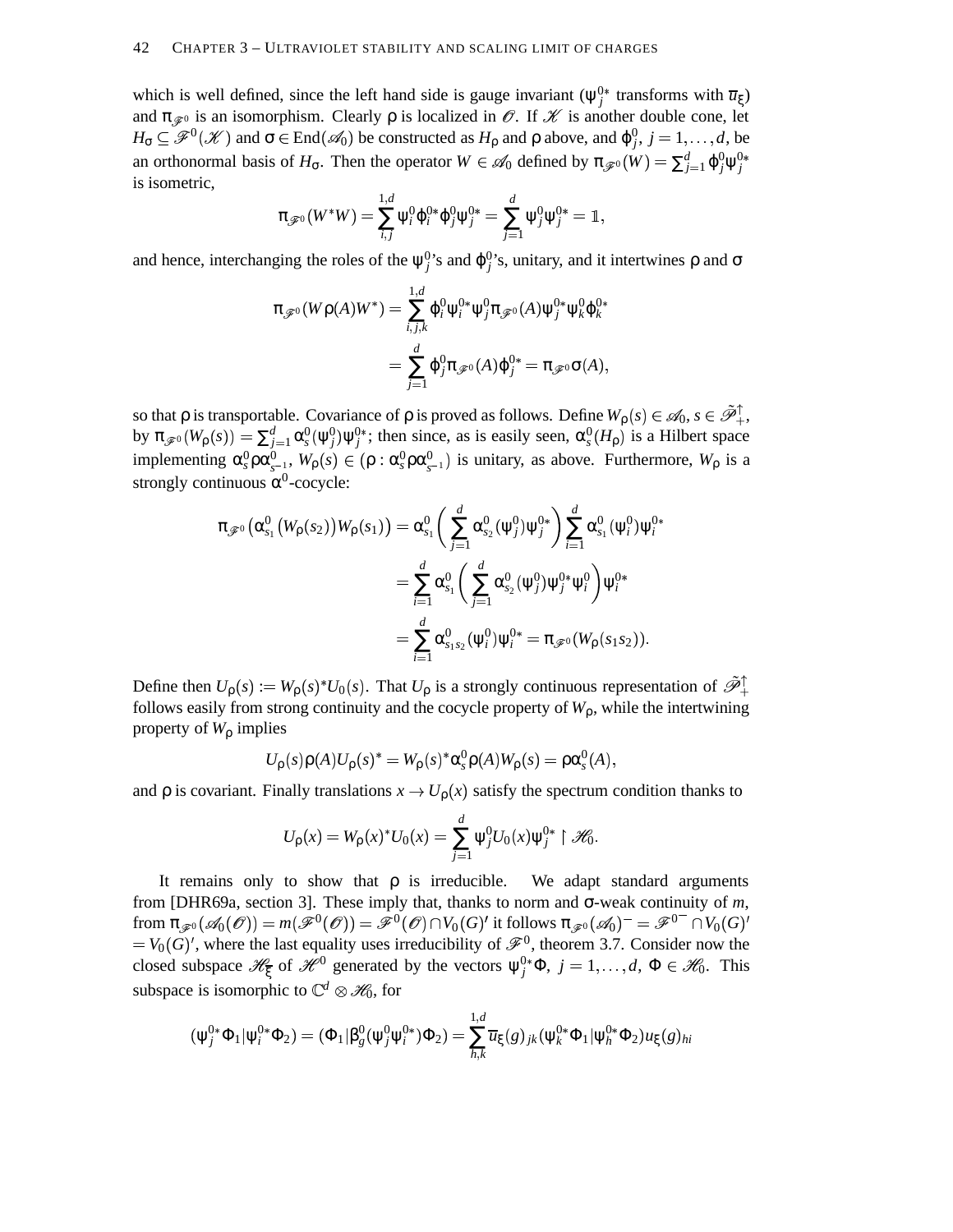implies, by irreducibility of  $u_{\xi}$  and Schur's lemma,  $(\psi_j^{0*} \Phi_1 | \psi_i^{0*} \Phi_2) = \frac{\delta_{ji}}{d} (\Phi_1 | \Phi_2)$ , so that the above isomorphism is defined by sending  $\psi_j^{0*}\Phi \in \mathcal{H}_{\xi}$  to  $\frac{e_j}{\sqrt{d}} \otimes \Phi \in \mathbb{C}^d \otimes \mathcal{H}_0$ ,  $e_j$ ,  $j = 1, ..., d$ , being the canonical basis. We have also  $V_0(g) \upharpoonright \mathcal{H}_{\overline{\xi}} \cong \overline{u}_{\xi}(g) \otimes \mathbb{1}_{\mathcal{H}_0}$ , i.e.  $\overline{u}_{\xi}$ is a subrepresentation of  $V_0$  with multiplicity at least dim  $\mathscr{H}_0$ , and let then  $E_{\overline{\xi}}$  be the central support, in  $V_0(G)''$ , of the projector on the subspace of one of the subrepresentations  $\overline{u}_{\xi}$ of *V*<sub>0</sub>. As in [DHR69a], from  $\pi_{\mathscr{F}^0}(\mathscr{A}_0)^{\prime\prime} = V_0(G)^{\prime}$  we have  $V_0(g) \upharpoonright E_{\overline{\xi}} \mathscr{H}^0 \cong \overline{u}_{\xi}(g) \otimes \mathbb{1}_{\mathscr{H}_{\overline{\xi}}^{\prime}}$ ,  $\pi_{\mathscr{F}^0}(A) \restriction E_{\overline{\xi}}\mathscr{H}^0 \cong \mathbb{1}_{\mathbb{C}^d} \otimes \pi_{\xi}(A)$ , for some multiplicity space  $\mathscr{H}^1_{\overline{\xi}}$  containing  $\mathscr{H}_0$  as a subspace and carrying an irreducibile representation  $\pi_{\xi}$  of  $\mathscr{A}_0$ . But for  $\Phi \in \mathscr{H}_0$ ,

$$
\frac{e_j}{\sqrt{d}} \otimes \pi_{\xi}(A) \Phi \cong \pi_{\mathscr{F}^0}(A) \psi_j^{0*} \Phi = \psi_j^{0*} \rho(A) \Phi \cong \frac{e_j}{\sqrt{d}} \otimes \rho(A) \Phi,
$$

and  $\rho$  is a subrepresentation of  $\pi_{\xi}$ , but this last one is irreducible, so that it coincides with ρ, which is irreducible as well.  $\Box$ 

From the proof of the above theorem, we see that the unitary equivalence class of the endomorphism  $\rho$  depends only on the considered sector  $\xi$ , and not on the choices made, as, e.g., the family  $\rho_{\lambda}$  of endomorphisms of  $\mathscr A$ . We have then a well defined mapping from ultraviolet stable sectors to sectors in the scaling limit theory fixed by the chosen scaling limit state  $\omega_0 \in SL_{\mathfrak{F}}$ , and, as discussed at the beginning of this chapter, it is then natural to regard as non-confined the sectors of the scaling limit theory which are obtained in this way. We obtain thus, for a theory having only localizable sectors, an intrinsic notion of confinement, by declaring a sector of the scaling limit theory confined if it is not in the range of the map just defined.

### **3.3 Ultraviolet stable topological charges**

According to the understanding gained through the perturbatrive treatment of quantum field models, the main class of theories which are expected to exhibit the confinement phenomenon, at least in certain regimes, is the class of asymptotically free theories, for which the coupling constant is seen to raise with energy in the perturbative region. Therefore a confinement criterion, in order to be really useful as mean to decide if a given model describes confined charges or not, has to encompass this kind of theories. On the other hand, as was discussed in section 1.2.2, the charges described by non abelian gauge theories, which are the only ones that can be asymptotically free, will not in general be localizable in bounded spacelike regions. Rather, if these theories are purely massive (which is expected to be the case precisely if the massless coloured glouns are confined) such charges can be localized in spacelike cones. Because of these facts, a confinement criterion based on a notion of stability of localizable charges as the one established in the previous section, is certainly not suitable for application to these theories: it can well be that some charge, which is conelike localizable at finite scales, becomes finitely localizable in the scaling limit (and this is exactly what is expected to happen, see below). Thus one should not be allowed to call confined such a charge, but this is what the mentioned criterion would suggest, since this charge could not be created by *localizable* field operator at finite scales. We see then that, in order to have a sufficiently general confinement criterion, a notion of ultraviolet stability is needed for cone-like localizable charges as well.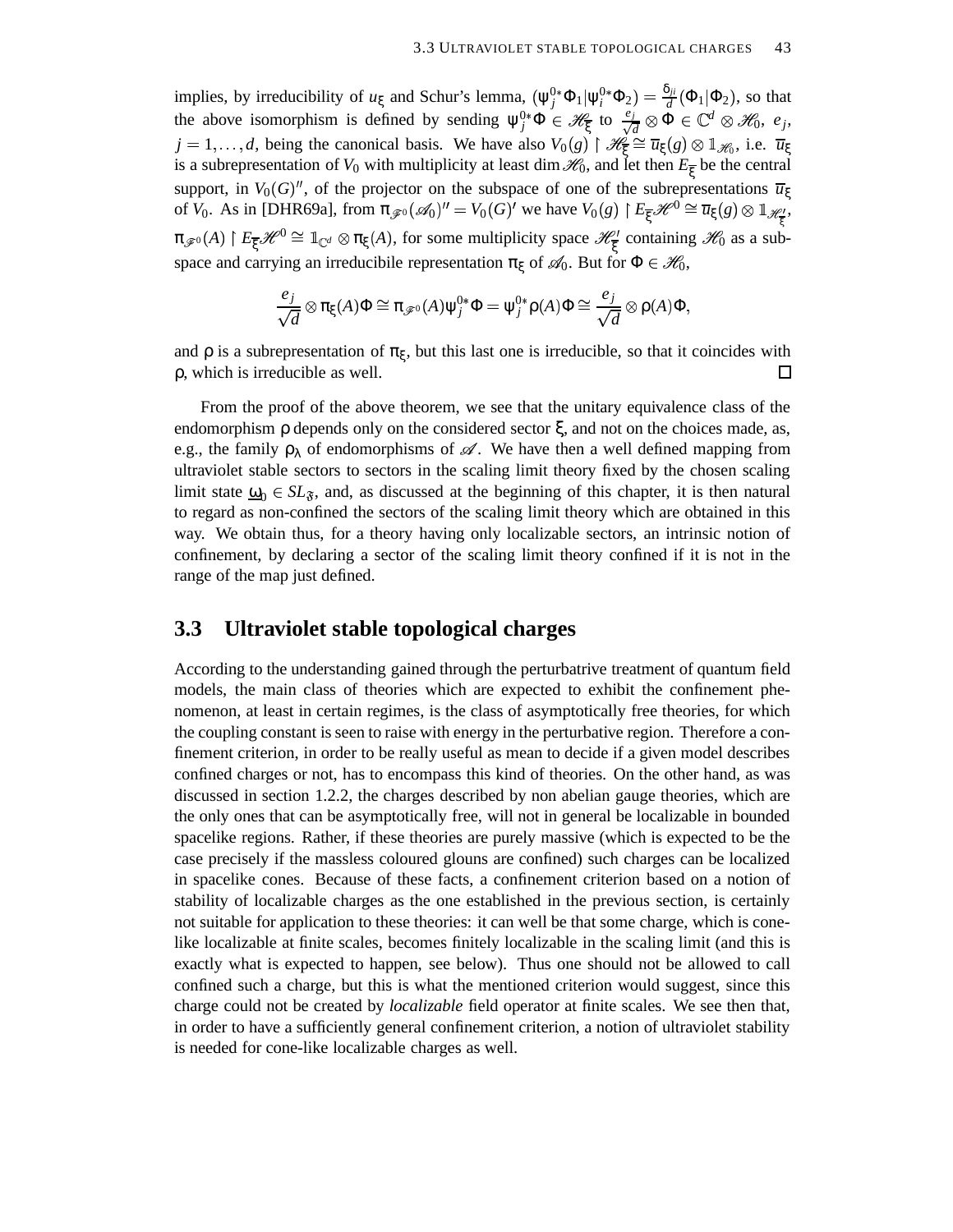A moment's thought shows, however, that one cannot trivially generalize the constructions of the previous section, since those where based essentially on the phase space properties of renormalization group orbits of field operators, and in particular on the requirement that the considered charged states occupy a fixed volume of phase space in the limit of small scales. Thus, since spacelike cones have infinite volume, and, what's worse, are invariant under scaling trasformations (at least the ones with apex at the origin), it is not immediately clear how to implement the above mentioned phase space requirements on orbits of cone-like localizable fields. In this respect, the key observation that allows to generalize, at least to a certain extent, the previous discussion, is the following one: what emerges from the analysis of models, in particular in the lattice approximation (cfr., for instance, [FM83] and reference quoted there), is that, at least in asymptotically free theories, the Mandelstam string attached to a gauge charges becomes weaker and weaker at smaller scales, leaving a compactly localizable charge in the scaling limit. Then, a notion of phase space occupation can be recovered, at least in an asymptotic sense.

In the following, we will therefore consider a class of topological sectors whose behaviour at small scales is, in a sense that we will make precise, of the kind just discussed, and we will show that these sectors give rise, in a natural way, to a net of *localizable* fields in the scaling limit. At the present stage of our work, we are then able to prove that this net induces localizable charges of the scaling limit theory  $\mathfrak{A}_0$  only if a technical assumption, which will be discussed below, is added. Work is in progress, however, to extend this result to the general setting.

As in the previous section, we consider a Poincaré covariant observable net  $(\mathcal{H}, \mathfrak{A}, U, \Omega)$ , satisfying hypotesis 2.1 and such that the associated net of von Neumann algebras  $\mathscr A$  satisfies (1.11) and property B'. Correspondingly, we consider the unique complete normal Poincaré covariant extended field system with gauge symmetry  $(\pi_{\mathscr{F}}, \mathscr{F}, V, k, U_{\mathscr{F}})$  determined by the cone-like localizable sectors of  $\mathscr{A}$ , theorem 1.14. We will also make essential use of the assumption that the field net  $\mathscr F$  satisfies the condition of geometric modular action,<sup>c)</sup> where, as usual, for every wedge  $\mathscr{W}, \mathscr{F}(\mathscr{W})$  is the C<sup>\*</sup>-algebra generated by  $\mathscr{F}(\mathscr{C})$ ,  $\mathscr{C} \subset \mathscr{W}$ . That the vacuum  $\Omega$  is cyclic and separating for  $\mathscr{F}(\mathscr{W})$ , so that this last assumption is meaningful, comes as usual from the Reeh-Schlieder theorem, thanks to irreducibility of  $\bigvee_{x \in \mathbb{R}^4} \mathscr{F}(\mathscr{C} + x)$ , and from locality. The notations introduced in section 1.3 will be employed throughout.

We will say that a bounded function  $\lambda \in \mathbb{R}_+^{\times} \to F(\lambda) \in \mathscr{F}$  is *asymptotically localized* in a bounded open region  $\mathcal O$  if

$$
\lim_{\lambda \to 0} \sup_{\underline{A} \in \underline{\mathfrak{A}}(\mathscr{O}^{\prime})_1} ||[F(\lambda), \pi_{\mathscr{F}}(\underline{A}(\lambda))]|| = 0.
$$
\n(3.16)

**Definition 3.15.** A covariant sector ξ of the underlying theory will be called *ultraviolet stable* if

(i) for every spacelike cone  $\mathscr C$  and every double cone  $\mathscr O \subset \mathscr C$  there exists a family  $\rho_\lambda \in \Delta_c(\lambda \mathscr{C})$ ,  $\rho_\lambda$  of class  $\xi, \lambda > 0$ , such that every bounded function  $\lambda \to \psi(\lambda) \in H_{\rho_\lambda}$ 

*c*) It is clear how to adapt definition 2.12 to the present context, but actually we will only make use of the adaptation of relation (2.26), in which the lift of  $\Lambda_{\mathscr{W}_{1,+}}$  to  $\tilde{\mathscr{P}}_+^{\uparrow}$  (which exists, cfr. [BW76]) appears.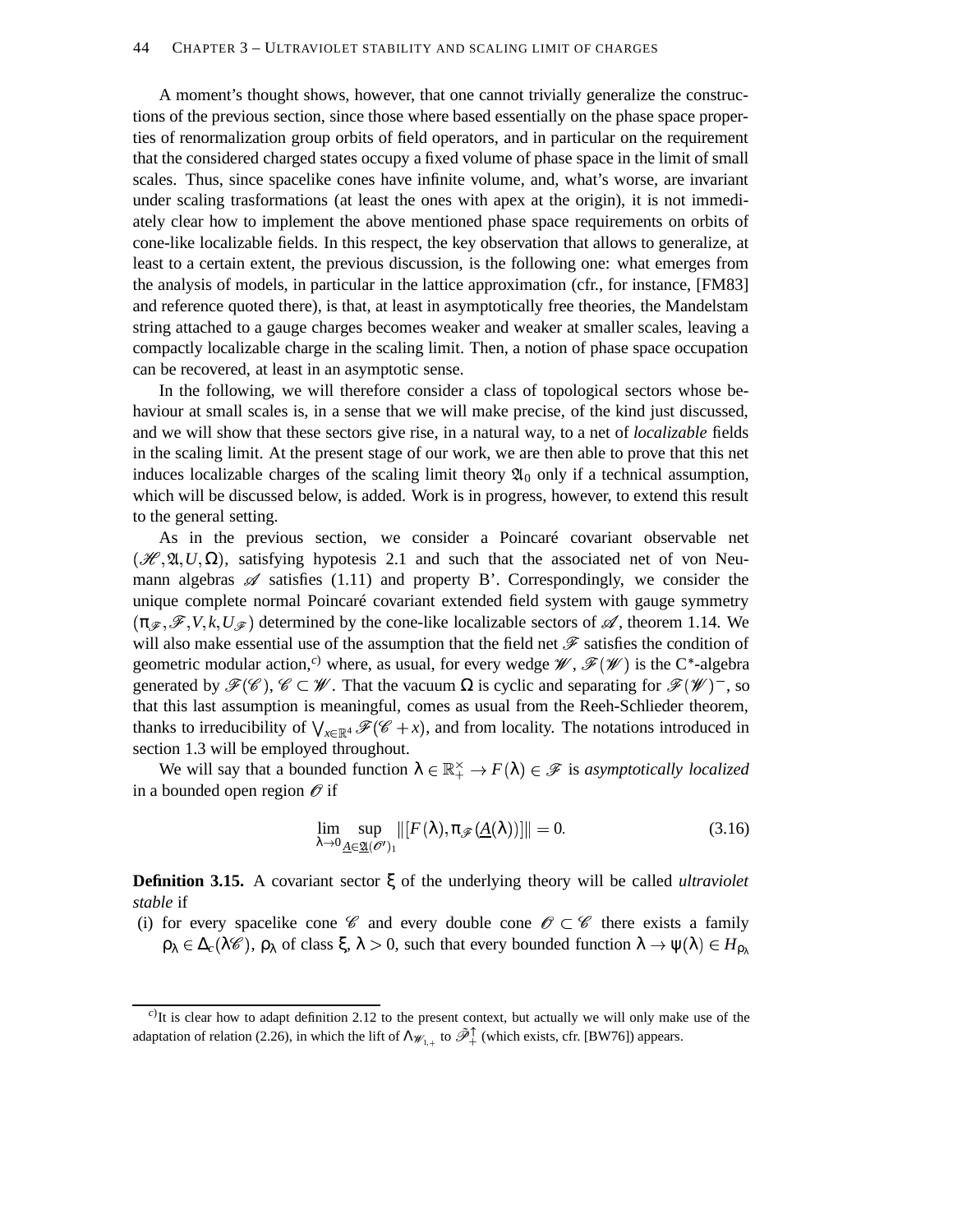is asymptotically localized in  $\mathscr O$  and

$$
\lim_{s\to e}\sup_{\lambda\in(0,1]}\|[\alpha_{s_\lambda}(\psi(\lambda))-\psi(\lambda)]\Omega\|=0=\lim_{s\to e}\sup_{\lambda\in(0,1]}\|[\alpha_{s_\lambda}(\psi(\lambda)^*)-\psi(\lambda)^*]\Omega\|;
$$

(ii) for every choice of  $\mathscr{C}$ ,  $\mathscr{O}$  and  $\lambda \to \psi(\lambda) \in H_{\rho_{\lambda}}$  as in (i), and for every other spacelike cone  $\hat{\mathscr{C}}$  containing  $\hat{\mathscr{O}}$  there is a choice of  $\sigma_{\lambda} \in \Delta_c(\lambda \hat{\mathscr{C}})$  of class  $\xi$  as in (i) and a quasi orbit  $\lambda \to \varphi(\lambda) \in H_{\sigma_{\lambda}}$  asymptotically localized in  $\mathscr O$  such that

$$
\lim_{\lambda \to 0} \left\| [\psi(\lambda) - \varphi(\lambda)] \Omega \right\| = 0. \tag{3.17}
$$

We will say that any function  $\lambda \to \psi(\lambda) \in H_{\rho_\lambda}$  as in (i) is a renormalization group *topological quasi-orbit* localized in  $\mathscr C$  and asymptotically localized in  $\mathscr O$ .

Some remarks about this definition are in order. Condition (i) expresses two requirements on the considered class of sectors. The first is a formalization of the physical behavoiur of the gauge strings in the scaling limit pointed out before: if the string becomes weak at small scales, its effect on measurements performed in the spacelike complement of a bounded region roughly around the tip of the cone should vanish in the limit, so that field operators carrying such charges should asymptotically commute with observables localized in the part of the cone outside some bounded region. These charges can then be associated, in this weak sense, to a family of bounded region shrinking to a point. The second requirement is then the phase space condition on the states created by the selected fields, which is familiar from the discussion in the previous section. For what concerns condition (ii), it formalizes the fact that the direction in which the string emanates is irrelevant, and then that for any choice of an orbit of fields with strings in a fixed direction, one can find an equivalent orbit with its string in any other fixed direction, such that the two create form the vacuum the same state in the scaling limit.

We note that if  $\lambda \to \psi(\lambda)$  is asymptotically localized in  $\mathscr{O}_1$  and if  $h \in L^1(\tilde{\mathscr{P}}_+^{\uparrow})$  has compact support, so that supp  $h \cdot \mathscr{O}_1$  is bounded, we have, for  $\mathscr{O} \supseteq \text{supp } h \cdot \mathscr{O}_1$  and for any  $A \in \mathfrak{A}(\mathcal{O}^{\prime})_1$ ,

$$
\begin{aligned} \|\left[\underline{\alpha}_h \psi(\lambda), \pi_{\mathscr{F}}(\underline{A}(\lambda))\right]\| &\leq \int_{\widetilde{\mathscr{P}}_+^{\uparrow}} ds \, |h(s)| \|\left[\psi(\lambda), \pi_{\mathscr{F}}(\underline{\alpha}_{s^{-1}}(\underline{A})(\lambda))\right]\| \\ &\leq \|h\|_1 \sup_{\underline{B} \in \underline{\mathfrak{A}}(\mathscr{O}_1')_1} \|\left[\psi(\lambda), \pi_{\mathscr{F}}(\underline{B}(\lambda))\right]\|, \end{aligned}
$$

so that  $\underline{\alpha}_h \psi$  is asymptotically localized in  $\mathscr{O}$ , and if  $\psi(\lambda) \in \mathscr{F}(\lambda \mathscr{C}_1)$  for some spacelike cone  $\mathscr{C}_1$  containing  $\mathscr{O}_1$ , supp *h* may be chosen so small that there is a spacelike cone  $\mathscr{C} \supset \mathscr{O}$ such that  $\underline{\alpha}_h \psi(\lambda) \in \mathscr{F}(\lambda \mathscr{C})$ , proposition A.6 in appendix A. Furthermore it is immediate that if (3.17) is satisfied, then for any  $h \in L^1(\tilde{\mathcal{P}}^{\uparrow}_+),$ 

$$
\lim_{\lambda\to 0} \lVert [\underline{\alpha}_h \psi(\lambda) - \underline{\alpha}_h \varphi(\lambda)]\Omega \rVert = 0.
$$

Analogously to section 3.1, we can consider on the C<sup>\*</sup>-algebra  $B(\mathbb{R}_{+}^{\times},\mathscr{F})$  of bounded functions of  $\mathbb{R}_+^{\times}$  in  $\mathscr{F}$ , and automorphic actions <u>α</u> and β of  $\tilde{\mathscr{P}}_+^{\uparrow}$  and *G* respectively, defined as in (3.3), where we again assume  $\beta^{(\lambda)} = \beta$  for each  $\lambda > 0$ . Furthermore we get an homomorphism  $\pi_{\tilde{x}} : \underline{\mathfrak{A}} \to B(\mathbb{R}^{\times}_+, \mathscr{F})$  by  $\pi_{\tilde{x}}(\underline{A})(\lambda) := \pi_{\mathscr{F}}(\underline{A}(\lambda)), \underline{A} \in \underline{\mathfrak{A}}, \lambda > 0$ . Then we start by considering an auxiliary scaling algebra of conelike localized fields, associated to ultraviolet stable charges.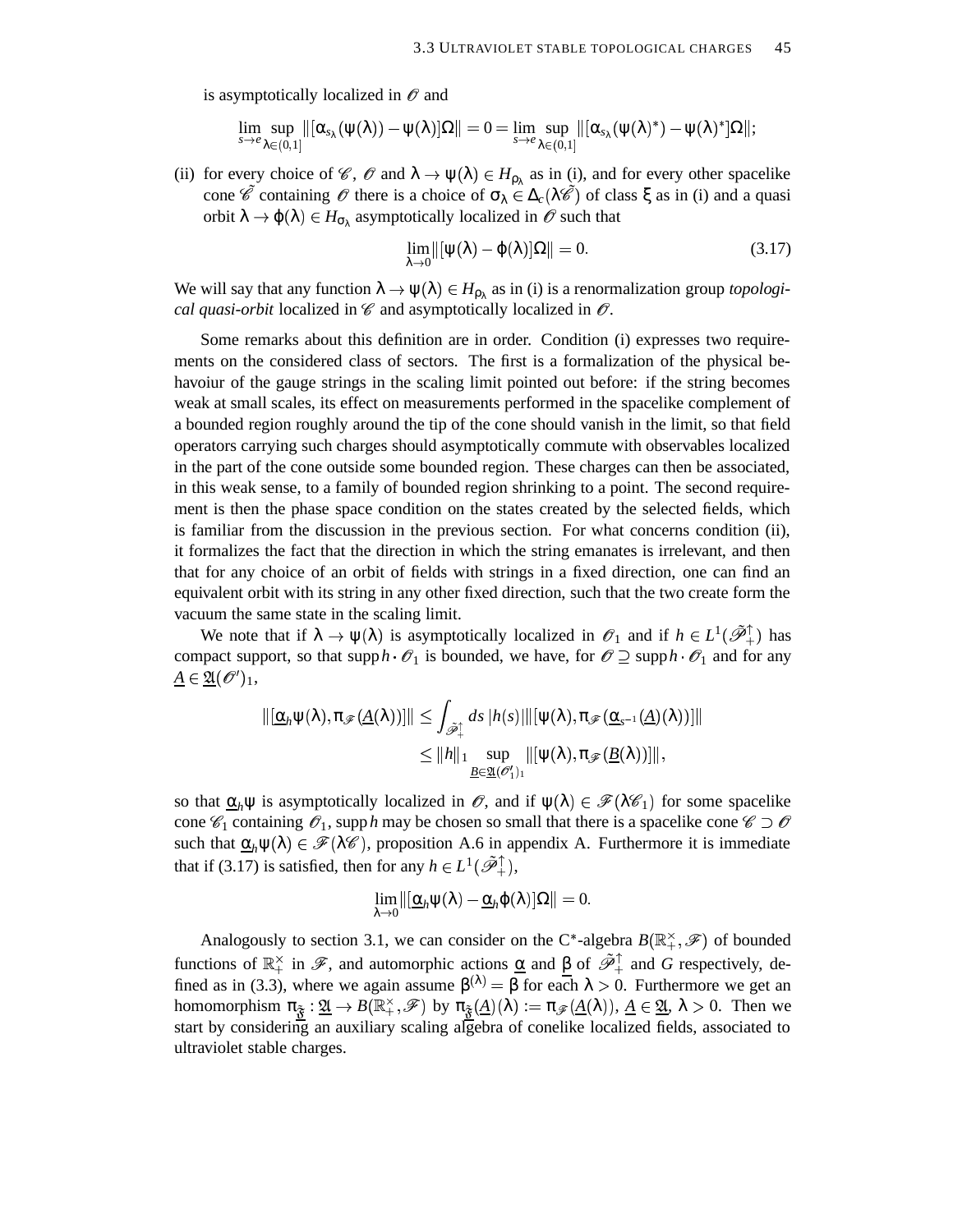**Definition 3.16.** The *extended field scaling algebra* associated to the spacelike cone  $\mathscr{C}$  is the C\*-subalgebra  $\tilde{\mathfrak{F}}(\mathscr{C})$  of  $B(\mathbb{R}^{\times}_+,\mathscr{F})$  generated by the algebras  $\pi_{\tilde{\mathfrak{F}}}(\mathfrak{A}(\mathscr{O}))$  with  $\mathscr{O}\subset\mathscr{C}$  and by all the functions  $\alpha_h \psi$  such that

(i)  $\lambda \to \psi(\lambda)$  is a topological quasi-orbit localized in some  $\mathscr{C}_1$  and asymptotically localized in a  $\mathscr{O}_1 \subset \mathscr{C}_1$ , associated to some ultraviolet stable sector  $\xi$  of  $\mathscr{A}$ ;

(ii)  $h \in L^1(\tilde{\mathscr{P}}_+^{\uparrow})$ ;

(iii)  $\underline{\alpha}_h \psi(\lambda) \in \mathscr{F}(\lambda \mathscr{C})$  for each  $\lambda > 0$  and  $\underline{\alpha}_h \psi$  is asymptotically localized in some  $\mathscr{O} \subset \mathscr{C}$ . Every α*h*ψ satisfying conditions (i)-(iii) will be called a *(topological) lifted quasi-orbit* localized in  $\mathscr C$  and asymptotically localized in  $\mathscr O$ .

**Proposition 3.17.** *The actions*  $\underline{\alpha}$  *and*  $\beta$  *of*  $\tilde{\mathscr{P}}_+^{\uparrow}$  *and G restrict to*  $\bigcup_{\mathscr{C}} \tilde{\mathfrak{F}}(\mathscr{C})$ *, and*  $(\tilde{\mathfrak{F}}, \beta, k, \underline{\alpha})$  *is a* normal, Poincaré covariant extended field net, such that for any  $\overline{F} \in \tilde{\mathfrak{F}}(\mathscr{C})$ , the functions  $s \to \underline{\alpha}_s(\underline{F})$ ,  $g \to \underline{\beta}_g(\underline{F})$  are norm continuous.

*Proof.* It's an easy verification. As usual  $\underline{\alpha}_s \pi_{\underline{\tilde{\alpha}}} = \pi_{\underline{\tilde{\alpha}}} \underline{\alpha}_{\eta(s)}$ , so that  $\underline{\alpha}_s (\pi_{\underline{\tilde{\alpha}}} (\mathfrak{A}(\mathcal{O}))) =$  $\pi_{\tilde{\mathfrak{F}}}(\underline{\mathfrak{A}}(s \cdot \mathscr{O}))$ , and, if  $\underline{\alpha}_h \psi$  is a lifted quasi-orbit localized in  $\mathscr{C}$ ,  $\underline{\alpha}_s(\underline{\alpha}_h \psi) = \underline{\alpha}_{s} \psi$  is a lifted quasi-orbit localized in  $s \cdot \mathscr{C}$ , so that  $\underline{\alpha}_s(\underline{\tilde{\mathfrak{F}}}(\mathscr{C})) = \underline{\tilde{\mathfrak{F}}} (s \cdot \mathscr{C})$ ,  $s \in \tilde{\mathcal{P}}_+^{\uparrow}$ . Likewise,  $\frac{\beta_g(\alpha_h \psi) = \alpha_h \psi_g$ , where  $\psi_g(\lambda) := u_{\rho_\lambda}(g) \psi(\lambda) \in H_{\rho_\lambda}$  is still a topological quasi-orbit, and  $\beta_g(\underline{\alpha}_h\psi(\lambda)) \in \mathscr{F}(\lambda \mathscr{C}), ||[\beta_g(\underline{\alpha}_h\psi(\lambda)), \pi_{\mathscr{F}}(\underline{A}(\lambda))]]|| = ||[\underline{\alpha}_h\psi(\lambda), \pi_{\mathscr{F}}(\underline{A}(\lambda))]]||$ , so that  $\beta_g(\underline{\alpha}_h\psi)$  is a lifted quasi-orbit localized in  $\mathscr{C}$  and  $\beta_g(\underline{\tilde{\mathfrak{F}}}(\mathscr{C})) = \underline{\tilde{\mathfrak{F}}}(\mathscr{C})$ . Furthermore, the arguments in the proof of lemma 3.12 apply here as well to show that  $s \to \underline{\alpha}_s(\underline{\alpha}_h\psi)$ ,  $g \to \underline{\beta}_g(\underline{\alpha}_h \psi)$  are norm continuous functions, and then this extends to any  $\underline{F} \in \underline{\tilde{\mathfrak{F}}}(\mathscr{C})$ . It remains to show that normal commutation relations hold. To this end, let  $\frac{\tilde{\mathfrak{F}}(\mathscr{C})_0}{\mathfrak{d}}$  denote the dense \*-subalgebra of  $\tilde{\mathfrak{F}}(\mathscr{C})$  generated by  $\pi_{\tilde{\mathfrak{F}}}(\mathfrak{U}(\mathscr{O}))$ ,  $\mathscr{O} \subset \mathscr{C}$ , and by lifted quasi-orbits localized in  $\mathscr{C}$ . It is immediate to verify that  $\frac{3}{\tilde{S}}(\mathscr{C})_{\pm}$  is the norm closure of  $\frac{3}{\tilde{S}}(\mathscr{C})_{0,\pm}$  (grading defined by  $\gamma$ ), and it is then sufficient to show that normal commutation relations hold for  $\mathscr{C} \to \underline{\tilde{\mathfrak{F}}}(\mathscr{C})_0$ . Since all generators have a definite parity (elements of  $\pi_{\tilde{\mathfrak{F}}}(\mathfrak{U}(\mathscr{O}))$  are bosonic, and  $\underline{\alpha}_h \psi$  and its adjoint have the same parity as the associated sector), all elements of  $\tilde{\mathfrak{F}}(\mathscr{C})_0$ are finite sums of monomials in the generators, each of which has a definite parity, the product of the parities of the factors, and furthermore any  $\underline{F} \in \underline{\tilde{\mathfrak{F}}}(\mathscr{C})_{0,\pm}$  can be written as a sum of monomials with the same parity as <u>*F*</u> itself, for if  $\underline{F} = \sum_i \underline{M}_i$ ,  $\underline{\gamma}(\underline{M}_i) = (-1)^{\sigma_i} \underline{M}_i$ , then also

$$
\underline{F} = \frac{1}{2} \big( \underline{F} \pm \underline{\gamma}(\underline{F}) \big) = \sum_{i} \frac{1}{2} (1 \pm (-1)^{\sigma_i}) \underline{M}_i = \sum_{i \, : \, (-1)^{\sigma_i} = \pm 1} \underline{M}_i.
$$

In order to conclude it is then sufficient to show that any two such monomials  $\underline{M}_i \in \underline{\tilde{\mathfrak{F}}}(\mathscr{C}_i)$ ,  $i = 1, 2$  with  $\mathcal{C}_1$  and  $\mathcal{C}_2$  spacelike separated, obey normal commutation relations,  $M_1M_2 =$  $(-1)^{\sigma_1 \sigma_2} M_2 M_1$ , but this is easily established by direct computation of the required permutations of generators.  $\Box$ 

*Remark*. In general, it is not true that  $\tilde{\mathfrak{F}}(\mathscr{C})^G$  coincides with the C\*-algebra generated by  $\pi_{\tilde{x}}(\underline{\mathfrak{A}}(\mathcal{O}))$ ,  $\mathcal{O} \subset \mathscr{C}$ . We will comment later on a possible physical interpretation of this fact.

We now consider the lift  $(\underline{\omega}_{\lambda})_{\lambda>0}$  of the vacuum state  $\omega$  to the C\*-algebra  $\frac{\tilde{x}}{\tilde{y}}$  generated by all the  $\tilde{\mathfrak{F}}(\mathscr{C})$ , and denote as usual by  $SL_{\tilde{\mathfrak{F}}}$  the set of its weak\* limit points. As in section 3.1, we have  $SL_{\mathfrak{F}} \circ \pi_{\underline{\mathfrak{F}}} = SL_{\mathfrak{A}}$ . Let then  $(\pi^0, \mathcal{H}^0, \Omega_0)$  be the GNS representation determined by a fixed scaling limit state  $\underline{\omega}_0 \in SL_{\mathfrak{F}}$ , and define  $\tilde{\mathfrak{F}}^0(\mathscr{C}) := \pi^0(\underline{\tilde{\mathfrak{F}}}(\mathscr{C}))$  for any spacelike cone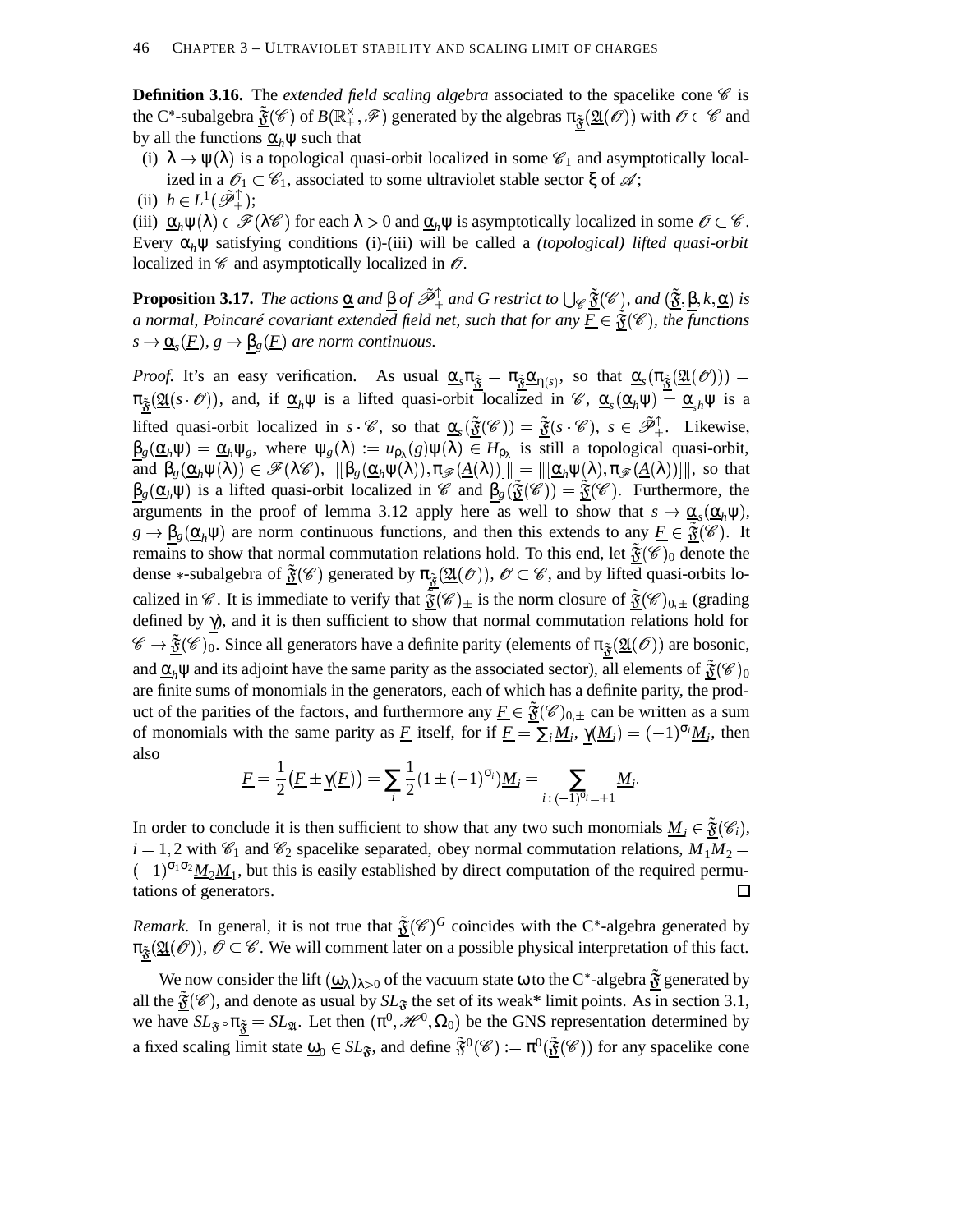$\mathscr{C}$ . As usual, by Poincaré and gauge invariance of  $\mathbf{\underline{\omega}}_0$  we get unitary strongly continuous representations  $U_0$ ,  $V_0$  of  $\tilde{\mathscr{P}}_+^{\uparrow}$  and *G* on  $\mathscr{H}^0$ . Then, the relevant parts of the proof of theorem 3.7 can be easily adapted to the present context to show that  $(\tilde{\mathfrak{F}}^0, V_0, k, U_0, \Omega_0)$  is a Poincaré covariant, normal extended field net with gauge symmetry. In particular, Poincaré invariance of  $\Omega_0$  and the spectrum condition are satisfied, though in general  $\Omega_0$  is not the only translation invariant unit vector, i.e.  $\tilde{\mathfrak{F}}^0$  need not be irreducible. For a given wedge W, we will denote by  $\tilde{\mathfrak{F}}(\mathscr{W})$ ,  $\tilde{\mathfrak{F}}^0(\mathscr{W})$  the C<sup>\*</sup>-algebras generated by the respective algebras  $\tilde{\mathfrak{F}}(\mathscr{C}), \tilde{\mathfrak{F}}^0(\mathscr{C}),$  with  $\mathscr{C} \subset \mathscr{W}$ . It is evident that  $\tilde{\mathfrak{F}}^0(\mathscr{W}) = \pi^0(\tilde{\mathfrak{F}}(\mathscr{W})).$ 

The following weak version of the Reeh-Schlieder theorem, which uses in an essential way analyticity of both translations and Lorentz boosts, consequence of geometric modular action and Tomita-Takesaki theory, will be central in the following. Similar results can be found in [BB99, DSW86].

## **Theorem 3.18.** *The vacuum*  $\Omega_0$  *is a cyclic and separating vector for the algebras*  $\tilde{\mathfrak{F}}^0(\mathscr{W})$ <sup>-</sup>.

We need some preparations before proving the theorem. We recall that we denote by  $\Lambda_{\mathscr{W}}(t) \in \mathscr{P}_+^{\perp}$ ,  $t \in \mathbb{R}$ , the one parameter group of Poincaré transformations leaving the wedge W invariant,  $\Lambda_{\mathscr{W}}(t) = s \Lambda_{\mathscr{W}_{1,+}}(t) s^{-1}$  if  $\mathscr{W} = s \cdot \mathscr{W}_{1,+}$ . By abuse of notation, we will identify  $\Lambda_{\mathscr{W}}(t)$  with its unique smooth lift to  $\tilde{\mathscr{P}}_+^{\uparrow}$  which is the identity for  $t = 0$ . Also, we will identify  $\Lambda \in SL(2,\mathbb{C})$  with  $(\Lambda,0) \in \tilde{\mathscr{P}}_+^{\uparrow}$ .

**Lemma 3.19.** Let  $U_0$  be a strongly continuous unitary representation of  $\tilde{\mathscr{P}}_+^{\uparrow}$ , and  $\mathscr{N} \subseteq \tilde{\mathscr{P}}_+^{\uparrow}$ an open neighbourhood of the identity. Then  $U_0(\tilde{\mathscr{P}}_+^{\uparrow})$  is the strong closure of the group  $U_{\mathscr{N}}$ generated by the elements  $U_0(s \Lambda_{\mathscr{W}}(t) s^{-1})$ ,  $t \in \mathbb{R}$ ,  $s \in \mathscr{N}$ .

*Proof.* Thanks to Poincaré invariance of the problem, we can assume that  $\mathcal{W} = \mathcal{W}_{1,+}$ . Also, we can assume that  $\mathcal{N} = \mathcal{N}_1 \times \mathcal{N}_2 \subseteq SL(2,\mathbb{C}) \times \mathbb{R}^4$  is a rectangular open neighbourhood of the identity. Then by [BB99, lemma 2.1]  $U_0(SL(2,\mathbb{C}))$  is the strong closure of the subgroup of  $U_{\mathcal{N}}$  generated by  $U_0(\Lambda \Lambda_{\mathscr{W}_{1,+}}(t) \Lambda^{-1}), t \in \mathbb{R}, \Lambda \in \mathcal{N}_1, \mathcal{N}$  so that, since  $U_0(\Lambda, x) = U_0(x)U_0(\Lambda), \Lambda \in SL(2, \mathbb{C}), x \in \mathbb{R}^4$ , it is sufficient to show that  $U_0(x) \in U_{\mathcal{N}}^-$ . Furthermore, as  $U_0((\Lambda,x)\Lambda_{\mathscr{W}_{1,+}}(t)(\Lambda,x)^{-1})U_0(\Lambda\Lambda_{\mathscr{W}_{1,+}}(t)\Lambda^{-1})^* = U_0(\Lambda(\mathbb{1}-\Lambda_{\mathscr{W}_{1,+}}(t))\Lambda^{-1}x),$ and  $U_0(x) = U_0(x/n)^n$ ,  $x \in \mathbb{R}^4$ ,  $n \in \mathbb{N}$ , we reduce the problem to showing that the set  $\mathscr{U} := \{ \sum_i \Lambda_i (\mathbb{1} - \Lambda_{\mathscr{W}_{1,+}}(t_i)) \Lambda_i^{-1} x_i : (\Lambda_i, x_i) \in \mathscr{N}, t_i \in \mathbb{R} \}$  is a neighbourhood of zero in  $\mathbb{R}^4$ . Then with  $e_{\mu}$ ,  $\mu = 0, \ldots, 3$  the canonical basis of  $\mathbb{R}^4$  and  $e_{\pm} := e_1 \pm e_0$ ,  $(\mathbb{1} - \Lambda_{\mathscr{W}_{1,+}}(t))e_{\pm} =$  $(1 - e^{\pm t})e_{\pm}$  so that there is an  $\varepsilon > 0$  such that  $se_{\pm} \in \mathcal{U}$  for  $|s| < \varepsilon$ . Also, if  $R_{\varphi}$  denotes the rotation around the *e*<sub>3</sub> axis of an angle φ, and ξ :=  $(1 - e^t)R_\phi e^+ + (1 - e^{-t})R_\phi e^+$ , then

$$
R_{\varphi}(1-\Lambda_{\mathscr{W}_{1,+}}(t))R_{\varphi}^{-1}\xi=4(1-\cosh t)(\cos\varphi e_1-\sin\varphi e_2),
$$

so that, for  $u \in \mathbb{R}$ ,

$$
R_{\varphi}(1-\Lambda_{\mathscr{W}_{1,+}}(t))R_{\varphi}^{-1}(u\xi)+R_{-\varphi}(1-\Lambda_{\mathscr{W}_{1,+}}(t))R_{-\varphi}^{-1}(-u\xi)=-8u(1-\cosh t)\sin \varphi e_2
$$

and then, since  $(R_{\varphi}, u\xi) \in \mathcal{N}$  for  $|u|, |\varphi|$  sufficiently small,  $se_2 \in \mathcal{U}$  for  $|s| < \varepsilon$ . Analogously we show that  $se_3 \in \mathcal{U}$ ,  $|s| < \varepsilon$ , and since  $(e_+, e_-, e_2, e_3)$  is a basis of  $\mathbb{R}^4$ ,  $\{\sum_{\alpha=\pm,2,3} s_{\alpha}e_{\alpha} : |s_{\alpha}| < \varepsilon\}$  is a neighbourhood of 0 contained in *W*.  $\Box$ 

 $d$ ) the cited results refers actually to representations of  $SO^{\dagger}(1,3)$ , but since the proof uses only properties of its Lie algebra, it can be also applied to the present case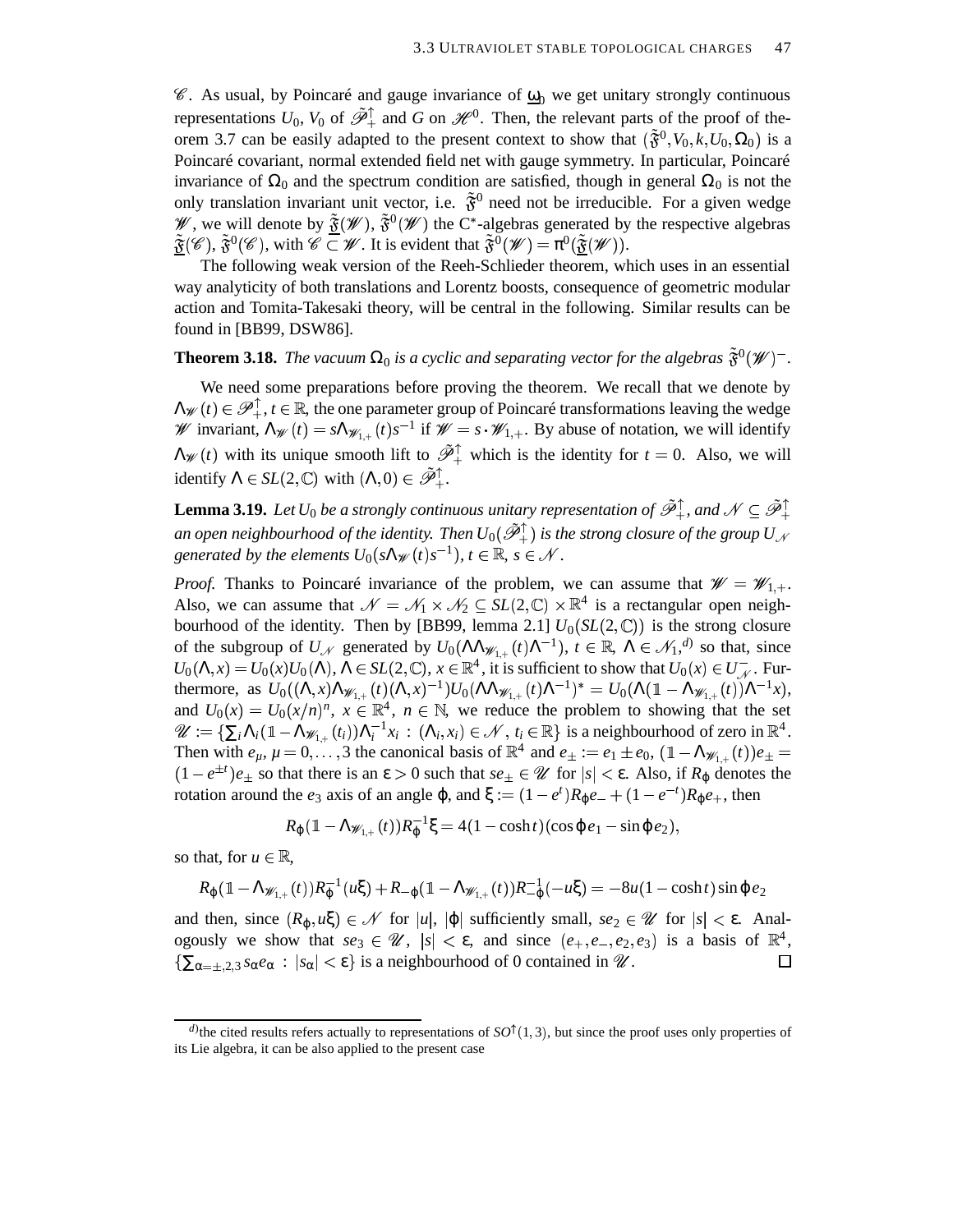**Lemma 3.20.** *The state*  $\omega_0 = (\Omega_0 | (\cdot) \Omega_0)$  *is a* 2 $\pi$ -KMS *state for the C*<sup>\*</sup>-dynamical *system*  $(\tilde{\mathfrak{F}}^{0}(\mathscr{W}),\alpha^{0}_{\Lambda_{\mathscr{W}}}).$ 

*Proof.* As above, we may assume  $W = W_{1,+}$ . By geometric modular action and Tomita-Takesaki theory, the underlying vacuum state  $\omega$  is  $2\pi$ -KMS for the C<sup>\*</sup>-dynamical system  $(\mathscr{F}(\mathscr{W}), \alpha_{\Lambda_{\mathscr{W}}})$ . This implies that any of the scaled vacuum states  $\underline{\omega}_{\lambda}$ ,  $\lambda > 0$ , is  $2\pi$ -KMS for  $(\underline{\tilde{\mathfrak{F}}}(\mathscr{W}),\underline{\alpha}_{\Lambda_{\mathscr{W}}})$ : for  $\underline{F},\underline{G}\in \underline{\tilde{\mathfrak{F}}}(\mathscr{W})$  let  $F_{\lambda}(t):=\underline{\omega}_{\lambda}(\underline{F\alpha}_{\Lambda_{\mathscr{W}}(t)}(\underline{G}))=\omega(\underline{F(\lambda)}\alpha_{\Lambda_{\mathscr{W}}(t)}(\underline{G(\lambda)})),$  $t \in \mathbb{R}$ , then, being  $\underline{F}(\lambda), \underline{G}(\lambda) \in \mathscr{F}(\mathscr{W}), F_{\lambda}$  is analytic in the open strip  $\{0 < \text{Im} z < 2\pi\}$  and continuous and bounded in the closed strip, and  $F_{\lambda}(t + 2\pi i) = \omega(\alpha_{\Lambda_{\mathscr{W}}(t)}(\underline{G}(\lambda))\underline{F}(\lambda)) =$  $\frac{\omega_{\lambda}(\alpha_{\Lambda_{\mathscr{W}}(t)}(G)F)}{(\omega_{\Lambda_{\mathscr{W}}(t)}(G)F)}$ , so that  $\frac{\omega_{\lambda}}{\omega_{\Lambda}}$  is KMS. Then being the set of KMS states \*weakly closed [BR79b, thm. 5.3.30],  $\underline{\omega}_0$  is  $2\pi$ -KMS for  $(\underline{\tilde{\mathfrak{F}}}(\mathscr{W}), \underline{\alpha}_{\Lambda_{\mathscr{W}}})$ , and finally, considering the function  $F_0(t) := \omega_0(\pi^0(\underline{F})\alpha_{\Lambda_{\mathscr{W}}(t)}^0(\pi^0(\underline{G})) = \underline{\omega}_0(\underline{F\alpha}_{\Lambda_{\mathscr{W}}(t)}(\underline{G}))$ , we conclude the proof.

For any two spacetime regions  $\mathcal{R}_1, \mathcal{R}_2$ , we will use the notation  $\mathcal{R}_1 \in \mathcal{R}_2$  to mean that there exists a neighbourhood  $\mathscr N$  of the identity in  $\mathscr P^{\perp}_+$  such that  $\mathscr N \cdot \mathscr R_1 \subseteq \mathscr R_2$ . For any finite set of spacelike cones  $\mathscr{C}_1,\ldots,\mathscr{C}_n$ , we introduce the C<sup>\*</sup>-algebra  $\tilde{\mathfrak{F}}^0(\mathscr{C}_1,\ldots,\mathscr{C}_n)$ as the one generated by the algebras  $\tilde{\mathfrak{F}}^0(\mathscr{C}_1), \ldots, \tilde{\mathfrak{F}}^0(\mathscr{C}_n)$ . We also define  $\mathfrak{G}^0(\mathscr{C}_1, \ldots, \mathscr{C}_n)$ to be the set of operators  $G \in \tilde{\mathfrak{F}}^0(\mathscr{C}_1,\ldots,\mathscr{C}_n)$  for which there exists a neighbourhood  $\mathscr{N}$ of the identity in  $\tilde{\mathcal{P}}_+^{\uparrow}$  such that  $\alpha_s^0(G) \in \tilde{\mathfrak{F}}^0(\mathscr{C}_1,\ldots,\mathscr{C}_n)$  for any  $s \in \mathcal{N}$ . It is clear that  $\mathfrak{G}^0(\mathscr{C}_1,\ldots,\mathscr{C}_n)$  is a \*-algebra and that for any *n*-tuple  $\tilde{\mathscr{C}}_1,\ldots,\tilde{\mathscr{C}}_n$  with  $\tilde{\mathscr{C}}_i \in \mathscr{C}_i$ ,  $i=1,\ldots,n$ ,  $\tilde{\mathfrak{F}}^0(\mathscr{C}_1,\ldots,\mathscr{C}_n) \subseteq \mathfrak{G}^0(\mathscr{C}_1,\ldots,\mathscr{C}_n).$ 

**Lemma 3.21.** Let  $W$  be a wedge in Minkowski space and let  $\mathscr{C}_i \in \mathscr{W}$ ,  $i = 1, ..., n$  be  $spacelike\ cones.$   $If \Phi \in (\mathfrak{G}^0(\mathscr{C}_1,\ldots,\mathscr{C}_n)\Omega_0)^\perp$ , then

$$
(\Phi | \alpha_{s_1}^0(G_1) \dots \alpha_{s_m}^0(G_m) \Omega_0) = 0 \qquad (3.18)
$$

*for any*  $s_i \in \tilde{\mathscr{P}}_+^{\uparrow}$ ,  $G_i \in \mathfrak{G}^0(\mathscr{C}_1, \ldots, \mathscr{C}_n)$ ,  $i = 1, \ldots, m$ .

*Proof.* We begin by showing that  $\Phi \in (\mathfrak{G}^0(\mathscr{C}_1,\ldots,\mathscr{C}_n)\Omega_0)^{\perp}$  implies  $U_0(s)\Phi \in$  $(\mathfrak{G}^0(\mathscr{C}_1,\ldots,\mathscr{C}_n)\Omega_0)^{\perp}$  for any  $s \in \tilde{\mathscr{P}}_+^{\uparrow}$ . Let  $\mathscr{N}$  be a neighbourhood of the identity in  $\tilde{\mathscr{P}}_+^{\uparrow}$ such that  $\mathcal{N}^{-1}$   $\mathcal{C}_i \subset \mathcal{W}$ ,  $i = 1, ..., n$ , and let  $G \in \mathfrak{G}^0(\mathcal{C}_1, ..., \mathcal{C}_n)$ . Then  $G \in \tilde{\mathfrak{F}}^0(s \cdot \mathcal{W})$ for any  $s \in \mathcal{N}$ . By continuity of  $t \to s\Lambda_{\mathcal{W}}(t)s^{-1}$  there exists  $\varepsilon > 0$ , depending on  $s \in \mathcal{N}$ ,  $\sup_{s\Lambda_{\mathscr{W}}(t)s^{-1}}(G)\in \mathfrak{G}^0(\mathscr{C}_1,\ldots,\mathscr{C}_n) \text{ for } |t|<\varepsilon, \text{ and then } (\Phi|\alpha^0_{s\Lambda_{\mathscr{W}}(t)s^{-1}}(G)\Omega_0)=0 \text{ for } t\in\mathbb{C}.$  $|t| < \varepsilon$ . But  $s \Lambda_{\mathscr{W}}(t) s^{-1} = \Lambda_{s \mathscr{W}}(t)$ , and the fact that  $\omega_0 = (\Omega_0 | (\cdot) \Omega_0)$  is a  $2\pi$ -KMS state for  $(\tilde{\mathfrak{F}}^{0}(s\cdot\mathscr{W}),\alpha_{\Lambda_{s\mathscr{W}}^{0}}^{0})$  implies that [KR86]

$$
\alpha^0_{\Lambda_s\mathscr{W}(t)}(G)\Omega_0=\sigma_{-t/2\pi}^{\omega_0}(G)\Omega_0=\Delta_{\omega_0}^{-\frac{it}{2\pi}}G\Omega_0,
$$

where  $\Delta_{\omega_0}$  is the modular operator associated by Tomita-Takesaki theory to the restriction of  $\tilde{\mathfrak{F}}^{0}(s \cdot \mathscr{W})$ <sup>-</sup> to the cyclic subspace generated by its action on  $\Omega_0$ . From this last equation it follows that  $t \to \alpha_{s\Lambda\#(t)s^{-1}}^0(G)\Omega_0$  has an analytic continuation to a function on the strip  ${0 < \text{Im} z < \pi}$ , and then

$$
(U_0(s\Lambda_\mathscr{W}(t)s^{-1})\Phi|G\Omega_0)=(\Phi|\alpha^0_{s\Lambda_\mathscr{W}(-t)s^{-1}}(G)\Omega_0)=0,\qquad t\in\mathbb{R},\ s\in\mathscr{N},
$$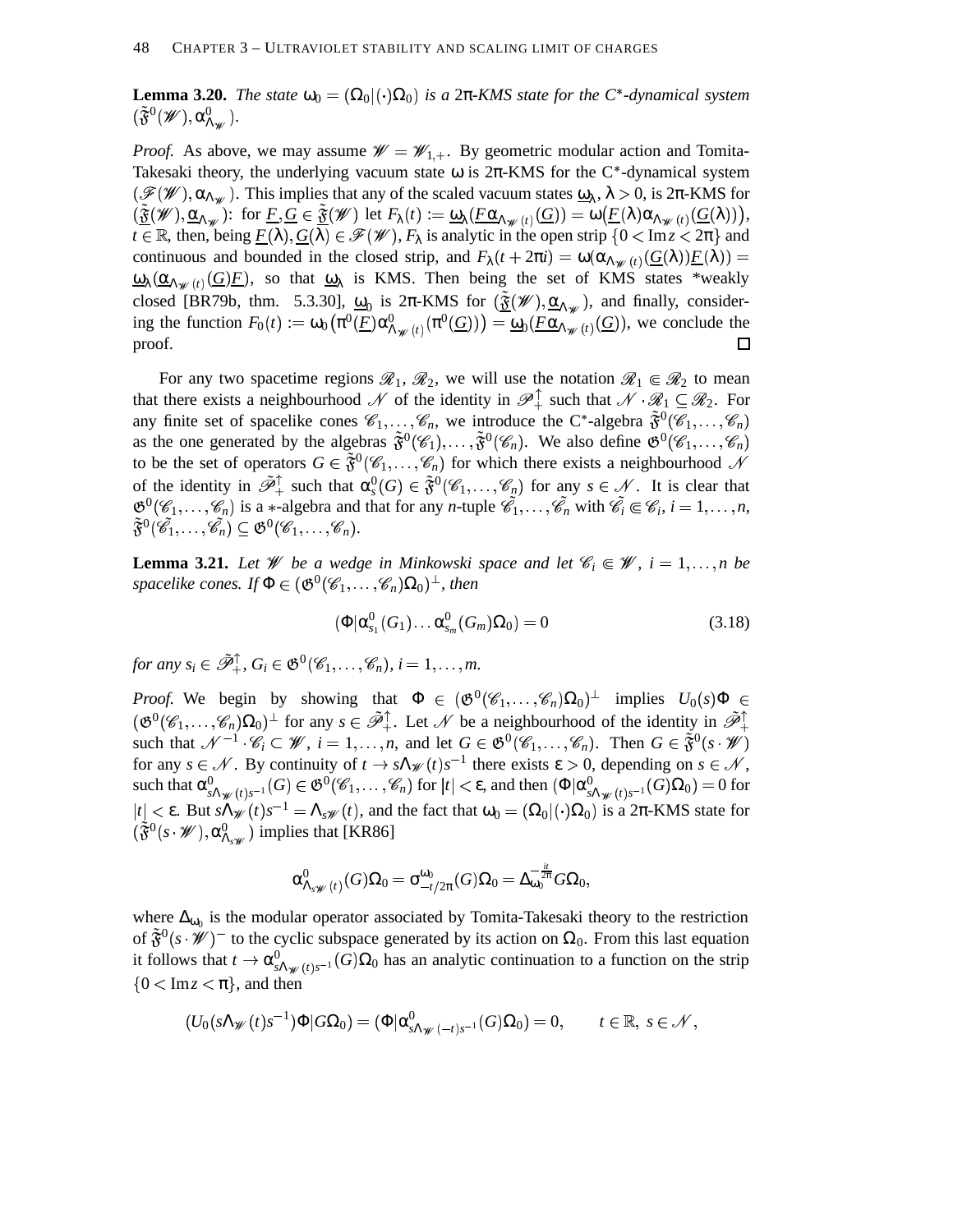i.e.  $U_0(s \Lambda_{\mathscr{W}}(t) s^{-1}) \Phi \in (\mathfrak{G}^0(\mathscr{C}_1,\ldots,\mathscr{C}_n) \Omega_0)^{\perp}$  for any  $t \in \mathbb{R}, s \in \mathscr{N}$ . Then, iterating the argument,

$$
U_0(s_1\Lambda_\mathscr{W}(t_1)s_1^{-1})\ldots U_0(s_m\Lambda_\mathscr{W}(t_m)s_m^{-1})\Phi\in (\mathfrak{G}^0(\mathscr{C}_1,\ldots,\mathscr{C}_n)\Omega_0)^\perp
$$

for every choice of  $s_i \in \mathcal{N}$ ,  $t_i \in \mathbb{R}$ ,  $i = 1, ..., m$ , and since, by lemma 3.19,  $U_0(s)\Phi$ ,  $s \in \tilde{\mathcal{P}}_+^{\uparrow}$ , is a limit of vectors as the one in the left hand side of the last equation and  $(\mathfrak{G}^0(\mathscr{C}_1,\ldots,\mathscr{C}_n)\Omega_0)^{\perp}$  is closed,  $U_0(s)\Phi\in (\mathfrak{G}^0(\mathscr{C}_1,\ldots,\mathscr{C}_n)\Omega_0)^{\perp}$ .

If we now show that, for any  $G_i \in \mathfrak{G}^0(\mathscr{C}_1, \ldots, \mathscr{C}_n)$ ,  $s_i \in \tilde{\mathcal{P}}_+^{\uparrow}$ ,  $i = 1, \ldots, m$ ,  $\alpha_{s_1}^0(G_1)\ldots\alpha_{s_m}^0(G_m)\Phi\in(\mathfrak{G}^0(\mathscr{C}_1,\ldots,\mathscr{C}_n)\Omega_0)^{\perp},$  since  $\mathfrak{G}^0(\mathscr{C}_1,\ldots,\mathscr{C}_n)$  is a  $*$ -algebra containing the identity operator, the conclusion of the lemma will follow. We prove this by induction on  $m$ . For  $m = 1$  we have, by what we have just seen and by the fact that  $\mathfrak{G}^0(\mathscr{C}_1,\ldots,\mathscr{C}_n)$  is a \*-algebra,  $G_1U_0(s_1)^*\Phi \in (\mathfrak{G}^0(\mathscr{C}_1,\ldots,\mathscr{C}_n)\Omega_0)^{\perp}$  and then, applying again the first part of the proof,  $\alpha_{s_1}^0(G_1)\Phi \in (\mathfrak{G}^0(\mathscr{C}_1,\ldots,\mathscr{C}_n)\Omega_0)^{\perp}$ . Then, if  $\alpha_{s_2}^0(G_1)\ldots\alpha_{s_m}^0(G_m)\Phi\in(\mathfrak{G}^0(\mathscr{C}_1,\ldots,\mathscr{C}_n)\Omega_0)^{\perp}$  the argument just made leads to the conclusion.  $\Box$ 

*Proof of theorem* 3.18. It is sufficient to show that  $\Omega_0$  is cyclic for  $\tilde{\mathfrak{F}}^0(\mathscr{W})$ , i.e.  $(\tilde{\mathfrak{F}}^0(\mathscr{W})\Omega_0)^{\perp} = \{0\}$ : if this is true, the fact that  $\Omega_0$  is separating for  $\tilde{\mathfrak{F}}^0(\mathscr{W})$  follows from the fact that the interior of  $\mathcal{W}'$  is again a wedge and by normal commutation relations, as in the usual Reeh-Schlieder theorem. Let then  $\Phi \in (\tilde{\mathfrak{F}}^0(\mathscr{W})\Omega_0)^{\perp}$  and  $F_i \in \tilde{\mathfrak{F}}^0(\mathscr{C}_i)$ ,  $i = 1, \ldots, n$ , be arbitrary operators. For any  $i = 1, ..., n$  there exists  $s_i \in \tilde{\mathcal{P}}_+^{\uparrow}$  and a spacelike cone  $\mathcal{C}_i$ such that  $s_i^{-1} \cdot \mathscr{C}_i \in \mathscr{C}_i \in \mathscr{W}$ . Then  $\alpha_{s_i^{-1}}^0(F_i) \in \tilde{\mathfrak{F}}^0(s_i^{-1} \cdot \tilde{\mathscr{C}}_i) \subseteq \mathfrak{G}^0(\mathscr{C}_1, \ldots, \mathscr{C}_n)$  and, being  $(\tilde{\mathfrak{F}}^0(\mathscr{W})\Omega_0)^{\perp} \subseteq (\mathfrak{G}^0(\mathscr{C}_1, \ldots, \mathscr{C}_n)\Omega_0)^{\perp},$ 

$$
(\Phi|F_1\ldots F_n\Omega_0)=(\Phi|\alpha_{s_1}^0(\alpha_{s_1^{-1}}^0(F_1))\ldots \alpha_{s_n}^0(\alpha_{s_n^{-1}}^0(F_n))\Omega_0)=0
$$

by lemma 3.21, thus  $\Phi$  is orthogonal to a total set of vectors in  $\mathcal{H}^0$ , and then vanishes.

We now introduce a new net of C\*-algebras on the scaling limit Hilbert space  $\mathcal{H}^0$ , which will be associated to bounded regions instead of cones, and which we are willing to regard as the "true" field net determined by the scaling limit of ultraviolet stable topological charges.

**Definition 3.22.** The *localized scaling limit field algebra* associated to the double cone  $\mathscr{O} \subset \mathbb{R}^4$  is the C\*-algebra  $\mathfrak{F}_0(\mathscr{O})$  generated by  $\pi^0 \circ \pi_{\underline{\mathfrak{F}}}(\underline{\mathfrak{A}}(\mathscr{O}))$  and by all elements  $\pi^0(\underline{\alpha}_h\psi)$ such that  $\underline{\alpha}_h \psi$  is a lifted quasi-orbit aysmptotically localized in  $\mathcal O$  and localized in some spacelike cone  $\mathscr{C} \supset \mathscr{O}$ .

At first sight, the adjective "localized" used in the above definition may seem inadequate, since a priori  $\mathfrak{F}_0(\mathscr{O}) \subseteq \bigcup_{\mathscr{C} \supset \mathscr{O}} \tilde{\mathfrak{F}}^0(\mathscr{C})$ , which is highly non-local, as the union of all such cones covers a complete spacelike hyperplane. We are going to see however, that, thanks to the physically motivated requirements imposed on the considered class of topological charges, the net  $\mathfrak{F}_0$  enjoys much better localization properties.

**Lemma 3.23.** *With the above notations, we have*

$$
\mathfrak{F}_0(\mathscr{O})\subseteq \bigcap_{\mathscr{C}\supset \mathscr{O}}\tilde{\mathfrak{F}}^0(\mathscr{C}).
$$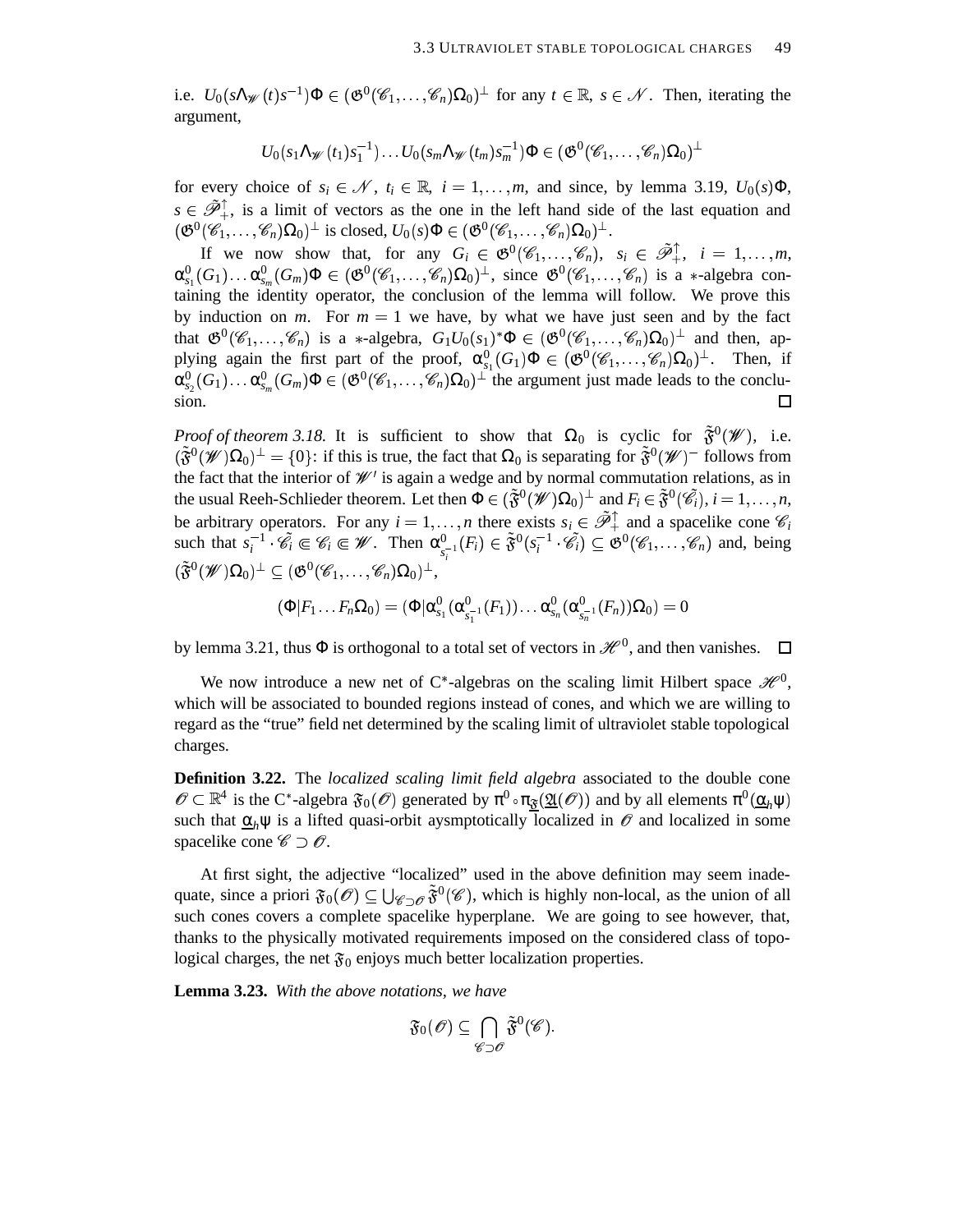*Proof.* It is evident that  $\pi^0(\mathfrak{A}(\mathcal{O}))$  is contained in the intersection of the algebras  $\tilde{\mathfrak{F}}^0(\mathscr{C})$ ,  $\mathscr{C} \supset \mathscr{O}$ . It is then sufficient to show that this is the case for any  $\pi^0(\underline{\alpha}_h\psi)$  with  $\underline{\alpha}_h\psi$  asymptotically localized in  $\mathscr O$ , irrespective of its spacelike cone of localization. Let then  $\alpha_h \psi$  be localized in some spacelike cone  $\mathscr C$  containing  $\mathscr O$  and of class  $\xi$ , and pick another spacelike cone  $\tilde{\mathscr{C}} \supset \mathscr{O}$  such that there exist a wedge  $\mathscr{W}$  which is spacelike to both  $\mathscr{C}$  and  $\tilde{\mathscr{C}}$ . Correspondingly we can find, thanks to definition 3.15(ii) and the following remarks, another lifted quasi-orbit  $\pi^0(\underline{\alpha}_h\varphi)$  associated to the same charge, asymptotically localized in  $\mathscr O$  and localized in  $\mathscr{C}$ . Thus, for a suitable sequence  $(\lambda_k)_{k \in \mathbb{N}} \subset \mathbb{R}_+^{\times}$ ,

$$
\begin{aligned} \Vert [\pi^0(\underline{\alpha}_h\psi)-\pi^0(\underline{\alpha}_h\phi)]\Omega_0\Vert^2&=\omega_0\big((\pi^0(\underline{\alpha}_h\psi)-\pi^0(\underline{\alpha}_h\phi))^*(\pi^0(\underline{\alpha}_h\psi)-\pi^0(\underline{\alpha}_h\phi))\big)\\ &=\lim_{k\rightarrow+\infty}\omega\big((\underline{\alpha}_h\psi(\lambda_k)-\underline{\alpha}_h\phi(\lambda_k))^*(\underline{\alpha}_h\psi(\lambda_k)-\underline{\alpha}_h\phi(\lambda_k))\big)\\ &=\lim_{k\rightarrow+\infty}\Vert [\underline{\alpha}_h\psi(\lambda_k)-\underline{\alpha}_h\phi(\lambda_k)]\Omega\Vert^2=0,\end{aligned}
$$

and then, for any  $F \in \tilde{\mathfrak{F}}^0(\mathscr{W})$  of Bose-Fermi parity  $(-1)^{\sigma(F)}$ ,

$$
\pi^{0}(\underline{\alpha}_{h}\psi)F\Omega_{0} = (-1)^{\sigma(F)\sigma(\xi)}F\pi^{0}(\underline{\alpha}_{h}\psi)\Omega_{0}
$$
  
= 
$$
(-1)^{\sigma(F)\sigma(\xi)}F\pi^{0}(\underline{\alpha}_{h}\phi)\Omega_{0} = \pi^{0}(\underline{\alpha}_{h}\phi)F\Omega_{0},
$$

where  $\sigma(\xi)$  is the parity of the sector  $\xi$ . This implies, by theorem 3.18, that  $\pi^0(\underline{\alpha}_h\psi)$  =  $\pi^0(\underline{\alpha}_h \varphi) \in \tilde{\mathfrak{F}}^0(\tilde{\mathscr{C}})$  for any spacelike cone  $\tilde{\mathscr{C}}$  satisfying the above conditions. For a general spacelike cone  $\hat{\mathscr{C}}$  containing  $\mathscr{O}$ , we can find cones  $\mathscr{C}_1, \ldots, \mathscr{C}_n$  containing  $\mathscr{O}$  and such that  $\hat{\mathcal{C}}_1 = \mathcal{C}, \mathcal{C}_n = \hat{\mathcal{C}}$ , and cones  $\hat{\mathcal{C}}_1, \ldots, \hat{\mathcal{C}}_{n-1}$  such that  $\mathcal{C}_j \cup \mathcal{C}_{j+1} \subseteq \hat{\mathcal{C}}_j$ ,  $j = 1, \ldots, n-1$  (proposition A.9), and for any  $j = 1, ..., n-1$  there exists a wedge  $\mathscr{W}_j \subseteq \mathscr{C}_j^j$ , so that, iterating the argument above,  $\pi^0(\underline{\alpha}_h\psi)\in\tilde{\mathfrak{F}}^0(\tilde{\mathscr{C}}).$ П

We denote by  $(\mathscr{H}_0, \mathfrak{A}_0, U_0, \Omega_0)$  the scaling limit observable net determined by  $\underline{\omega}_0 \circ \pi_{\underline{\mathfrak{F}}} \in$  $\frac{v}{c}$ *SL*.

**Theorem 3.24.** The quadruple  $(\mathfrak{F}_0, V_0, k, U_0)$  is a normal, Poincaré covariant field net with *gauge symmetry,* Ω<sup>0</sup> *is a cyclic vacuum for it, and the formula*

$$
\pi_{\mathfrak{F}_0}(\pi_0(\underline{A})) := \pi^0 \circ \pi_{\underline{\mathfrak{F}}}(\underline{A}), \qquad \underline{A} \in \underline{\mathfrak{A}}, \tag{3.19}
$$

 $d$ efines a representation  $\pi_{\mathfrak{F}_0}$  of  $\mathfrak{A}_0$  on  $\mathscr{H}^0$  containing the identical representation of  $\mathfrak{A}_0$  and  $\mathfrak{such}$  *that*  $\pi_{\mathfrak{F}_0}(\mathfrak{A}_0(\mathscr{O})) \subseteq \mathfrak{F}_0(\mathscr{O})^G.$ 

*Proof.* Poincaré and gauge covariance of the net  $\mathfrak{F}_0$  are easily established, using arguments analogous to the ones in the proof of proposition 3.17. Normality of commutation relations for  $\mathfrak{F}_0$  follows at once from the same property for the extended net  $\tilde{\mathfrak{F}}^0$ , the previous lemma and the fact that for any two spacelike separated double cones  $\mathcal{O}_i$ ,  $i = 1, 2$ , there exist spacelike separated spacelike cones  $\mathcal{C}_i$ , such that  $\mathcal{O}_i \subset \mathcal{C}_i$ ,  $i = 1, 2$ , proposition A.10 in appendix A. We have already seen that translations satisfy the spectrum condition, and  $\Omega_0$  is Poincaré invariant. Cyclicity of  $\mathfrak{F}_0$  on the vacuum follows from the fact that  $\mathfrak{F}_0 = \tilde{\mathfrak{F}}^0$ (equality of the respective quasi-local algebras): since every generator of  $\mathfrak{F}_0(\mathcal{O})$  is in some  $\tilde{F}^0(\mathscr{C})$ , we have  $\tilde{F}_0(\mathscr{O}) \subseteq \tilde{F}^0$  for any double cone  $\mathscr{O}$ , and then  $\mathfrak{F}_0 \subseteq \tilde{F}^0$ ; the reverse inclusion is analogously proven. We can then apply Reeh-Schlieder theorem to conclude that  $\Omega_0$  is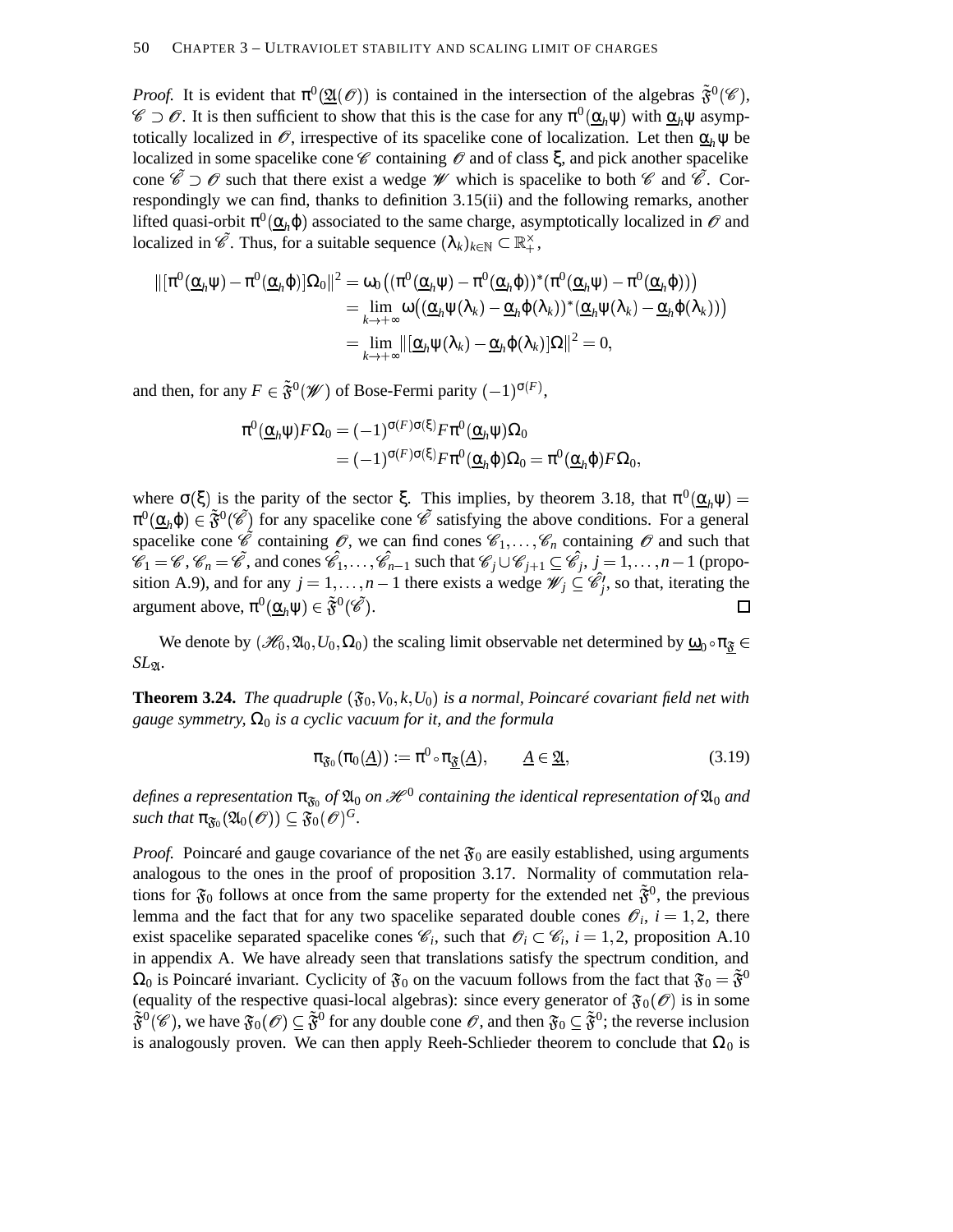cyclic also for the C\*-algebras  $\mathfrak{F}_0(\mathscr{O}')$  and then separating for local von Neumann algebras  $\mathfrak{F}_0(\mathscr{O})$ <sup>-</sup>. Then, by the argument employed in the proof of theorem 3.7,  $\pi_{\mathfrak{F}_0}$  is a well defined representation of  $\mathfrak{A}_0$  and, by GNS unicity, it contains the defining representation of  $\mathfrak{A}_0$  on the subspace  $\overline{\pi^0 \cdot \pi_{\underline{\mathfrak{F}}}(\underline{\mathfrak{A}})\Omega_0} \cong \mathscr{H}_0$  of  $\mathscr{H}^0$ . Finally, it is evident that  $\pi_{\mathfrak{F}_0}(A)$  is gauge invariant for any  $A \in \mathfrak{A}_0$ . П

We see then that ultraviolet stable topological charges give rise, in the scaling limit, to a net of finitely localizable charge carrying fields. We would like then to show that among the charges carried by these fields, there are charges which we can regard as scaling limits of the cone-like localizable charges which we started with, in a sense similar to the one that was empolyed in the localizable case, i.e. we would like to construct Hilbert spaces in  $\mathfrak{F}_0$ carrying appropriate representations of *G* and implementing localizable endomorphisms of  $\mathfrak{A}_0$ . However, at the present stage of our work, this can be achieved only at the price of some additional technical assumption on the net  $\mathfrak{F}_0$  (see theorem 3.27 below), the status of which has yet to be clarified.

Before stating explicitly these assumptions, and therefore sticking, for the time being, to the level of generality used up to now, we can at any rate show that the fields in  $\mathfrak{F}_0$  give rise, in a sense made precise in the following theorem, to positive energy representations of  $\mathfrak{A}_0$ , so that we get at least charges which are localizable in this weak sense. As in the previous section, we let  $\mathscr{F}_0(\mathscr{O}) := \mathfrak{F}_0(\mathscr{O})^-$ .

**Theorem 3.25.** Let  $\xi$  be an ultraviolet stable topological sector, and let  $\theta$  be a double cone  $\alpha$   $\beta$ <sub>λ</sub>  $\in$   $\Delta_c(\lambda \mathscr{C}_1)$ ,  $[\beta_\lambda] = \xi$ ,  $\lambda > 0$ , *a family as in definition* 3.15(*i*), where  $\mathscr{C}_1$  *is a spacelike cone* such that  $\mathscr{C}_1 \in \mathscr{C}$  for some  $\mathscr{C} \supset \mathscr{O}$ . There is then a finite dimensional Hilbert space  $H_{\rho}$  *in*  $\mathscr{F}_{0}(\mathscr{O})$  *of support*  $\mathbb{1}$ *, carrying a G representation of class*  $\xi$ *, and for any such Hilbert space the state*  $\omega_0$  *on*  $\mathfrak{A}_0$  *defined by* 

$$
\omega_{\mathsf{p}}(A) := \sum_{j=1}^{d(\xi)} (\Omega_0 | \psi_j^0 \pi_{\mathfrak{F}_0}(A) \psi_j^{0*} \Omega_0), \qquad A \in \mathfrak{A}_0,
$$
\n(3.20)

*where*  $\psi_j^0$ ,  $j = 1, ..., d(\xi)$ , *is an orthonormal basis of*  $H_\rho$ , *is such that*  $\omega_\rho \restriction \mathfrak{A}_0(\mathcal{O}') =$  $\omega_0$   $\mid$   $\mathfrak{A}_0(\mathcal{O}')$ , and *induces, via the GNS construction, a representation*  $\pi_0$  of  $\mathfrak{A}_0$  *which is translation covariant with positive energy.*

During the proof of the above theorem, we shall need a result on the existence of covariant representations of  $C^*$ -dynamical systems due to Borchers [Bor96, thm. II.6.6], which we state here (without proof) for the reader convenience and for later reference.

**Theorem 3.26.** *Let*  $\mathfrak{A}$  *be a*  $C^*$ -*algebra*,  $\alpha : \mathbb{R}^4 \to \text{Aut}(\mathfrak{A})$  *a group homomorphism, and let*  $\mathfrak{A}^*(V_+)$  be the norm closure of the linear space of those  $\mathfrak{\phi} \in \mathfrak{A}^*$  such that

- *(i) for any*  $A, B \in \mathfrak{A}, x \to \phi(A\alpha_x(B))$  *is a continuous function on*  $\mathbb{R}^4$ ;
- $\phi(x) = \phi(A\alpha_x(B))$  is the boundary value of a function  $z \to W(z)$  analytic in the future  $$
- *(iii) there exists a constant*  $m > 0$  *such that, for*  $z \in \mathscr{T}(V_+),$

$$
|W(z)| \le ||\phi|| ||A|| ||B|| e^{m|\text{Im} z|}
$$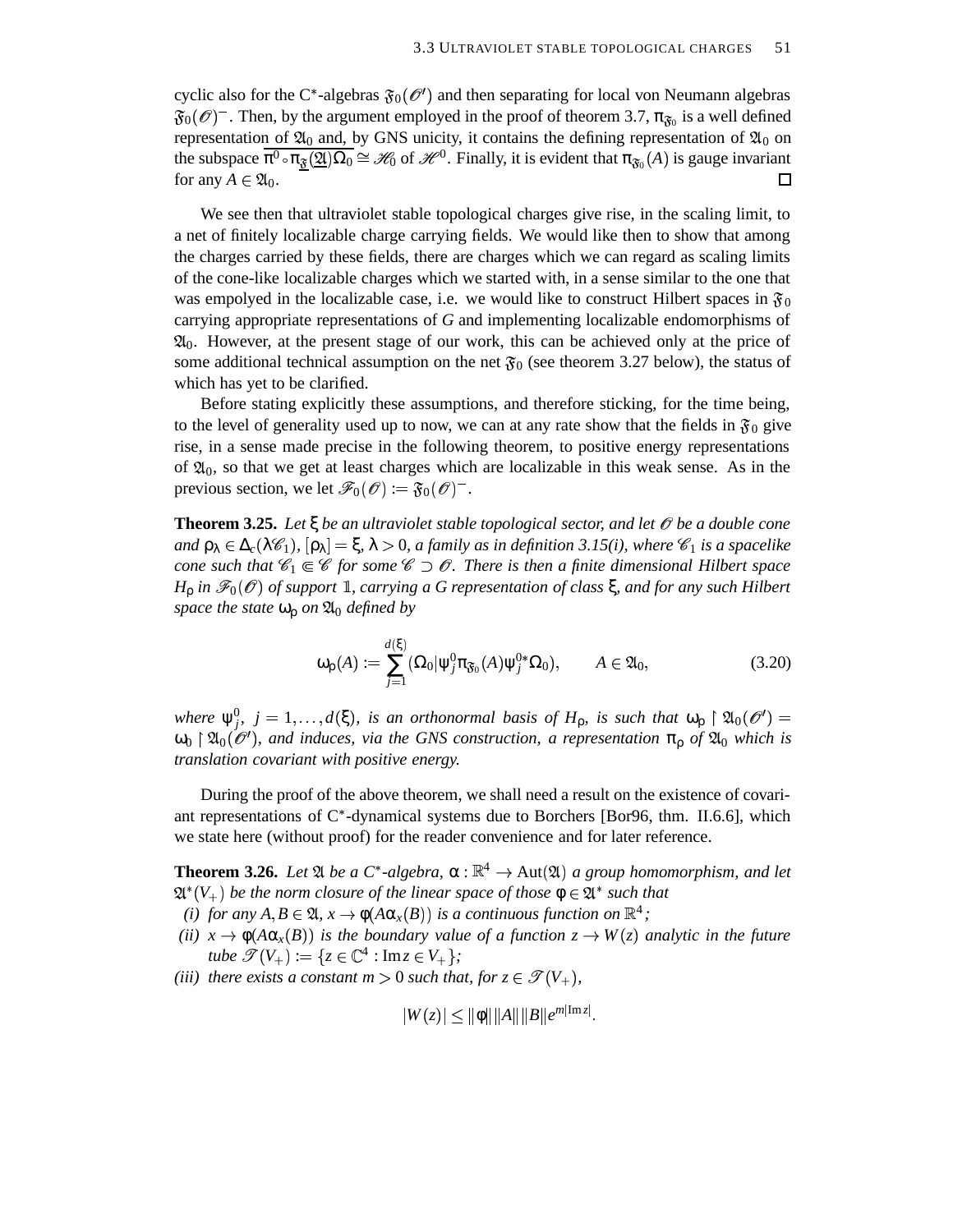$Let \pi be a representation of \mathfrak{A}.$  Then there exists a unitary, strongly continuous representa $t$  *tion U of*  $\mathbb{R}^4$  *on*  $\mathscr H$  *with spectrum in*  $\overline V_+$  *and such that*  $(\pi,U)$  *is a covariant representation*  $of$   $(2l, \alpha)$  *if and only if every vector state of*  $\pi$  *belongs to*  $2l^*(V_+).$ 

*Proof of theorem* 3.25. Let  $\mathscr{O}, \mathscr{C}, \mathscr{C}_1$  and  $\rho_\lambda$  be as in the statement. There is then a double cone  $\mathscr{O}_1 \subset \mathscr{C}_1$  such that if  $\psi_j(\lambda), j = 1, ..., d := d(\xi)$ , is an orthonormal basis of  $H_{\rho_\lambda}$ , then any function  $\lambda \to \psi_j(\lambda)$  is a topological quasi-orbit asymptotically localized in  $\mathscr{O}_1$ . We can also assume that the  $\psi_j(\lambda)$ 's transform according to a  $\lambda$ -independent *G* representation *u*ξ . We can then repeat, *mutatis mutandis*, the proof of lemma 3.13 and the first part of the proof of theorem 3.14 to conclude that, as in the case of localizable charges, the limit  $ψ_j^0 := *s$ –lim<sub>*h*→δ</sub>α*<sub>h</sub>* $ψ_j$  exists and defines a multiplet of class ξ of orthogonal isometries with support  $\mathbb{1}$  in  $\mathscr{F}_0(\mathscr{O})$ , and the linear span of these operators is therefore a *d* dimensional Hilbert space  $H_{\rho}$  of support 1 in  $\mathscr{F}_0(\mathscr{O})$  carrying a unitary matrix representation of *G* of class  $\xi$ . This Hilbert space is independent of the choice of the basis  $\psi_j(\lambda)$ : let  $\varphi_j(\lambda) \in H_{\rho_\lambda}$ be another such choice, then we have

$$
\underline{\alpha}_h \varphi_j(\lambda) = \sum_{k=1}^d c_{kj}(\lambda) \underline{\alpha}_h \psi_k(\lambda), \qquad \lambda > 0, j = 1, \ldots, d,
$$

where  $c_{kj}(\lambda) = \psi_k(\lambda)^* \varphi_j(\lambda)$  is the unitary basis change matrix. The functions  $\lambda \to c_{kj}(\lambda)$ are therefore bounded, and then, again as in the proof of theorem 3.14, we have that for any  $\underline{F} \in \tilde{\mathfrak{F}}(\mathscr{W}), \mathscr{W} \subset \mathscr{C}$ , the limit

$$
\lim_{h\to\delta}\sum_{k=1}^d c_{kj}(\lambda_1)(\underline{F}(\lambda_1)\Omega|\underline{\alpha}_h\psi_l(\lambda_1)^*\underline{\alpha}_h\psi_k(\lambda_1)\Omega)=c_{lj}(\lambda_1)(\underline{F}(\lambda_1)\Omega|\Omega)
$$

is uniform in ι, so that

$$
\lim_{t \in I} c_{lj}(\lambda_1) (\underline{F}(\lambda_1) \Omega | \Omega) = \lim_{h \to \delta} \lim_{t \in I} \sum_{k=1}^d c_{kj}(\lambda_1) (\underline{F}(\lambda_1) \Omega | \underline{\alpha}_h \psi_l(\lambda_1)^* \underline{\alpha}_h \psi_k(\lambda_1) \Omega) \n= \lim_{h \to \delta} (\pi^0 (\underline{F}) \Omega_0 | \pi^0 (\underline{\alpha}_h \psi_l)^* \pi^0 (\underline{\alpha}_h \varphi_j) \Omega_0) = (\pi^0 (\underline{F}) \Omega_0 | \psi_l^{0*} \varphi_j^0 \Omega_0).
$$

Putting  $\underline{F} = \underline{1}$  in this last equation, we get that there exists the limit  $c_{ij}^0 = \lim_i c_{lj}(\lambda_i) =$  $(\Omega_0 | \psi_l^{0*}\phi_j^{0}\Omega_0),$  which is again a unitary matrix, and then

$$
c^0_{lj}(\pi^0(\underline{F})\Omega_0|\Omega_0)=(\pi^0(\underline{F})\Omega_0|\psi^{0*}_l\phi^0_j\Omega_0),
$$

so that we conclude, by cyclicity of  $\Omega_0$  for  $\mathfrak{F}_0(\mathscr{W})$ , that  $\psi_l^{0*}\varphi_j^0 = c_{lj}^0\mathbb{1}$ , and the linear span of  $\varphi_j^0$ ,  $j = 1, ..., d$ , coincides with  $H_\rho$ .

Let then  $(\pi_{\rho}, \mathcal{H}_{\rho}, \Omega_{\rho})$  be the GNS representation induced by the state  $\omega_{\rho}$  in (3.20). To show that this is translation covariant with positive energy, take  $\Delta_n \subseteq \mathbb{R}^4$  to be the closed double cone in momentum space with vertices 0 and  $(n, 0)$ , and let  $C \in \hat{\mathfrak{A}}_0(\Delta)$  for some compact set  $\Delta$  (e.g.  $C = \alpha_f^0(C_1)$  with supp  $\hat{f} \subseteq \Delta$ ). Then the vectors  $\Phi_j^{C,n}$ :  $\pi_{\mathfrak{F}_0}^{C,n}:=\pi_{\mathfrak{F}_0}(C)E(\Delta_n)\psi_j^{0*}\Omega_0,$  $j = 1, ..., d$ , have momentum support in  $\Delta + \Delta_n$ , and if we define  $\phi_{C,n} \in \mathfrak{A}_0^*$  by

$$
\varphi_{C,n}(A):=\sum_{j=1}^d(\Omega_0|\psi_j^0E(\Delta_n)\pi_{\mathfrak{F}_0}(C^*AC)E(\Delta_n)\psi_j^{0*}\Omega_0),
$$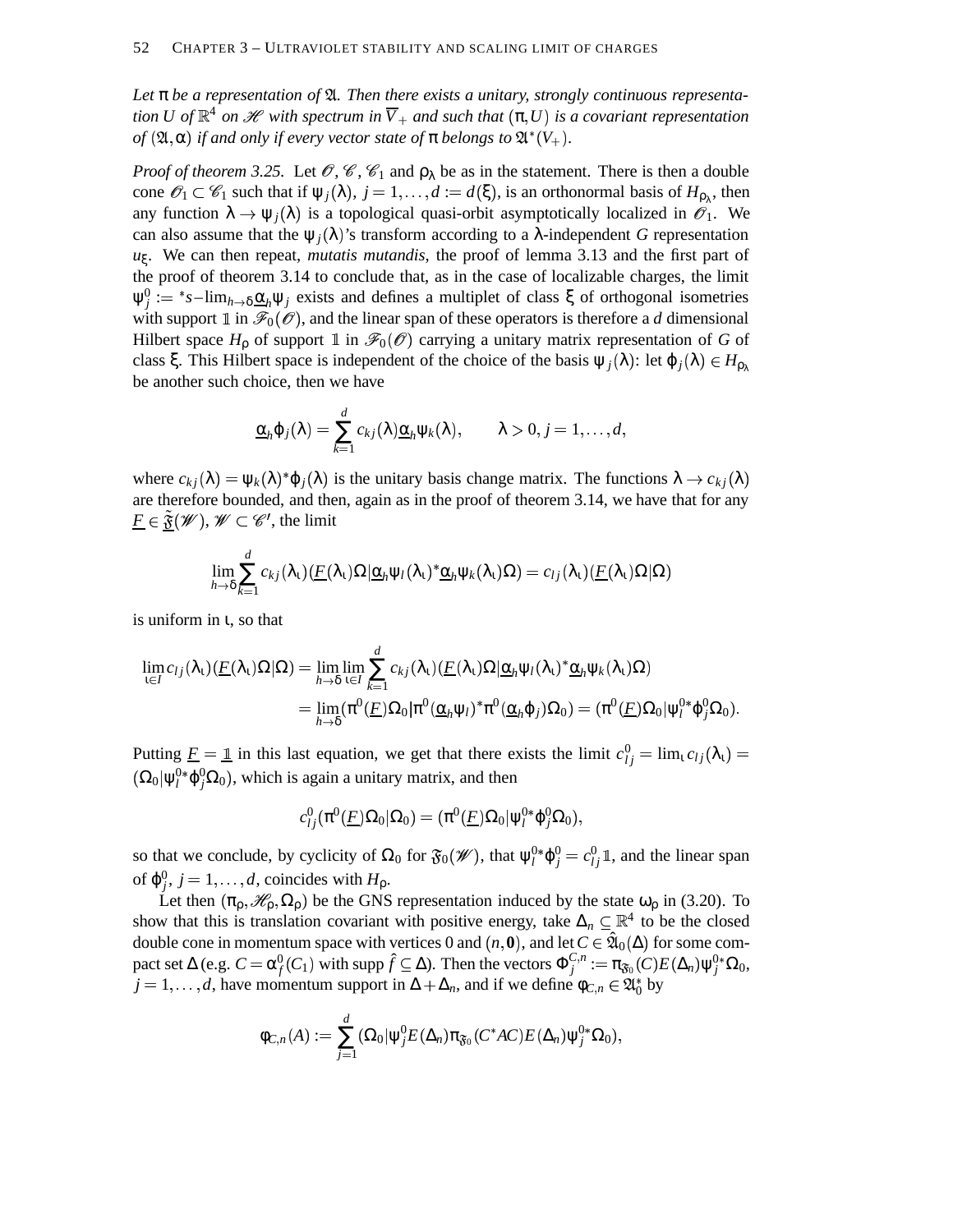we get that

$$
\varphi_{C,n}(A\alpha_x^0(B))=\sum_{j=1}^d(\pi_{\mathfrak{F}_0}(A)^*\Phi_j^{C,n}|U_0(x)\pi_{\mathfrak{F}_0}(B)U_0(x)^*E(\Delta+\Delta_n)\Phi_j^{C,n})
$$

is obviously continuous in *x*, and has (distributional) Fourier transform with support in  $-(\Delta + \Delta_n) + \overline{V}_+$ , lemma 2.2, so that, if  $p = (-m, 0)$  is such that  $-(\Delta + \Delta_n) + \overline{V}_+ \subset p + \overline{V}_+$ , according to [Bor96, thm. II.1.7],  $x \to \phi_{C,n}(A\alpha_x^0(B))$  is the boundary value of a function  $z \to W(z)$  analytic in  $\mathcal{T}(V_+)$  and satisfying, for suitable constants  $M, N > 0$ , the bound

$$
|W(z)| \le k(1+|x|)^N (1+\text{dist}(y,\partial V_+)^{-1})^M e^{m|y|}, \qquad z = x + iy \in \mathcal{F}(V_+),
$$

and since  $|W(x)| \le ||\phi_{C,n}|| ||A|| ||B||$  for real *x*, a Phragmén-Lindelöf type argument (see the proof of lemma II.3.4 in [Bor96]) gives the desired estimate  $|W(z)| \leq \|\phi_{C,n}\| \|A\| \|B\| e^{m|\text{Im} z|},$  $z \in \mathscr{T}(V_+)$ , and  $\phi_{C,n} \in \mathfrak{A}_0^*(V_+)$ . If  $\phi_C(A) := \omega_\rho(C^*AC)$ ,  $A \in \mathfrak{A}_0$ , we have

$$
|\Phi_C(A) - \Phi_{C,n}(A)| \leq \sum_{j=1}^d 2||C|| ||A|| ||[E(\Delta_n) - \mathbb{1}]\psi_j^{0*}\Omega_0||,
$$

so that  $\phi_{C,n} \to \phi_C$  in norm as  $n \to +\infty$  and, being  $\mathfrak{A}^*_0(V_+)$  norm closed,  $\phi_C \in \mathfrak{A}^*_0(V_+)$ . Finally, since the Fourier transforms of continuous functions of compact support are dense in  $L^1(\mathbb{R}^4)^e$  and translations act norm continuously on  $\mathfrak{A}_0$ , the operators of the form  $C = \alpha_f^0(C_1)$  with compact supp  $\hat{f}$  lie norm dense in  $\mathfrak{A}_0$ , which implies that the set of vector states of  $\pi_{\rho}$  is contained in the norm closure of the set of corresponding functionals  $\phi_C$ , so that any such state belongs to  $\mathfrak{A}_{0}^{*}(V_{+})$ , and we can apply theorem 3.26 to get a unitary, strongly continuous representation  $U_{\rho}$  of the translations group on  $\mathscr{H}_{\rho}$  with spectrum in  $\overline{V}_{+}$ and such that  $(\pi_{\rho}, U_{\rho})$  is a covariant representation of  $({\mathfrak{A}}_0, \alpha^0)$ .  $\Box$ 

The representation  $\pi_{\rho}$  thus constructed, will not be, in general, a DHR representation of  $\mathfrak{A}_0$ , since the fact that  $\omega_\rho \restriction \mathfrak{A}_0(\mathcal{O}') = \omega_0 \restriction \mathfrak{A}_0(\mathcal{O}'),$  together with translation covariance of  $\pi_{\rho}$ , and the fact that, as is easily verified,  $\omega_{\rho} \circ \alpha_x^0$  is the state determined as in theorem 3.25 by the family  $\alpha_{\lambda x} \rho_{\lambda} \alpha_{-\lambda x}$ ,  $\lambda > 0$ , implies only that  $\pi_{\rho} \upharpoonright \mathfrak{A}_0(\mathscr{O}' + x)$  has a subrepresentation that is equivalent to  $\iota \restriction \mathfrak{A}_0(\mathcal{O}' + x)$ ,  $\iota$  being the defining representation of  $\mathfrak{A}_0$ . Thus, in order to have DHR property at least for the class of translates of the given double cone  $\mathcal O$ (which is sufficient to perform the superselection analysis), it would be sufficient to know that property B holds in the representation  $\pi_0$  (cfr. the appendix of [DHR71]), which in turn would follow from irreducibility and local normality of  $\pi_{\rho}$ , as well as weak additivity of the net  $\mathfrak{A}_0$ , which is quite natural to expect to hold in relevant cases. However, a proof of this properties is lacking at present.

At the technical level, the main obstruction is represented by the fact that, in general,  $\pi_{\mathscr{F}_0}(\mathscr{A}_0(\mathscr{O})) \subsetneq \mathscr{F}_0(\mathscr{O})^G$ , as it is easy to construct gauge invariant combinations of the  $\underline{\alpha}_h \psi$ 's, which need not belong to some scaling algebra  $\underline{\mathfrak{A}}(\mathcal{O})$ , as they are only localized

 $e^{\rho}C_c^{\infty}(\mathbb{R}^4)$  is dense in the Schwartz topology in  $\mathscr{S}(\mathbb{R}^4)$ , which in turn is norm dense in  $L^1(\mathbb{R}^4)$ , and being the  $\mathscr S$  topology stonger than the  $L^1$  topology,  $(C_c^{\infty}(\mathbb{R}^4)^{\frown})^{-||\cdot||_1} \supseteq (C_c^{\infty}(\mathbb{R}^4)^{\frown})^{-\mathscr S} = (C_c^{\infty}(\mathbb{R}^4)^{-\mathscr S})^{\frown} = \mathscr S(\mathbb{R}^4)$ .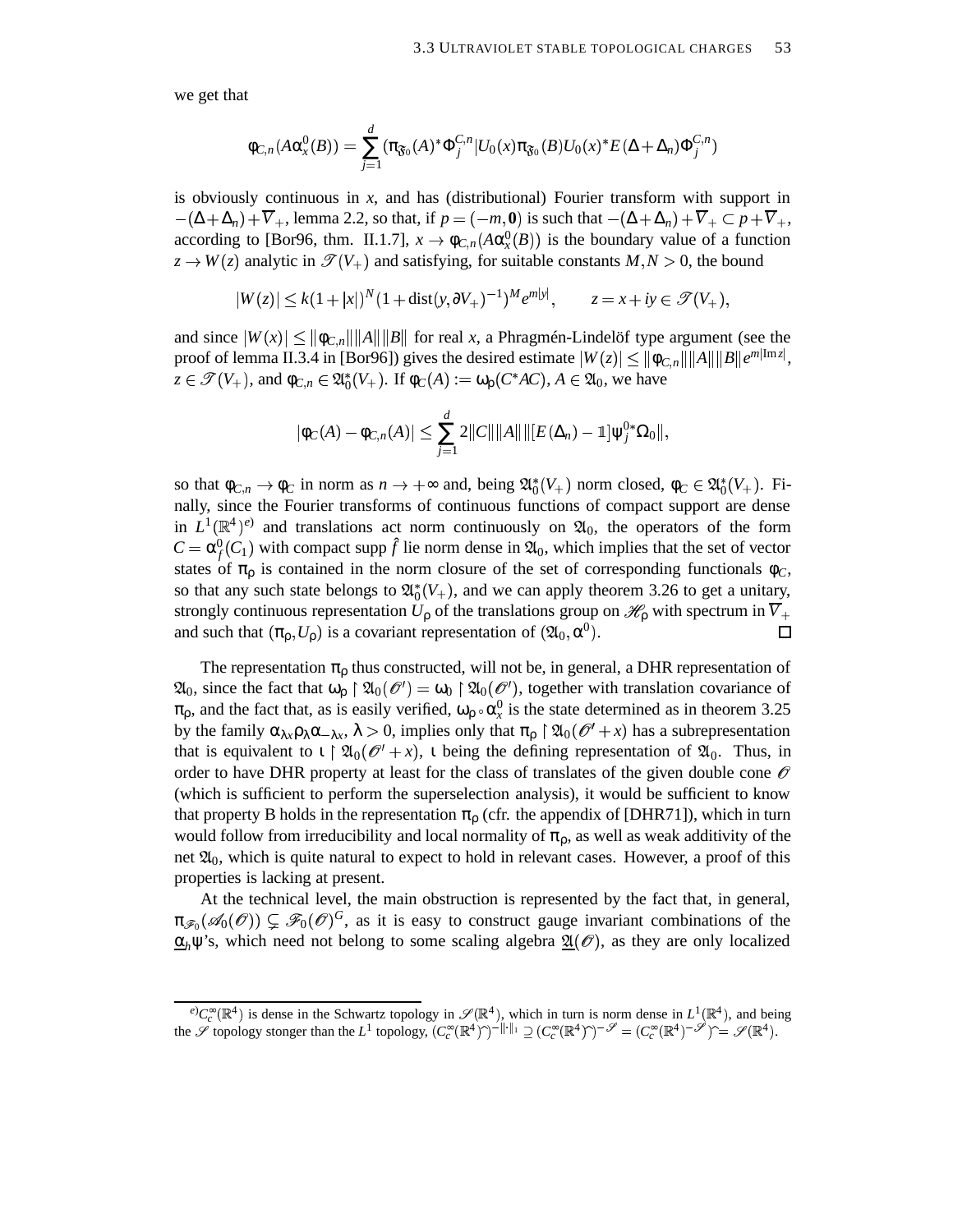in spacelike cones. However, thanks to the fact that these functions are asymptotically localizable in  $\mathscr O$ , it may well happen that, at least in some models, their scaling limits do belong to  $\mathfrak{A}_0(\mathcal{O})$ . Adding the simple hypotesis that this is indeed the case, yields a quite satisfactory picture of the scaling limit of ultraviolet stable topological charges.

**Theorem 3.27.** Assume that  $\pi_{\mathscr{F}_0}(\mathscr{A}_0(\mathscr{O})) = \mathscr{F}_0(\mathscr{O})^G$ , and that  $\mathscr{F}_0$  acts irreducibly on  $\mathscr{H}^0$ . *Then for any covariant, ultraviolet stable, topological sector* ξ*, any double cone* &*, and*  $\alpha$  *any family*  $\rho_{\lambda} \in \Delta_c(\lambda \mathscr{C}_1)$ ,  $[\rho_{\lambda}] = \xi$ ,  $\lambda > 0$ , *as in the previous theorem, there is a finite dimensional Hilbert space*  $H_p$  *in*  $\mathfrak{F}_0(\mathscr{O})$  *of support* 1, *carrying a G representation of class*  $ξ$ , and *implementing* an *irreducibile transportable endomorphism*  $ρ$  *of*  $\mathfrak{A}_0$  *localized in*  $\mathcal{O}_i$ *covariant with positive energy. Moreover, any two such endomorphisms* ρ *and* σ*, obtained as above from familes*  $\rho_{\lambda}$ ,  $\sigma_{\lambda}$ ,  $\lambda > 0$ ,  $\rho_{\lambda} \cong \sigma_{\lambda}$ , *are unitarily equivalent.* 

*Proof.* It's an easy adaptation of the proof of theorem 3.14 to the present setting.

 $\Box$ 

Thus we obtain, as in the case of localizable charges, a well defined mapping from the subset of ultraviolet stable charges to the set of charges of the fixed scaling limit theory.

As a final comment, we would like to remark that the condition  $\pi_{\mathscr{F}_0}(\mathscr{A}_0(\mathscr{O})) =$  $\mathscr{F}_0(\mathscr{O})^G$ , introduced here as a technical assumption in order to get a well defined scaling limit of topological charges, may turn out to have a sensibile physical interpretation. By the above remarks, we see that  $\mathscr{F}_0(\mathscr{O})^G$  contains, apart from the scaling limit observables localized in  $\mathscr O$ , the scaling limit of functions  $\lambda \to \underline{A}(\lambda) \in \mathfrak{A}(\lambda \mathscr C)$ , for every spacelike cone  $\mathscr{C} \supset \mathscr{O}$ , i.e. there are gauge invariant families of operators, with localization regions extending to spacelike infinity, which give rise to objects in the scaling limit which are charged with respect to the intrinsic gauge group of  $\mathfrak{A}_0$ , so that new charges appear at small scales. This situation, which does not have to be confused with the confinement one, in which the fields carrying the new charges cannot be approximated at all at finite scales, is instead reminiscent of the phenomenon of *charge screening*, *<sup>f</sup>*) much discussed in the physical literature (cfr. for instance [Swi76, RRS79] and references quoted). In this scenario, a charge which is described by an asymptotically free theory at small scales, disappears at finite scales because, due to nonvanishing interactions, it is always accompanied by a cloud, extending to spacelike infinity, of charge-anticharge pairs, so that one can expect that the corresponding "charge carrying fields" are neutral and non-compactly localized at finite scales, and become instead charged and localized in the scaling limit. Then the condition  $\pi_{\mathscr{F}_0}(\mathscr{A}_0(\mathscr{O})) = \mathscr{F}_0(\mathscr{O})^G$  could be interpreted as the requirement that in the theory under consideration, no charges are screened. Work is currently in progress in order to clarify further these matters.

*<sup>f</sup>*)This connection was pointed out to me by Detlev Buchholz.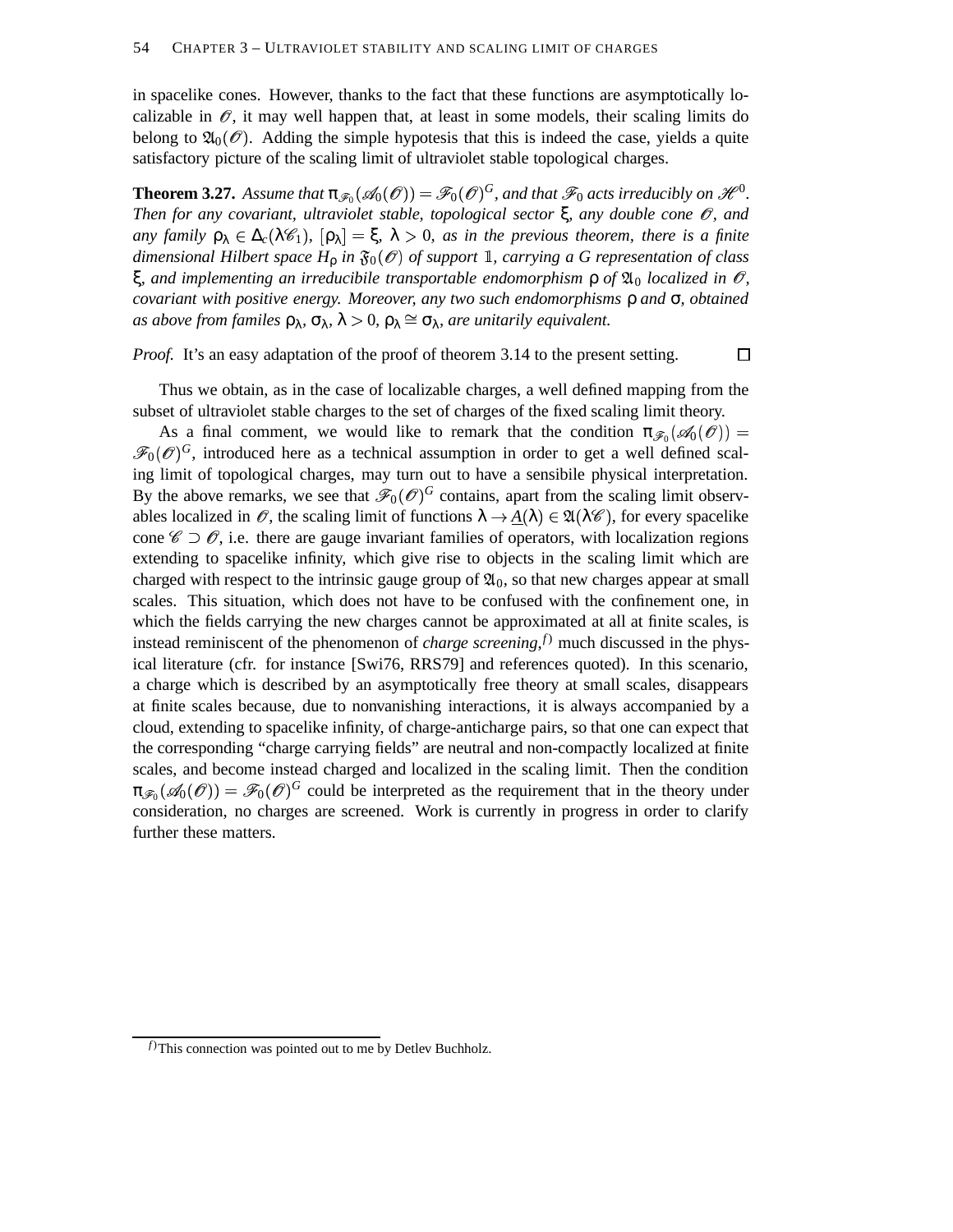## **Conclusions and outlook**

In this thesis we addressed the conceptual problem of formulating a notion of confined charge in quantum field theory free of the ambiguities of the one generally adopted, which relies heavily on the description of the theory in terms of unobservable gauge degrees of freedom. This was done in the algebraic framework of quantum field theory, which is the most suitable one to this task, since it disregards completely the existence of unobservable fields – which, as we saw, comes out as a consequence of the structure of the observable net and its representations, rather than being assumed from the outset – and focuses on the information encoded in the net of local observables. In particular, superselection theory on one hand, and scaling algebras on the other, allow a natural and intrinsic identification of the charges described by a theory at small spatio-temporal scales with the superselection sectors of the scaling limit theory (supposed for simplicity to be unique) canonically defined by the given theory, so that the required definition of confined charge is obtained through a comparison of the superselection structure of the given theory with that of its scaling limit.

In order to establish such a comparison, we studied the scaling behaviour of sectors, and singled out a class of sectors, both finitely and cone-like localizable, for which a natural notion of scaling limit exists, so that they can be identified with sectors in the scaling limit theory, which are then naturally regarded as non-confined. In the DHR case, such an ultraviolet stable sector  $\xi$  has been defined by requiring essentially that for fields  $\psi(\lambda)$ , carrying charge  $\xi$  and localized in scaled regions  $\lambda \mathscr{O}$ , the charged states  $\psi(\lambda) \Omega$  have energy and momentum growing not faster than  $\lambda^{-1}$  for  $\lambda \to 0$ , which, in view of the construction of the scaling limit, is a natural phase space restriction. Then we showed that to any such sector we can associate a system of Hilbert spaces in the scaling limit field net  $\mathscr{F}^0$ , which are generated essentially by the limits, for  $\lambda \to 0$ , of the just mentioned operators  $\psi(\lambda)$ , and which carry a gauge group representation of class ξ. Finally, these Hilbert spaces implement localized endomorphisms on the scaling limit observable net  $\mathscr{A}_0$ , whose sector is then identified with the (scaling limit of the) starting sector ξ. Then, we tried to generalize these results to topological sectors. In this case, an ultraviolet stable sector  $\xi$  is defined first of all by requiring that, according to the physical picture of this kind of charges emerging from non-abelian gauge theories, the effect in the scaling limit of the operators  $\psi(\lambda)$  outside some bounded region  $\lambda \mathscr{O}$  becomes negligible, and that, still in the limit, the states  $\psi(\lambda) \Omega$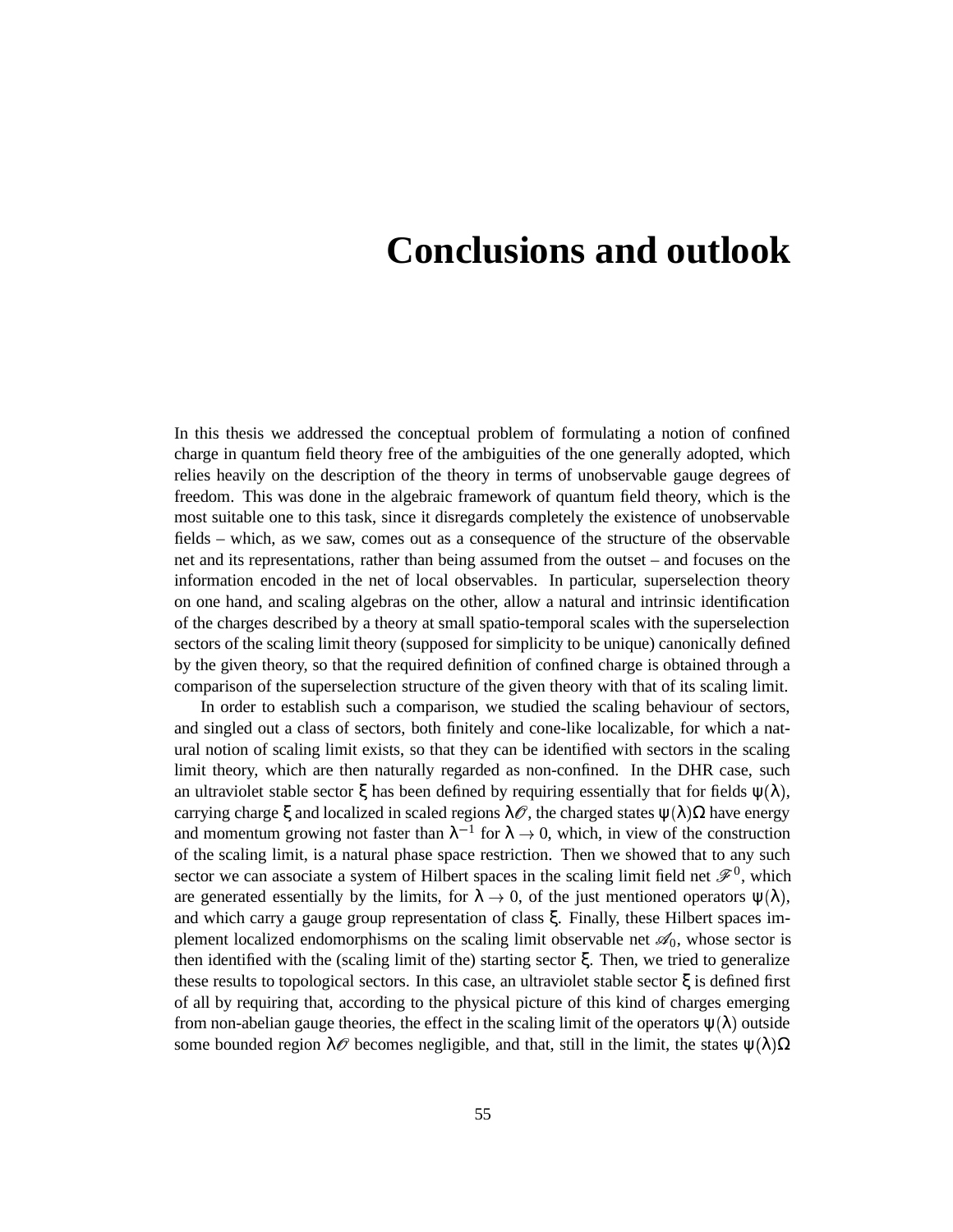become independent on the direction of the string emanating to spacelike infinity, so that it is meaningful to impose on these states a phase space requirement analogous to the one for DHR charges. A first non trivial result is then that these operators, though being localized in spacelike cones at each scale  $\lambda > 0$ , generate, in the scaling limit, a net  $\mathscr{O} \to \mathscr{F}_0(\mathscr{O})$  of field algebras associated to bounded regions  $\mathscr O$  and satisfying normal commutation relations, and that they also generate, as above, Hilbert spaces with gauge group representations in this net. Adding then the technical hypotesis that the fixed point net of  $\mathscr{F}_0$  under the action of the gauge group coincide with  $\mathcal{A}_0$ , together with the irreducibility of  $\mathcal{F}_0$ , gives scaling limit sectors as in the DHR case. We have also seen, in appendix B, that the charged sector of the free Majorana field with  $\mathbb{Z}_2$  gauge group is ultraviolet stable.

There are several directions along which this work could be improved and extended. First of all, clearly, we are trying to get a better understanding of the conditions under which ultraviolet stable topological sectors admit a scaling limit along the lines discussed in the thesis. In particular, as suggested at the end of section 3.3, the condition  $\mathscr{F}_0(\mathscr{O})^G$  =  $\mathscr{A}_0(\mathscr{O})$  may be replaced with a physically more transparent condition formulated in terms of the underlying theory and expressing the absence of screening, and, eventually, discarded altogether, as there are indications that ultraviolet stability alone is a sufficient condition for the existence of the charge scaling limit.

Another natural issue to be investigated is the structure of the set of ultraviolet stable sectors with respect to the standard operations of composition, direct sums and conjugation defined by superselection theory. In particular, it seems likely, on physical grounds, that the irreducible components appearing in the direct sum decomposition of a product of ultraviolet stable sectors are again ultraviolet stable, as, due to additivity of the spectrum [DHR74], the energy momentum transfer of fields carrying the product charge cannot be substantially higher at small scales than that of the component fields.

To complete the analysis of scaling properties of charges, it would be desirable to understand better the fate, in the scaling limit, of non-ultraviolet stable charges, and in particular if there is a natural way to associate with them some class of non-localizable states on  $\mathfrak{A}_0$ . Also, it would be interesting to construct examples of this kind of charges. In connection to this we just recall that examples of theories having classical scaling limit have been constructed in [Lut97], and similar ideas and techniques could be useful in this task.

Still on the examples side, it would be interesting to have at one's disposal other models exhibiting ultraviolet stable sectors, apart from the very simple one treated in appendix B. The particular features of the latter, namely the existence of a single charged sector, with the basic field itself interpolating between this sector and the vacuum, made the establishing of the ultraviolet stability condition straightforward in this case. In more complicated examples, possibly with non-abelian gauge groups, the charge multiplets are in general non-linear combinations of the fields, (or, rather, of the isometries appearing in their polar decompositions if the fields are unbounded), which, moreover, are not explicitly known, except that for *G* abelian. The direct method used in appendix B is thus unlikely to be useful for non-abelian examples.

Finally, some more insight on the status of the asymptotic localizability conditions employed to treat the scaling limit of topological charge could come from the rigorous analysis of lattice models of gauge theories, as the essentially unique continuum example of such charges is provided by the already considered theory of the free massless scalar field in  $d = 2$  spacetime dimensions.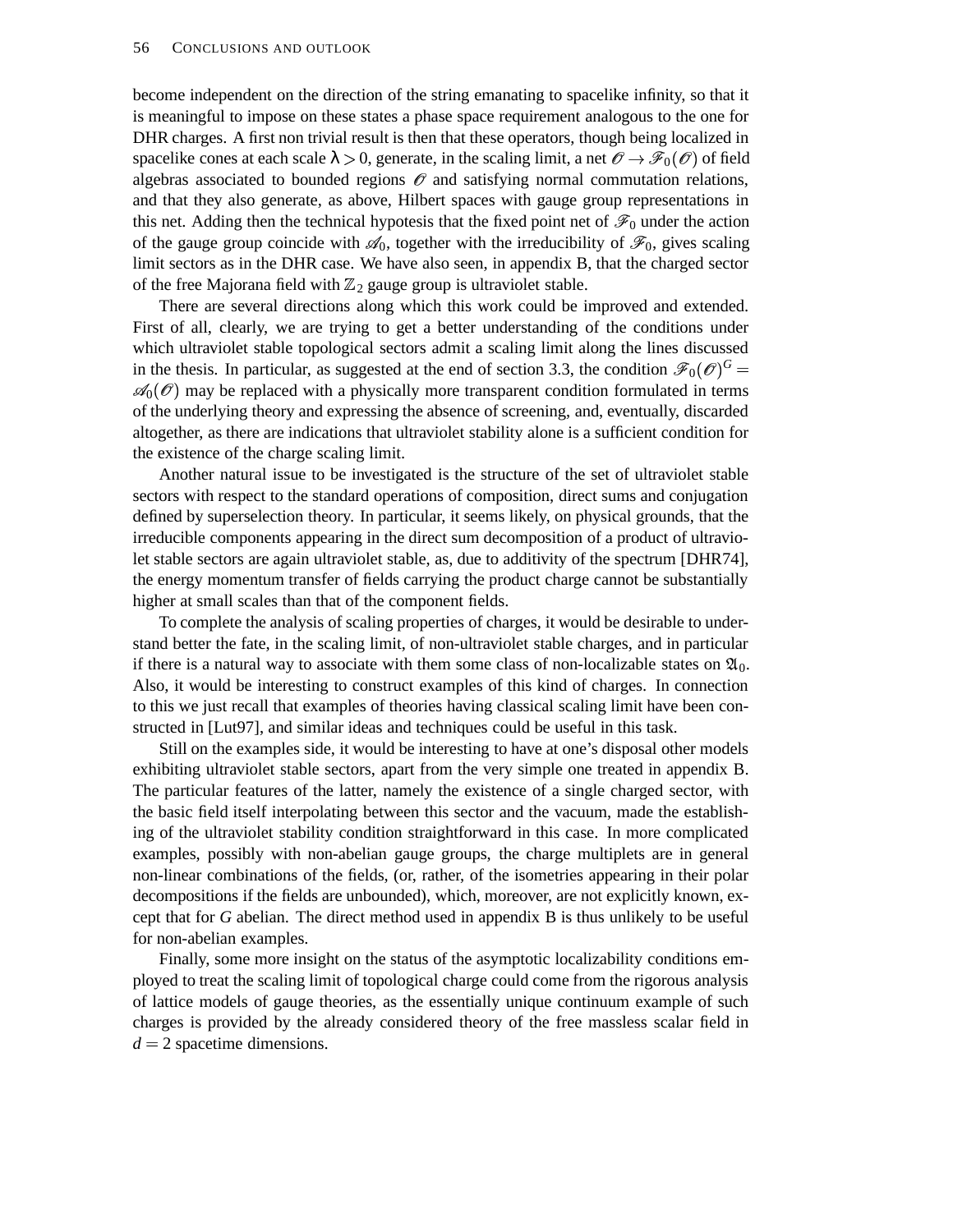### APPENDIX A

# **Some geometrical results about spacelike cones**

In this appendix we shall collect several geometrical definitions and results, mostly concerning spacelike cones in 4-dimensional Minkowski space, which are needed for the analysis in section 3.3. The basic definitions will be taken from the appendix of [DR90].

The spacelike hyperboloid  $\mathcal{D} := \{ n \in \mathbb{R}^4 : n^2 = -1 \}$  will be called *spacelike infinity*, since we identify  $n \in \mathcal{D}$  with the "point at infinity" in the spacelike direction  $\lambda n, \lambda \in \mathbb{R}_+$ . We endow  $\mathscr D$  with the causal structure induced by the one in Minkowksi space, i.e. two points  $n, n' \in \mathcal{D}$  will be called timelike (resp. lightlike, spacelike) if they are timelike (resp. lightlike, spacelike) when considered as points in  $\mathbb{R}^4$ , and in the first two cases, *n* will be said to be future (resp. past) to  $n'$  if  $n^0 - n'^0 > 0$  (resp.  $< 0$ ).

Given  $n_+, n_- \in \mathcal{D}$ ,  $n_+$  future timelike to  $n_-,$  the (open) *double cone* in  $\mathcal{D}$  with vertices  $n_+$ ,  $n_-$  will be the set  $D_{n_+,n_-}$  of points  $n \in \mathcal{D}$  which are past timelike to  $n_+$  and future timelike to *n*<sub>-</sub>, i.e.  $D_{n_+,n_-} = \mathcal{O}_{n_+,n_-} \cap \mathcal{D}$ , where  $\mathcal{O}_{n_+,n_-}$  is the double cone in Minkowski space with vertices  $n_+$ ,  $n_-$ , which also shows that  $D_{n_+,n_-}$  is open in the relative topology of  $\mathscr{D}$ . We remark explicitly that  $\mathscr{O}_{n_+,n_-}$  is spacelike to the origin, for if there would be an  $x \in \mathcal{O}_{n_+,n_-}$  such that, for instance,  $x \in \overline{V}_+$ , then also  $n_+ = (n_+ - x) + x \in \overline{V}_+$ , which is not true.

**Definition A.1.** Let *D* be a double cone in  $\mathscr{D}$ . The *spacelike cone*  $\mathscr{C} = \mathscr{C}_{a,D}$  with apex  $a \in \mathbb{R}^4$  and base *D* is the set

$$
\mathscr{C}_{a,D} := \{ a + \lambda n : n \in D, \lambda > 0 \}.
$$

If  $\mathscr C$  is a spacelike cone, we shall denote by  $D(\mathscr C)$  the double cone in  $\mathscr D$  which is the base of  $\mathscr C$ .

We have also the following expressions for  $\mathcal{C}_{a,D}$ :

$$
\mathscr{C}_{a,D} = \left\{ a + x : x^2 < 0, \, \frac{x}{\sqrt{-x^2}} \in D \right\} = a + \bigcup_{\lambda > 0} \lambda \mathscr{O}_D,\tag{A.1}
$$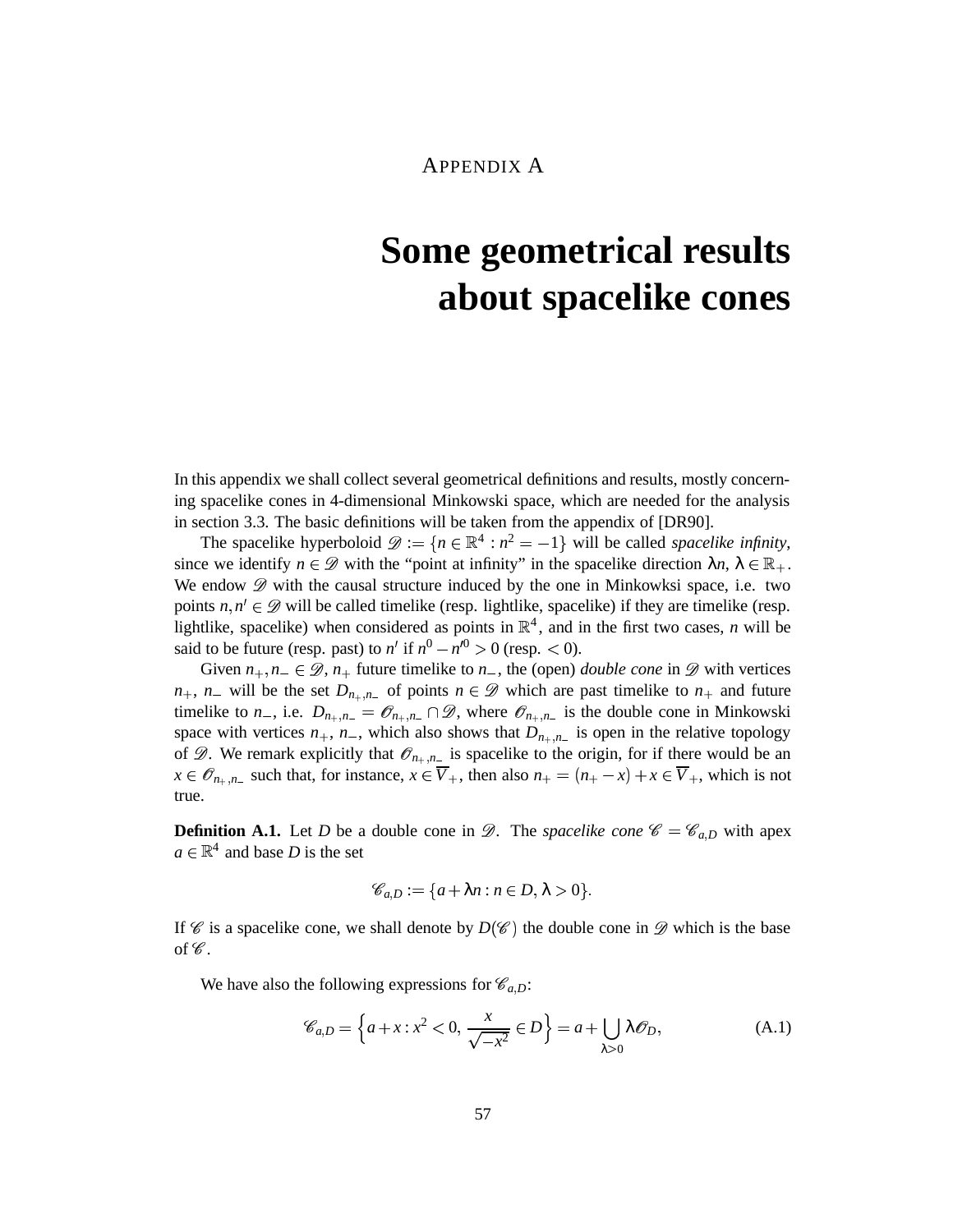where  $\mathscr{O}_D$  is the double cone in  $\mathbb{R}^4$  with the same vertices as *D*. The first of these equalities is evident by putting  $x = \lambda n$  in the definition of  $\mathcal{C}_{a,D}$ . For what concerns the second, it is sufficient to prove that for any  $x \in \mathcal{O}_D$ , we have  $x/\sqrt{-x^2} \in D$  ( $x^2 < 0$  by the remark above), the inclusion  $\mathscr{C}_{a,D} \subseteq a + \bigcup_{\lambda>0} \lambda \mathscr{O}_D$  being trivial. It is clear that  $x/\sqrt{-x^2} \in \mathscr{D}$ , and we can then assume, by an appropriate choice of the Lorentz frame, that  $x^0 = 0$ . Then, if  $n_{\pm}$  are the vertices of *D*, from  $(n_+ - x)^2 > 0$  it follows that  $2n_+ \cdot x > |x|^2 + 1$ , and then

$$
\left(n_{+} - \frac{x}{\sqrt{-x^{2}}} \right)^{2} = -2 + \frac{2n_{+} \cdot x}{|x|} > -2 + \frac{|x|^{2} + 1}{|x|} \ge 0,
$$

being 2 the minimum of the fuction  $t \to (t^2 + 1)/t$  for  $t > 0$ . Analogously one sees that  $x/\sqrt{-x^2}$  is future timelike to *n*.

From the last expression, it follows immediately that any spacelike cone  $\mathscr{C}_D := \mathscr{C}_{0,D}$  (i.e. with apex at the origin of Minkowski space) is a convex cone, in the sense that  $x, y \in \mathscr{C}_D$ and  $\lambda > 0$  imply  $\lambda x, x + y \in \mathscr{C}_D$ :  $\lambda x \in \mathscr{C}_D$  is evident, while if  $x = \lambda \xi, y = \mu \eta$  with  $\xi, \eta \in \mathscr{O}_D$ , being  $\mathscr{O}_D$  convex,

$$
x+y=(\lambda+\mu)\left(\frac{\lambda}{\lambda+\mu}\xi+\frac{\mu}{\lambda+\mu}\eta\right)\in\mathscr{C}_D.
$$

The following three results are also taken from the appendix of [DR90], and we include for completeness the easy proofs.

**Lemma A.2.** Let  $\mathscr{C}$  be a spacelike cone, and  $x \in \mathbb{R}^4$ ,  $n \in \mathscr{D}$ . Then

- *(i) if*  $n \in D(\mathscr{C})$  *then*  $x + \lambda n \in \mathscr{C}$  *for*  $\lambda > 0$  *sufficiently large;*
- *(ii)*  $if x + \lambda n \in \mathscr{C}$  *for*  $\lambda > 0$  *sufficiently large, then*  $n \in D(\mathscr{C})$  *(closure in the relative topology of ).*

*Proof.* (i) Since x is arbitrary, we can clearly assume that the apex  $a$  of  $\mathscr C$  is the origin. We have  $(x + \lambda n)^2 < 0$  for  $\lambda$  sufficiently big and since

$$
\lim_{\lambda \to +\infty} \frac{x + \lambda n}{\sqrt{-(x + \lambda n)^2}} = n \in D(\mathscr{C}),\tag{A.2}
$$

and  $D(\mathscr{C})$  is open in  $\mathscr{D}, (x + \lambda n)/\sqrt{-(x + \lambda n)^2} \in D(\mathscr{C})$  for  $\lambda$  sufficiently big, i.e., being  $a = 0, x + \lambda n \in \mathscr{C}$ .

(ii) Again we assume  $a = 0$ . Then by hypotesis  $(x + \lambda n) / \sqrt{-(x + \lambda n)^2} \in D(\mathscr{C})$  for  $\lambda$ sufficiently big and by  $(A.2)$ ,  $n \in D(\mathscr{C})$ .  $\Box$ 

**Corollary A.3.** *If*  $\mathscr{C}_1 \subseteq \mathscr{C}_2$  then  $D(\mathscr{C}_1) \subseteq D(\mathscr{C}_2)$ .

*Proof.* Let  $a_1$  be the apex of  $\mathcal{C}_1$ . If  $n \in D(\mathcal{C}_1)$  then  $a_1 + \lambda n \in \mathcal{C}_2$  for each  $\lambda > 0$ , and by the above lemma  $n \in D(\mathscr{C}_2)$ , and we conclude by noting that the two sets are open.  $\Box$ 

**Corollary A.4.** If D is a double cone in  $\mathscr{D}$ , and  $\mathscr{C}_1, \ldots, \mathscr{C}_r$  are spacelike cones such that  $D(\mathscr{C}_i) \subseteq D$ ,  $i = 1, \ldots, r$ , then there exists a spacelike cone  $\mathscr{C}$  with  $D(\mathscr{C}) = D$ , and  $\mathscr{C}_i \subseteq \mathscr{C}$ ,  $i = 1, \ldots, r$ .

*Proof.* Let  $a_i$  be the apex of  $\mathcal{C}_i$ ,  $i = 1, ..., r$ , and let  $n \in D$ . Then for  $\lambda > 0$  sufficiently large,  $a_i + \lambda n \in \mathscr{C}_D$  for any  $i = 1, ..., r$ . Then, being  $\mathscr{C}_D$  a convex cone,  $\mathscr{C} := \mathscr{C}_{-\lambda n,D}$ .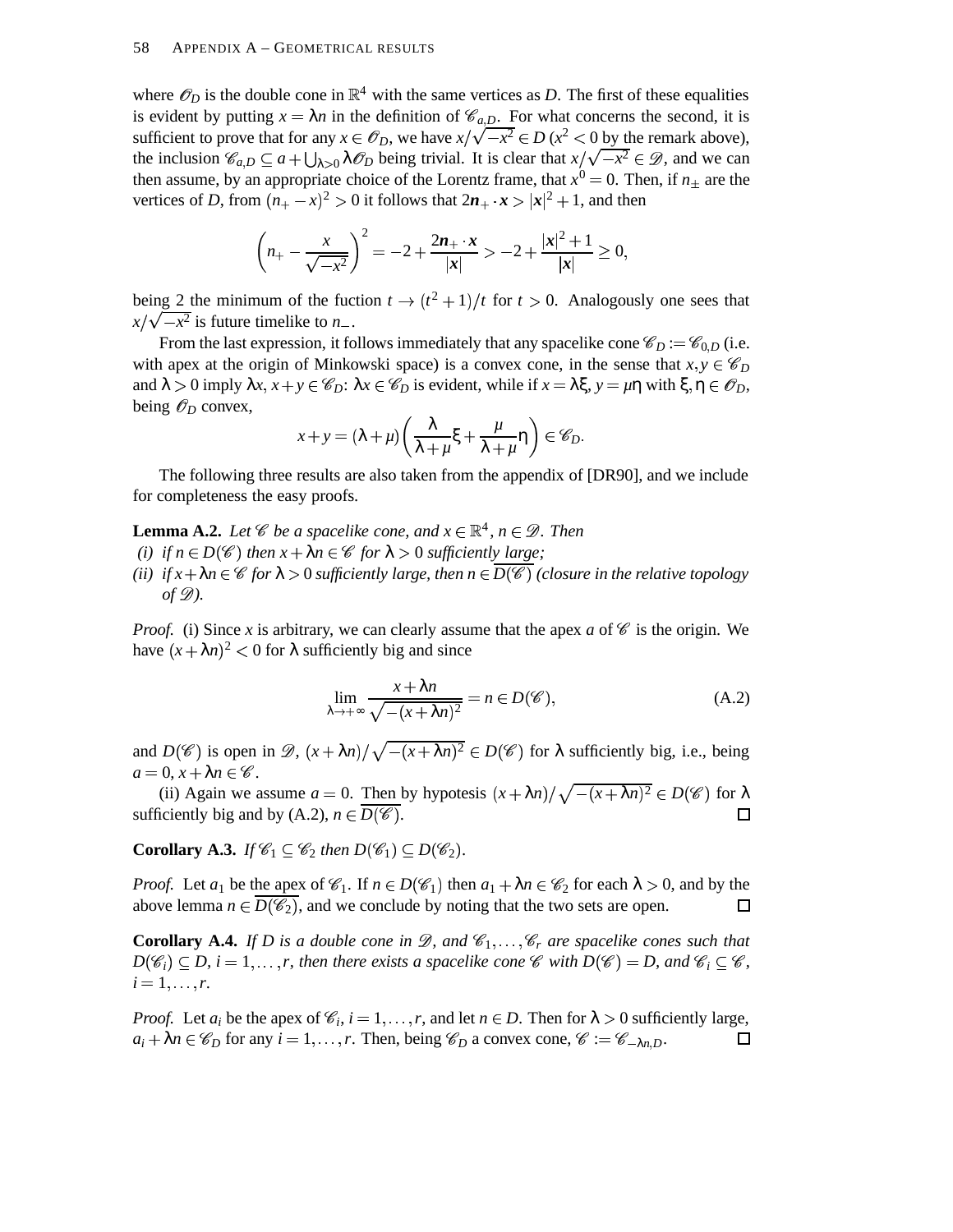The following lemma is also completely straightforward.

**Lemma** A.5. If  $\mathcal{O}$  *is a double cone in*  $\mathbb{R}^4$  *and D is a double cone in*  $\mathcal{D}$ *, there exists a* spacelike cone  $\mathscr{C}$ , with  $D(\mathscr{C}) = D$  and  $\mathscr{O} \subseteq \mathscr{C}$ .

*Proof.* There are  $c \in \mathbb{R}^4$ ,  $b \in V_+$  such that  $\mathcal{O}_D = c + \mathcal{O}_{b,-b}$ , and since  $\bigcup_{\lambda > 0} \lambda \mathcal{O}_{b,-b} = \mathbb{R}^4$ , by compactness there is  $\lambda > 0$  such that  $\mathscr{O} \subseteq \lambda \mathscr{O}_{b,-b}$ , and then  $\mathscr{O} \subseteq \mathscr{C}_{-\lambda c,D}$ . П

The following easy result is used in the construction of the lifted topological quasi-orbits of section 3.3.

**Proposition A.6.** For any spacelike cone  $\mathscr{C}_1$  there exists a neighbourhood of the identity  $\mathcal{N} \subseteq \mathcal{P}_+^{\perp}$  and a spacelike cone  $\mathscr{C}_2$  such that  $\mathcal{N} \cdot \mathscr{C}_1 \subseteq \mathscr{C}_2$ .

We shall give the proof after having proven two elementary lemmas, which we single out for reference's sake.

**Lemma A.7.** Let  $\mathscr{C}_1 \subseteq \mathscr{C}_2$  be spacelike cones such that, for the apex  $a_1$  of  $\mathscr{C}_1$  there holds  $a_1 + B_\varepsilon \subseteq \mathscr{C}_2$ ,  $B_\varepsilon$  *being the open ball of radius*  $\varepsilon$  *around the origin. Then*  $\mathscr{C}_1 + B_\varepsilon \subseteq \mathscr{C}_2$ .

*Proof.* We can clearly assume that the apex of  $\mathcal{C}_2$  is the origin. Then  $\mathcal{C}_2$  is a convex cone. Furthermore, by corollary A.3,  $\mathscr{C}_{D(\mathscr{C}_1)} \subseteq \mathscr{C}_2$ , and then  $\mathscr{C}_1 + B_{\varepsilon} = (a_1 + B_{\varepsilon}) + \mathscr{C}_{D(\mathscr{C}_1)} \subseteq \mathscr{C}_2$ .

**Lemma A.8.** Let  $\mathscr{C}_1 \subseteq \mathscr{C}_2$  be spacelike cones with the same apex and such that  $D(\mathscr{C}_1) \subset$  $D(\mathscr{C}_2)$ . Then there exists a neighbourhood of the identity  $\mathscr{N} \subseteq \mathscr{P}_+^{\perp}$  such that  $\mathscr{N} \cdot \mathscr{C}_1 \subseteq \mathscr{C}_2$ .

*Proof.* Assume first that the apex of the two cones coincide with the origin. Thanks to the continuity of the function  $\Lambda \in SO^{\uparrow}(1,3) \to \Lambda n \in \mathcal{D}$ , we can find, for any  $n \in D(\mathcal{C}_1)$ , a neighbourhood of the identity  $\tilde{\mathcal{N}_n} \subseteq SO^{\uparrow}(1,3)$  such that  $\tilde{\mathcal{N}_n}$   $n \subseteq D(\mathscr{C}_2)$ , and, being  $SO^{\uparrow}(1,3)$ a topological group, we can also find neighbourhoods of the identity  $\mathcal{N}_n \subseteq \tilde{\mathcal{N}_n}$  such that  $\mathcal{N}_n^2 \subseteq \mathcal{N}_n$ . By compactness of  $\overline{D(\mathcal{C}_1)}$  there exist then  $n_1, \ldots, n_r \in \overline{D(\mathcal{C}_1)}$  such that  $\mathcal{N}_{n_i} n_i$ ,  $i = 1, \ldots, r$ , is an open covering of  $\overline{D(\mathscr{C}_1)}$ . Then if  $\mathscr{N} := \bigcap_{i=1}^r \mathscr{N}_{n_i}$ , for any  $n \in D(\mathscr{C}_1)$  there is *i* such that  $\mathcal{N}n \subseteq \mathcal{N}_{n_i}n_i \subseteq D(\mathcal{C}_2)$ , i.e.  $\mathcal{N} \cdot D(\mathcal{C}_1) \subseteq D(\mathcal{C}_2)$ , which immediately implies  $\mathscr{C}_1 \subseteq \mathscr{C}_2$ . For the general case, if *a* is the common apex of  $\mathscr{C}_1$ ,  $\mathscr{C}_2$ , by what we have just seen there exists  $\mathcal{N} \subseteq \mathcal{P}_+^{\perp}$  such that  $\mathcal{N} \cdot (\mathcal{C}_1 - a) \subseteq \mathcal{C}_2 - a$  and if  $\mathcal{N}_a := (1, a) \mathcal{N}(1, -a)$ then  $\mathcal{N}_a \cdot \mathcal{C}_1 \subseteq \mathcal{C}_2$ .  $\Box$ 

*Proof of proposition A.6.* Given a double cone  $D \subseteq \mathcal{D}$  containing  $D(\mathcal{C}_1)$  and  $n \in D(\mathcal{C}_1)$ , the spacelike cone  $\mathcal{C}_2 := \mathcal{C}_{a_1 - \delta n, D}$ , where  $a_1$  is the apex of  $\mathcal{C}_1$  and  $\delta > 0$ , is such that  $a_1 \in \mathcal{C}_2$ , and then  $a_1 + B_\varepsilon \subseteq \mathcal{C}_2$  for some  $\varepsilon > 0$ . Then if  $\tilde{\mathcal{C}}_1 := \mathcal{C}_{a_1,D}$ , by the last lemma there exists a neighbourhood of the identity  $\tilde{\mathcal{N}}$  in  $\mathcal{P}_+^{\uparrow}$  such that  $\tilde{\mathcal{N}} \cdot \mathcal{C}_1 \subseteq \tilde{\mathcal{C}_1}$ , and by lemma A.7,  $\mathscr{C}_1 + B_{\varepsilon} \subseteq \mathscr{C}_2$ , so that the proposition is proven with  $\mathscr{N} := (\{\pmb{\mathbb{1}}\} \times B_{\varepsilon}) \cdot \mathscr{N}$ .  $\Box$ 

The next proposition gives the justification of the homotopy argument used at the end of the proof of lemma 3.23.

**Proposition A.9.** If  $\mathscr O$  is a double cone, and  $\mathscr C$ ,  $\mathscr{\tilde C}$  are spacelike cones containing  $\mathscr O$ , there exist spacelike cones  $\mathscr{C}_1,\ldots,\mathscr{C}_r$  and  $\hat{\mathscr{C}}_1,\ldots,\hat{\mathscr{C}}_{r-1}$ , such that  $\mathscr{C}_1=\mathscr{C}$ ,  $\mathscr{C}_r=\tilde{\mathscr{C}}$ , and  $\mathscr{O}\subset\mathscr{C}_i$ ,  $\mathscr{C}_i \cup \mathscr{C}_{i+1} \subseteq \mathscr{C}_i$ ,  $i = 1, \ldots, r-1$ .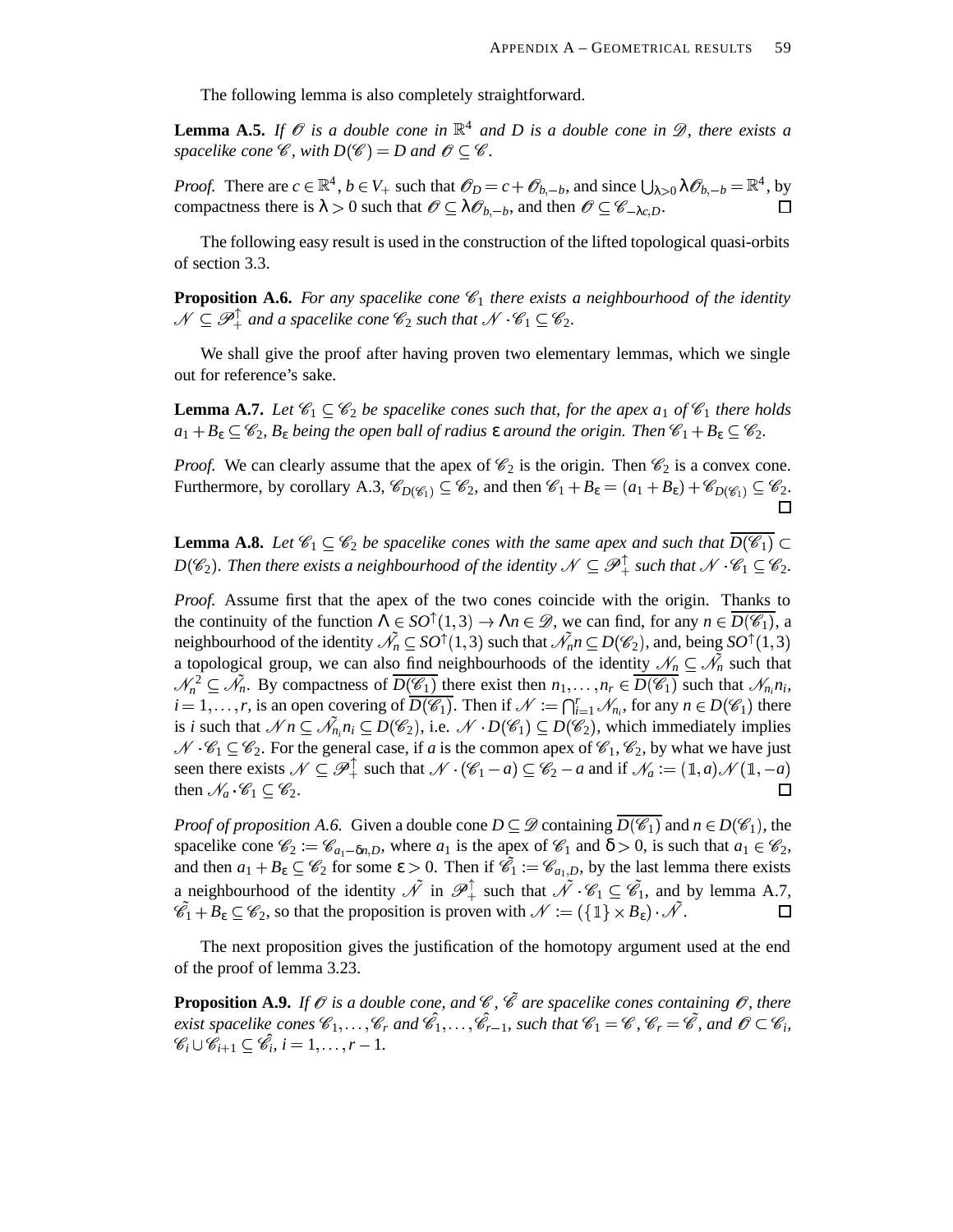*Proof.* By combining lemma A.5 and corollary A.4, it is clear that it is sufficient to show the existence of double cones  $D_1, \ldots, D_r$  and  $\hat{D}_1, \ldots, \hat{D}_{r-1}$  in  $\mathscr{D}$ , such that  $D_1 = D(\mathscr{C})$ ,  $D_r = D(\mathscr{C})$  and  $D_i \cup D_{i+1} \subseteq \hat{D}_i$ ,  $i = 1, ..., r-1$ . To this end we fix a Lorentz frame  $e_{\mu}$ ,  $\mu = 0, \ldots, 3$ , and we endow  $\mathscr{D}$  with the metric induced by the metric *d* on  $\mathbb{R}^4$  given by  $d(x, y) := |x^0 - y^0| + |\mathbf{x} - \mathbf{y}|$ . We denote by  $K_r(n) \subseteq \mathcal{D}$  the open ball of radius  $r > 0$  and centered at  $n \in \mathcal{D}$  defined by this metric. Clearly there holds  $K_r(n) = \mathcal{K}_r(n) \cap \mathcal{D}$ , where  $f(r)$  is the corresponding ball in  $\mathbb{R}^4$ , i.e. the "upright" double cone  $\mathscr{O}_{n+re_0,n-re_0}$ , but in general  $K_r(n)$  is not a double cone in  $\mathscr{D}$ . However any  $K_r(n)$  contains a double cone  $D \subseteq \mathscr{D}$  (it is sufficient to take  $n_{\pm} \in K_r(n)$  with  $n_+$  future to  $n_-,$  then  $\mathscr{O}_{n_+,n_-} \subseteq \mathscr{K}_r(n)$  and  $D_{n_+,n_-} \subseteq K_r(n)$ , and if  $r < |n| - |n^0|$ , i.e. if the vertices  $(n^0 \pm r, n)$  of  $\mathscr{K}_r(n)$  are spacelike to the origin, then  $K_r(n)$  is contained in some double cone in  $\mathscr{D}$ : it is in fact easy to check that the points

$$
n_{\pm} := (n^0 \pm r, \mathbf{n}) + s_{\pm} \left( \omega_{\pm}, \frac{\mathbf{n}}{|\mathbf{n}|} \right), \qquad s_{\pm} := \pm \frac{r(2n^0 \pm r)}{2(|\mathbf{n}| - \omega_{\pm}(n^0 \pm r))},
$$

where  $\omega_{\pm} = \text{sgn}(2n^0 \pm r)$ , are such that  $n_{\pm} \in \mathcal{D}$  and  $n_{\pm} \in n \pm r e_0 + \partial V_{\pm}$  (since  $r < |\mathbf{n}| - |n^0|$ , the denominator of  $s_{\pm}$  is positive, and then  $s_{\pm}\omega_{\pm} \ge 0$ , so that  $K_r(n) \subseteq D_{n_+,n_-}$ .

Having established that, we fix  $n \in D(\mathscr{C})$ ,  $\tilde{n} \in D(\tilde{\mathscr{C}})$  and a continuous curve  $t \in [0,1] \to z(t) \in \mathcal{D}$  joining *n* to  $\tilde{n}$ . Given  $\varepsilon < \min_{t \in [0,1]} \{|z(t)| - |z^0(t)|\}$ ,  $\varepsilon > 0$ , we can find, by uniform continuity of *z*, a  $\delta > 0$  such that if  $|t - t'| < \delta$ , then  $d(z(t), z(t')) < \epsilon$ . Fix then  $0 = \hat{t}_0 < \hat{t}_1 < \cdots < \hat{t}_r = 1$  such that  $|\hat{t}_i - \hat{t}_{i-1}| < \delta$ , and  $t_i \in (\hat{t}_{i-1}, \hat{t}_i)$ ,  $i = 1, \ldots, r$ . This implies  $z(t_i)$ ,  $z(t_{i+1}) \in K_{\varepsilon}(z(\hat{t}_i))$  and then, by what we have just seen, there exist double cones  $D_i \ni z(t_i)$  and  $\hat{D}_i$  such that  $D_i \cup D_{i+1} \subseteq K_{\varepsilon}(z(\hat{t}_i)) \subseteq \hat{D}_i$ , which concludes the proof.  $\Box$ 

Finally we turn to the proof of a result concerning the existence of "sufficiently many" spacelike separated spacelike cones, which is needed to prove that the scaling limit field net constructed in section 3.3 has normal commutation relations.

We introduce the following notation: given a double cone  $\mathcal{O}_{a,b}$  we denote by  $M_{a,b}$ the spacelike (affine) hyperplane of those  $x \in \mathbb{R}^4$  such that  $(x - c) \cdot (a - b) = 0$ , where  $c \in M_{a,b}$  is the midpoint between *a* and *b* (the *centre* of  $\mathscr{O}_{a,b}$ ). We also denote by  $\tilde{M}_{a,b}$ the subset of  $M_{a,b}$  which is spacelike to  $\mathcal{O}_{a,b}$ . As an example, chosen a Lorentz frame  $e_{\mu}$ ,  $M_{re_0,-re_0}$  is the time zero hyperplane  $\{0\} \times \mathbb{R}^3$  and  $\tilde{M}_{re_0,-re_0} = \{0\} \times \{x : |x| > r\}$ . It will be important in the following that for  $a \in \tilde{M}_{a_+,a_-}$ ,  $(a - a_+)^2 = (a - a_-)^2$ , so that, if  $n_{\pm} := (a_{\pm} - a) / \sqrt{- (a_{\pm} - a)^2} \in \mathcal{D}$ , then  $\mathcal{O}_{a_{+},a_{-}} - a = \lambda D_{n_{+},n_{-}}$  with  $\lambda := \sqrt{- (a_{\pm} - a)^2}$ , and then  $\mathscr{O}_{a_+,a_-} \subset \mathscr{C}_{a,D_{n_+,n_-}}$ .

**Proposition A.10.** Given spacelike separated double cones  $\mathcal{O}_1$ ,  $\mathcal{O}_2$ , there exist spacelike *separated spacelike cones*  $\mathscr{C}_1$ ,  $\mathscr{C}_2$ , such that  $\mathscr{O}_i \subset \mathscr{C}_i$ ,  $i = 1, 2$ .

*Proof.* Let  $\mathcal{O}_i = \mathcal{O}_{a_{i+1}, a_{i-1}}$ ,  $c_i = (a_{i+1} + a_{i-1})/2$ ,  $i = 1, 2$ . Assume first that  $a_{1,+} - a_{1,-}$  and  $a_{2,+} - a_{2,-}$  are not proportional. Then  $M_{a_{1,+},a_{1,-}} \cap M_{a_{2,+},a_{2,-}}$  is a 2-dimensional spacelike affine subspace of  $\mathbb{R}^4$ . Furthermore, assume that  $a_{1,+} - a_{2,+}$  is not a linear combination of  $a_{1,+}$  –  $a_{1,-}$  and  $a_{2,+}$  –  $a_{2,-}$ . Then if *N* is the hyperplane

$$
N = \left\{ a \in \mathbb{R}^4 : a \cdot (a_{1,+} - a_{2,+}) = \frac{1}{2} (a_{1,+}^2 - a_{2,+}^2) \right\},\,
$$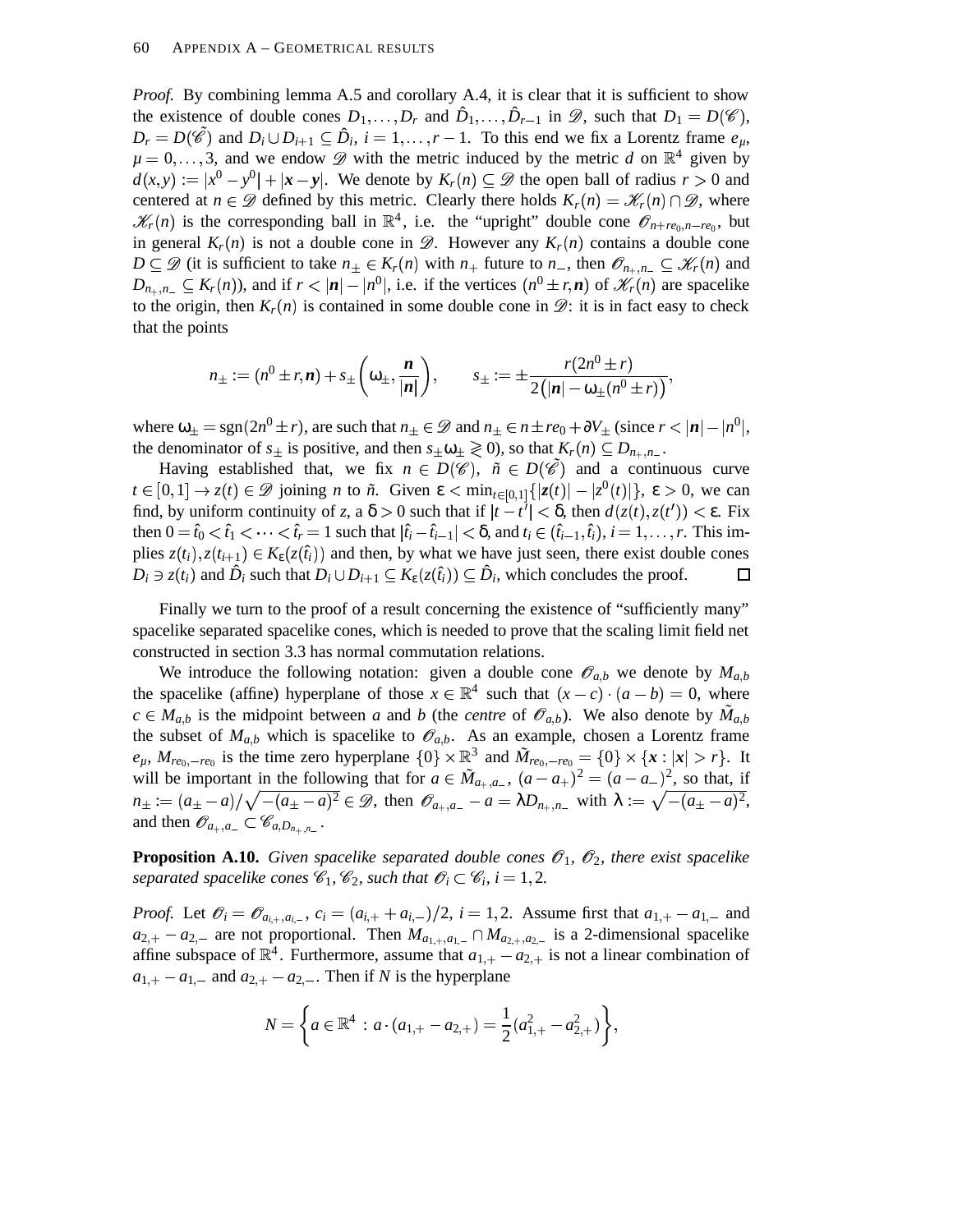$M_{a_{1,+},a_{1,-}} \cap M_{a_{2,+},a_{2,-}} \cap N$  is a spacelike line. There exists then an *a* on this line which is spacelike to both  $\mathscr{O}_1$  and  $\mathscr{O}_2$ , and since  $a \in N$  if and only if  $(a - a_{1,+})^2 = (a - a_{2,+})^2$ , we put  $\lambda := \sqrt{-(a_{1,\pm} - a)^2} = \sqrt{-(a_{2,\pm} - a)^2}$  and  $n_{i,\pm} := (a_{i,\pm} - a)/\lambda \in \mathcal{D}$ . It is then clear that the double cones  $D_i := D_{n_{i+1}, n_{i-1}}$ ,  $i = 1, 2$  are spacelike separated, because such are their vertices (for instance,  $(n_{1,+} - n_{2,-})^2 = \lambda^{-2} (a_{1,+} - a_{2,-})^2 < 0$ ), and then so are also the spacelike cones  $\mathcal{C}_i := \mathcal{C}_{a,D_i}$ : if  $(n_1 - n_2)^2 = -2(1 + n_1 \cdot n_2) < 0$  then  $n_1 \cdot n_2 > -1$ , so that, for any  $\lambda_1, \lambda_2 > 0$ ,  $(\lambda_1 n_1 - \lambda_2 n_2)^2 < -\lambda_1^2 - \lambda_2^2 + 2\lambda_1 \lambda_2 = -(\lambda_1 - \lambda_2)^2 < 0$ . But, by the remark above,  $\mathscr{O}_i \subseteq \mathscr{C}_i$  and we have the statement in this case.

If  $a_{1,+} - a_{1,-}$  and  $a_{2,+} - a_{2,-}$  are proportional, we can find a Lorentz frame in which  $a_{i,+}-a_{i,-}=2r_ie_0, r_i>0$ , and  $c_1=c^0e_0-(r_1+\delta)e_1, c_2=-c^0e_0+(r_2+\delta)e_1$ , and, if the two double cones are not tangent, i.e. if  $\delta > 0$ , it is clear that  $\mathscr{C}_{a_i, D_{n_{i,+}, n_{i,-}}}$ , where  $a_1 = c_1 +$  $(r_1+\epsilon) e_1\in \tilde{M}_{a_{1,+},a_{1,-}}, a_2=c_2-(r_2+\epsilon) e_1\in \tilde{M}_{a_{2,+},a_{2,-}}, n_{i,\pm}:=(a_{i,\pm}-a_i)/\sqrt{-(a_{i,\pm}-a_i)^2},$ are spacelike separated for  $\varepsilon > 0$  sufficiently small, and contain  $\mathscr{O}_{a_{i,+},a_{i,-}}$ . If the two double cones are tangent,  $c^0 = 0$  and the hyperplanes  $M_{a_{1,+},a_{1,-}}$  and  $M_{a_{2,+},a_{2,-}}$  really coincide, so that we can still apply the argument of the first part of the proof, because  $a_{1,+} - a_{2,+}$ , being lightlike, cannot be proportional to the timelike vector  $a_{1,+} - a_{1,-}$ .

Finally, the case in which  $a_{1,+} - a_{2,+}$  is a linear combination of  $a_{1,+} - a_{1,-}$  and  $a_{2,+}$  $a_{2}$  (not proportional to each other) can again be reduced to a 2 dimensional situation (in the plane defined by  $a_{1,+} - a_{1,-}$  and  $a_{2,+} - a_{2,-}$  and it is then similar to the last one.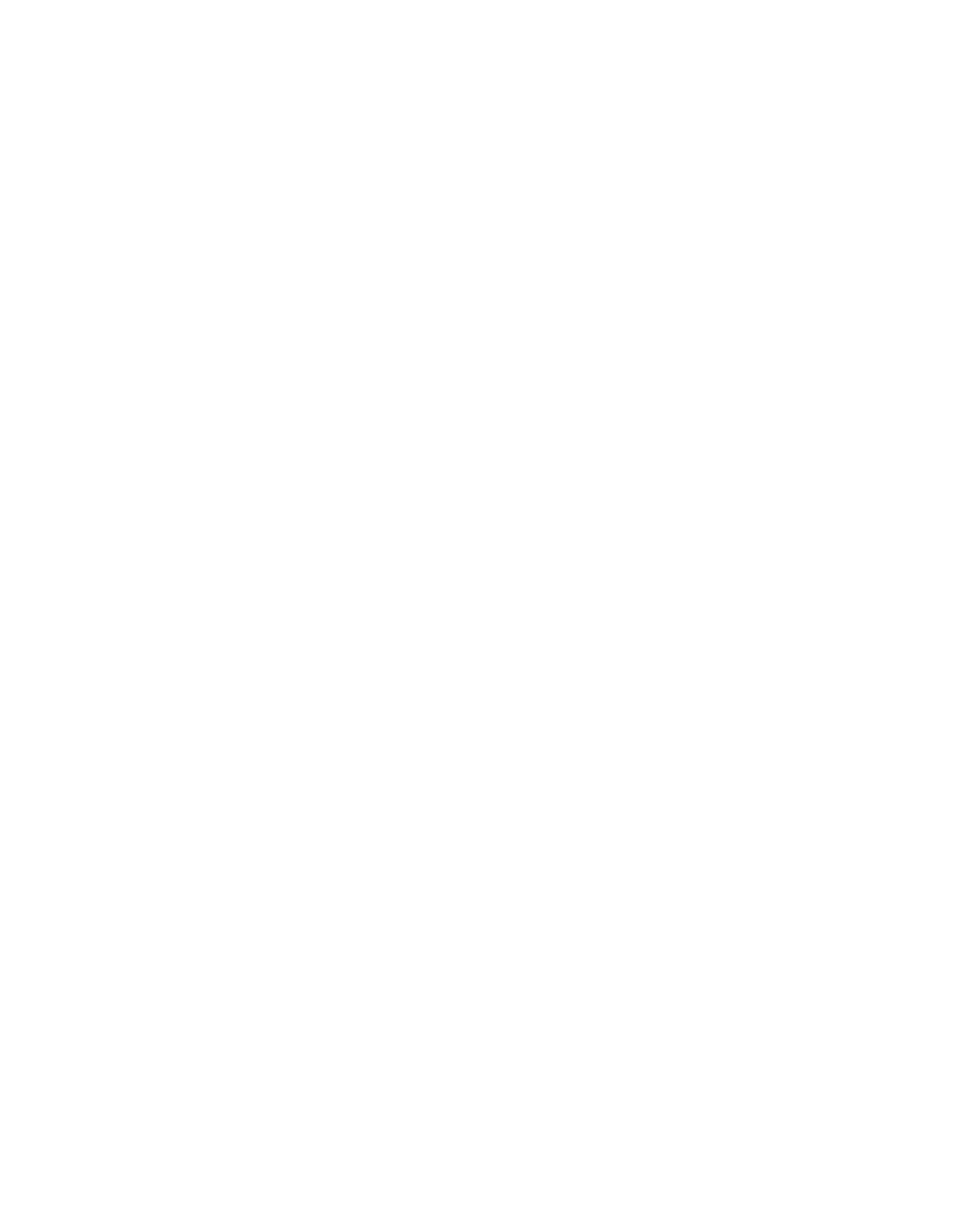### APPENDIX B

# **An example of ultraviolet stable charge**

In this appendix we shall consider the simple free field model defined by the Majorana field in  $d = 1 + 3$  spacetime dimensions with  $\mathbb{Z}_2$  gauge group, and after having discussed at some extent its superselection structure, we shall show that the localizable  $\mathbb{Z}_2$  charge described by this model indeed satisfies the condition of ultraviolet stability, definition 3.10.

The free spin 1 2 field and its associated local algebras are discussed in many references (see, for instance, [BLOT90], [Del68]). However, since the conventions may vary considerably form one source to another, here, for the convenience of the reader, we will give a brief outline of the construction. We will mainly follow [Fre], where also a discussion of the superselection structure is given.

We begin with some notational conventions. Let  $\gamma^{\mu} \in M_4(\mathbb{C}), \mu = 0, \ldots, 3$ , be the Dirac matrices, satisfying the anticommutation relations

$$
\{\gamma^{\mu},\gamma^{\nu}\} = 2g^{\mu\nu},\tag{B.1}
$$

*g* being as usual the Minkowski metric. A consequence is  $(\gamma^{\mu})^{\dagger} = \gamma^0 \gamma^{\mu} \gamma^0$ ,  $A^{\dagger}$  being the  $\mathbf{z}$  . The state of  $\mathbf{z}$ adjoint matrix of *A*. A possible solution to these relations, to which we will stick in the following, is the so called *chiral representation*:

$$
\gamma^{0} = \begin{pmatrix} 0 & 1 \\ 1 & 0 \end{pmatrix}, \qquad \gamma^{j} = \begin{pmatrix} 0 & \sigma_{j} \\ -\sigma_{j} & 0 \end{pmatrix}, \qquad j = 1, 2, 3,
$$
 (B.2)

where  $\sigma_j$  are the Pauli matrices. A vector  $u \in \mathbb{C}^4$  (also called a spinor) will be thought as a column matrix

$$
u = \begin{pmatrix} u_1 \\ u_2 \\ u_3 \\ u_4 \end{pmatrix},
$$

and correspondingly its adjoint  $u^{\dagger} = (\overline{u}_1 \ \overline{u}_2 \ \overline{u}_3 \ \overline{u}_4)$  will be a row matrix, so that the standard scalar product on  $\mathbb{C}^4$  is given by  $(u, v) \to u^{\dagger}v$  (rows by columns product of matrices). A very useful notation is  $\gamma := v_\mu \gamma^\mu$  for any (covariant) vector  $v \in \mathbb{R}^4$ , and one has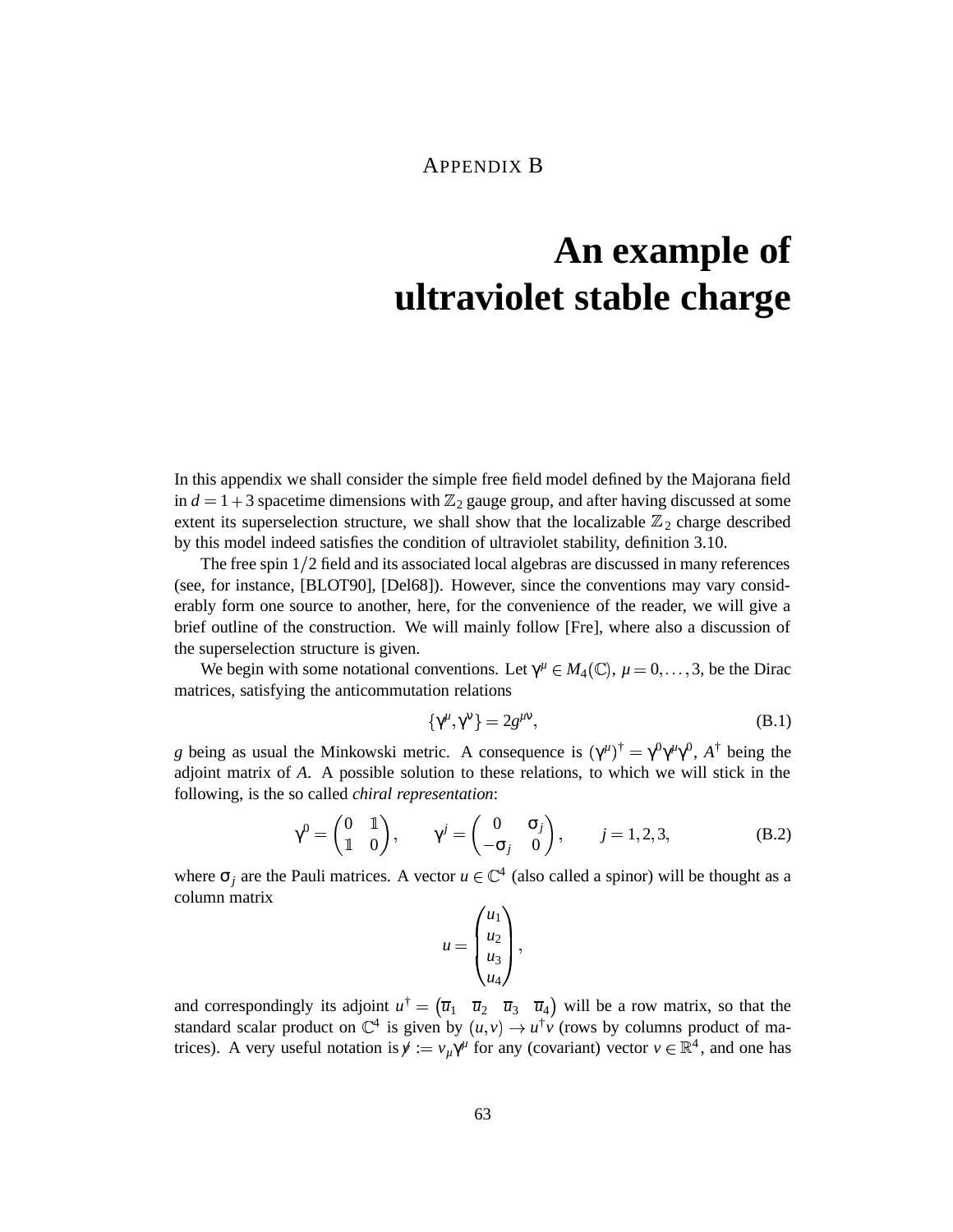$\gamma^2 = v_\mu v_v \gamma^\mu \gamma^\nu = 1/2 v_\mu v_v {\gamma^\mu, \gamma^\nu} = v^2$ , where in the one but to last equality the symmetry of the tensor  $v_{\mu}v_{\nu}$  was used. By  $\Omega_m^{\pm}$  we shall indicate the upper and lower mass  $m > 0$ hyperboloid,  $\Omega_m^{\pm} := \{ p \in \mathbb{R}^4 : p^2 = m^2, \pm p_0 > 0 \}.$ 

For a given mass  $m > 0$ , the Dirac operator is  $D := \gamma^{\mu} \partial_{\mu} + im$ , and, denoting as usual by  $\mathscr{D}(\mathbb{R}^4;\mathbb{C}^4)$  the space of spinor valued, compactly supported smooth functions on Minkowski space, we endow the space  $H_{0,m} := \mathscr{D}(\mathbb{R}^4; \mathbb{C}^4)/\mathrm{Im}D$  with the scalar product

$$
\langle f, g \rangle_m := \int_{\mathbb{R}^3} d^3 \mathbf{p} \sum_{\pm} \hat{f}(\pm \omega_m(\mathbf{p}), \mathbf{p})^{\dagger} P_{\pm}(\mathbf{p}) \hat{g}(\pm \omega_m(\mathbf{p}), \mathbf{p}), \tag{B.3}
$$

where

$$
P_{\pm}(\boldsymbol{p}) = \pm \frac{\gamma^0(\boldsymbol{p} + m)}{2\omega_m(\boldsymbol{p})}\bigg|_{p_0 = \pm \omega_m(\boldsymbol{p})}, \qquad \omega_m(\boldsymbol{p}) = \sqrt{|\boldsymbol{p}|^2 + m^2}, \qquad (B.4)
$$

and where we made no notational distinction between elements in  $H_{0,m}$  and their representatives in  $\mathscr{D}(\mathbb{R}^4; \mathbb{C}^4)$ .

We have, for  $p_0 = \pm \omega_m(p)$ ,  $p\gamma^0 p = \{p',\gamma^0\}p - \gamma^0 p^2 = \pm 2\omega_m(p)p - m^2\gamma^0$ , and then  $P_{\pm}(p)^2 = \frac{1}{(p+1)^2} \gamma^0(p+m) \gamma^0(p+m)$ 

$$
\pm \Psi = 4\omega_m(\mathbf{p})^2 \mathbf{1} \Psi + m_f \mathbf{1} \Psi + m_f
$$
  
= 
$$
\frac{1}{4\omega_m(\mathbf{p})^2} \gamma^0 (\pm 2\omega_m(\mathbf{p})) (\mathbf{p} + \mathbf{m}) = P_{\pm}(\mathbf{p}),
$$

and moreover, it is clear that  $P_{\pm}(\mathbf{p})^{\dagger} = P_{\pm}(\mathbf{p})$ , i.e.  $P_{\pm}(\mathbf{p})$  are orthogonal projections on  $\mathbb{C}^4$ , for which it also holds  $P_+({\bf p}) + P_-({\bf p}) = \mathbb{1}$ ,  $P_+({\bf p})P_-({\bf p}) = 0$ . Furthermore  $({\bf p} + m)({\bf p} - m) = 0$  $p^2 - m^2$ , so that  $P_{\pm}(p)(p-m)|_{p_0=\pm\omega_m(p)} = 0$  and then, taking into account that  $\widehat{Df}(p) = 0$  $-i(\cancel{p}-m)\hat{f}(p)$ , we find that  $\langle \cdot, \cdot \rangle_m$  is well defined and positive semidefinite on  $H_{0,m}$ . To see that it is really strictly positive, and hence a scalar product, note that if  $(p + m) \hat{f}(p) = 0$  for each  $p \in \Omega_m^{\pm}$ , then for  $q \in \Omega_m^{\pm}$ ,  $\partial^{\mu}((p+m)\hat{f}(p))|_{p=q}$  is normal in  $q$  to  $\Omega_m^{\pm}$  (with respect to  $\sqrt{2}$ Minkowski metric), i.e. is proportional to *q*, so that

$$
(\not p + m)\hat{f}(p) = \alpha(2q) \cdot (p - q) + O(|p - q|^2) = \alpha((q + p) + (q - p)) \cdot (p - q) + O(|p - q|^2) = \alpha(p^2 - m^2) + O(|p - q|^2),
$$

and hence, by a straightforward application of the Paley-Wiener theorem (cfr. [RS75], theorem IX.11), the function

$$
\hat{g}(p) := \frac{i(p+m)\hat{f}(p)}{p^2 - m^2}
$$

is the Fourier transform of a function  $g \in \mathscr{D}(\mathbb{R}^4; \mathbb{C}^4)$  and  $f = Dg$ , so that  $f = 0$  in  $H_{0,m}$ . We will then denote by  $H_m$  the completion of  $H_{0,m}$  in this scalar product.

We shall need to consider the action of the universal covering of the Poincaré group on *H<sub>m</sub>*, defined, for  $(A, a) \in \tilde{\mathcal{P}}_+^{\uparrow}$ , by

$$
\left(u(A,a)f\right)(x) := S(A)f\left(\Lambda(A)^{-1}(x-a)\right), \qquad S(A) := \begin{pmatrix} A & 0 \\ 0 & (A^{\dagger})^{-1} \end{pmatrix}, \tag{B.5}
$$

 $A \in SL(2,\mathbb{C}) \rightarrow \Lambda(A) \in SO^{\uparrow}(1,3)$  being the covering homomorphism. The basic identity satisfied by  $S(A)$  is

$$
S(A)\gamma^{\mu}S(A)^{-1} = (\Lambda(A)^{-1})^{\mu}_{\nu}\gamma^{\nu}, \tag{B.6}
$$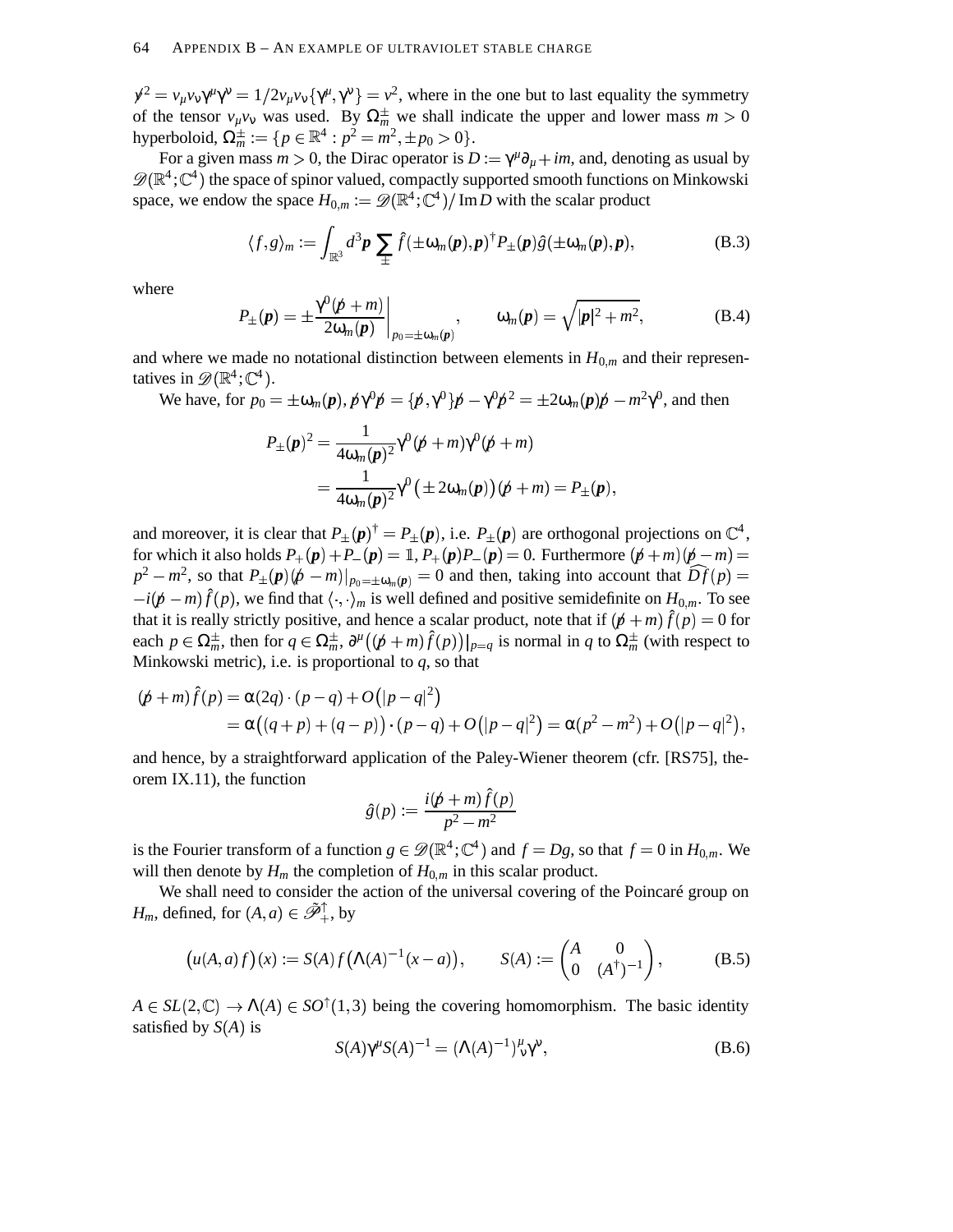and using this it is easy to verify that  $u(A, a)D = Du(A, a)$ , so that  $u(A, a)$  is well defined as an operator on  $H_{0,m}$ . Equation (B.6) also implies  $pS(A) = S(A) p'$ , with  $p' = \Lambda(A)^{-1}p$ (recall that *p*, being covariant, transforms under  $\Lambda$  as  $(\Lambda p)_{\mu} = p_{\nu} (\Lambda^{-1})^{\nu}_{\mu} = ((\Lambda^{-1})^t)^{\nu}_{\mu} p_{\nu}$ ), which, together with  $(u(A, a)f)(p) = e^{ip \cdot a} S(A) \hat{f}(\Lambda(A)^{-1} p)$ , the Lorentz invariance of the measure  $d^3p/2\omega_m(p)$  [RS75, appendix to IX.8], and  $S(A)^{\dagger}\gamma^0S(A) = \gamma^0$ , entails unitarity of  $u(A,a)$  on  $H_m$ . The strong continuity of the unitary representation *u* of  $\tilde{\mathcal{P}}_+^{\uparrow}$  thus defined, is a consequence of an argument, based on the dominated convergence theorem, that is essentially a particular case of the argument used below to show that the charge carried by the Majorana field is ultraviolet stable, so we don't repeat it here and refer the reader to the proof of proposition B.5.

The last piece of structure that we have to introduce on the single particle space  $H_m$ is *charge conjugation*: define the antilinear operator *C* on  $\mathbb{C}^4$  by  $Cu := i\gamma^2 \overline{u}$ , where the bar denotes complex conjugation.<sup>*a*</sup> Since  $i\gamma^2 = (i\gamma^2)^{\dagger} = (i\gamma^2)^t$ , it is readily verfied that  $\mathbf{r}$  and  $\mathbf{r}$  and  $\mathbf{r}$  $\mathbf{r}$  . The contract of the contract of the contract of the contract of the contract of the contract of the contract of the contract of the contract of the contract of the contract of the contract of the contract of th  $C^2 = \mathbb{1}$  and  $C^{\dagger} = C$ , where, being *C* antilinear,  $C^{\dagger}$  is defined by  $\langle C^{\dagger}u, v \rangle = \langle Cv, u \rangle$ , and, using Dirac matrices anticommutation relations,  $C\gamma^{\mu}C = -\gamma^{\mu}$ . We then define an antilinear involution  $\Gamma$  on  $H_{0,m}$  by  $(\Gamma f)(x) := Cf(x)$ , which is well defined, since it anticommutes with *D*. Furthermore, using some  $\gamma$ -gymnastic, one verifies that  $i\gamma^2 P_{\pm}(\mathbf{p})i\gamma^2 = P_{\mp}(-\mathbf{p})^t$ , which implies that  $\Gamma$  is antiunitary,  $\langle \Gamma f, \Gamma g \rangle_m = \langle g, f \rangle_m$ , and it extends then to  $H_m$ . One also has  $i\gamma^2 S(A) i\gamma^2 = \overline{S(A)}$ , so that  $\Gamma$  commutes with the action of the Poincaré group on *Hm*.

We consider then the CAR algebra  $\mathfrak{A}(H_m)$  over  $H_m$  [BR79b], generated as a C<sup>\*</sup>-algebra by elements  $a(f)$ ,  $f \in H_m$ , such that  $f \to a(f)$  is antilinear, and

$$
\{a(f), a(g)^*\} = \langle f, g \rangle_m \mathbb{1}, \qquad \{a(f), a(g)\} = 0 = \{a(f)^*, a(g)^*\}.
$$
 (B.7)

By unicity of the CAR algebra, the representation *u* of  $\tilde{\mathcal{P}}_+^{\uparrow}$  on  $H_m$  induces an automorphic action  $\alpha$  of  $\tilde{\mathscr{P}}_+^\uparrow$  on  $\mathfrak{A}(H_m)$ , defined by

$$
\alpha_{(A,a)}(a(f)) := a(u(A,a)f), \qquad (A,a) \in \tilde{\mathscr{P}}_+^{\uparrow}, f \in H_m,
$$

and, by the fact that  $||a(f)|| = ||f||_m$  and strong continuity of *u*, it follows that this action is strongly continuous, i.e.  $(A, a) \rightarrow \alpha_{(A, a)}(B)$  is norm continuous for each  $B \in \mathfrak{A}(H_m)$ .

We restrict our attention to the elements  $B(f) \in \mathfrak{A}(H_m)$  given by

$$
B(f) := \frac{1}{\sqrt{2}} [a(\Gamma f) + a(f)^*], \qquad f \in H_m,
$$
 (B.8)

and to the sub-C\*-algebra  $\mathfrak{B}(H_m)$  of  $\mathfrak{A}(H_m)$  they generate, and we consider on this algebra the state ω defined by

$$
\omega\big(B(f_1)\dots B(f_{2n+1})\big) := 0,
$$
  
\n
$$
\omega\big(B(f_1)\dots B(f_{2n})\big) := (-1)^{\frac{n(n+1)}{2}} \sum_{\sigma \in P_{2n}} \operatorname{sgn} \sigma \prod_{i=1}^n \langle \Gamma f_{\sigma(i)}, f_{\sigma(i+n)} \rangle_{m,+},
$$
\n(B.9)

*a*)The appearing of  $\gamma^2$  in the definition of *C* depends on the chosen representation of the Dirac matrices.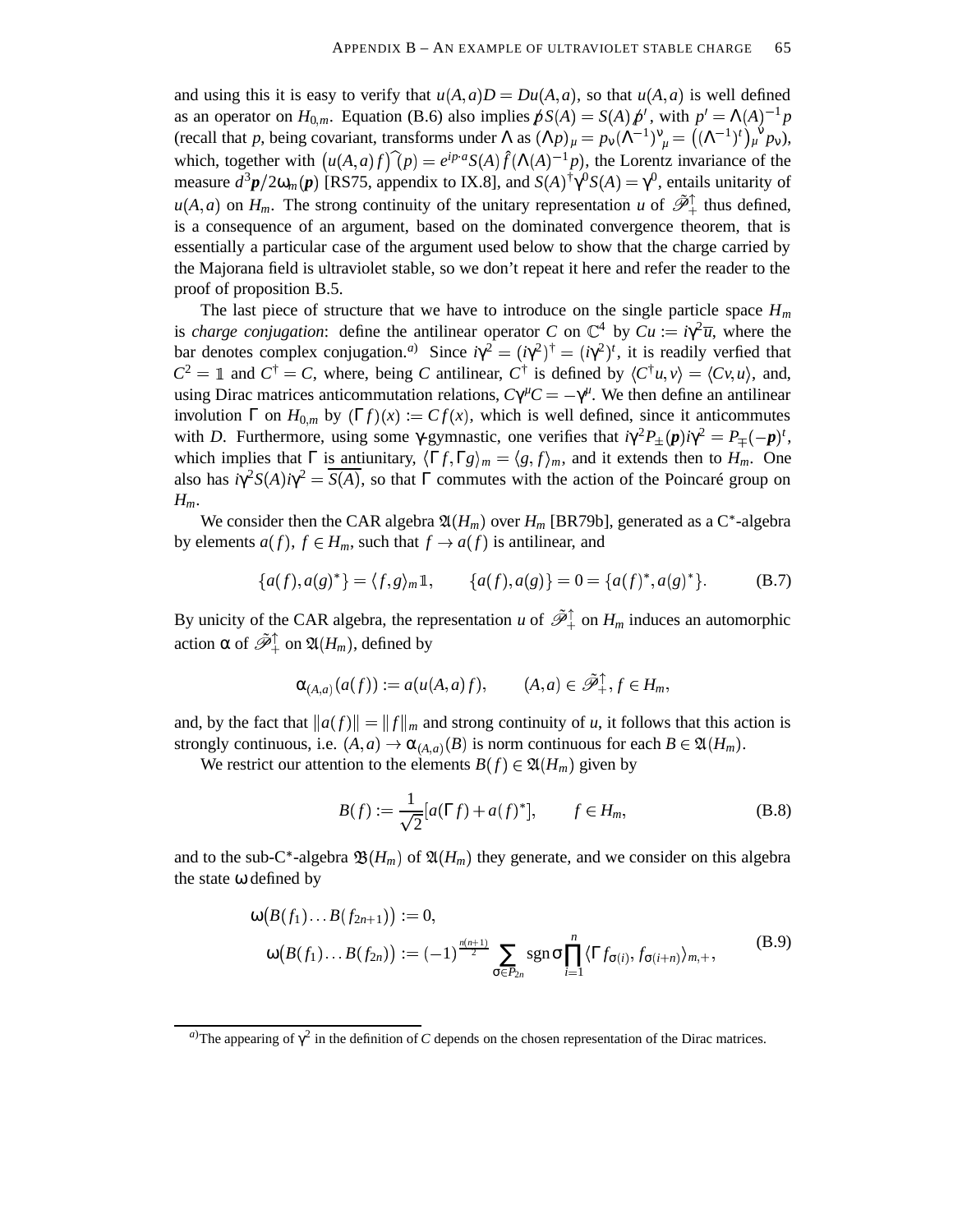where  $P_{2n} \subset S_{2n}$  is the set of *pairings* of  $\{1, \ldots, 2n\}$ , i.e. permutations  $\sigma \in S_{2n}$  such that  $\sigma(1) < \cdots < \sigma(n)$ , and  $\sigma(i) < \sigma(i+n)$ ,  $i = 1, \ldots, n$ , and where  $\langle \cdot, \cdot \rangle_{m,+}$  is the positive energy part of  $\langle \cdot, \cdot \rangle_m$ , obtained from it by dropping the term containing  $P_-$ .

Since  $\alpha_{(A,a)}(B(f)) = B(u(A,a)f)$ , the action  $\alpha$  of  $\tilde{\mathcal{P}}_+^{\uparrow}$  restricts to  $\mathfrak{B}(H_m)$ , and  $\omega$ is left invariant by  $\alpha$ , because, by the same calculation showing that  $u(A, a)$  is unitary,  $\langle \Gamma u(A,a)f, u(A,a)g \rangle_{m,+} = \langle \Gamma f, g \rangle_{m,+}$ . If we then consider the GNS representation  $(\pi, \mathcal{H}, \Omega)$  induced by  $\omega$ , we get on  $\mathcal{H}$  a unitary strongly continuous representation *U* of  $\tilde{\mathcal{P}}_+^{\uparrow}$  leaving  $\Omega$  invariant and such that  $(\pi, U)$  is a covariant representation of  $(\mathfrak{B}(H_m), \alpha)$ .

**Definition B.1.** The *free Majorana field of mass m* 0 is the operator valued distribution  $f \in \mathscr{D}(\mathbb{R}^4; \mathbb{C}^4) \to \psi(f) \in \mathscr{B}(\mathscr{H})$  given by  $\psi(f) := \pi(B(f)), f \in \mathscr{D}(\mathbb{R}^4; \mathbb{C}^4)$ , where on the left hand side *f* is identified with its image in *Hm*.

If we introduce a formal column matrix of fields of operators  $\psi(x)$ ,  $x \in \mathbb{R}^4$ , such that

$$
\Psi(f) = \int_{\mathbb{R}^4} d^4x \, (\Psi(x)^*)^t \gamma^0 f(x),
$$

from  $\psi(\Gamma f) = \psi(f)^*$  we find  $C\psi(x) = i\gamma^2 \psi(x)^* = -\psi(x)$ , i.e.  $\psi(x)$  is neutral (the overall phase  $-1$  being irrelevant).

As customary,  $\Delta_m := (2\pi)^4 i (d\Omega_m^+ - d\Omega_m^-)^\vee$ , will be the commutator distribution for the Klein-Gordon field of mass *m*, where  $d\Omega_m^{\pm}$  are the positive Radon measures on  $\mathbb{R}^4$  defined by

$$
\int_{\mathbb{R}^4} d\Omega_m^{\pm}(p) f(p) = \int_{\mathbb{R}^3} \frac{d^3 \mathbf{p}}{2 \omega_m(\mathbf{p})} f(\pm \omega_m(\mathbf{p}), \mathbf{p}), \qquad f \in C_c(\mathbb{R}^4).
$$

We shall indicate by  $\langle \cdot, \cdot \rangle$  the canonical pairing between  $\mathscr{S}(\mathbb{R}^4)$  and  $\mathscr{S}'(\mathbb{R}^4)$ . We then summarize in the following proposition the main properties of the Majorana field.

**Proposition B.2.** *With the above notations, there holds:*

*(i)* ψ *is covariant with respect to U,*

$$
U(A,a)\psi(f)U(A,a)^* = \psi(u(A,a)f),
$$

*the* spectrum of the representation of the translation group  $a \rightarrow U(\mathbb{1},a)$  is contained in *the forward light cone,* and  $\Omega$  *is the unique (up to a phase) translation invariant unit vector in H*;

*(ii)*

$$
\{\Psi(f),\Psi(g)^*\}=\langle f_{\beta}*\big[\big(\gamma^0(i\partial\!\!\! /+m)\big)_{\alpha\beta}\Delta_m\big],\overline{g}_{\alpha}\rangle\mathbb{1},
$$

and in particular  $\{\psi(f), \psi(g)^*\} = 0$  if the supports of f and g are spacelike separated; (*iii*) *for* any  $f \in \mathscr{D}(\mathbb{R}^4, \mathbb{C}^4)$ ,  $\psi(\partial \theta + im)f = 0$ , *i.e.*  $\psi$  *is a distributional solution of the Dirac equation.*

Introducing the 4  $\times$  4 matrix of tempered distributions  $S_m := (i\partial + m)\Delta_m$ , the anticommutation relations in (ii) can be formally written as

$$
\{\psi(f),\psi(g)^*\}=\int_{\mathbb{R}^4}d^4x\int_{\mathbb{R}^4}d^4y\ g(x)^{\dagger}\gamma^0S_m(x-y)f(y)
$$

which is frequently found in physics texts.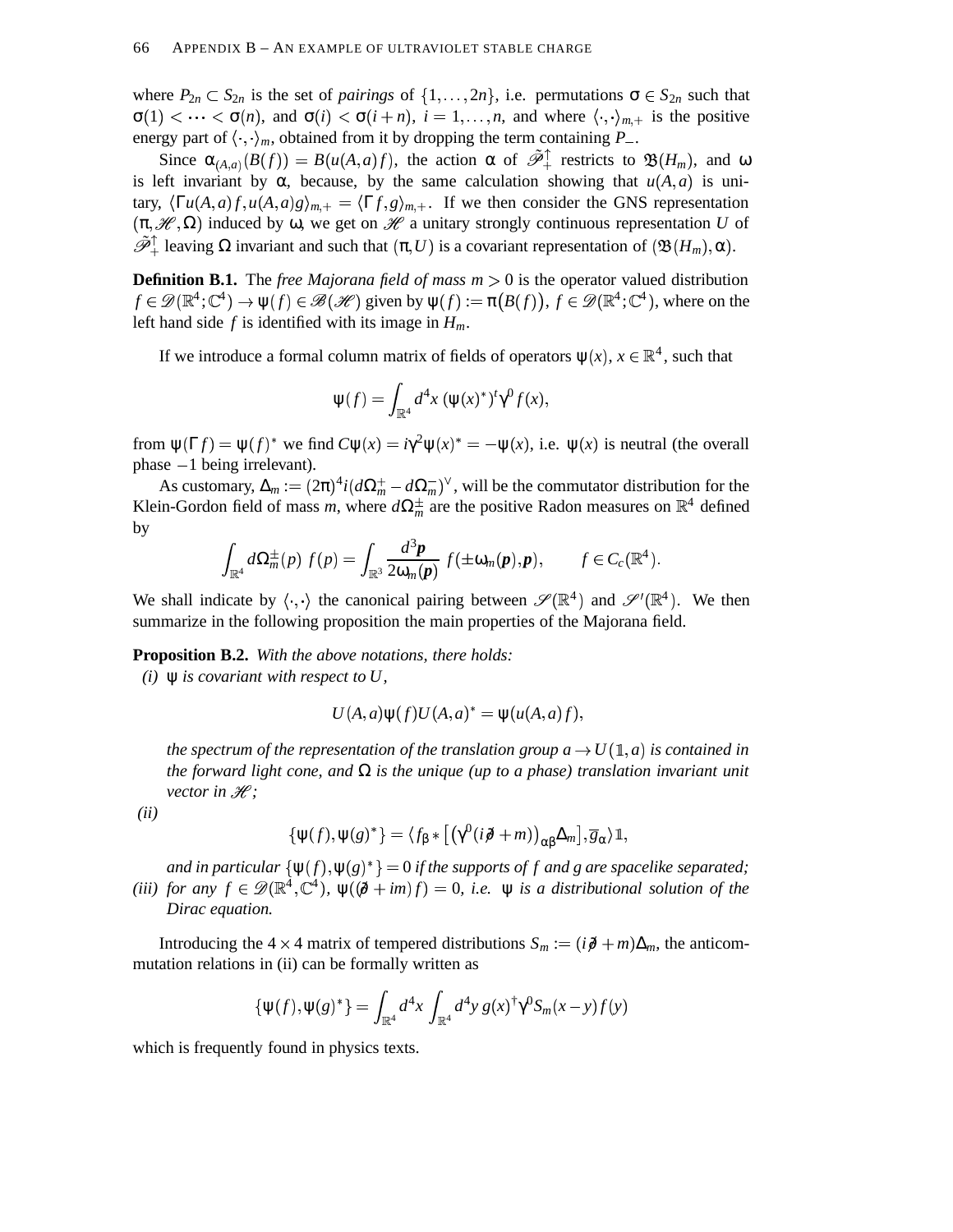*Proof of proposition B.2.* It is standard, so we can be brief. (i) Covariance of ψ is immediate from the definitions. To show that the translations satisfy the spectrum condition, we first note that for any choice of  $f_1, \ldots, f_n, g_1, \ldots, g_n$  in  $\mathscr{D}(\mathbb{R}^4, \mathbb{C}^4)$  and *h* in  $L^1(\mathbb{R}^4)$  with supp  $\hat{h}$ disjoint from  $\overline{V}_+$ , we have, using the shorthand notation  $p_+ = (\omega_m(p), p)$ ,

$$
\int_{\mathbb{R}^4} d^4 a \, h(a) \prod_{i=1}^n \langle f_i, u(1,a)g_i \rangle_{m,+} \n= \int_{\mathbb{R}^{3n}} \prod_{i=1}^n d^3 p_i \, \hat{h}(p_{1+} + \cdots + p_{n+}) \prod_{i=1}^n \hat{f}_i(p_{i+})^{\dagger} P_+(p_i) \hat{g}_i(p_{i+}) = 0,
$$

since, being  $p_{i+} \in \Omega_m^+$ ,  $p_{1+} + \cdots + p_{n+} \in \overline{V}_+$ . Then, by the defintion of  $\omega$  this implies

$$
\int_{\mathbb{R}^4} d^4 a h(a) \big( \psi(f_1) \dots \psi(f_n) \Omega \big| U(\mathbb{1}, a) \psi(g_1) \dots \psi(g_m) \Omega \big) \n= \int_{\mathbb{R}^4} d^4 a h(a) \omega \big( B(\Gamma f_1) \dots B(\Gamma f_n) B(\mu(\mathbb{1}, a) g_1) \dots B(\mu(\mathbb{1}, a) g_m) \big) = 0,
$$

for any choice of the functions  $f_i$ ,  $g_j$  and *h* as above, and, as  $\Omega$  is cyclic for  $\pi(\mathfrak{B}(H_m))$ , this is sufficent to conclude that  $SpU(\mathbb{1},.) \subseteq \overline{V}_+$ . To show that  $\Omega$  is the unique translation invariant vector, it is sufficient to show that clustering holds, and in particular that

$$
\begin{aligned} \lim_{|\bm a| \to +\infty} \big( \Omega \big| \bm{\psi}(f_1) \ldots \bm{\psi}(f_n) \alpha_{\bm a} \big( \bm{\psi}(g_1) \ldots \bm{\psi}(g_m) \big) \Omega \big) \\ & \qquad \qquad = \big( \Omega \big| \bm{\psi}(f_1) \ldots \bm{\psi}(f_n) \Omega \big) \big( \Omega \big| \bm{\psi}(g_1) \ldots \bm{\psi}(g_m) \Omega \big), \end{aligned}
$$

for any choice of the functions  $f_i$ ,  $g_j$  in  $\mathscr{D}(\mathbb{R}^4, \mathbb{C}^4)$ , but this is a consequence of the vanishing of the truncated *n*-point functions and of the fact that, due to the smoothness of *f* and *g*,

$$
\lim_{|\bm a| \to +\infty} \langle f, u(\mathbb{1},\bm a) g \rangle_{m,+} = \lim_{|\bm a| \to +\infty} \int_{\mathbb{R}^3} d^3 \bm p \; e^{\bm i \bm p \cdot \bm a} \hat f(p_+)^{\dagger} P_+ (\bm p) \hat g(p_+) = 0.
$$

(ii) From the definitions, we have  $\{\psi(f), \psi(g)^*\} = \pi(\{B(f), B(\Gamma g)\}) = \langle g, f \rangle_m \mathbb{1}$  and a calculation using (B.3) shows that the formula in the statement holds. In particular, since  $\supp \Delta_m \subseteq \overline{V}$  [RS75, thm. IX.48],  $\{\psi(f), \psi(g)^*\} = 0$  if supp *f* is spacelike separated from supp *g*.

(iii) Immediate.

We now turn to the consideration of the net of local von Neumann algebras associated to the free Majorana field, and defined by

$$
\mathcal{F}(\mathcal{O}) := \{ \psi(f) : \text{supp} f \subseteq \mathcal{O} \}^{\prime\prime},\tag{B.10}
$$

for  $\mathscr{O}\subset\mathbb{R}^4$  open and bounded. On this net the group  $\mathbb{Z}_2$  acts by an automorphism  $\beta_k$  induced by the automorphism of  $\mathfrak{B}(H_m)$  defined by  $B(f) \to -B(f)$  (which is in turn the restriction to  $\mathfrak{B}(H_m)$  of the automorphism of  $\mathfrak{A}(H_m)$  defined, through CAR unicity, by  $a(f) \to -a(f)$ ), which leaves the vacuum state  $\omega$  invariant. This also implies that  $\beta_k$  is implemented by a unitary operator  $V(k)$  on  $\mathcal{H}$  such that  $V(k)^2 = V(k^2) = 1$ .  $V(k)$  then induces a direct sum decompostion  $\mathcal{H} = \mathcal{H}_+ \oplus \mathcal{H}_-$  according to its eigenspaces, i.e.  $V(k) \upharpoonright \mathcal{H}_\pm = \pm \mathbb{1}_{\mathcal{H}_+}$ , which

□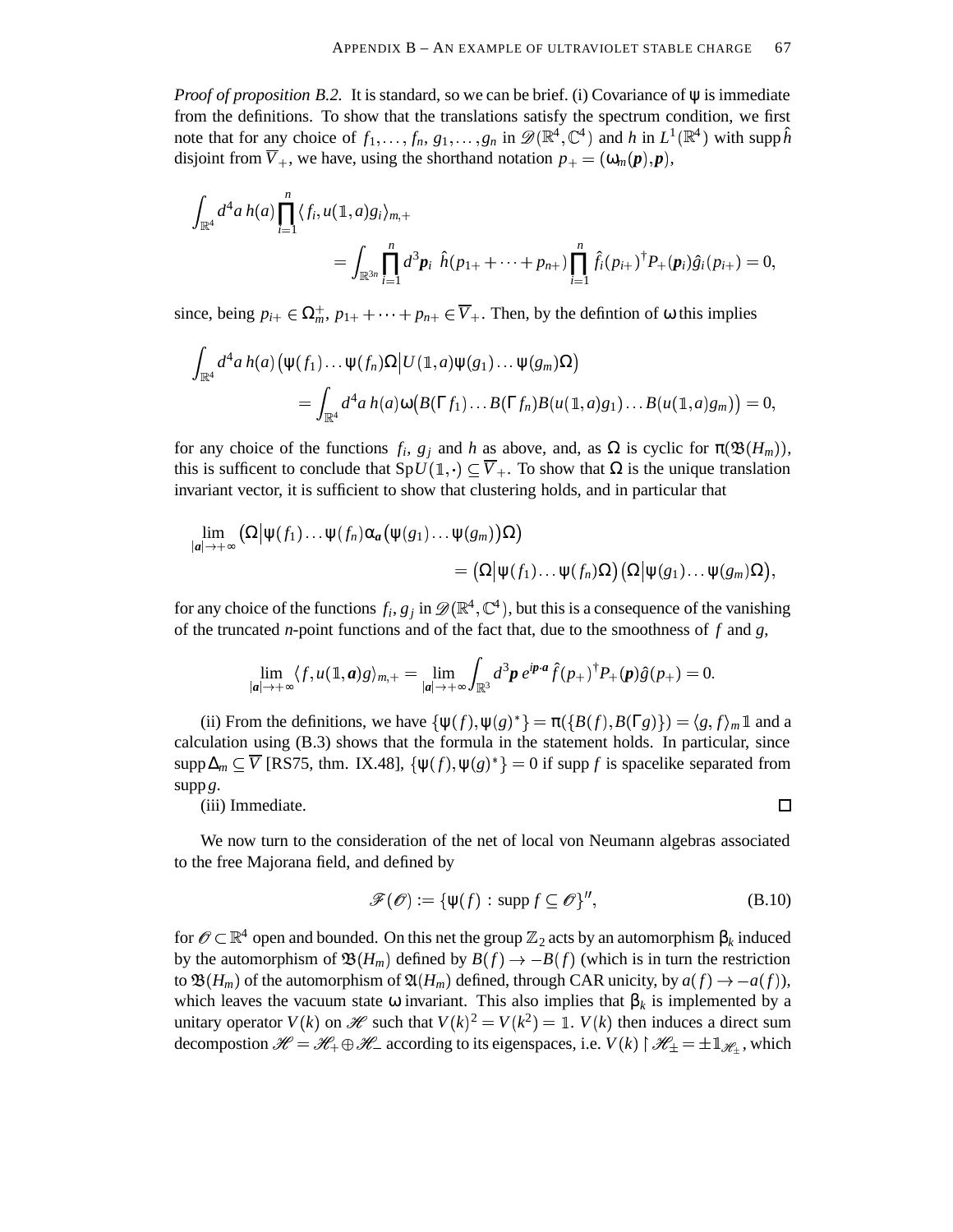is clearly preserved by the operators  $F \in \mathscr{F}(\mathscr{O})$  which are  $\mathbb{Z}_2$ -invariant,  $\beta_k(F) = F$ , as well as by  $U(A, a)$  for each  $(A, a) \in \tilde{\mathcal{P}}_+^{\uparrow}$ , since  $\alpha$  and  $\beta$  clearly commute, so that we can define  $U_{+}(A,a) := U(A,a) \upharpoonright \mathcal{H}_{+}$ , and the net of observable von Neumann algebras associated to the free Majorana field as

$$
\mathscr{A}(\mathscr{O}) := \mathscr{F}(\mathscr{O})^{\mathbb{Z}_2} \upharpoonright \mathscr{H}_+.
$$
 (B.11)

That in this way we get an example satisfying the assumptions made in section 3.2 is the content of the following proposition.

**Proposition B.3.** With the above notations, let  $\pi \circledast$  be the representation of the quasi-local  $a$ *lgebra*  $\mathscr A$  *defined by*  $\pi_{\mathscr F}(A \restriction \mathscr H_+) := A$ . Then  $\pi_{\mathscr F}$  is well defined,  $(\mathscr H_+, \mathscr A, U_+, \Omega)$  is a *Poincaré covariant observable net, and*  $(\pi_{\mathscr{F}}, \mathscr{F}, V, k, U)$  *is a Poincaré covariant, normal field net with gauge symmetry over*  $(\mathscr{H}_+, \mathscr{A}, U_+, \Omega)$ *. Furthermore* 

$$
\pi_{\mathscr{F}}(\mathscr{A}(\mathscr{O})) = \{ \psi(f)\psi(g) : \operatorname{supp} f, \operatorname{supp} g \subseteq \mathscr{O} \}^{\prime\prime},
$$
\n(B.12)

*and* if we denote by  $\mathfrak{A}(\mathcal{O})$  the sub-C<sup>\*</sup>-algebra of  $\mathcal{A}(\mathcal{O})$  of those  $A \in \mathcal{A}(\mathcal{O})$  such that  $s \in \tilde{\mathscr{P}}_+^{\uparrow} \to \alpha_s(A)$  is norm continuous, then  $\mathscr{A}(\mathscr{O}) = \mathfrak{A}(\mathscr{O})^-$ .

*Proof.* As usual, the fact that  $\pi_{\mathscr{F}}$  is well defined will be a consequence of the Reeh-Schlieder theorem, once we will have shown that  $\mathscr F$  is a covariant normal field net. Isotony and Poincaré covariance of  $\mathscr{O} \to \mathscr{F}(\mathscr{O})$  and of  $\mathscr{O} \to \mathscr{A}(\mathscr{O})$  are evident from the definitions, since supp  $u(A, a)f = \Lambda(A)$  supp  $f + a$ . We also note that  $U_+$  factors through  $\mathscr{P}_+^+$ , since from  $u(-1,0)f = -f(S(-1)) = -1$ ,  $U(-1,0) = V(k)$  follows. In order to prove normality, we first show that

$$
\mathscr{F}(\mathscr{O})_+ = \mathscr{F}(\mathscr{O})^{\mathbb{Z}_2} = {\psi(f)\psi(g) : \operatorname{supp} f, \operatorname{supp} g \subseteq \mathscr{O}}^{\mathbb{Z}}.
$$

Provided that  $\pi_{\mathscr{F}}$  is well defined, we have  $\pi_{\mathscr{F}}(\mathscr{A}(\mathscr{O})) = \mathscr{F}(\mathscr{O})^{\mathbb{Z}_2}$ , so that from the above formula we will get (B.12). The inclusion  $\{\psi(f)\psi(g) : \text{supp } f, \text{supp } g \subseteq \mathscr{O}\}^{\prime\prime} \subseteq \mathscr{F}(\mathscr{O})^{\mathbb{Z}_2}$ is evident. To prove the converse one, note that  $\mathscr{F}(\mathscr{O})^{\mathbb{Z}_2} = m(\mathscr{F}(\mathscr{O}))$ , with  $m = (1 +$  $\beta_k$ )/2 the invariant mean over  $\mathbb{Z}_2$  (*i* being the identity automorphism of  $\mathscr{B}(\mathscr{H})$ ). Then since  $\mathscr{F}(\mathscr{O})$  is the weak closure of the span of elements  $\psi(f_1) \dots \psi(f_n)$ , supp  $f_i \subseteq \mathscr{O}$ , and  $m(\psi(f_1) \dots \psi(f_{2n})) = \psi(f_1) \dots \psi(f_{2n}), m(\psi(f_1) \dots \psi(f_{2n+1})) = 0$ , we get that  $\mathscr{F}(\mathscr{O})^{\mathbb{Z}_2}$  is the weak closure of the span of elements  $\psi(f_1) \dots \psi(f_{2n})$ , supp  $f_i \subseteq \mathcal{O}$ , which coincides with the von Neumann algebra generated by  $\psi(f)\psi(g)$ , supp *f*, supp  $g \subseteq \mathscr{O}$ . Analogously one finds that  $\mathscr{F}(\mathscr{O})$  is the weakly closed span of products of an odd number of  $\psi(f)$ ,  $\sup p f \subseteq \mathcal{O}$ . Then if  $\sup p f_i \subseteq \mathcal{O}_1$ ,  $i = 1, ..., n$ ,  $\sup p g_j \subseteq \mathcal{O}_2$ ,  $j = 1, ..., m$ , and  $\mathcal{O}_1 \subseteq \mathcal{O}_2'$ , we have, from proposition B.2(ii),  $\psi(f_i)\psi(g_j) = -\psi(g_j)\psi(f_i)$ , and then

$$
\psi(f_1)\dots\psi(f_n)\psi(g_1)\dots\psi(g_m)=(-1)^{nm}\psi(g_1)\dots\psi(g_m)\psi(f_1)\dots\psi(f_n),
$$

which implies normality of commutation relations for  $\mathscr F$ , and spacelike commutativity for  $\mathscr A$ . Positivity of the energy for U, and hence for  $U_+$ , as well as uniqueness of the vacuum, have been proven in proposition B.2, thus the quasi-local algebras  $\mathscr{F}, \mathscr{A}$  are irreducible on the respective Hilbert spaces. It remains only to show that  $\mathscr{A}(\mathscr{O}) = \mathfrak{A}(\mathscr{O})^-$ , but this is an immediate consequence of the strong continuity of the action of  $\tilde{\mathscr{P}}_+^{\uparrow}$  on  $\pi(\mathfrak{B}(H_m))$ , pointed out before, and of formula (B.12). $\Box$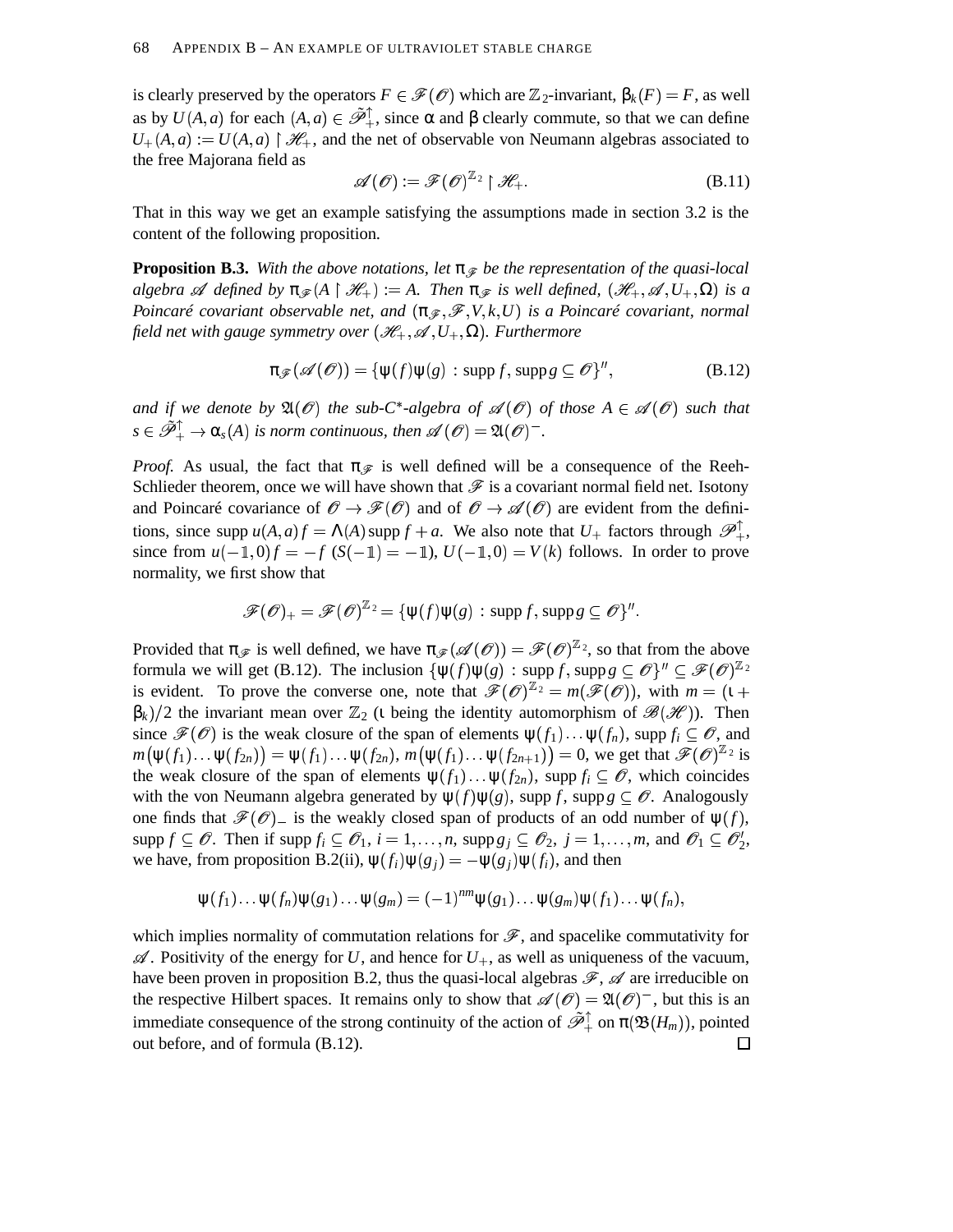In the next proposition, the very simple superselection structure of  $\mathscr A$  described by the field net  $\mathscr F$  is analysed.

**Proposition B.4.** *The representation*  $\pi$  *af*  $\mathscr A$  *given by*  $\pi$   $:= \pi_{\mathscr F}(\cdot) \restriction \mathscr H$  *is irreducibile*  $\mathbf{r}$  . The state of  $\mathbf{r}$ and satisfies the DHR criterion, and any irreducible representation of  $\mathscr A$  appearing in  $\mathscr H$ *is equivalent either to* ι*, the identity representation, or to* π *. Moreover, if* ρ*<sup>f</sup> is the automorphism of*  $\mathscr A$  *induced by the 1-dimensional Hilbert space*  $H_f = \mathbb C \psi(f)$ , with  $\text{supp } f \subseteq \mathscr O$ ,  $\Gamma f = f$  and  $||f||_m = \sqrt{2}$ , then  $\rho_f$  is localized in  $\mathcal O$  and transportable, and  $\rho_f \cong \pi_-$ .

*Proof.* The irreducibility of  $\pi$  follows from the arguments in [DHR69a], since from  $\pi_{\mathscr{F}}(\mathscr{A}(\mathscr{O})) = \mathscr{F}(\mathscr{O})^{\mathbb{Z}_2}$  and irreducibility of  $\mathscr{F}, \pi_{\mathscr{F}}(\mathscr{A})'' = V(\mathbb{Z}_2)'$  follows, and  $\mathscr{H}_-$  is the subspace associated to the irreducible representation  $k \to -1$  of  $\mathbb{Z}_2$  in the factorial decomposition of *V*. This also implies that any other irreducible representation of  $\mathscr A$  in  $\mathscr H$  is is equivalent to  $\iota$  or  $\pi_{-}$ . To show that  $\pi_{-}$  satisfies the DHR criterion, fix a double cone  $\mathscr O$  and an  $f \in \mathscr{D}(\mathscr{O}; \mathbb{C}^4)$  with  $\Gamma f = f$  and  $||f||_m = \sqrt{2}$ . Then

$$
\psi(f)\psi(f)^* = \psi(f)^*\psi(f) = \psi(f)^2 = \frac{1}{2}\{\psi(f), \psi(f)\} = \frac{1}{2}||f||_m^2 \mathbb{1} = \mathbb{1},
$$

i.e.  $\psi(f)$  is unitary, and, since  $\mathcal{H}_{\pm}$  is spanned by products of an even (odd) number of field operators applied to the vacuum,  $\psi(f) \mathcal{H}_{\pm} = \mathcal{H}_{\mp}$ . Let then  $V_f := \psi(f) \upharpoonright \mathcal{H}_-$ , and  $g, h \in \mathcal{D}(\mathcal{O}', \mathbb{C}^4)$ . We have

$$
V_f \pi_{-}(\psi(g)\psi(h)) = \psi(f)\psi(g)\psi(h) \upharpoonright \mathscr{H}_{-} = \psi(g)\psi(h)\psi(f) \upharpoonright \mathscr{H}_{-} = \psi(g)\psi(h)V_f,
$$

so that  $V_f$  intertwines between  $\pi$  |  $\mathscr{A}(\mathscr{O}')$  and  $\iota \restriction \mathscr{A}(\mathscr{O}')$ . Finally this also shows that if  $\pi_{\mathscr{F}}\rho_f(A) = \psi(f)\pi_{\mathscr{F}}(A)\psi(f)^*$  then  $\rho_f$  is localized in  $\mathscr{O}$ , and  $V_f$  intertwines between  $\pi_-$  and  $\rho_f$ , and if supp  $f_1 \subseteq \mathcal{O}_1$ ,  $V := \psi(f)\psi(f_1)^* \upharpoonright \mathcal{H}_+$  intertwines between  $\rho_{f_1}$  and  $\rho_f$ , which is therefore transportable.  $\Box$ 

Finally we come to the proof of the fact that the charge  $\xi := [\pi]$  in the above proposition is ultraviolet stable, in the sense of definition 3.10. To this end, since the Hilbert spaces inducing the various  $\rho_f$  are 1-dimensional, it is sufficient to find, for every double cone  $\emptyset$ , a family  $(f_\lambda)_{\lambda \in (0,1]}$  of functions such that supp  $f_\lambda \subseteq \lambda \emptyset$ ,  $||f_\lambda||_m = \sqrt{2}$ , and such that condition (3.11) is satisfied with  $\psi(\lambda) = \psi(f_{\lambda})$ .

**Proposition B.5.** For every double cone  $\mathcal{O}$ , there exists  $f \in \mathcal{D}(\mathcal{O};\mathbb{C}^4)$  such that, if  $f_{\lambda} \in \mathscr{D}(\lambda \mathscr{O}; \mathbb{C}^{4})$  *is defined by* 

$$
f_{\lambda}(x) := \lambda^{\frac{3}{2}-4} f(\lambda^{-1}x), \qquad \lambda \in (0,1],
$$

*then*  $||f_{\lambda}||_{m} = \sqrt{2}$  *and*  $\Gamma f_{\lambda} = f_{\lambda}$  *for*  $\lambda \in (0, 1]$ *, and* 

$$
\lim_{(A,a)\to(1,0)}\sup_{\lambda\in(0,1]}\left\|\left[\alpha_{(A,\lambda a)}(\psi(f_{\lambda}))-\psi(f_{\lambda})\right]\Omega\right\|=0.
$$
\n(B.13)

In the course of the proof of this proposition, we will need the following simple result concerning the action of the Lorentz group on Minkowski space.

**Lemma B.6.** Fix a mass  $m > 0$ . For any sufficiently large  $R > 0$ , there exists a neighbour*hood of the identity*  $\mathscr N$  *in SO*  $^\uparrow (1,3)$  *such that, for any*  $p\in \overline V_+$  *with*  $0\leq p^2\leq m^2$  *and*  $|{\bm p}|>R$ , *and for any*  $\Lambda \in \mathcal{N}$ , *it holds, for*  $p' := \Lambda p$ ,  $|p'| > |p|/\sqrt{2}$ .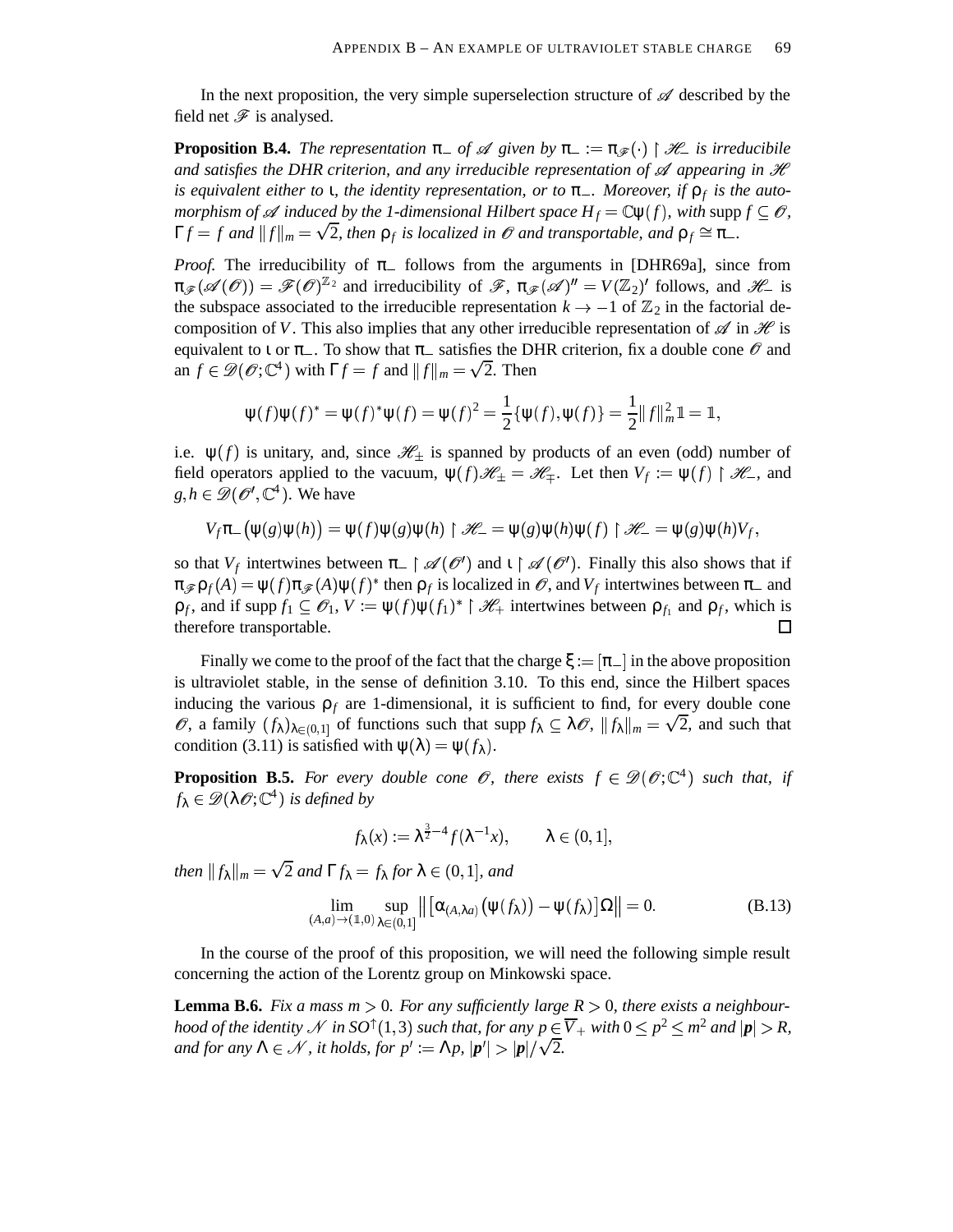*Proof.* To simplify the notation, we will write  $\Lambda \cdot p$  for the spatial part, in a given Lorentz frame, of the 4-vector  $\Lambda p$ ,  $\Lambda \in SO^{\uparrow}(1,3)$ ,  $p \in \mathbb{R}^4$ . One should always keep in mind, however, that  $\Lambda \cdot \boldsymbol{p}$  depends on the time component  $p_0$  of  $p$  as well. Let  $\Lambda_1(s)$ ,  $s \in \mathbb{R}$ , denote the 1-parameter group of boosts in the  $p_1$  direction.

If  $p \in \mathbb{R}^4$  is such that  $|p_1|^2 \le |p_2|^2 + |p_3|^2$ , since  $\Lambda_1(s)$  leaves the components  $p_2$ ,  $p_3$ unaffected, we have, for any  $s \in \mathbb{R}$ ,  $|\Lambda_1(s) \cdot p|^2 \ge |p_2|^2 + |p_3|^2 \ge |p|^2/2$ .

Assume now that  $|p_1|^2 > |p_2|^2 + |p_3|^2$ . This implies  $|p_1| \geq |p|/\sqrt{2}$  and, since for any sufficiently large  $R > 0$ ,

$$
\inf_{\substack{0 \leq p^2 \leq m^2 \\ |p| > R}} \frac{|p|}{|p_0|} \geq \inf_{|p| > R} \frac{|p|}{\sqrt{|p|^2 + m^2}} > 0,
$$

we can find a  $\delta > 0$  such that, if  $|s| < \delta$ ,

$$
|(\Lambda_1(s)p)_1| = |\sinh s p_0 + \cosh s p_1| \ge |p_1| - |\sinh s| p_0 \ge \frac{|p_1|}{\sqrt{2}},
$$

for any  $p \in \overline{V}_+$  with  $0 \le p^2 \le m^2$  and  $|\boldsymbol{p}| > R$ , so that

$$
|\Lambda_1(s) \cdot \mathbf{p}|^2 \geq \frac{p_1^2}{2} + p_2^2 + p_3^2 \geq \frac{|\mathbf{p}|^2}{2}.
$$

Then, if we identify in the canonical way  $SO(3)$  with a subgroup of  $SO^{\uparrow}(1,3)$ , since  $|R \cdot p| =$  $|p|$  for any  $R \in SO(3)$ , we conclude with  $\mathcal{N} := \{R_1 \Lambda_1(s)R_2 : |s| < \delta, R_1, R_2 \in SO(3)\}\.$   $\Box$ 

*Proof of proposition B.5.* In order to shorten formulae, we will use the notation  $p_{\lambda, \pm}$  :=  $(\pm \omega_{\lambda m}(p), p)$ , as well as the notation  $\Lambda \cdot p$  introduced in the proof of the above lemma. Also, | $\cdot$ | will denote the norm of a vector both in  $\mathbb{R}^3$  and in  $\mathbb{C}^4$ . A calculation shows

$$
||f_{\lambda}||_{m}^{2} = ||f||_{\lambda m}^{2} = \int_{\mathbb{R}^{3}} \frac{d^{3}p}{4\omega_{\lambda m}(p)^{2}} \sum_{\pm} |\gamma^{0}(\mathbf{p}_{\lambda,\pm} + \lambda m)\hat{f}(p_{\lambda,\pm})|^{2},
$$

and then, in order to show that there is an  $f \in \mathscr{D}(\mathscr{O}, \mathbb{C}^4)$  such that  $||f_\lambda||_m = \sqrt{2}$  and  $\Gamma f_\lambda = f_\lambda$ for each  $\lambda \in (0, 1]$ , it is sufficient to exhibit an  $f \in \mathscr{D}(\mathscr{O}, \mathbb{C}^4)$  such that  $\Gamma f = f$ , and for which  $(p + \mu)\hat{f}(p)$  is not identically zero on each hyperboloid  $\Omega_{\mu} := \Omega_{\mu}^{+} \cup \Omega_{\mu}^{-}$ ,  $\mu > 0$ . A direct check shows that these conditions are met by  $f(x) := g(x) (1 + i \gamma^2) (1 \ 0 \ 0 \ 0)^t$  where  $\cdots$  $g \in \mathscr{D}(\mathscr{O};\mathbb{R})$ .

We show then that for any *f* satisfying the stated conditions, (B.13) holds. Since  $||\gamma^{\mu}||^2 = ||(\gamma^{\mu})^{\dagger}\gamma^{\mu}|| = ||\gamma^0\gamma^{\mu}\gamma^0\gamma^{\mu}|| = 1$  (norm in  $M_4(\mathbb{C})$ ), we have  $||\gamma^0(\cancel{p}_{\lambda,\pm} + \lambda m)|| \le$  $\omega_{\lambda m}(p) + 3|p| + \lambda m \le 5\omega_{\lambda m}(p)$ , and then, being  $u(A, \lambda a) f_{\lambda} = (u(A, a) f)_{\lambda}$ , we have, writing  $p_{\lambda} := p_{\lambda,+},$ 

$$
\begin{split} \left\| \left[ \alpha_{(A,\lambda a)} \big( \psi(f_\lambda) \big) - \psi(f_\lambda) \right] \Omega \right\|^2 &= \left\| u(A,a)f - f \right\|_{\lambda m,+}^2 \\ &= \int_{\mathbb{R}^3} \frac{d^3 \mathbf{p}}{4 \omega_{\lambda m}(\mathbf{p})^2} \left| \gamma^0(\mathbf{p}_\lambda + \lambda m) \left( e^{i p_\lambda \cdot a} S(A) \hat{f}(\Lambda(A)^{-1} p_\lambda) - \hat{f}(p_\lambda) \right) \right|^2 \\ &\leq \frac{5}{4} \int_{\mathbb{R}^3} \frac{d^3 \mathbf{p}}{|\mathbf{p}|} \left| e^{i p_\lambda \cdot a} S(A) \hat{f}(\Lambda(A)^{-1} p_\lambda) - \hat{f}(p_\lambda) \right|^2, \end{split}
$$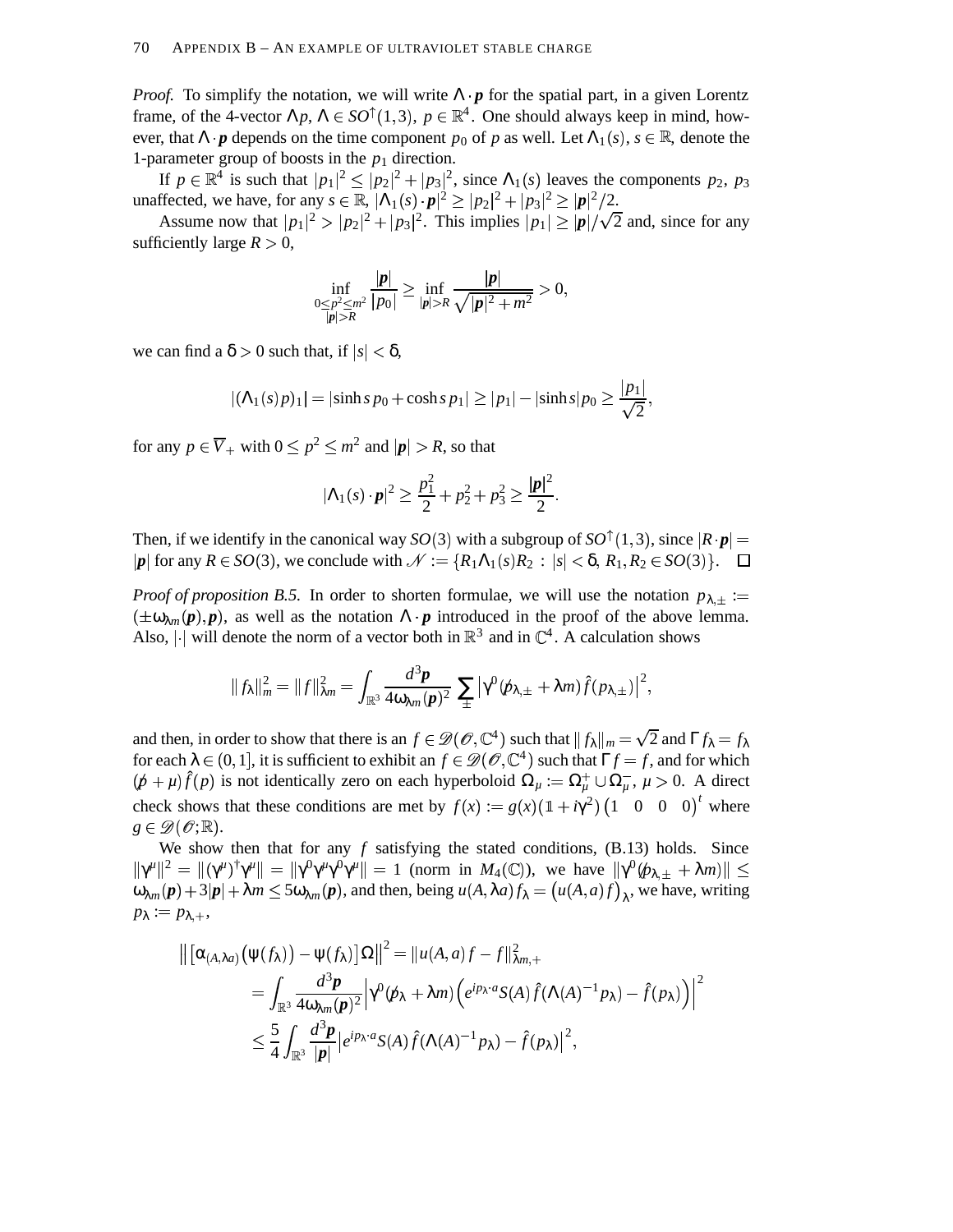where we also used  $\omega_{\lambda m}(p) \geq |p|$ . Then  $|p|$ . Then denoting  $\|\cdot\|_2$  the standard norm in  $L^2(\mathbb{R}^3, d^3p/|\mathbf{p}|) \otimes \mathbb{C}^4$ , and using repeatedly the triangle inequality,

$$
||u(A,a)f - f||_{\lambda m,+} \le \sqrt{\frac{5}{4}} \left\{ ||S(A)|| \left[ \left\| \hat{f}(\Lambda(A)^{-1} p_{\lambda}) - \hat{f}(p_{\lambda}) \right\|_{2} + \left\| (e^{ip_{\lambda} \cdot a} - 1) \hat{f}(p_{\lambda}) \right\|_{2} \right\} + ||S(A) - 1|| \|\hat{f}(p_{\lambda})\|_{2} \right\},
$$
\n(B.14)

where, for more clarity, we indicated explicitly the variable of integration inside the norms. The last term in this equation can be estimated uniformly in  $\lambda$  by the fact that, being  $\hat{f} \in \mathscr{S}(\mathbb{R}^4; \mathbb{C}^4)$ , there are constants  $C > 0$ ,  $n > 1$ , such that

$$
\int_{\mathbb{R}^3}\frac{d^3\boldsymbol{p}}{|\boldsymbol{p}|}|\widehat{f}(p_\lambda)|^2\leq C\int_{\mathbb{R}^3}\frac{d^3\boldsymbol{p}}{|\boldsymbol{p}|}\frac{1}{(1+\omega_{\lambda m}(\boldsymbol{p})^2+|\boldsymbol{p}|^2)^n}\leq C\int_{\mathbb{R}^3}\frac{d^3\boldsymbol{p}}{|\boldsymbol{p}|}\frac{1}{(1+2|\boldsymbol{p}|^2)^n},
$$

so that it can be made arbitrarily small, as  $A \to \mathbb{I}$ , uniformly in  $\lambda \in (0,1]$ . For the second term in square brackets in (B.14), we have, by an application of Lagrange theorem to the exponential, and using  $\omega_{\lambda m}(p) \leq \omega_m(p)$  for  $\lambda \in (0, 1]$ ,

$$
\int_{\mathbb{R}^3} \frac{d^3 \pmb{p}}{|\pmb{p}|} \big| (e^{i p_\lambda \cdot a} - 1) \hat{f}(p_\lambda) \big|^2 \leq C (|a^0|^2 + |\pmb{a}|^2) \int_{\mathbb{R}^3} \frac{d^3 \pmb{p}}{|\pmb{p}|} \frac{|\omega_m(\pmb{p})|^2 + |\pmb{p}|^2}{(1 + 2 |\pmb{p}|^2)^n},
$$

and then, if  $n > 2$ , this term is also uniformly small in the relevant limit. Finally, we use the above lemma to estimate the first term in square bracket in (B.14). For each sufficiently large *R* > 0 let  $\mathcal{N}_R$  be a neighbourhood of the identity in *SL*(2, C), such that  $\Lambda(\mathcal{N}_R) \subseteq SO^{\uparrow}(1,3)$ is as in the lemma. Then, for  $|p| > R$ ,  $A \in \mathcal{N}_R$ ,

$$
\left|\hat{f}(\Lambda(A)^{-1}p_{\lambda}) - \hat{f}(p_{\lambda})\right| \le C \left[\frac{1}{(1+2|\Lambda(A)^{-1} \cdot p_{\lambda}|^2)^n} + \frac{1}{(1+2|p_{\lambda}|^2)^n}\right] \le C \left[\frac{1}{(1+|p|^2)^n} + \frac{1}{(1+2|p|^2)^n}\right].
$$

Thus, again by Lagrange theorem, we have, for  $A \in \mathcal{N}_R$ ,

$$
\int_{\mathbb{R}^3} \frac{d^3 \mathbf{p}}{|\mathbf{p}|} |\hat{f}(\Lambda(A)^{-1} p_\lambda) - \hat{f}(p_\lambda)|^2 \leq C \int_{|\mathbf{p}| > R} \frac{d^3 \mathbf{p}}{|\mathbf{p}|} \left[ \frac{1}{(1+|\mathbf{p}|^2)^n} + \frac{1}{(1+2|\mathbf{p}|^2)^n} \right]^2
$$
  
+  $||\partial \hat{f}||_{\infty}^2 ||\Lambda(A)^{-1} - 1 ||^2 \int_{|\mathbf{p}| < R} \frac{d^3 \mathbf{p}}{|\mathbf{p}|} (|\omega_m(\mathbf{p})|^2 + |\mathbf{p}|^2).$ 

and the  $\lambda$  independent right hand side can be made arbitrarily small by taking  $R$  sufficiently large, and *A* in a corresponding neighbourhood  $\mathcal{N}_R \subseteq \mathcal{N}_R$ .  $\Box$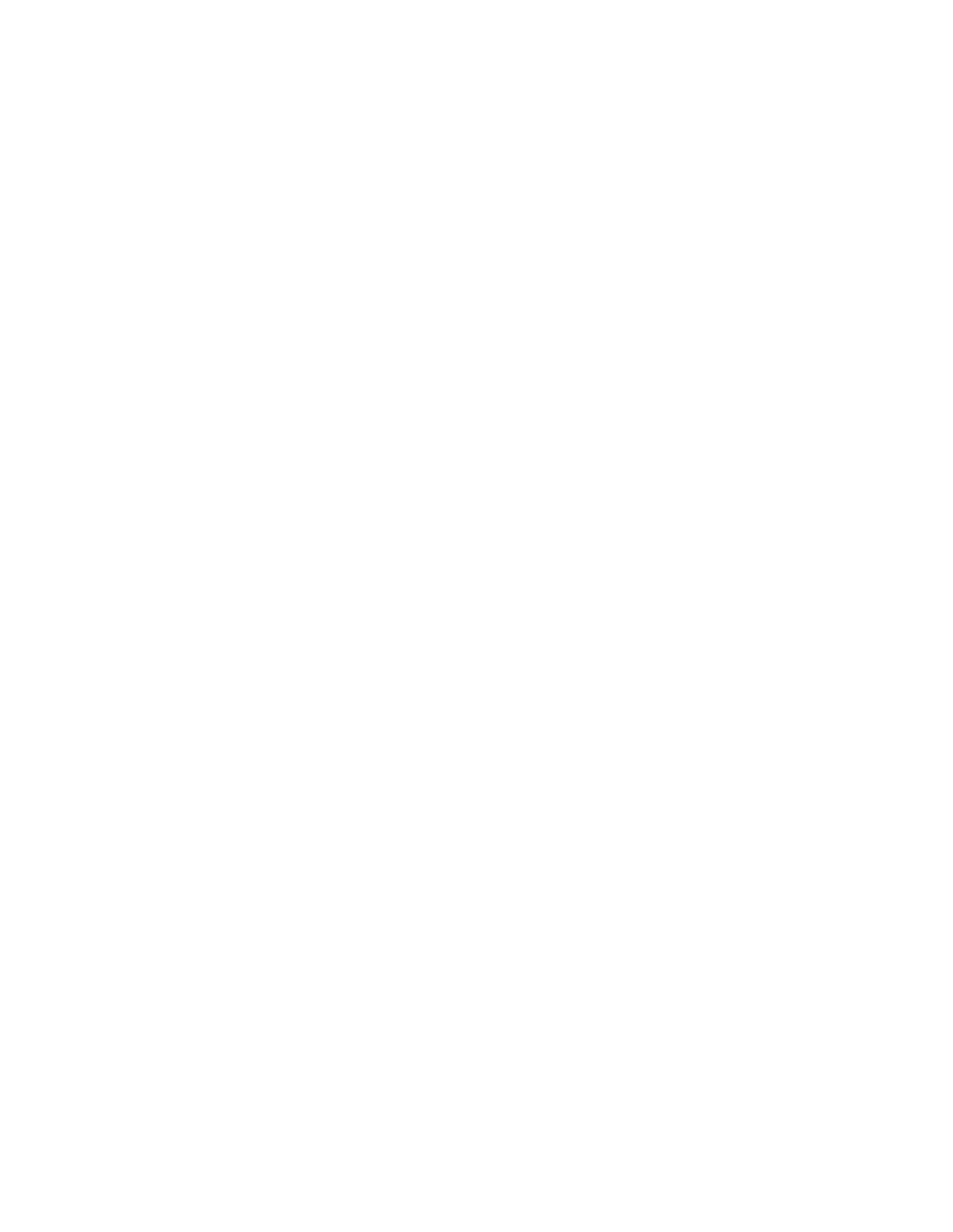## **Bibliography**

- [AHR62] H. Araki, K. Hepp and D. Ruelle, *On the asymptotic behaviour of Wightman functions in spacelike directions*, Helv. Phys. Acta **35** (1962), 164–174.
- [Ara63] H. Araki, *A lattice of von Neumann algebras associated with the quantum theory of a free boson field*, J. Math. Phys. **4** (1963), 1343–1362.
- [Ara64] H. Araki, *Von Neumann algebras of local observables for free scalar field*, J. Math. Phys. **5** (1964), 1–13.
- [BB99] H. J. Borchers and D. Buchholz, *Global properties of vacuum states in de Sitter space*, Ann. Inst. Henri Poincaré **70** (1999), 23–40.
- [BF82] D. Buchholz and K. Fredenhagen, *Locality and the structure of particle states*, Commun. Math. Phys. **84** (1982), 1–54.
- [BGL93] R. Brunetti, D. Guido and R. Longo, *Modular structure and duality in conformal quantum field theory*, Commun. Math. Phys. **156** (1993), 201–220.
- [BJ87] D. Buchholz and P. Jacobi, *On the nuclearity condition for massless fields*, Lett. Math. Phys. **13** (1987), 313–323.
- [BLOT90] N. N. Bogolubov, A. A. Logunov, A. I. Oksak and I. T. Todorov, *General principles of quantum field theory*, Kluwer Academic Publishers, 1990.
- [Bor60] H. J. Borchers, *Über die Mannigfaltigkeit der interpolierenden Felder zu einer kausalen S-Matrix*, Nuovo Cimento **15** (1960), 784–794.
- [Bor67] H. J. Borchers, *A remark on a theorem of B. Misra*, Commun. Math. Phys. **4** (1967), 315–323.
- [Bor92] H. J. Borchers, *The CPT theorem in two-dimensional theories of local observables*, Commun. Math. Phys. **143** (1992), 315–332.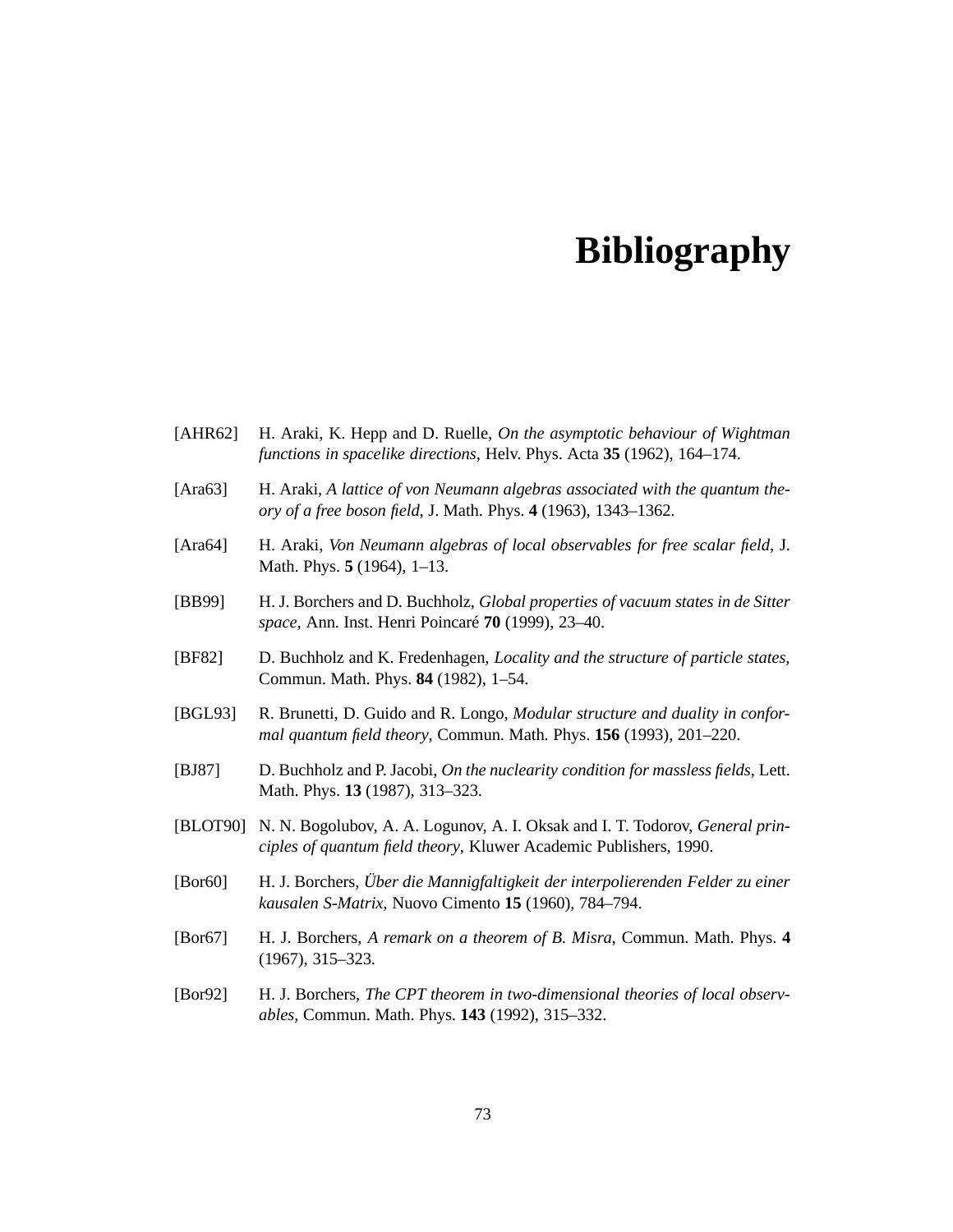- [Bor96] H. J. Borchers, *Translation group and particle representations in quantum field theory*, Lecture Notes in Physics, no. m40, Springer, 1996.
- [BR79a] O. Bratteli and D. W. Robinson, *Operator algebras and quantum statistical mechanics*, vol. 1, Springer-Verlag, 1979.
- [BR79b] O. Bratteli and D. W. Robinson, *Operator algebras and quantum statistical mechanics*, vol. II, Springer-Verlag, 1979.
- [Buc96a] D. Buchholz, *Phase space properties of local observables and structure of scaling limits*, Ann. Inst. Henri Poincaré **64** (1996), 433–460.
- [Buc96b] D. Buchholz, *Quarks, gluons, colour: Facts or fiction?*, Nucl. Phys. **B469** (1996), 333–356.
- [BV95] D. Buchholz and R. Verch, *Scaling algebras and renormalization group in algebraic quantum field theory*, Rev. Math. Phys. **7** (1995), 1195–1239.
- [BV98] D. Buchholz and R. Verch, *Scaling algebras and renormalization group in algebraic quantum field theory. II: Instructive examples*, Rev. Math. Phys. **10** (1998), 775–800.
- [BW75] J. J. Bisognano and E. H. Wichmann, *On the duality condition for a hermitian scalar field*, J. Math. Phys. **16** (1975), 985–1007.
- [BW76] J. J. Bisognano and E. H. Wichmann, *On the duality condition for quantum fields*, J. Math. Phys. **17** (1976), 303–321.
- [D'A90] C. D'Antoni, *Technical properties of the quasi-local algebra* in *The algebraic theory of superselection sectors. Introduction and recent results* (Palermo, 1989), D. Kastler, ed., World Scientific, 1990, pp. 248–258.
- [Del68] G. F. Dell'Antonio, *Structure of the algebras of some free systems*, Commun. Math. Phys. **9** (1968), 81–117.
- [DHR69a] S. Doplicher, R. Haag and J. E. Roberts, *Fields, observables and gauge transformations I*, Commun. Math. Phys. **13** (1969), 1–23.
- [DHR69b] S. Doplicher, R. Haag and J. E. Roberts, *Fields, observables and gauge transformations II*, Commun. Math. Phys. **15** (1969), 173–200.
- [DHR71] S. Doplicher, R. Haag and J. E. Roberts, *Local observables and particle statistics I*, Commun. Math. Phys. **23** (1971), 199–230.
- [DHR74] S. Doplicher, R. Haag and J. E. Roberts, *Local observables and particle statistics II*, Commun. Math. Phys. **35** (1974), 49–85.
- [DR72] S. Doplicher and J. E. Roberts, *Fields, statistics and non-abelian gauge groups*, Commun. Math. Phys. **28** (1972), 331–348.
- [DR89a] S. Doplicher and J. E. Roberts, *Endomorphisms of C* <sup>+</sup> *-algebras, cross products and duality for compact groups*, Ann. Math. **130** (1989), 75–119.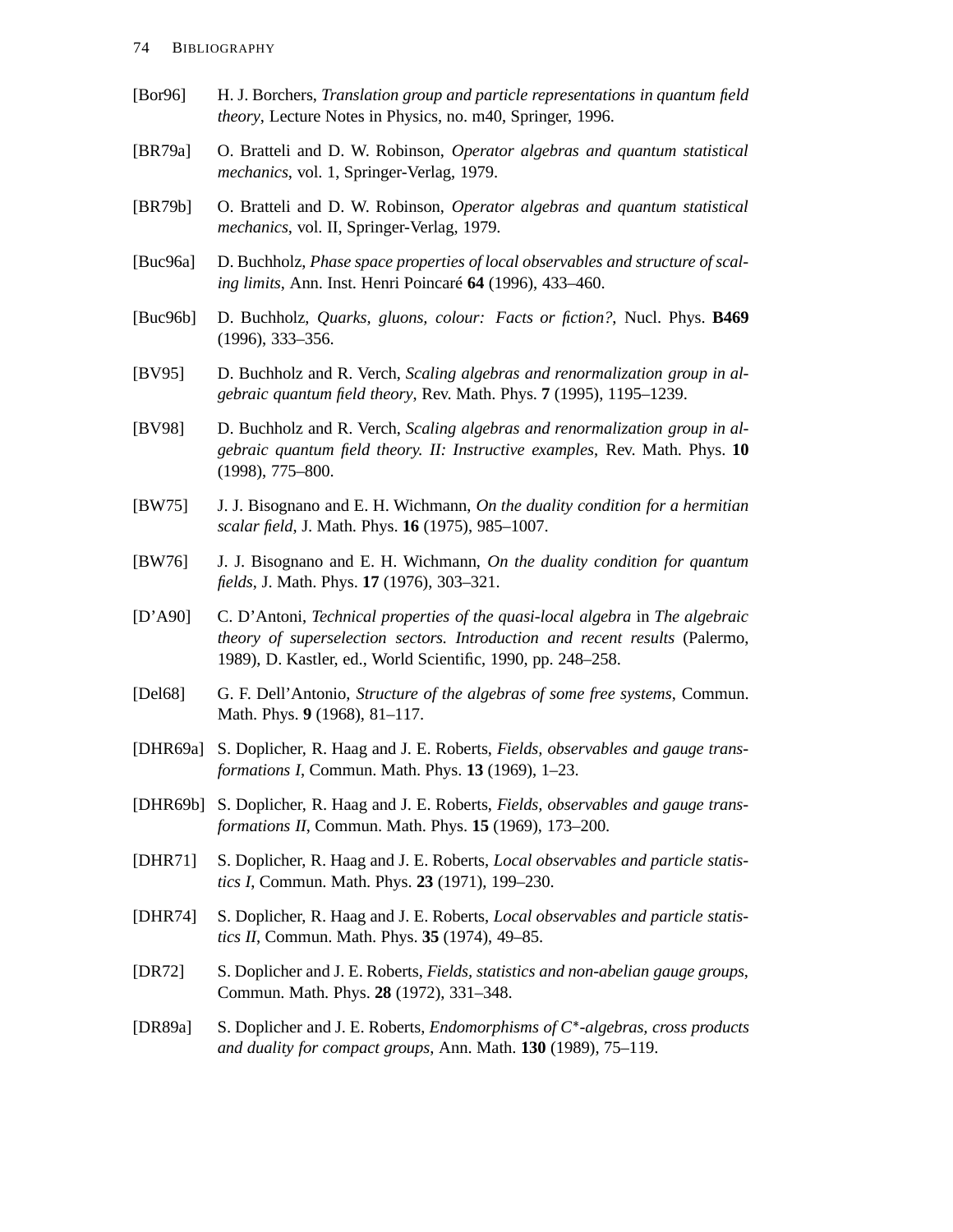- [DR89b] S. Doplicher and J. E. Roberts, *A new duality theory for compact groups*, Invent. Math. **98** (1989), 157–218.
- [DR90] S. Doplicher and J. E. Roberts, *Why there is a field algebra with a compact gauge group describing the superselection structure in particle physics*, Commun. Math. Phys. **131** (1990), 51–107.
- [Dri79] W. Driessler, *Duality and absence of locally generated superselection sectors for CCR type algebras*, Commun. Math. Phys. **70** (1979), 213–220.
- [DSW86] W. Driessler, S. J. Summers and E. H. Wichmann, *On the connection between quantum fields and von Neumann algebras of local operators*, Commun. Math. Phys. **105** (1986), 49–84.
- [DV] C. D'Antoni and R. Verch, in preparation.
- [FM83] K. Fredenhagen and M. Marcu, *Charged states in* <sup>2</sup> *gauge theories*, Commun. Math. Phys. **92** (1983), 81–119.
- [Fre] K. Fredenhagen, *Superselection sectors*, notes from lectures held at Hamburg University in the Winter Term 1994/95.
- [Haa96] R. Haag, *Local quantum physics*, IInd ed., Springer, 1996.
- [HK64] R. Haag and D. Kastler, *An algebraic approach to quantum field theory*, J. Math. Phys. **5** (1964), 848–861.
- [HS65] R. Haag and J. A. Swieca, *When does a quantum field theory describes particles?*, Commun. Math. Phys. **1** (1965), 308–320.
- [IZ80] C. Itzykson and J.-B. Zuber, *Quantum field theory*, McGraw-Hill, 1980.
- [KR86] R. V. Kadison and J. R. Ringrose, *Fundamentals of the theory of operator algebras*, vol. II, Academic Press, 1986.
- [KS75] J. B. Kogut and L. Susskind, *Hamiltonian formulation of Wilson's lattice gauge theory*, Phys. Rev. **D11** (1975), 395–408.
- [Kun01] W. Kunhardt, *On infravacua and the superselection structure of theories with massless particles*, Ph.D. thesis, Göttingen University, 2001.
- [Loo53] L. H. Loomis, *An introduction to abstract harmonic analysis*, Van Nostrand, 1953.
- [LS71] J. H. Lowenstein and J. A. Swieca, *Quantum electrodynamics in two dimensions*, Ann. Phys. **68** (1971), 172–195.
- [Lut97] M. Lutz, *Ein lokales Netz ohne Ultraviolettfixpunkte der Renormierungsgruppe*, Diploma thesis, Göttingen University, 1997.
- [McL98] S. McLane, *Categories for the working mathematician*, IInd ed., Springer, 1998.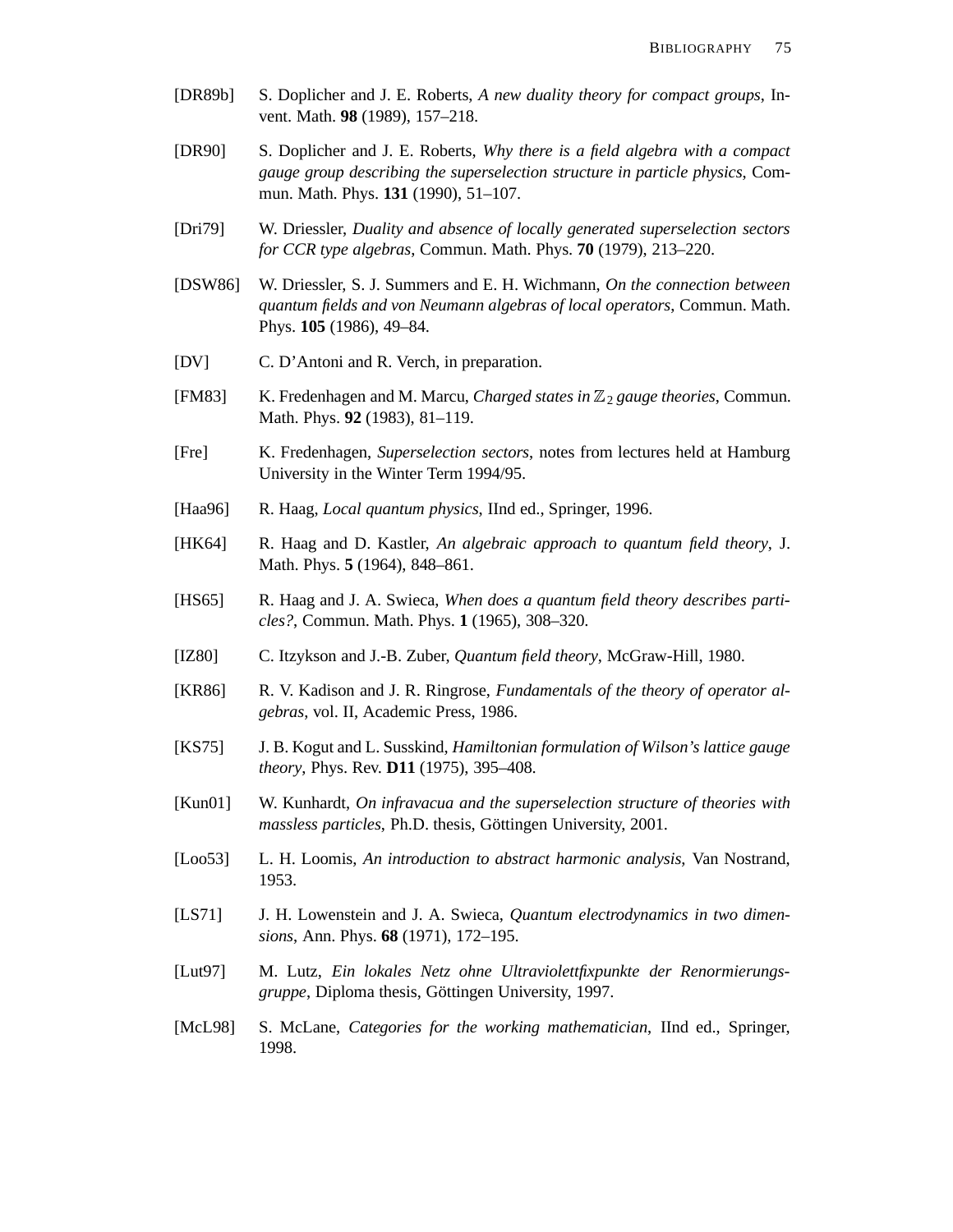- [Mun01] J. Mund, *The Bisognano-Wichmann theorem for massive theories*, Ann. Inst. Henri Poincaré **2** (2001), 907–926.
- [Rob74] J. E. Roberts, *Some applications of dilatation invariance to structural questions in the theory of local observables*, Commun. Math. Phys. **37** (1974), 273–286.
- [Rob76] J. E. Roberts, *Spontaneously broken gauge symmetries and superselection rules* in *Proceedings of the international school of mathematical physics*, G. Gallavotti, ed., Università di Camerino, 1976, pp. 423–437.
- [Rob90] J. E. Roberts, *Lectures on algebraic quantum field theory* in *The algebraic theory of superselection sectors. Introduction and recent results* (Palermo, 1989), D. Kastler, ed., World Scientific, 1990, pp. 1–112.
- [RRS79] H. J. Rothe, K. D. Rothe and J. A. Swieca, *Screening versus confinement*, Phys. Rev. **D19** (1979), 3020–3023.
- [RS61] H. Reeh and S. Schlieder, *Bemerkungen zur Unitäräquivalenz von Lorentzinvarianten Feldern*, Nuovo Cimento **22** (1961), 1051–1068.
- [RS75] M. Reed and B. Simon, *Methods of modern mathematical physics*, vol. II: Fourier analysis, self-adjointess, Academic Press, 1975.
- [Sei96] N. Seiberg, *The power of duality – Exact results in 4D SUSY field theory* in *Particles, strings and cosmology. 19th Johns Hopkins Workshop on Current Problems in Particle Theory – PASCOS Interdisciplinary Symposium* (Baltimore, 1995), J. Bagger, G. Domokos, A. Falk and S. Kovesi-Domokos, eds., World Scientific, 1996, pp. 183–197.
- [Sum82] S. J. Summers, *Normal product states for fermions and twisted duality for CCR and CAR type algebras with application to the Yukawa-2 quantum field model*, Commun. Math. Phys. **86** (1982), 111–141.
- [Swi76] J. A. Swieca, *Charge screening and mass spectrum*, Phys. Rev. **D13** (1976), 312–314.
- [WWW52] G. C. Wick, A. S. Wightman and E. P. Wigner, *The intrinsic parity of elementary particles*, Phys. Rev. **88** (1952), 101–105.
- [Yos68] K. Yosida, *Functional analysis*, IInd ed., Springer-Verlag, 1968.